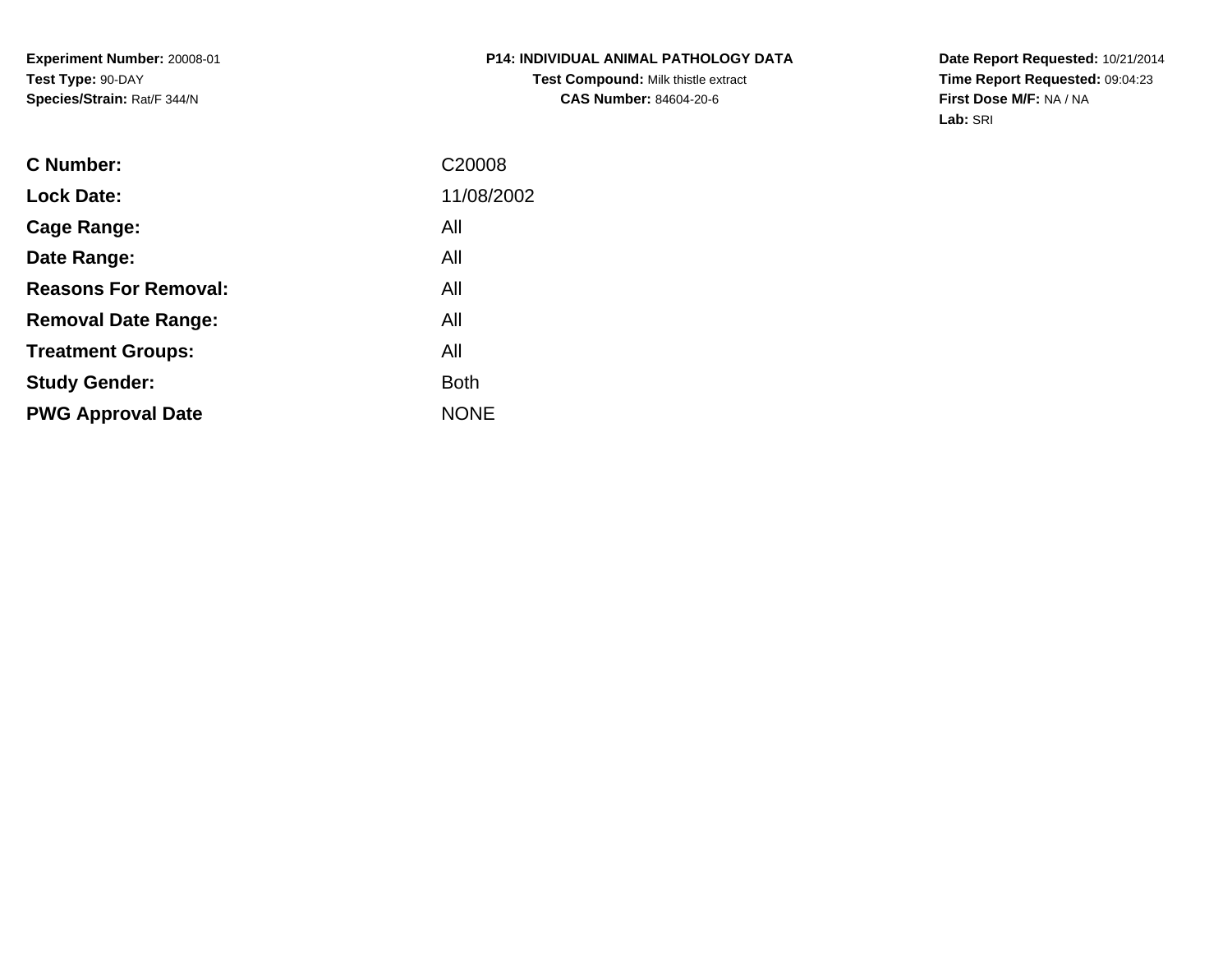| Experiment Number: 20008-01<br>Test Type: 90-DAY<br>Species/Strain: Rat/F 344/N |                              | <b>P14: INDIVIDUAL ANIMAL PATHOLOGY DATA</b><br>Test Compound: Milk thistle extract<br><b>CAS Number: 84604-20-6</b> | Date Report Requested: 10/21/2014<br>Time Report Requested: 09:04:23<br>First Dose M/F: NA / NA<br>Lab: SRI |
|---------------------------------------------------------------------------------|------------------------------|----------------------------------------------------------------------------------------------------------------------|-------------------------------------------------------------------------------------------------------------|
| <b>ANIMAL ID: 1</b>                                                             | <b>TRT#: 1</b>               | <b>SEX: Male</b>                                                                                                     | DAY ON TEST: 93                                                                                             |
|                                                                                 | <b>DOSE: 0</b><br><b>PPM</b> | <b>DISP: Terminal Sacrifice</b>                                                                                      | <b>HISTO: 99964</b>                                                                                         |
|                                                                                 |                              | ORGAN AND ACCOUNTABLE SITE STATUS                                                                                    |                                                                                                             |
| <b>NORMAL</b>                                                                   |                              |                                                                                                                      |                                                                                                             |
| * Adrenal Cortex                                                                | * Adrenal Medulla            | * Bone                                                                                                               | * Bone Marrow                                                                                               |
| * Brain                                                                         | * Epididymis                 | * Esophagus                                                                                                          | * Eye                                                                                                       |
| * Harderian Gland                                                               | * Intestine Large, Cecum     | * Intestine Large, Colon                                                                                             | * Intestine Large, Rectum                                                                                   |
| * Intestine Small, Duodenum                                                     | * Intestine Small. Ileum     | * Intestine Small, Jejunum                                                                                           | * Kidney                                                                                                    |
| <b>Lacrimal Gland</b>                                                           | * Liver                      | * Lung                                                                                                               | * Lymph Node, Mesenteric                                                                                    |
| * Mammary Gland                                                                 | * Nose                       | * Pancreas                                                                                                           | * Parathyroid Gland                                                                                         |
| * Pituitary Gland                                                               | * Preputial Gland            | * Prostate                                                                                                           | * Salivary Glands                                                                                           |
| * Seminal Vesicle                                                               | * Skin                       | * Spleen                                                                                                             | * Stomach, Forestomach                                                                                      |
| * Stomach, Glandular                                                            | * Testes                     | * Thymus                                                                                                             | * Thyroid Gland                                                                                             |
| * Trachea                                                                       | * Urinary Bladder            |                                                                                                                      |                                                                                                             |
| <b>MISSING</b>                                                                  |                              |                                                                                                                      |                                                                                                             |
| * Lymph Node, Mandibular                                                        |                              |                                                                                                                      |                                                                                                             |
| <b>OBSERVATIONS</b>                                                             |                              |                                                                                                                      |                                                                                                             |
| * Heart                                                                         |                              | Cardiomyopathy                                                                                                       | Focal, Minimal                                                                                              |
| PRIMARY CAUSE OF DEATH                                                          |                              |                                                                                                                      |                                                                                                             |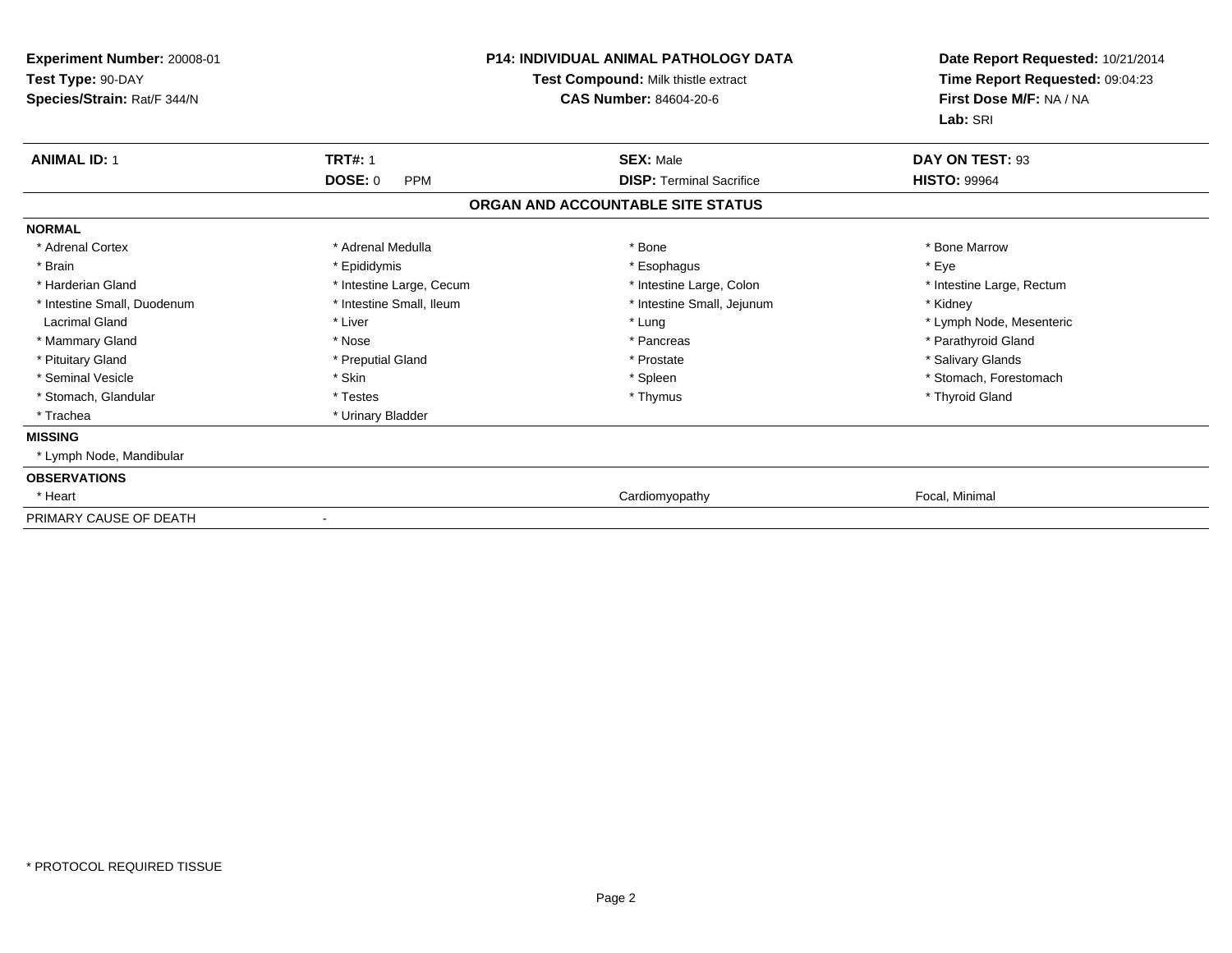| Experiment Number: 20008-01<br>Test Type: 90-DAY<br>Species/Strain: Rat/F 344/N |                              | <b>P14: INDIVIDUAL ANIMAL PATHOLOGY DATA</b><br>Test Compound: Milk thistle extract<br><b>CAS Number: 84604-20-6</b> | Date Report Requested: 10/21/2014<br>Time Report Requested: 09:04:23<br>First Dose M/F: NA / NA<br>Lab: SRI |
|---------------------------------------------------------------------------------|------------------------------|----------------------------------------------------------------------------------------------------------------------|-------------------------------------------------------------------------------------------------------------|
| <b>ANIMAL ID: 2</b>                                                             | <b>TRT#: 1</b>               | <b>SEX: Male</b>                                                                                                     | DAY ON TEST: 93                                                                                             |
|                                                                                 | <b>DOSE: 0</b><br><b>PPM</b> | <b>DISP: Terminal Sacrifice</b>                                                                                      | <b>HISTO: 99965</b>                                                                                         |
|                                                                                 |                              | ORGAN AND ACCOUNTABLE SITE STATUS                                                                                    |                                                                                                             |
| <b>NORMAL</b>                                                                   |                              |                                                                                                                      |                                                                                                             |
| * Adrenal Cortex                                                                | * Adrenal Medulla            | * Bone                                                                                                               | * Bone Marrow                                                                                               |
| * Brain                                                                         | * Epididymis                 | * Esophagus                                                                                                          | * Eye                                                                                                       |
| * Harderian Gland                                                               | * Intestine Large, Cecum     | * Intestine Large, Colon                                                                                             | * Intestine Large, Rectum                                                                                   |
| * Intestine Small, Duodenum                                                     | * Intestine Small, Ileum     | * Intestine Small, Jejunum                                                                                           | * Liver                                                                                                     |
| * Lung                                                                          | * Lymph Node, Mesenteric     | * Mammary Gland                                                                                                      | * Nose                                                                                                      |
| * Pancreas                                                                      | * Parathyroid Gland          | * Pituitary Gland                                                                                                    | * Preputial Gland                                                                                           |
| * Prostate                                                                      | * Seminal Vesicle            | * Skin                                                                                                               | * Spleen                                                                                                    |
| * Stomach, Forestomach                                                          | * Stomach, Glandular         | * Testes                                                                                                             | * Thymus                                                                                                    |
| * Thyroid Gland                                                                 | * Trachea                    | * Urinary Bladder                                                                                                    |                                                                                                             |
| <b>MISSING</b>                                                                  |                              |                                                                                                                      |                                                                                                             |
| * Lymph Node, Mandibular                                                        |                              |                                                                                                                      |                                                                                                             |
| <b>OBSERVATIONS</b>                                                             |                              |                                                                                                                      |                                                                                                             |
| * Heart                                                                         |                              | Cardiomyopathy                                                                                                       | Focal, Minimal                                                                                              |
| * Kidney                                                                        |                              | Nephropathy                                                                                                          | Minimal                                                                                                     |
| * Salivary Glands                                                               | Parotid GI                   | <b>Basophilic Focus</b>                                                                                              | Multiple, Mild                                                                                              |
| PRIMARY CAUSE OF DEATH                                                          |                              |                                                                                                                      |                                                                                                             |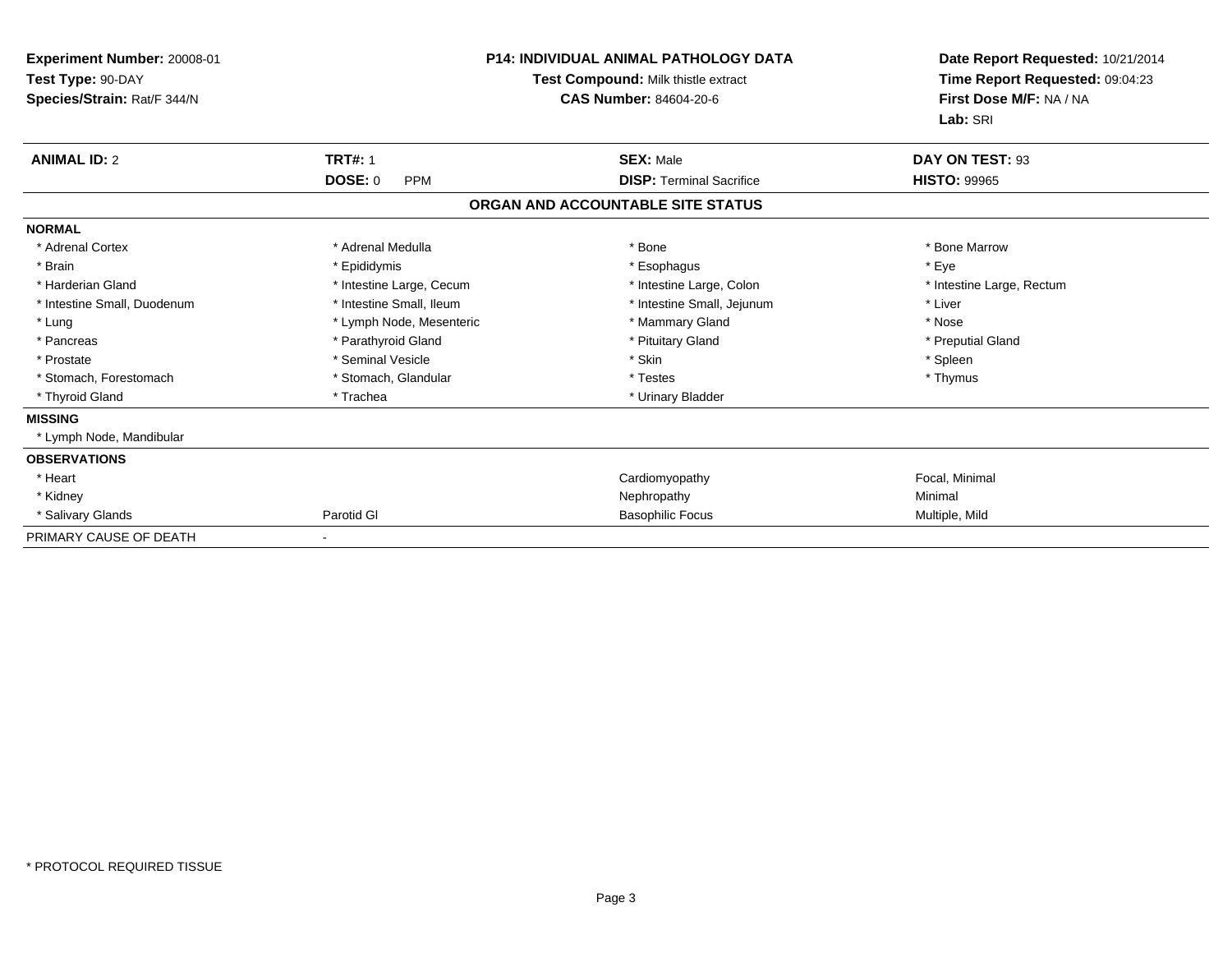| Experiment Number: 20008-01<br>Test Type: 90-DAY<br>Species/Strain: Rat/F 344/N |                              | <b>P14: INDIVIDUAL ANIMAL PATHOLOGY DATA</b><br>Test Compound: Milk thistle extract<br><b>CAS Number: 84604-20-6</b> | Date Report Requested: 10/21/2014<br>Time Report Requested: 09:04:23<br>First Dose M/F: NA / NA<br>Lab: SRI |
|---------------------------------------------------------------------------------|------------------------------|----------------------------------------------------------------------------------------------------------------------|-------------------------------------------------------------------------------------------------------------|
| <b>ANIMAL ID: 3</b>                                                             | <b>TRT#: 1</b>               | <b>SEX: Male</b>                                                                                                     | DAY ON TEST: 93                                                                                             |
|                                                                                 | <b>DOSE: 0</b><br><b>PPM</b> | <b>DISP: Terminal Sacrifice</b>                                                                                      | <b>HISTO: 99966</b>                                                                                         |
|                                                                                 |                              | ORGAN AND ACCOUNTABLE SITE STATUS                                                                                    |                                                                                                             |
| <b>NORMAL</b>                                                                   |                              |                                                                                                                      |                                                                                                             |
| * Adrenal Cortex                                                                | * Adrenal Medulla            | * Bone                                                                                                               | * Bone Marrow                                                                                               |
| * Brain                                                                         | * Epididymis                 | * Esophagus                                                                                                          | * Eye                                                                                                       |
| * Harderian Gland                                                               | * Intestine Large, Cecum     | * Intestine Large, Colon                                                                                             | * Intestine Large, Rectum                                                                                   |
| * Intestine Small, Duodenum                                                     | * Intestine Small, Ileum     | * Intestine Small, Jejunum                                                                                           | * Kidney                                                                                                    |
| * Lung                                                                          | * Lymph Node, Mesenteric     | * Mammary Gland                                                                                                      | * Nose                                                                                                      |
| * Parathyroid Gland                                                             | * Pituitary Gland            | * Preputial Gland                                                                                                    | * Prostate                                                                                                  |
| * Seminal Vesicle                                                               | * Skin                       | * Spleen                                                                                                             | * Stomach, Forestomach                                                                                      |
| * Stomach, Glandular                                                            | * Testes                     | * Thymus                                                                                                             | * Thyroid Gland                                                                                             |
| * Trachea                                                                       | * Urinary Bladder            |                                                                                                                      |                                                                                                             |
| <b>MISSING</b>                                                                  |                              |                                                                                                                      |                                                                                                             |
| * Lymph Node, Mandibular                                                        |                              |                                                                                                                      |                                                                                                             |
| <b>OBSERVATIONS</b>                                                             |                              |                                                                                                                      |                                                                                                             |
| * Heart                                                                         |                              | Cardiomyopathy                                                                                                       | Focal, Minimal                                                                                              |
| * Liver                                                                         |                              | Inflammation                                                                                                         | Chronic, Focal, Minimal                                                                                     |
| * Pancreas                                                                      | Acinus                       | <b>Basophilic Focus</b>                                                                                              | Minimal                                                                                                     |
|                                                                                 |                              | <b>Fibrosis</b>                                                                                                      | Minimal                                                                                                     |
| * Salivary Glands                                                               | Parotid GI                   | <b>Basophilic Focus</b>                                                                                              | Multiple, Minimal                                                                                           |
| PRIMARY CAUSE OF DEATH                                                          |                              |                                                                                                                      |                                                                                                             |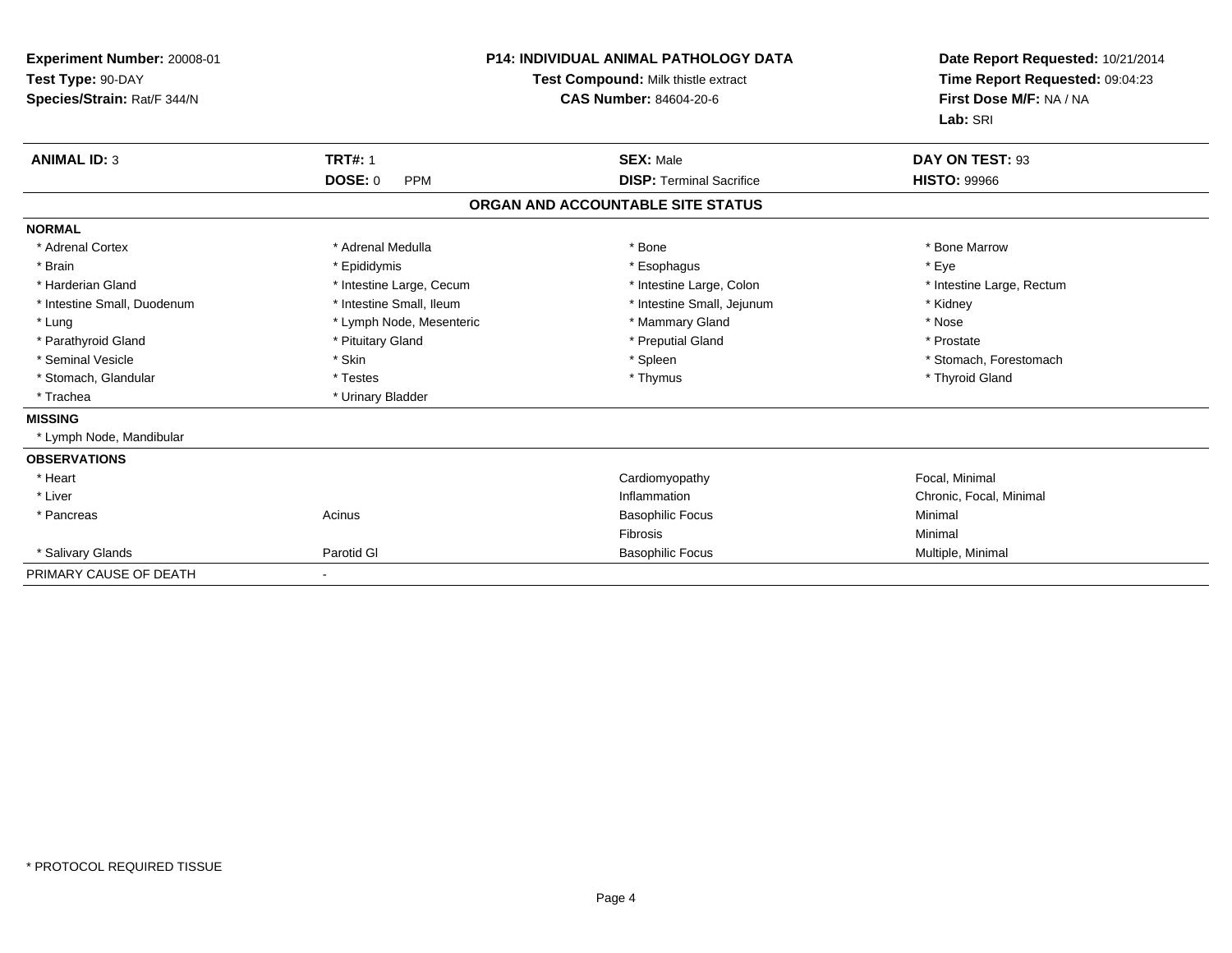| Experiment Number: 20008-01<br>Test Type: 90-DAY<br>Species/Strain: Rat/F 344/N |                              | <b>P14: INDIVIDUAL ANIMAL PATHOLOGY DATA</b><br>Test Compound: Milk thistle extract<br><b>CAS Number: 84604-20-6</b> | Date Report Requested: 10/21/2014<br>Time Report Requested: 09:04:23<br>First Dose M/F: NA / NA<br>Lab: SRI |
|---------------------------------------------------------------------------------|------------------------------|----------------------------------------------------------------------------------------------------------------------|-------------------------------------------------------------------------------------------------------------|
| <b>ANIMAL ID: 4</b>                                                             | <b>TRT#: 1</b>               | <b>SEX: Male</b>                                                                                                     | DAY ON TEST: 93                                                                                             |
|                                                                                 | <b>DOSE: 0</b><br><b>PPM</b> | <b>DISP: Terminal Sacrifice</b>                                                                                      | <b>HISTO: 99967</b>                                                                                         |
|                                                                                 |                              | ORGAN AND ACCOUNTABLE SITE STATUS                                                                                    |                                                                                                             |
| <b>NORMAL</b>                                                                   |                              |                                                                                                                      |                                                                                                             |
| * Adrenal Cortex                                                                | * Adrenal Medulla            | * Bone                                                                                                               | * Bone Marrow                                                                                               |
| * Brain                                                                         | * Epididymis                 | * Esophagus                                                                                                          | * Eye                                                                                                       |
| * Harderian Gland                                                               | * Intestine Large, Cecum     | * Intestine Large, Colon                                                                                             | * Intestine Large, Rectum                                                                                   |
| * Intestine Small, Duodenum                                                     | * Intestine Small, Ileum     | * Intestine Small, Jejunum                                                                                           | * Liver                                                                                                     |
| * Lung                                                                          | * Lymph Node, Mesenteric     | * Mammary Gland                                                                                                      | * Nose                                                                                                      |
| * Pancreas                                                                      | * Parathyroid Gland          | * Pituitary Gland                                                                                                    | * Preputial Gland                                                                                           |
| * Prostate                                                                      | * Seminal Vesicle            | * Skin                                                                                                               | * Spleen                                                                                                    |
| * Stomach, Forestomach                                                          | * Stomach, Glandular         | * Testes                                                                                                             | * Thymus                                                                                                    |
| * Thyroid Gland                                                                 | * Trachea                    | * Urinary Bladder                                                                                                    |                                                                                                             |
| <b>MISSING</b>                                                                  |                              |                                                                                                                      |                                                                                                             |
| * Lymph Node, Mandibular                                                        |                              |                                                                                                                      |                                                                                                             |
| <b>OBSERVATIONS</b>                                                             |                              |                                                                                                                      |                                                                                                             |
| * Heart                                                                         |                              | Cardiomyopathy                                                                                                       | Focal, Minimal                                                                                              |
| * Kidney                                                                        |                              | Nephropathy                                                                                                          | Minimal                                                                                                     |
| * Salivary Glands                                                               | Parotid GI                   | <b>Basophilic Focus</b>                                                                                              | Multiple, Minimal                                                                                           |
| PRIMARY CAUSE OF DEATH                                                          |                              |                                                                                                                      |                                                                                                             |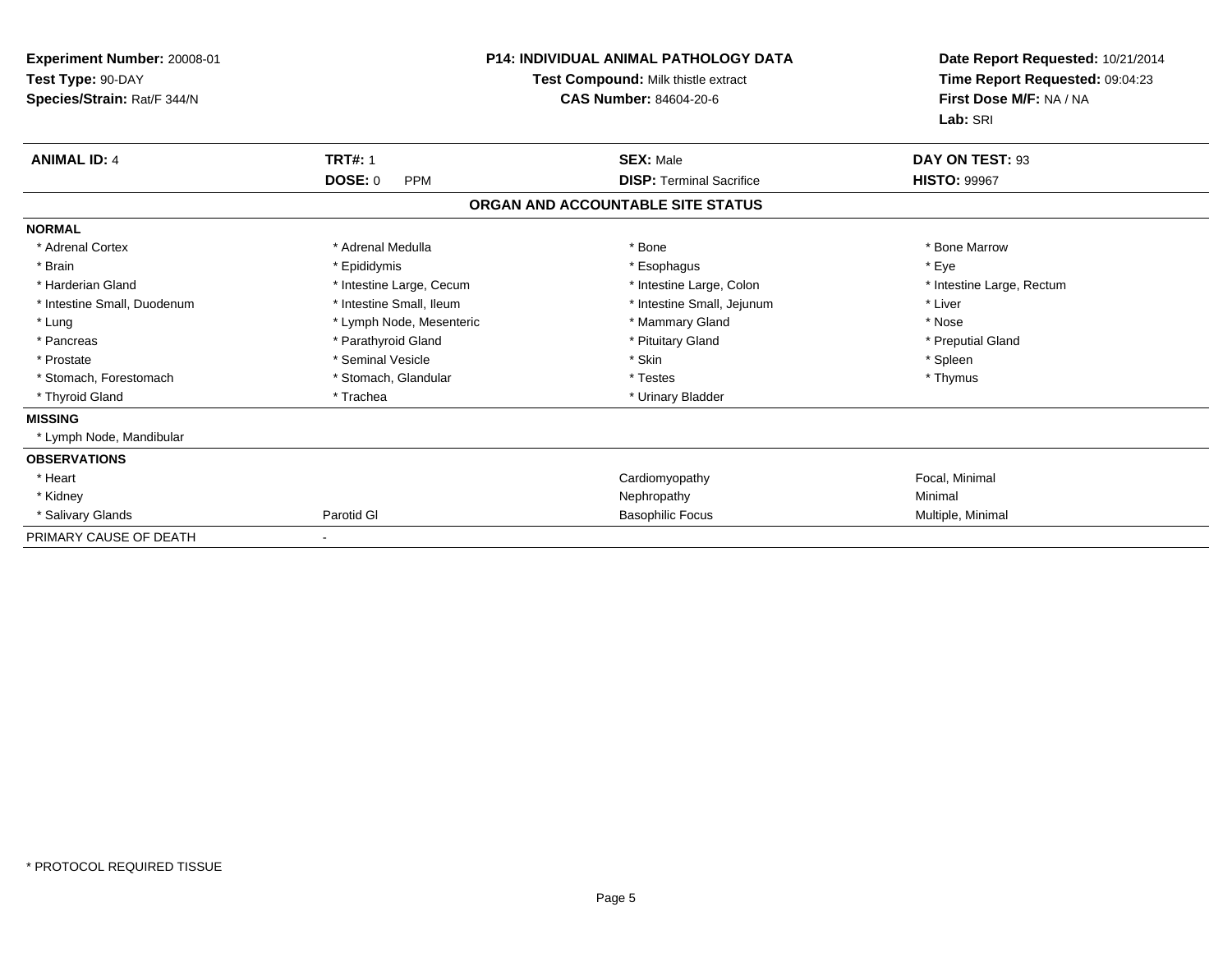| Experiment Number: 20008-01<br>Test Type: 90-DAY<br>Species/Strain: Rat/F 344/N |                              | <b>P14: INDIVIDUAL ANIMAL PATHOLOGY DATA</b><br>Test Compound: Milk thistle extract<br><b>CAS Number: 84604-20-6</b> |                           |
|---------------------------------------------------------------------------------|------------------------------|----------------------------------------------------------------------------------------------------------------------|---------------------------|
| <b>ANIMAL ID: 5</b>                                                             | <b>TRT#: 1</b>               | <b>SEX: Male</b>                                                                                                     | DAY ON TEST: 93           |
|                                                                                 | <b>DOSE: 0</b><br><b>PPM</b> | <b>DISP: Terminal Sacrifice</b>                                                                                      | <b>HISTO: 99968</b>       |
|                                                                                 |                              | ORGAN AND ACCOUNTABLE SITE STATUS                                                                                    |                           |
| <b>NORMAL</b>                                                                   |                              |                                                                                                                      |                           |
| * Adrenal Cortex                                                                | * Adrenal Medulla            | * Bone                                                                                                               | * Bone Marrow             |
| * Brain                                                                         | * Epididymis                 | * Esophagus                                                                                                          | * Eve                     |
| * Harderian Gland                                                               | * Intestine Large, Cecum     | * Intestine Large, Colon                                                                                             | * Intestine Large, Rectum |
| * Intestine Small, Duodenum                                                     | * Intestine Small, Ileum     | * Intestine Small, Jejunum                                                                                           | * Kidney                  |
| * Lung                                                                          | * Lymph Node, Mesenteric     | * Mammary Gland                                                                                                      | * Nose                    |
| * Pancreas                                                                      | * Parathyroid Gland          | * Pituitary Gland                                                                                                    | * Preputial Gland         |
| * Prostate                                                                      | * Seminal Vesicle            | * Skin                                                                                                               | * Spleen                  |
| * Stomach, Forestomach                                                          | * Stomach, Glandular         | * Testes                                                                                                             | * Thymus                  |
| * Thyroid Gland                                                                 | * Trachea                    | * Urinary Bladder                                                                                                    |                           |
| <b>MISSING</b>                                                                  |                              |                                                                                                                      |                           |
| * Lymph Node, Mandibular                                                        |                              |                                                                                                                      |                           |
| <b>OBSERVATIONS</b>                                                             |                              |                                                                                                                      |                           |
| * Heart                                                                         |                              | Cardiomyopathy                                                                                                       | Focal, Minimal            |
| * Liver                                                                         |                              | Inflammation                                                                                                         | Chronic, Focal, Minimal   |
| * Salivary Glands                                                               | Parotid GI                   | <b>Basophilic Focus</b>                                                                                              | Minimal                   |
| PRIMARY CAUSE OF DEATH                                                          |                              |                                                                                                                      |                           |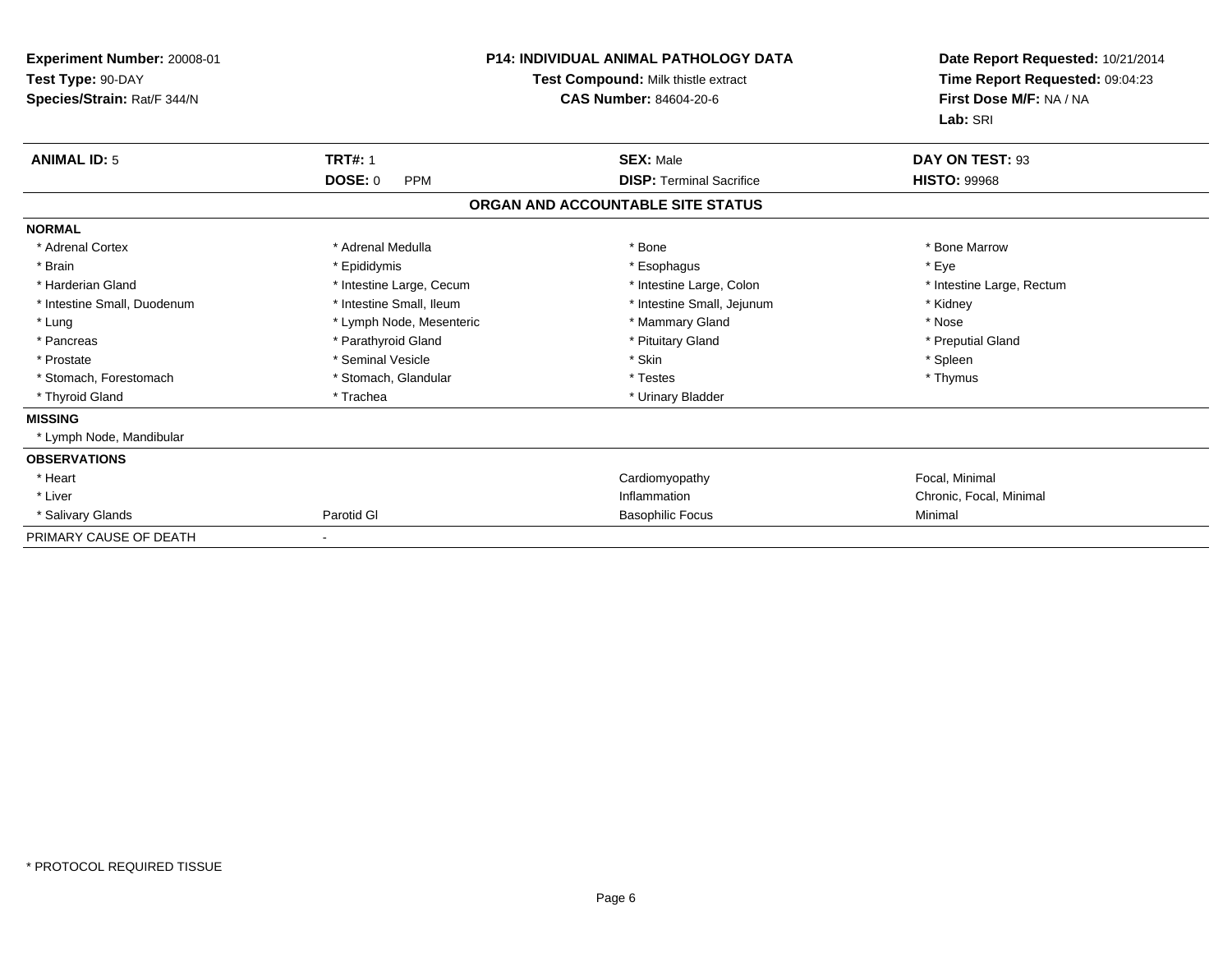| Experiment Number: 20008-01 |                              | <b>P14: INDIVIDUAL ANIMAL PATHOLOGY DATA</b> | Date Report Requested: 10/21/2014 |
|-----------------------------|------------------------------|----------------------------------------------|-----------------------------------|
| Test Type: 90-DAY           |                              | <b>Test Compound: Milk thistle extract</b>   | Time Report Requested: 09:04:23   |
| Species/Strain: Rat/F 344/N |                              | <b>CAS Number: 84604-20-6</b>                | First Dose M/F: NA / NA           |
|                             |                              |                                              | Lab: SRI                          |
| <b>ANIMAL ID: 6</b>         | <b>TRT#: 1</b>               | <b>SEX: Male</b>                             | DAY ON TEST: 93                   |
|                             | <b>DOSE: 0</b><br><b>PPM</b> | <b>DISP: Terminal Sacrifice</b>              | <b>HISTO: 99969</b>               |
|                             |                              | ORGAN AND ACCOUNTABLE SITE STATUS            |                                   |
| <b>NORMAL</b>               |                              |                                              |                                   |
| * Adrenal Medulla           | * Bone                       | * Bone Marrow                                | * Brain                           |
| * Epididymis                | * Esophagus                  | * Eye                                        | * Harderian Gland                 |
| * Intestine Large, Cecum    | * Intestine Large, Colon     | * Intestine Large, Rectum                    | * Intestine Small, Duodenum       |
| * Intestine Small. Ileum    | * Intestine Small, Jejunum   | * Kidney                                     | * Lung                            |
| * Lymph Node, Mesenteric    | * Mammary Gland              | * Nose                                       | * Pancreas                        |
| * Parathyroid Gland         | * Pituitary Gland            | * Preputial Gland                            | * Prostate                        |
| * Seminal Vesicle           | * Skin                       | * Spleen                                     | * Stomach, Forestomach            |
| * Stomach, Glandular        | * Testes                     | * Thymus                                     | * Thyroid Gland                   |
| * Trachea                   | * Urinary Bladder            |                                              |                                   |
| <b>MISSING</b>              |                              |                                              |                                   |
| Lymph Node, Mandibular      |                              |                                              |                                   |
| <b>OBSERVATIONS</b>         |                              |                                              |                                   |
| * Adrenal Cortex            |                              | <b>Accessory Adrenal Cortical Nodule</b>     |                                   |
| * Heart                     |                              | Cardiomyopathy                               | Focal, Minimal                    |
| * Liver                     |                              | Inflammation                                 | Chronic, Focal, Minimal           |
|                             |                              | Vacuolization Cytoplasmic                    | Focal, Minimal                    |
| * Salivary Glands           | Parotid GI                   | <b>Basophilic Focus</b>                      | Minimal                           |
| PRIMARY CAUSE OF DEATH      |                              |                                              |                                   |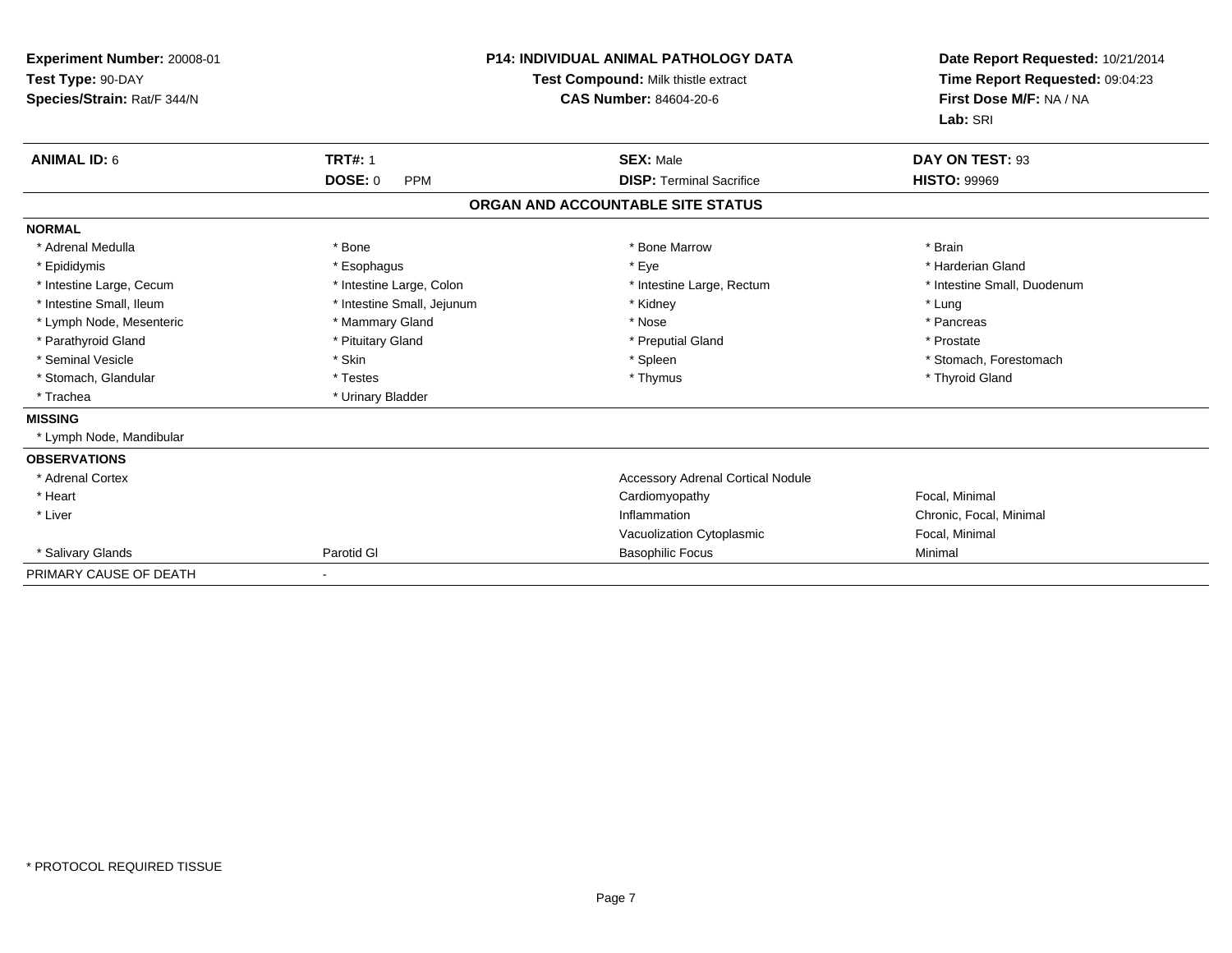| <b>Experiment Number: 20008-01</b><br>Test Type: 90-DAY<br>Species/Strain: Rat/F 344/N |                              | <b>P14: INDIVIDUAL ANIMAL PATHOLOGY DATA</b><br>Test Compound: Milk thistle extract<br><b>CAS Number: 84604-20-6</b> | Date Report Requested: 10/21/2014<br>Time Report Requested: 09:04:23<br>First Dose M/F: NA / NA<br>Lab: SRI |
|----------------------------------------------------------------------------------------|------------------------------|----------------------------------------------------------------------------------------------------------------------|-------------------------------------------------------------------------------------------------------------|
| <b>ANIMAL ID: 7</b>                                                                    | <b>TRT#: 1</b>               | <b>SEX: Male</b>                                                                                                     | DAY ON TEST: 93                                                                                             |
|                                                                                        | <b>DOSE: 0</b><br><b>PPM</b> | <b>DISP: Terminal Sacrifice</b>                                                                                      | <b>HISTO: 99970</b>                                                                                         |
|                                                                                        |                              | ORGAN AND ACCOUNTABLE SITE STATUS                                                                                    |                                                                                                             |
| <b>NORMAL</b>                                                                          |                              |                                                                                                                      |                                                                                                             |
| * Adrenal Medulla                                                                      | * Bone                       | * Bone Marrow                                                                                                        | * Brain                                                                                                     |
| * Epididymis                                                                           | * Esophagus                  | * Eye                                                                                                                | * Harderian Gland                                                                                           |
| * Intestine Large, Cecum                                                               | * Intestine Large, Colon     | * Intestine Large, Rectum                                                                                            | * Intestine Small, Duodenum                                                                                 |
| * Intestine Small. Ileum                                                               | * Intestine Small, Jejunum   | * Kidney                                                                                                             | * Lung                                                                                                      |
| * Lymph Node, Mesenteric                                                               | * Mammary Gland              | * Nose                                                                                                               | * Parathyroid Gland                                                                                         |
| * Preputial Gland                                                                      | * Prostate                   | * Seminal Vesicle                                                                                                    | * Skin                                                                                                      |
| * Spleen                                                                               | * Stomach, Forestomach       | * Stomach, Glandular                                                                                                 | * Testes                                                                                                    |
| * Thymus                                                                               | * Thyroid Gland              | * Trachea                                                                                                            | * Urinary Bladder                                                                                           |
| <b>MISSING</b>                                                                         |                              |                                                                                                                      |                                                                                                             |
| * Lymph Node, Mandibular                                                               |                              |                                                                                                                      |                                                                                                             |
| <b>OBSERVATIONS</b>                                                                    |                              |                                                                                                                      |                                                                                                             |
| * Adrenal Cortex                                                                       |                              | <b>Accessory Adrenal Cortical Nodule</b>                                                                             |                                                                                                             |
| * Heart                                                                                |                              | Cardiomyopathy                                                                                                       | Focal, Minimal                                                                                              |
| * Liver                                                                                |                              | Inflammation                                                                                                         | Chronic, Focal, Minimal                                                                                     |
| * Pancreas                                                                             | Interstitium                 | Fibrosis                                                                                                             | Focal, Minimal                                                                                              |
| * Pituitary Gland                                                                      | <b>Pars Distalis</b>         | Cyst                                                                                                                 | Minimal                                                                                                     |
| * Salivary Glands                                                                      | Parotid GI                   | <b>Basophilic Focus</b>                                                                                              | Multiple, Minimal                                                                                           |
| PRIMARY CAUSE OF DEATH                                                                 |                              |                                                                                                                      |                                                                                                             |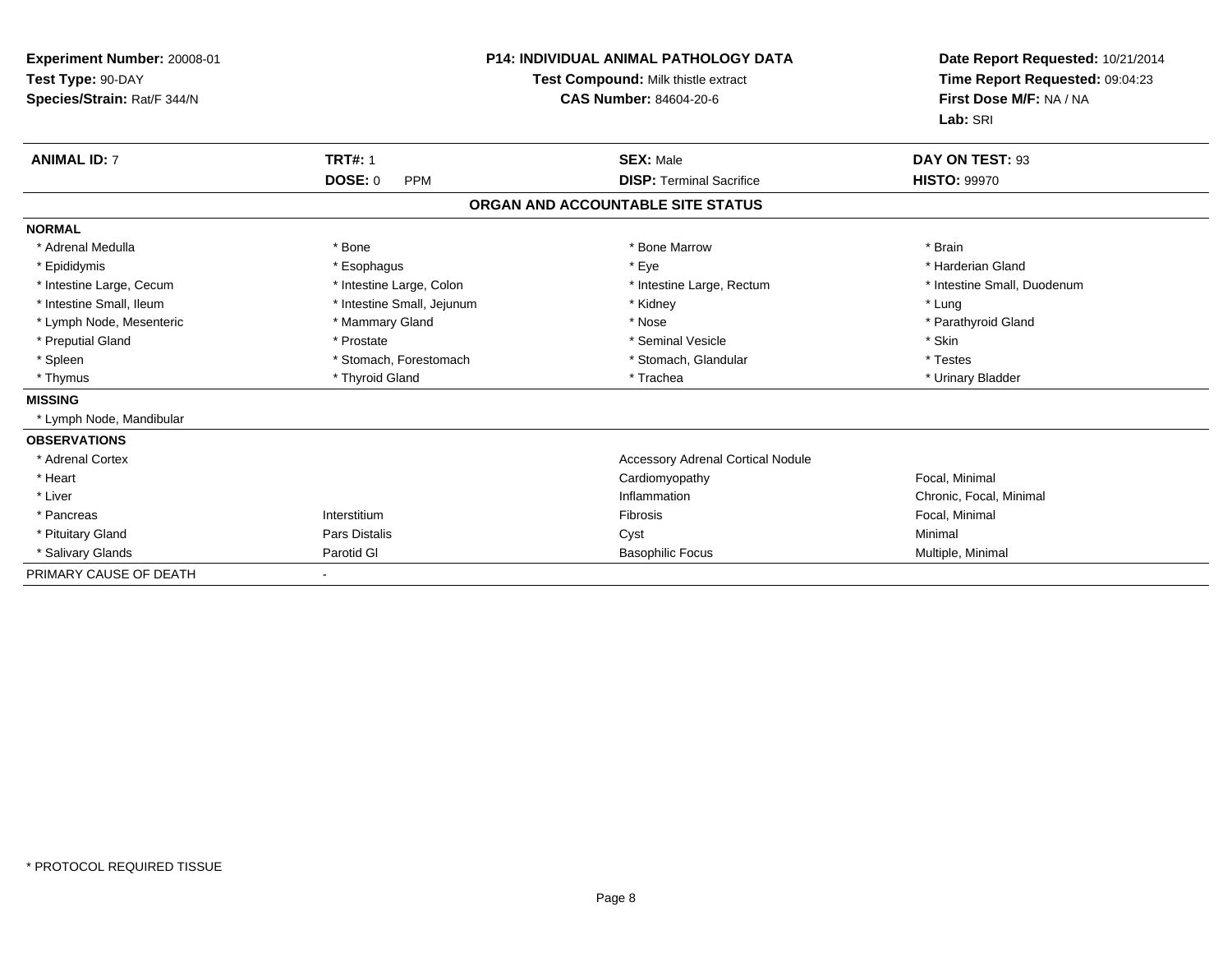| Experiment Number: 20008-01<br>Test Type: 90-DAY<br>Species/Strain: Rat/F 344/N<br><b>ANIMAL ID: 8</b> | <b>TRT#: 1</b>           | <b>P14: INDIVIDUAL ANIMAL PATHOLOGY DATA</b><br>Test Compound: Milk thistle extract<br><b>CAS Number: 84604-20-6</b><br><b>SEX: Male</b> | Date Report Requested: 10/21/2014<br>Time Report Requested: 09:04:23<br>First Dose M/F: NA / NA<br>Lab: SRI<br>DAY ON TEST: 93 |
|--------------------------------------------------------------------------------------------------------|--------------------------|------------------------------------------------------------------------------------------------------------------------------------------|--------------------------------------------------------------------------------------------------------------------------------|
|                                                                                                        | DOSE: 0<br><b>PPM</b>    | <b>DISP: Terminal Sacrifice</b>                                                                                                          | <b>HISTO: 99971</b>                                                                                                            |
|                                                                                                        |                          | ORGAN AND ACCOUNTABLE SITE STATUS                                                                                                        |                                                                                                                                |
| <b>NORMAL</b>                                                                                          |                          |                                                                                                                                          |                                                                                                                                |
| * Adrenal Cortex                                                                                       | * Adrenal Medulla        | * Bone                                                                                                                                   | * Bone Marrow                                                                                                                  |
| * Brain                                                                                                | * Epididymis             | * Esophagus                                                                                                                              | * Eye                                                                                                                          |
| * Harderian Gland                                                                                      | * Intestine Large, Cecum | * Intestine Large, Colon                                                                                                                 | * Intestine Large, Rectum                                                                                                      |
| * Intestine Small, Duodenum                                                                            | * Intestine Small, Ileum | * Intestine Small, Jejunum                                                                                                               | * Lymph Node, Mesenteric                                                                                                       |
| * Mammary Gland                                                                                        | * Nose                   | * Pancreas                                                                                                                               | * Parathyroid Gland                                                                                                            |
| * Pituitary Gland                                                                                      | * Preputial Gland        | * Prostate                                                                                                                               | * Seminal Vesicle                                                                                                              |
| * Skin                                                                                                 | * Spleen                 | * Stomach. Forestomach                                                                                                                   | * Stomach, Glandular                                                                                                           |
| * Testes                                                                                               | * Thymus                 | * Thyroid Gland                                                                                                                          | * Trachea                                                                                                                      |
| * Urinary Bladder                                                                                      |                          |                                                                                                                                          |                                                                                                                                |
| <b>MISSING</b>                                                                                         |                          |                                                                                                                                          |                                                                                                                                |
| * Lymph Node, Mandibular                                                                               |                          |                                                                                                                                          |                                                                                                                                |
| <b>OBSERVATIONS</b>                                                                                    |                          |                                                                                                                                          |                                                                                                                                |
| * Heart                                                                                                |                          | Cardiomyopathy                                                                                                                           | Focal, Minimal                                                                                                                 |
| * Kidney                                                                                               |                          | Nephropathy                                                                                                                              | Minimal                                                                                                                        |
| * Liver                                                                                                |                          | Inflammation                                                                                                                             | Chronic, Focal, Minimal                                                                                                        |
| * Lung                                                                                                 |                          | Inflammation                                                                                                                             | Chronic, Focal, Minimal                                                                                                        |
| Lymph Node                                                                                             | Pancreatic               | Hemorrhage                                                                                                                               | Mild                                                                                                                           |
| [Hemorrhage TGLS = 1-7]                                                                                |                          |                                                                                                                                          |                                                                                                                                |
| * Salivary Glands                                                                                      | Parotid GI               | <b>Basophilic Focus</b>                                                                                                                  | Minimal                                                                                                                        |
| PRIMARY CAUSE OF DEATH                                                                                 |                          |                                                                                                                                          |                                                                                                                                |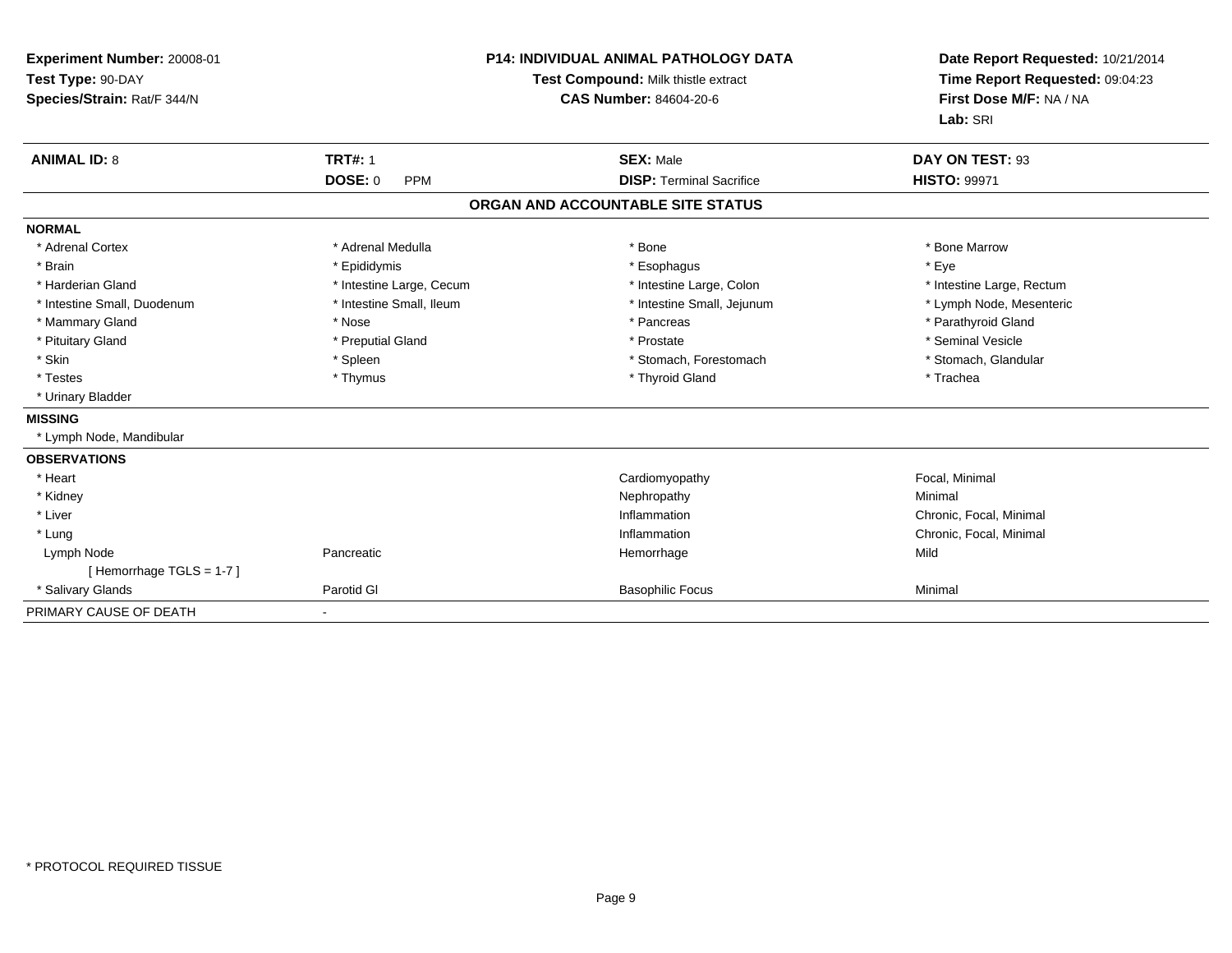| <b>Experiment Number: 20008-01</b><br>Test Type: 90-DAY<br>Species/Strain: Rat/F 344/N |                              | P14: INDIVIDUAL ANIMAL PATHOLOGY DATA<br>Test Compound: Milk thistle extract<br>CAS Number: 84604-20-6 | Date Report Requested: 10/21/2014<br>Time Report Requested: 09:04:23<br>First Dose M/F: NA / NA<br>Lab: SRI |
|----------------------------------------------------------------------------------------|------------------------------|--------------------------------------------------------------------------------------------------------|-------------------------------------------------------------------------------------------------------------|
| <b>ANIMAL ID: 9</b>                                                                    | <b>TRT#: 1</b>               | <b>SEX: Male</b>                                                                                       | DAY ON TEST: 93                                                                                             |
|                                                                                        | <b>DOSE: 0</b><br><b>PPM</b> | <b>DISP: Terminal Sacrifice</b>                                                                        | <b>HISTO: 99972</b>                                                                                         |
|                                                                                        |                              | ORGAN AND ACCOUNTABLE SITE STATUS                                                                      |                                                                                                             |
| <b>NORMAL</b>                                                                          |                              |                                                                                                        |                                                                                                             |
| * Adrenal Cortex                                                                       | * Adrenal Medulla            | * Bone                                                                                                 | * Bone Marrow                                                                                               |
| * Brain                                                                                | * Epididymis                 | * Esophagus                                                                                            | * Eve                                                                                                       |
| * Harderian Gland                                                                      | * Intestine Large, Cecum     | * Intestine Large, Colon                                                                               | * Intestine Large, Rectum                                                                                   |
| * Intestine Small, Duodenum                                                            | * Intestine Small, Ileum     | * Intestine Small, Jejunum                                                                             | * Lymph Node, Mandibular                                                                                    |
| * Lymph Node, Mesenteric                                                               | * Mammary Gland              | * Nose                                                                                                 | * Pancreas                                                                                                  |
| * Parathyroid Gland                                                                    | * Pituitary Gland            | * Preputial Gland                                                                                      | * Prostate                                                                                                  |
| * Seminal Vesicle                                                                      | * Skin                       | * Spleen                                                                                               | * Stomach, Forestomach                                                                                      |
| * Stomach, Glandular                                                                   | * Testes                     | * Thymus                                                                                               | * Thyroid Gland                                                                                             |
| * Trachea                                                                              | * Urinary Bladder            |                                                                                                        |                                                                                                             |
| <b>OBSERVATIONS</b>                                                                    |                              |                                                                                                        |                                                                                                             |
| * Heart                                                                                |                              | Cardiomyopathy                                                                                         | Focal, Minimal                                                                                              |
| * Kidney                                                                               |                              | Nephropathy                                                                                            | Minimal                                                                                                     |
| * Liver                                                                                |                              | Inflammation                                                                                           | Chronic, Focal, Minimal                                                                                     |
| * Lung                                                                                 |                              | Inflammation                                                                                           | Chronic, Focal, Minimal                                                                                     |
| * Salivary Glands                                                                      | Parotid GI                   | <b>Basophilic Focus</b>                                                                                | Multiple, Minimal                                                                                           |
| PRIMARY CAUSE OF DEATH                                                                 |                              |                                                                                                        |                                                                                                             |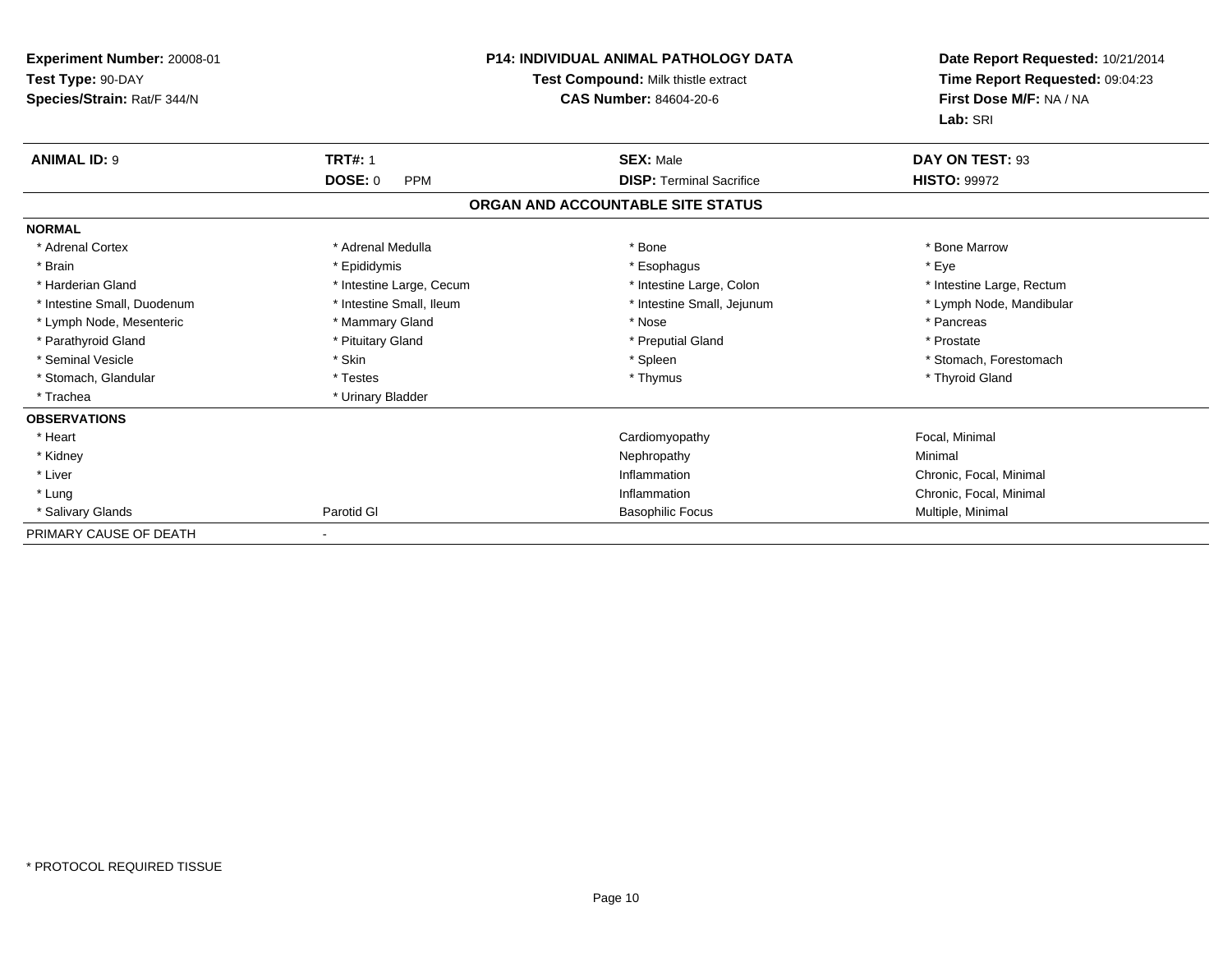| Experiment Number: 20008-01<br>Test Type: 90-DAY<br>Species/Strain: Rat/F 344/N |                              | <b>P14: INDIVIDUAL ANIMAL PATHOLOGY DATA</b><br>Test Compound: Milk thistle extract<br><b>CAS Number: 84604-20-6</b> | Date Report Requested: 10/21/2014<br>Time Report Requested: 09:04:23<br>First Dose M/F: NA / NA<br>Lab: SRI |
|---------------------------------------------------------------------------------|------------------------------|----------------------------------------------------------------------------------------------------------------------|-------------------------------------------------------------------------------------------------------------|
| <b>ANIMAL ID: 10</b>                                                            | <b>TRT#: 1</b>               | <b>SEX: Male</b>                                                                                                     | DAY ON TEST: 93                                                                                             |
|                                                                                 | <b>DOSE: 0</b><br><b>PPM</b> | <b>DISP: Terminal Sacrifice</b>                                                                                      | <b>HISTO: 99973</b>                                                                                         |
|                                                                                 |                              | ORGAN AND ACCOUNTABLE SITE STATUS                                                                                    |                                                                                                             |
| <b>NORMAL</b>                                                                   |                              |                                                                                                                      |                                                                                                             |
| * Adrenal Cortex                                                                | * Adrenal Medulla            | * Bone                                                                                                               | * Bone Marrow                                                                                               |
| * Brain                                                                         | * Epididymis                 | * Esophagus                                                                                                          | * Eve                                                                                                       |
| * Harderian Gland                                                               | * Intestine Large, Cecum     | * Intestine Large, Colon                                                                                             | * Intestine Large, Rectum                                                                                   |
| * Intestine Small, Duodenum                                                     | * Intestine Small. Ileum     | * Intestine Small, Jejunum                                                                                           | * Kidney                                                                                                    |
| * Lung                                                                          | * Mammary Gland              | * Nose                                                                                                               | * Pancreas                                                                                                  |
| * Parathyroid Gland                                                             | * Pituitary Gland            | * Preputial Gland                                                                                                    | * Prostate                                                                                                  |
| * Salivary Glands                                                               | * Seminal Vesicle            | * Skin                                                                                                               | * Spleen                                                                                                    |
| * Stomach, Forestomach                                                          | * Stomach, Glandular         | * Testes                                                                                                             | * Thymus                                                                                                    |
| * Thyroid Gland                                                                 | * Trachea                    | * Urinary Bladder                                                                                                    |                                                                                                             |
| <b>MISSING</b>                                                                  |                              |                                                                                                                      |                                                                                                             |
| * Lymph Node, Mandibular                                                        |                              |                                                                                                                      |                                                                                                             |
| <b>OBSERVATIONS</b>                                                             |                              |                                                                                                                      |                                                                                                             |
| * Heart                                                                         |                              | Cardiomyopathy                                                                                                       | Focal, Mild                                                                                                 |
| * Liver                                                                         |                              | Vacuolization Cytoplasmic                                                                                            | Focal, Minimal                                                                                              |
| * Lymph Node, Mesenteric                                                        |                              | Inflammation                                                                                                         | Histiocytic, Focal, Minimal                                                                                 |
| PRIMARY CAUSE OF DEATH                                                          | $\overline{\phantom{a}}$     |                                                                                                                      |                                                                                                             |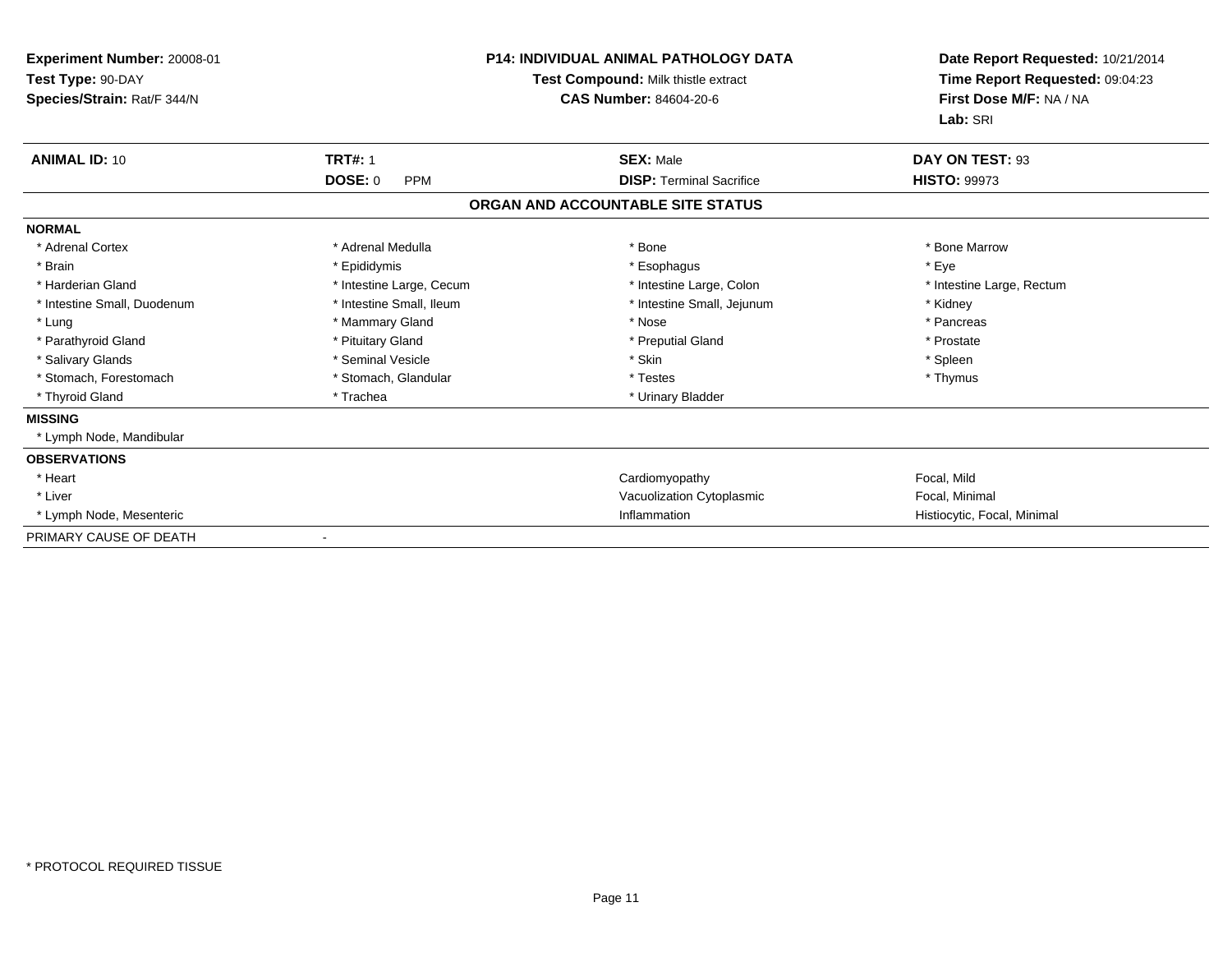| Experiment Number: 20008-01<br>Test Type: 90-DAY<br>Species/Strain: Rat/F 344/N |                       | <b>P14: INDIVIDUAL ANIMAL PATHOLOGY DATA</b><br>Test Compound: Milk thistle extract<br>CAS Number: 84604-20-6 | Date Report Requested: 10/21/2014<br>Time Report Requested: 09:04:23<br>First Dose M/F: NA / NA<br>Lab: SRI |
|---------------------------------------------------------------------------------|-----------------------|---------------------------------------------------------------------------------------------------------------|-------------------------------------------------------------------------------------------------------------|
| <b>ANIMAL ID: 11</b>                                                            | TRT#: 3               | <b>SEX: Male</b>                                                                                              | DAY ON TEST: 93                                                                                             |
|                                                                                 | <b>DOSE: 3125 PPM</b> | <b>DISP: Terminal Sacrifice</b>                                                                               | <b>HISTO: 99974</b>                                                                                         |
| <b>OBSERVATIONS</b>                                                             |                       |                                                                                                               |                                                                                                             |
| Heart                                                                           |                       | Cardiomyopathy                                                                                                | Focal. Mild                                                                                                 |
| PRIMARY CAUSE OF DEATH                                                          |                       |                                                                                                               |                                                                                                             |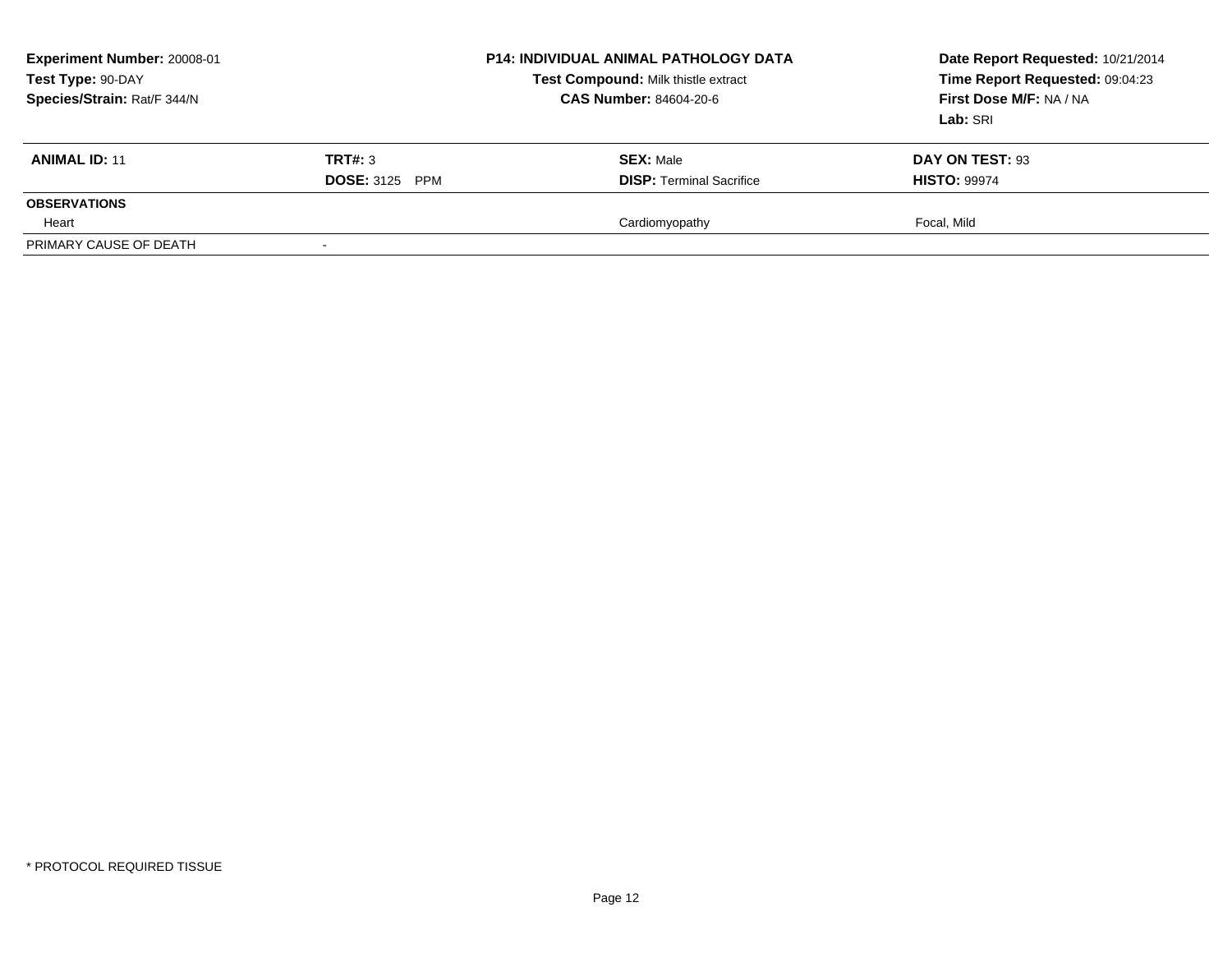| Experiment Number: 20008-01<br>Test Type: 90-DAY<br>Species/Strain: Rat/F 344/N |                       | <b>P14: INDIVIDUAL ANIMAL PATHOLOGY DATA</b><br>Test Compound: Milk thistle extract<br>CAS Number: 84604-20-6 | Date Report Requested: 10/21/2014<br>Time Report Requested: 09:04:23<br>First Dose M/F: NA / NA<br>Lab: SRI |
|---------------------------------------------------------------------------------|-----------------------|---------------------------------------------------------------------------------------------------------------|-------------------------------------------------------------------------------------------------------------|
| <b>ANIMAL ID: 12</b>                                                            | TRT#: 3               | <b>SEX: Male</b>                                                                                              | DAY ON TEST: 93                                                                                             |
|                                                                                 | <b>DOSE: 3125 PPM</b> | <b>DISP: Terminal Sacrifice</b>                                                                               | <b>HISTO: 99975</b>                                                                                         |
| <b>OBSERVATIONS</b>                                                             |                       |                                                                                                               |                                                                                                             |
| Heart                                                                           |                       | Cardiomyopathy                                                                                                | Focal, Minimal                                                                                              |
| PRIMARY CAUSE OF DEATH                                                          |                       |                                                                                                               |                                                                                                             |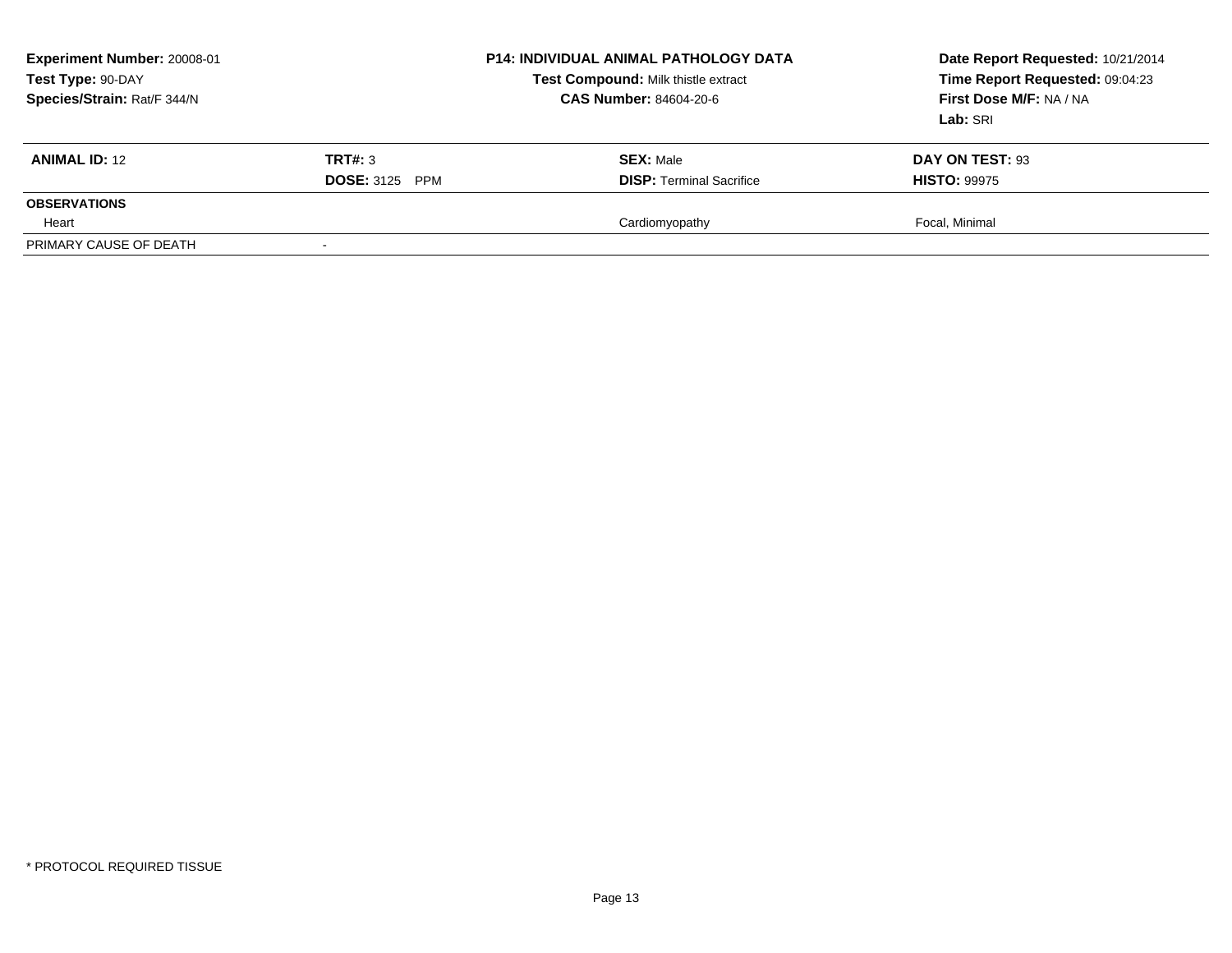| Experiment Number: 20008-01<br>Test Type: 90-DAY<br>Species/Strain: Rat/F 344/N |                          | <b>P14: INDIVIDUAL ANIMAL PATHOLOGY DATA</b><br>Test Compound: Milk thistle extract<br><b>CAS Number: 84604-20-6</b> | Date Report Requested: 10/21/2014<br>Time Report Requested: 09:04:23<br>First Dose M/F: NA / NA<br>Lab: SRI |
|---------------------------------------------------------------------------------|--------------------------|----------------------------------------------------------------------------------------------------------------------|-------------------------------------------------------------------------------------------------------------|
| <b>ANIMAL ID: 13</b>                                                            | TRT#: 3                  | <b>SEX: Male</b>                                                                                                     | DAY ON TEST: 93                                                                                             |
|                                                                                 | <b>DOSE: 3125</b><br>PPM | <b>DISP:</b> Terminal Sacrifice                                                                                      | <b>HISTO: 99976</b>                                                                                         |
| <b>OBSERVATIONS</b>                                                             |                          |                                                                                                                      |                                                                                                             |
| Heart                                                                           |                          | Cardiomyopathy                                                                                                       | Focal, Minimal                                                                                              |
| PRIMARY CAUSE OF DEATH                                                          |                          |                                                                                                                      |                                                                                                             |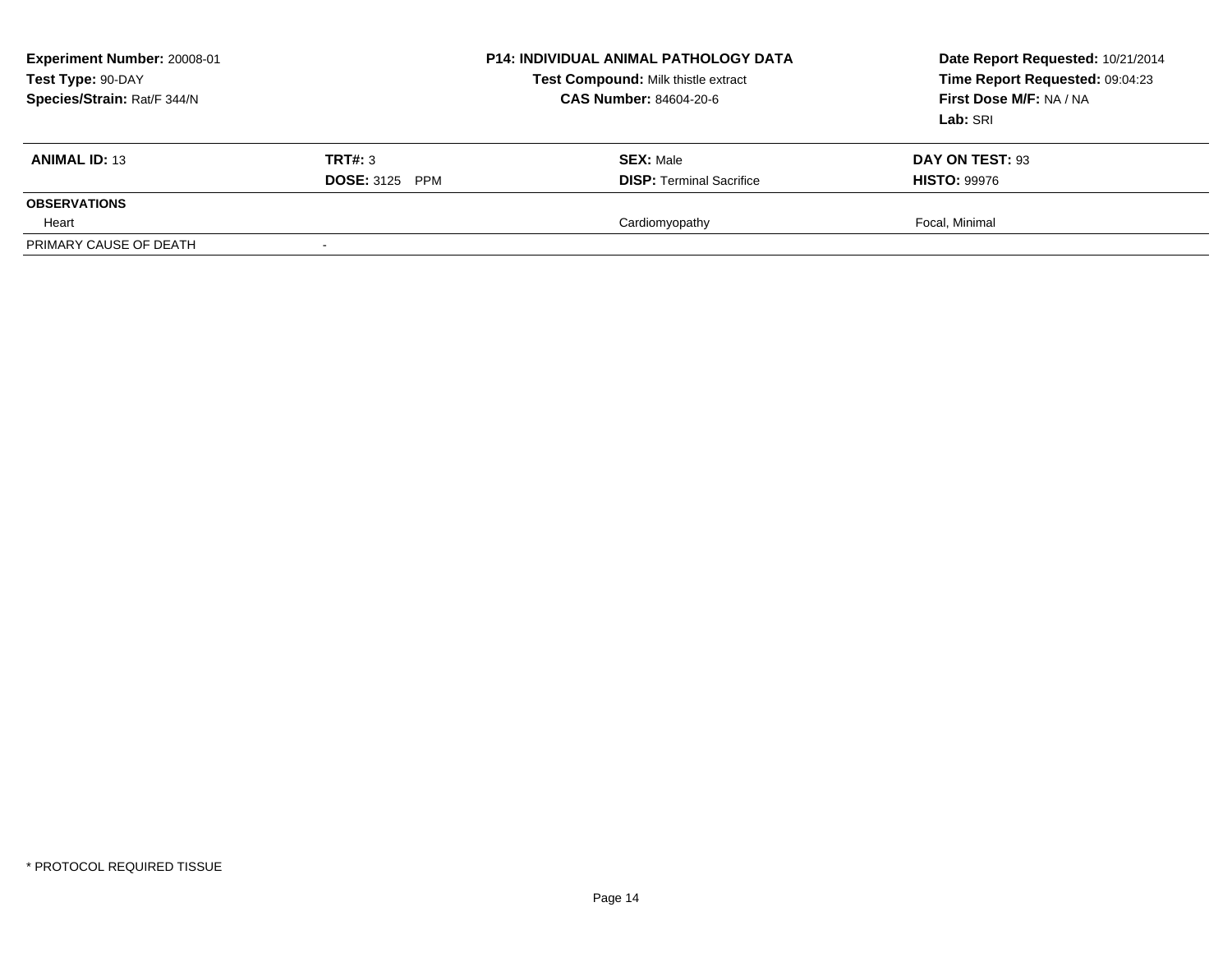| Test Type: 90-DAY    | Experiment Number: 20008-01<br>Species/Strain: Rat/F 344/N |                                            | <b>P14: INDIVIDUAL ANIMAL PATHOLOGY DATA</b><br>Test Compound: Milk thistle extract<br><b>CAS Number: 84604-20-6</b> | Date Report Requested: 10/21/2014<br>Time Report Requested: 09:04:23<br>First Dose M/F: NA / NA<br>Lab: SRI |
|----------------------|------------------------------------------------------------|--------------------------------------------|----------------------------------------------------------------------------------------------------------------------|-------------------------------------------------------------------------------------------------------------|
| <b>ANIMAL ID: 14</b> |                                                            | TRT#: 3<br><b>DOSE: 3125</b><br><b>PPM</b> | <b>SEX: Male</b><br><b>DISP:</b> Terminal Sacrifice                                                                  | DAY ON TEST: 93<br><b>HISTO: 99977</b>                                                                      |
| <b>OBSERVATIONS</b>  |                                                            |                                            |                                                                                                                      |                                                                                                             |
| Heart                |                                                            |                                            | Cardiomyopathy                                                                                                       | Focal, Mild                                                                                                 |
| Liver                |                                                            |                                            | Hepatodiaphragmatic Nodule                                                                                           | Mild                                                                                                        |
|                      | [ Hepatodiaphragmatic Nodule TGLS = 1-21 ]                 |                                            |                                                                                                                      |                                                                                                             |
|                      | PRIMARY CAUSE OF DEATH                                     |                                            |                                                                                                                      |                                                                                                             |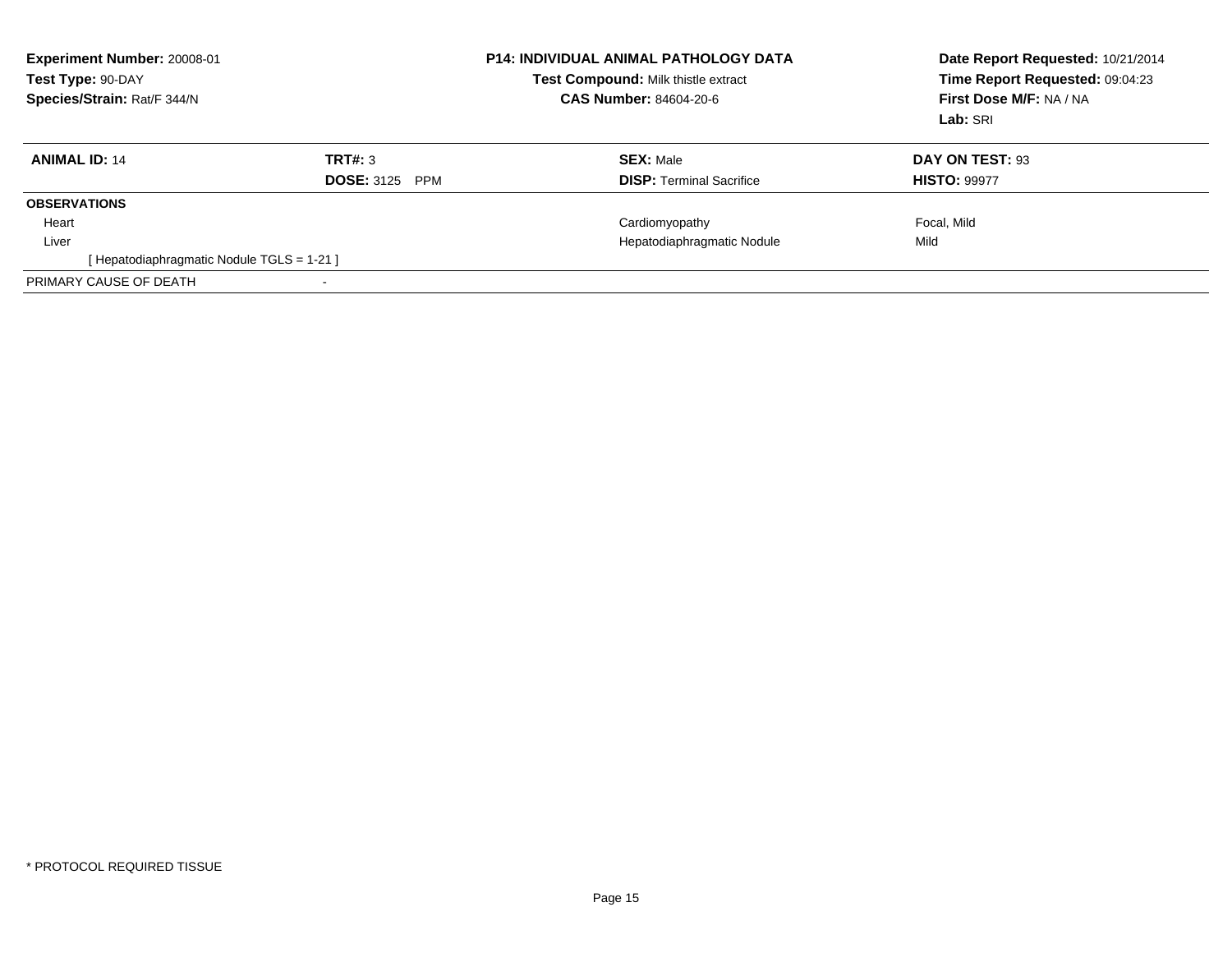| Experiment Number: 20008-01<br>Test Type: 90-DAY<br>Species/Strain: Rat/F 344/N |                       | <b>P14: INDIVIDUAL ANIMAL PATHOLOGY DATA</b><br>Test Compound: Milk thistle extract<br>CAS Number: 84604-20-6 | Date Report Requested: 10/21/2014<br>Time Report Requested: 09:04:23<br>First Dose M/F: NA / NA<br>Lab: SRI |
|---------------------------------------------------------------------------------|-----------------------|---------------------------------------------------------------------------------------------------------------|-------------------------------------------------------------------------------------------------------------|
| <b>ANIMAL ID: 15</b>                                                            | TRT#: 3               | <b>SEX: Male</b>                                                                                              | DAY ON TEST: 93                                                                                             |
|                                                                                 | <b>DOSE: 3125 PPM</b> | <b>DISP: Terminal Sacrifice</b>                                                                               | <b>HISTO: 99978</b>                                                                                         |
| <b>OBSERVATIONS</b>                                                             |                       |                                                                                                               |                                                                                                             |
| Heart                                                                           |                       | Cardiomyopathy                                                                                                | Focal, Minimal                                                                                              |
| PRIMARY CAUSE OF DEATH                                                          |                       |                                                                                                               |                                                                                                             |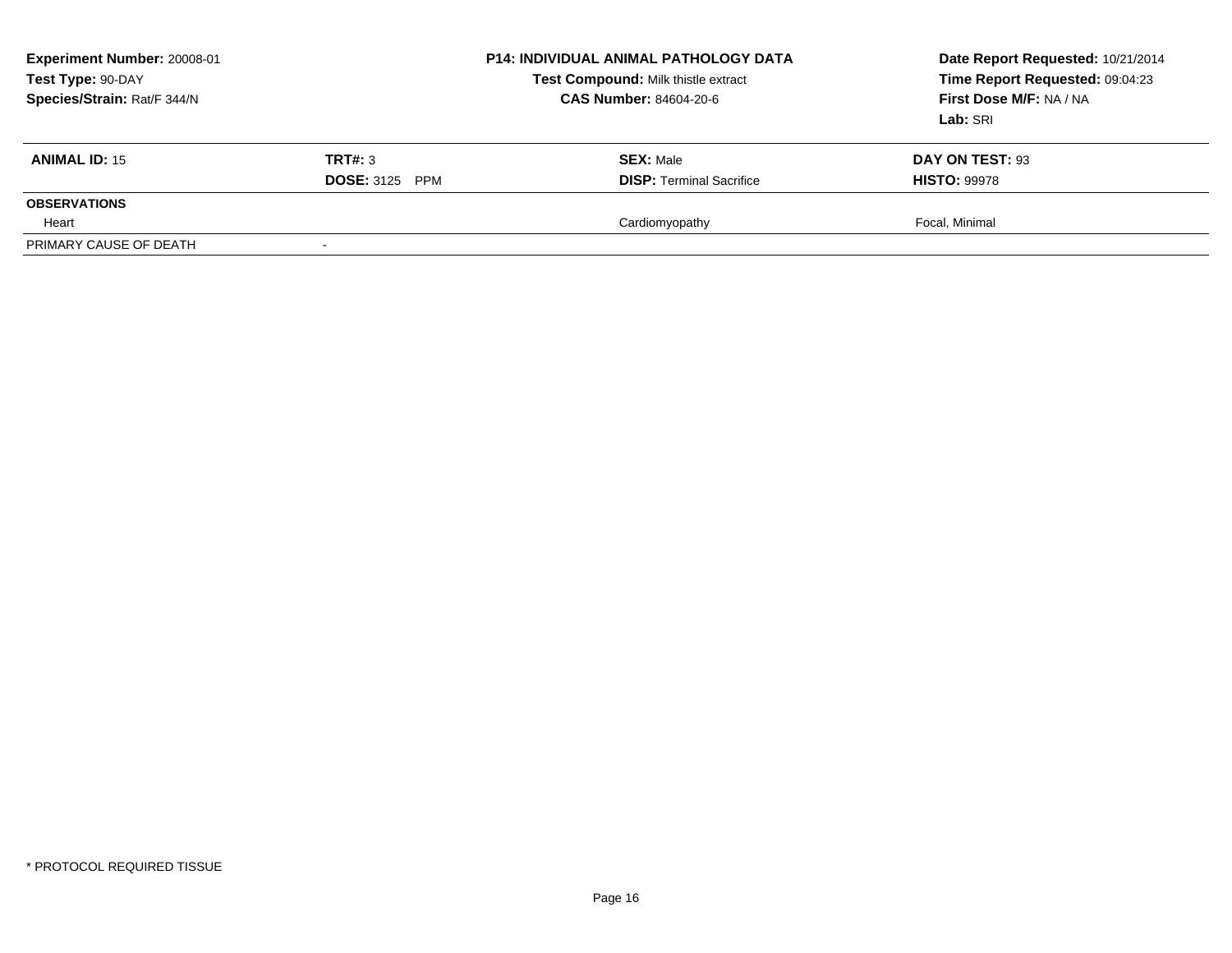| Experiment Number: 20008-01<br>Test Type: 90-DAY<br>Species/Strain: Rat/F 344/N |                       | <b>P14: INDIVIDUAL ANIMAL PATHOLOGY DATA</b><br>Test Compound: Milk thistle extract<br>CAS Number: 84604-20-6 | Date Report Requested: 10/21/2014<br>Time Report Requested: 09:04:23<br>First Dose M/F: NA / NA<br>Lab: SRI |
|---------------------------------------------------------------------------------|-----------------------|---------------------------------------------------------------------------------------------------------------|-------------------------------------------------------------------------------------------------------------|
| <b>ANIMAL ID: 16</b>                                                            | TRT#: 3               | <b>SEX: Male</b>                                                                                              | DAY ON TEST: 93                                                                                             |
|                                                                                 | <b>DOSE: 3125 PPM</b> | <b>DISP: Terminal Sacrifice</b>                                                                               | <b>HISTO: 99979</b>                                                                                         |
| <b>OBSERVATIONS</b>                                                             |                       |                                                                                                               |                                                                                                             |
| Heart                                                                           |                       | Cardiomyopathy                                                                                                | Focal, Minimal                                                                                              |
| PRIMARY CAUSE OF DEATH                                                          |                       |                                                                                                               |                                                                                                             |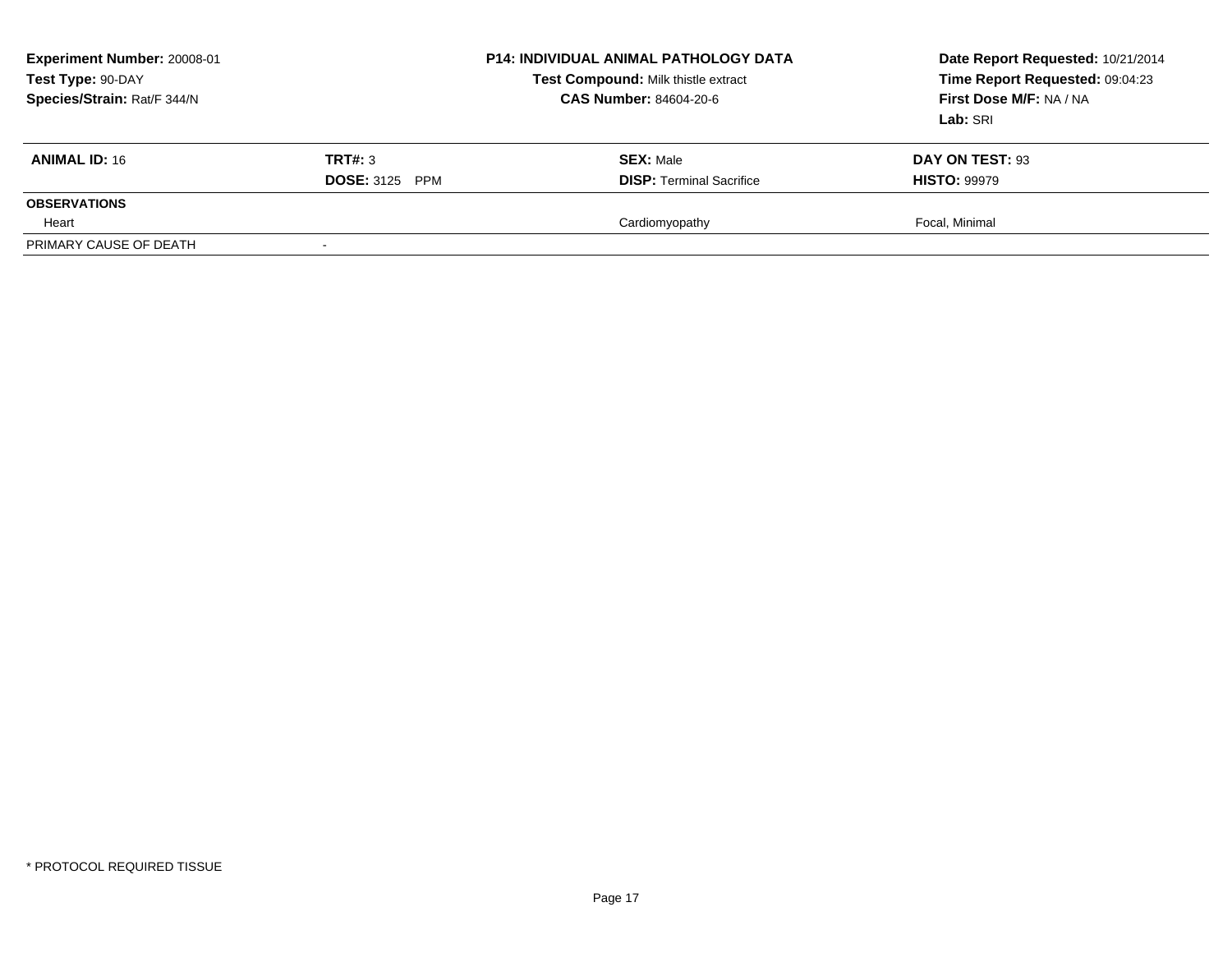| Experiment Number: 20008-01<br>Test Type: 90-DAY<br>Species/Strain: Rat/F 344/N |                       | <b>P14: INDIVIDUAL ANIMAL PATHOLOGY DATA</b><br>Test Compound: Milk thistle extract<br>CAS Number: 84604-20-6 | Date Report Requested: 10/21/2014<br>Time Report Requested: 09:04:23<br>First Dose M/F: NA / NA<br>Lab: SRI |
|---------------------------------------------------------------------------------|-----------------------|---------------------------------------------------------------------------------------------------------------|-------------------------------------------------------------------------------------------------------------|
| <b>ANIMAL ID: 17</b>                                                            | TRT#: 3               | <b>SEX: Male</b>                                                                                              | DAY ON TEST: 93                                                                                             |
|                                                                                 | <b>DOSE: 3125 PPM</b> | <b>DISP: Terminal Sacrifice</b>                                                                               | <b>HISTO: 99980</b>                                                                                         |
| <b>OBSERVATIONS</b>                                                             |                       |                                                                                                               |                                                                                                             |
| Heart                                                                           |                       | Cardiomyopathy                                                                                                | Focal, Minimal                                                                                              |
| PRIMARY CAUSE OF DEATH                                                          |                       |                                                                                                               |                                                                                                             |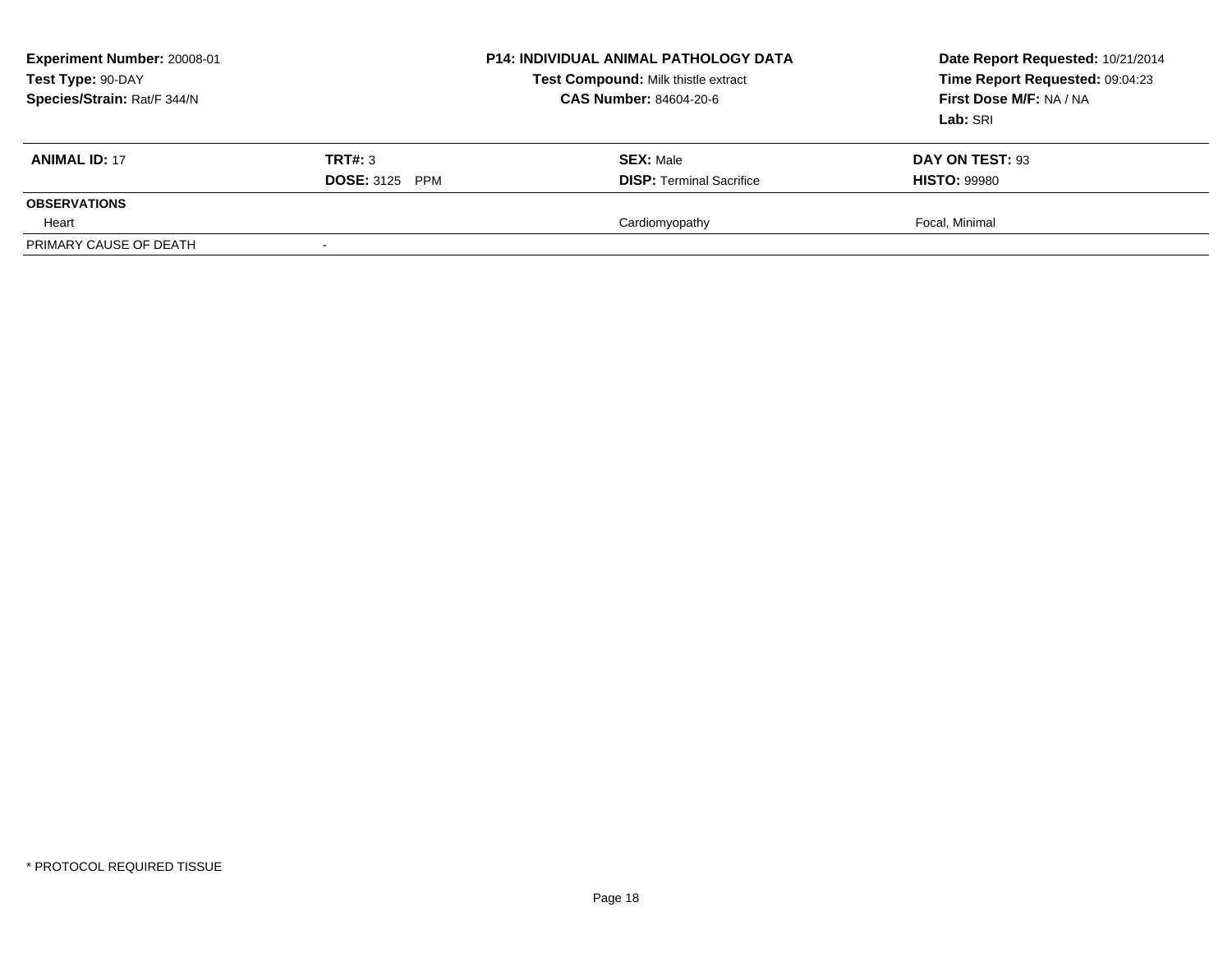| Experiment Number: 20008-01<br>Test Type: 90-DAY<br>Species/Strain: Rat/F 344/N |                       | <b>P14: INDIVIDUAL ANIMAL PATHOLOGY DATA</b><br>Test Compound: Milk thistle extract<br>CAS Number: 84604-20-6 | Date Report Requested: 10/21/2014<br>Time Report Requested: 09:04:23<br>First Dose M/F: NA / NA<br>Lab: SRI |
|---------------------------------------------------------------------------------|-----------------------|---------------------------------------------------------------------------------------------------------------|-------------------------------------------------------------------------------------------------------------|
| <b>ANIMAL ID: 18</b>                                                            | TRT#: 3               | <b>SEX: Male</b>                                                                                              | DAY ON TEST: 93                                                                                             |
|                                                                                 | <b>DOSE: 3125 PPM</b> | <b>DISP: Terminal Sacrifice</b>                                                                               | <b>HISTO: 99981</b>                                                                                         |
| <b>OBSERVATIONS</b>                                                             |                       |                                                                                                               |                                                                                                             |
| Heart                                                                           |                       | Cardiomyopathy                                                                                                | Focal, Minimal                                                                                              |
| PRIMARY CAUSE OF DEATH                                                          |                       |                                                                                                               |                                                                                                             |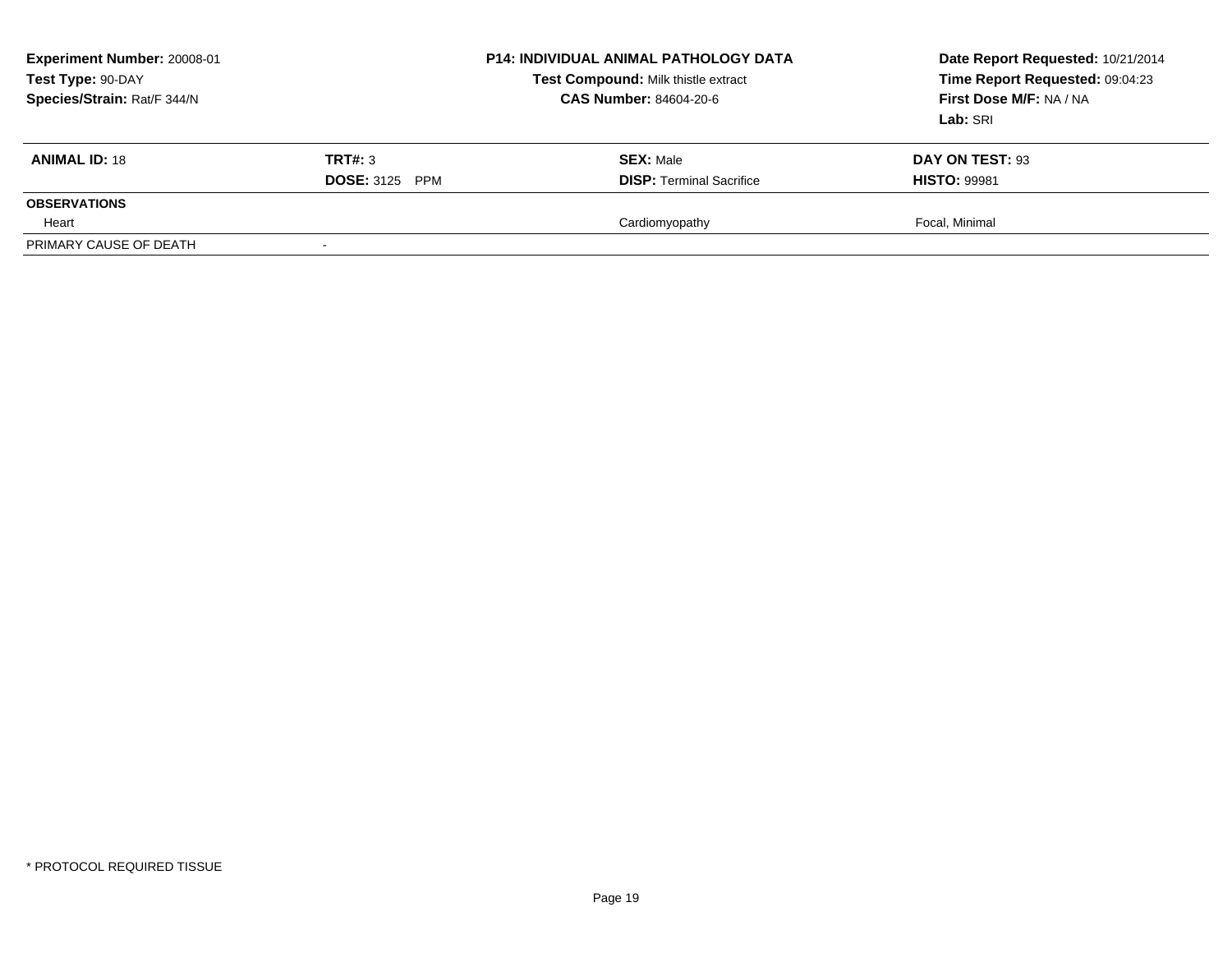| Experiment Number: 20008-01<br>Test Type: 90-DAY<br>Species/Strain: Rat/F 344/N |                       | <b>P14: INDIVIDUAL ANIMAL PATHOLOGY DATA</b><br>Test Compound: Milk thistle extract<br>CAS Number: 84604-20-6 | Date Report Requested: 10/21/2014<br>Time Report Requested: 09:04:23<br>First Dose M/F: NA / NA<br>Lab: SRI |
|---------------------------------------------------------------------------------|-----------------------|---------------------------------------------------------------------------------------------------------------|-------------------------------------------------------------------------------------------------------------|
| <b>ANIMAL ID: 19</b>                                                            | TRT#: 3               | <b>SEX: Male</b>                                                                                              | DAY ON TEST: 93                                                                                             |
|                                                                                 | <b>DOSE: 3125 PPM</b> | <b>DISP: Terminal Sacrifice</b>                                                                               | <b>HISTO: 99982</b>                                                                                         |
| <b>OBSERVATIONS</b>                                                             |                       |                                                                                                               |                                                                                                             |
| Heart                                                                           |                       | Cardiomyopathy                                                                                                | Focal. Mild                                                                                                 |
| PRIMARY CAUSE OF DEATH                                                          |                       |                                                                                                               |                                                                                                             |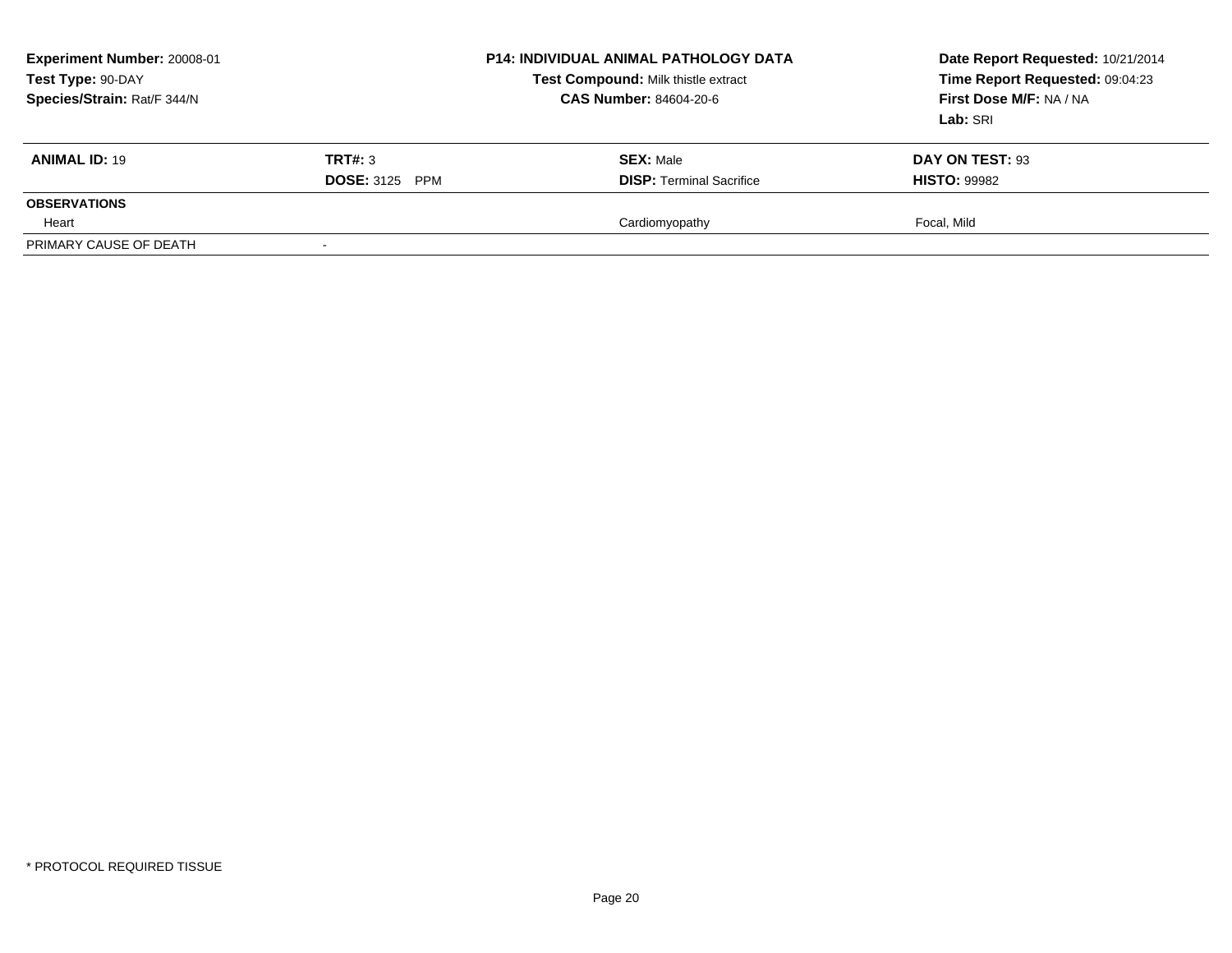| Experiment Number: 20008-01<br>Test Type: 90-DAY<br>Species/Strain: Rat/F 344/N |                       | <b>P14: INDIVIDUAL ANIMAL PATHOLOGY DATA</b><br>Test Compound: Milk thistle extract<br><b>CAS Number: 84604-20-6</b> | Date Report Requested: 10/21/2014<br>Time Report Requested: 09:04:23<br>First Dose M/F: NA / NA<br>Lab: SRI |
|---------------------------------------------------------------------------------|-----------------------|----------------------------------------------------------------------------------------------------------------------|-------------------------------------------------------------------------------------------------------------|
| <b>ANIMAL ID: 20</b>                                                            | TRT#: 3               | <b>SEX: Male</b>                                                                                                     | DAY ON TEST: 93                                                                                             |
|                                                                                 | <b>DOSE: 3125 PPM</b> | <b>DISP: Terminal Sacrifice</b>                                                                                      | <b>HISTO: 99983</b>                                                                                         |
| <b>OBSERVATIONS</b>                                                             |                       |                                                                                                                      |                                                                                                             |
| Heart                                                                           |                       | Cardiomyopathy                                                                                                       | Focal, Minimal                                                                                              |
| PRIMARY CAUSE OF DEATH                                                          |                       |                                                                                                                      |                                                                                                             |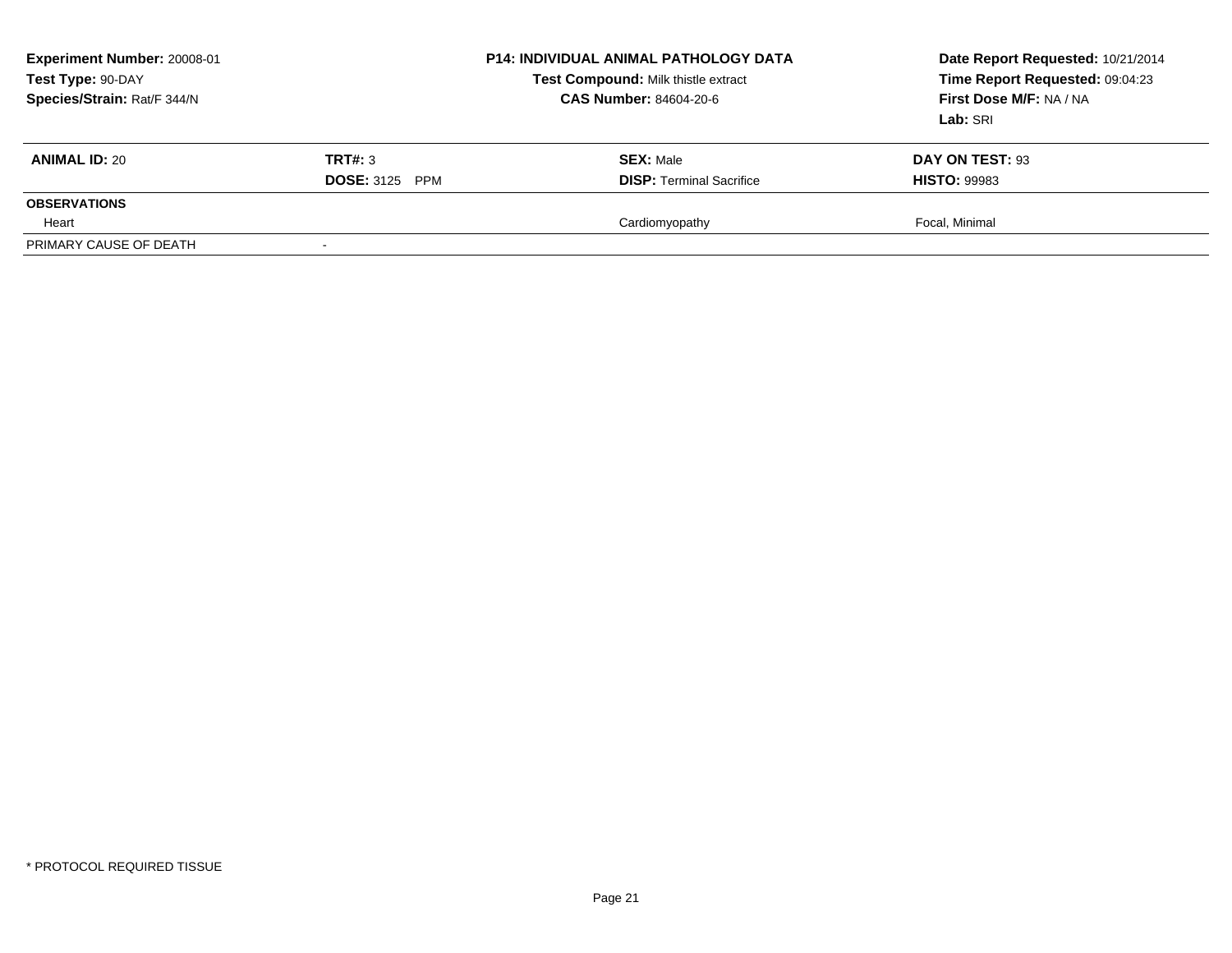| Experiment Number: 20008-01<br>Test Type: 90-DAY<br>Species/Strain: Rat/F 344/N |                                 | <b>P14: INDIVIDUAL ANIMAL PATHOLOGY DATA</b><br>Test Compound: Milk thistle extract<br><b>CAS Number: 84604-20-6</b> | Date Report Requested: 10/21/2014<br>Time Report Requested: 09:04:23<br>First Dose M/F: NA / NA<br>Lab: SRI |
|---------------------------------------------------------------------------------|---------------------------------|----------------------------------------------------------------------------------------------------------------------|-------------------------------------------------------------------------------------------------------------|
| <b>ANIMAL ID: 21</b>                                                            | <b>TRT#: 5</b>                  | <b>SEX: Male</b>                                                                                                     | DAY ON TEST: 93                                                                                             |
|                                                                                 | <b>DOSE: 6250</b><br><b>PPM</b> | <b>DISP: Terminal Sacrifice</b>                                                                                      | <b>HISTO: 99984</b>                                                                                         |
|                                                                                 |                                 | ORGAN AND ACCOUNTABLE SITE STATUS                                                                                    |                                                                                                             |
| <b>NORMAL</b>                                                                   |                                 |                                                                                                                      |                                                                                                             |
| Kidney                                                                          |                                 |                                                                                                                      |                                                                                                             |
| <b>OBSERVATIONS</b>                                                             |                                 |                                                                                                                      |                                                                                                             |
| Heart                                                                           |                                 | Cardiomyopathy                                                                                                       | Focal, Minimal                                                                                              |
| Liver                                                                           |                                 | Inflammation                                                                                                         | Chronic, Focal, Minimal                                                                                     |
| <b>Skin</b>                                                                     | Lip                             | Hemorrhage                                                                                                           | Focal, Mild                                                                                                 |
| [Hemorrhage TGLS = $1-21$ ]                                                     |                                 |                                                                                                                      |                                                                                                             |
| PRIMARY CAUSE OF DEATH                                                          |                                 |                                                                                                                      |                                                                                                             |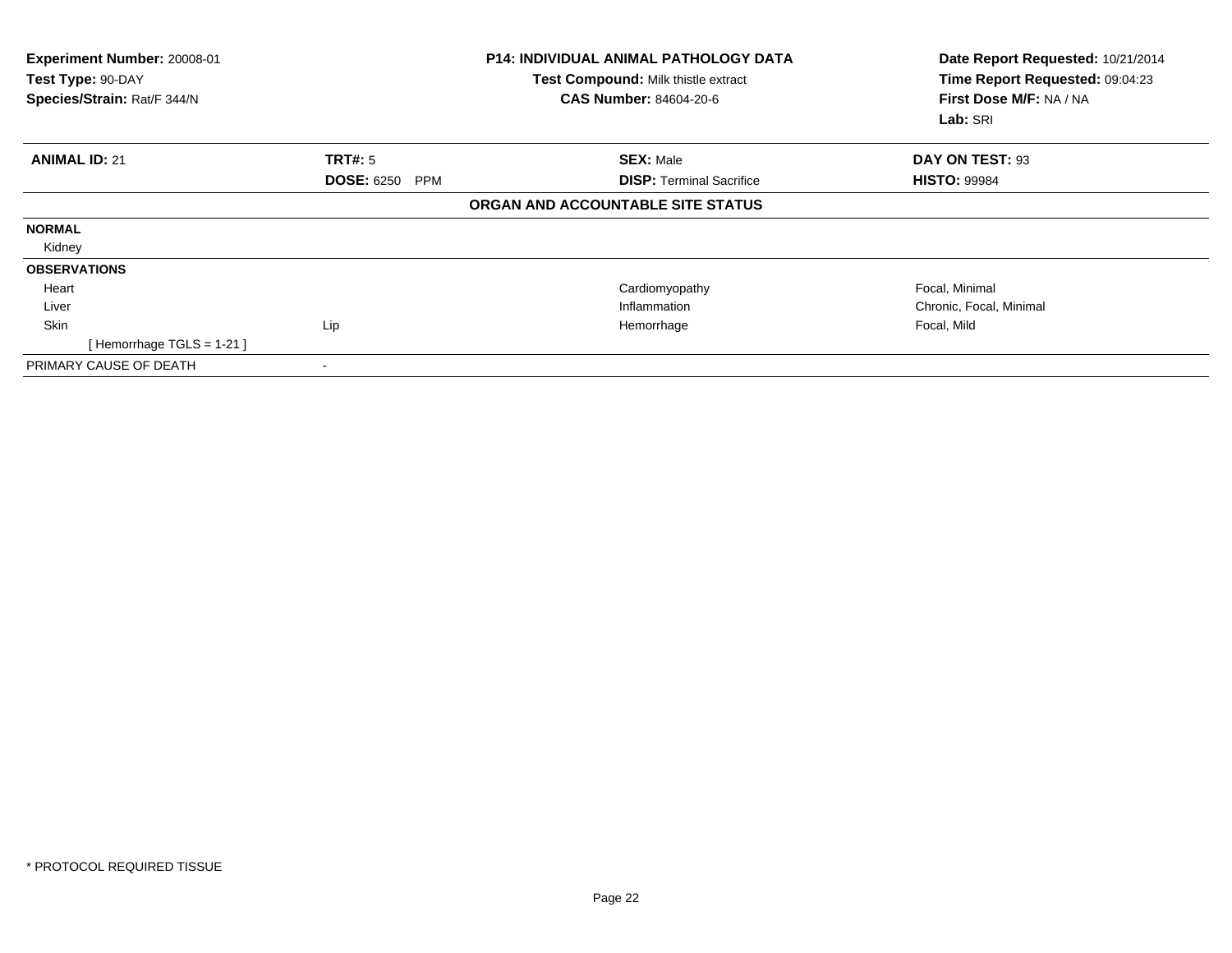| Experiment Number: 20008-01<br>Test Type: 90-DAY<br>Species/Strain: Rat/F 344/N |                       | <b>P14: INDIVIDUAL ANIMAL PATHOLOGY DATA</b><br>Test Compound: Milk thistle extract<br><b>CAS Number: 84604-20-6</b> | Date Report Requested: 10/21/2014<br>Time Report Requested: 09:04:23<br>First Dose M/F: NA / NA<br>Lab: SRI |
|---------------------------------------------------------------------------------|-----------------------|----------------------------------------------------------------------------------------------------------------------|-------------------------------------------------------------------------------------------------------------|
| <b>ANIMAL ID: 22</b>                                                            | TRT#: 5               | <b>SEX: Male</b>                                                                                                     | DAY ON TEST: 93                                                                                             |
|                                                                                 | <b>DOSE: 6250 PPM</b> | <b>DISP:</b> Terminal Sacrifice                                                                                      | <b>HISTO: 99985</b>                                                                                         |
| <b>OBSERVATIONS</b>                                                             |                       |                                                                                                                      |                                                                                                             |
| Heart                                                                           |                       | Cardiomyopathy                                                                                                       | Focal, Mild                                                                                                 |
| Kidney                                                                          |                       | Nephropathy                                                                                                          | Minimal                                                                                                     |
| Liver                                                                           |                       | Inflammation                                                                                                         | Chronic, Focal, Minimal                                                                                     |
| PRIMARY CAUSE OF DEATH                                                          |                       |                                                                                                                      |                                                                                                             |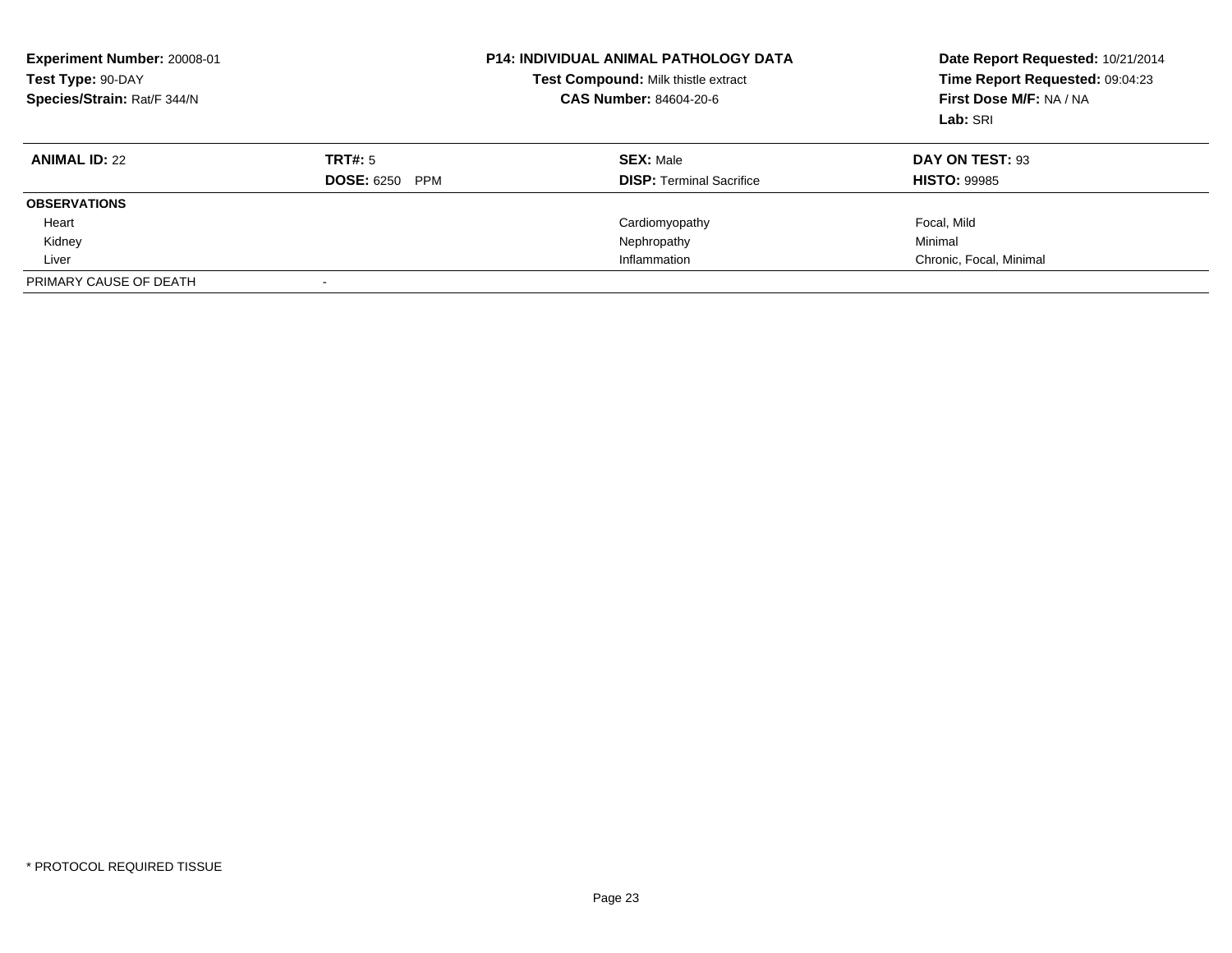| Experiment Number: 20008-01<br>Test Type: 90-DAY<br>Species/Strain: Rat/F 344/N |                       | <b>P14: INDIVIDUAL ANIMAL PATHOLOGY DATA</b><br>Test Compound: Milk thistle extract<br><b>CAS Number: 84604-20-6</b> | Date Report Requested: 10/21/2014<br>Time Report Requested: 09:04:23<br>First Dose M/F: NA / NA<br>Lab: SRI |
|---------------------------------------------------------------------------------|-----------------------|----------------------------------------------------------------------------------------------------------------------|-------------------------------------------------------------------------------------------------------------|
| <b>ANIMAL ID: 23</b>                                                            | TRT#: 5               | <b>SEX:</b> Male                                                                                                     | DAY ON TEST: 93                                                                                             |
|                                                                                 | <b>DOSE: 6250 PPM</b> | <b>DISP:</b> Terminal Sacrifice                                                                                      | <b>HISTO: 99986</b>                                                                                         |
| <b>OBSERVATIONS</b>                                                             |                       |                                                                                                                      |                                                                                                             |
| Heart                                                                           |                       | Cardiomyopathy                                                                                                       | Focal, Mild                                                                                                 |
| Kidney                                                                          |                       | Nephropathy                                                                                                          | Minimal                                                                                                     |
| Liver                                                                           |                       | Inflammation                                                                                                         | Chronic, Focal, Minimal                                                                                     |
| PRIMARY CAUSE OF DEATH                                                          |                       |                                                                                                                      |                                                                                                             |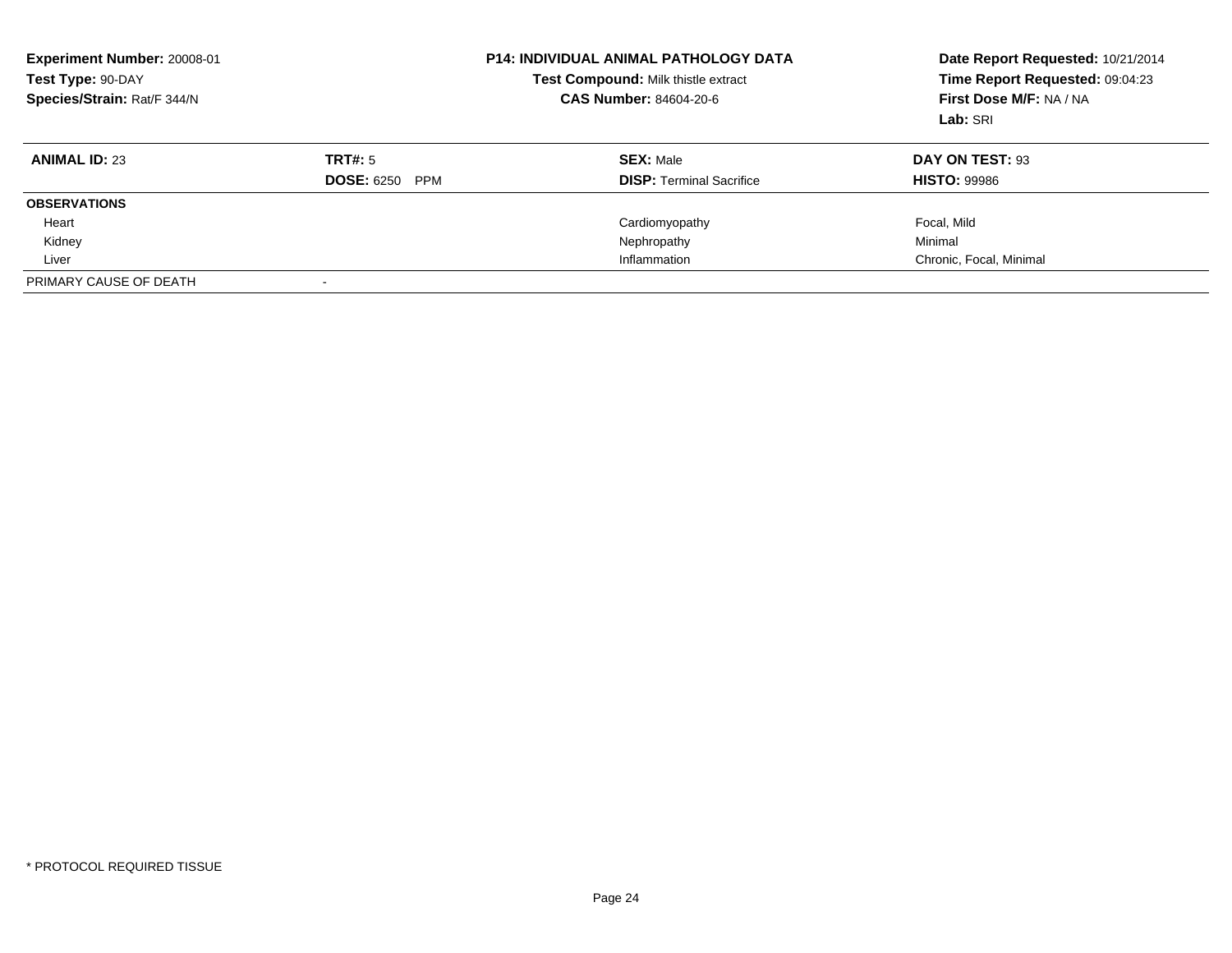| Experiment Number: 20008-01<br>Test Type: 90-DAY<br>Species/Strain: Rat/F 344/N |                       | <b>P14: INDIVIDUAL ANIMAL PATHOLOGY DATA</b><br>Test Compound: Milk thistle extract<br><b>CAS Number: 84604-20-6</b> | Date Report Requested: 10/21/2014<br>Time Report Requested: 09:04:23<br>First Dose M/F: NA / NA<br>Lab: SRI |
|---------------------------------------------------------------------------------|-----------------------|----------------------------------------------------------------------------------------------------------------------|-------------------------------------------------------------------------------------------------------------|
| <b>ANIMAL ID: 24</b>                                                            | TRT#: 5               | <b>SEX: Male</b>                                                                                                     | DAY ON TEST: 93                                                                                             |
|                                                                                 | <b>DOSE: 6250 PPM</b> | <b>DISP:</b> Terminal Sacrifice                                                                                      | <b>HISTO: 99987</b>                                                                                         |
|                                                                                 |                       | ORGAN AND ACCOUNTABLE SITE STATUS                                                                                    |                                                                                                             |
| <b>NORMAL</b>                                                                   |                       |                                                                                                                      |                                                                                                             |
| Kidney                                                                          | Liver                 |                                                                                                                      |                                                                                                             |
| <b>OBSERVATIONS</b>                                                             |                       |                                                                                                                      |                                                                                                             |
| Heart                                                                           |                       | Cardiomyopathy                                                                                                       | Focal, Mild                                                                                                 |
| PRIMARY CAUSE OF DEATH                                                          |                       |                                                                                                                      |                                                                                                             |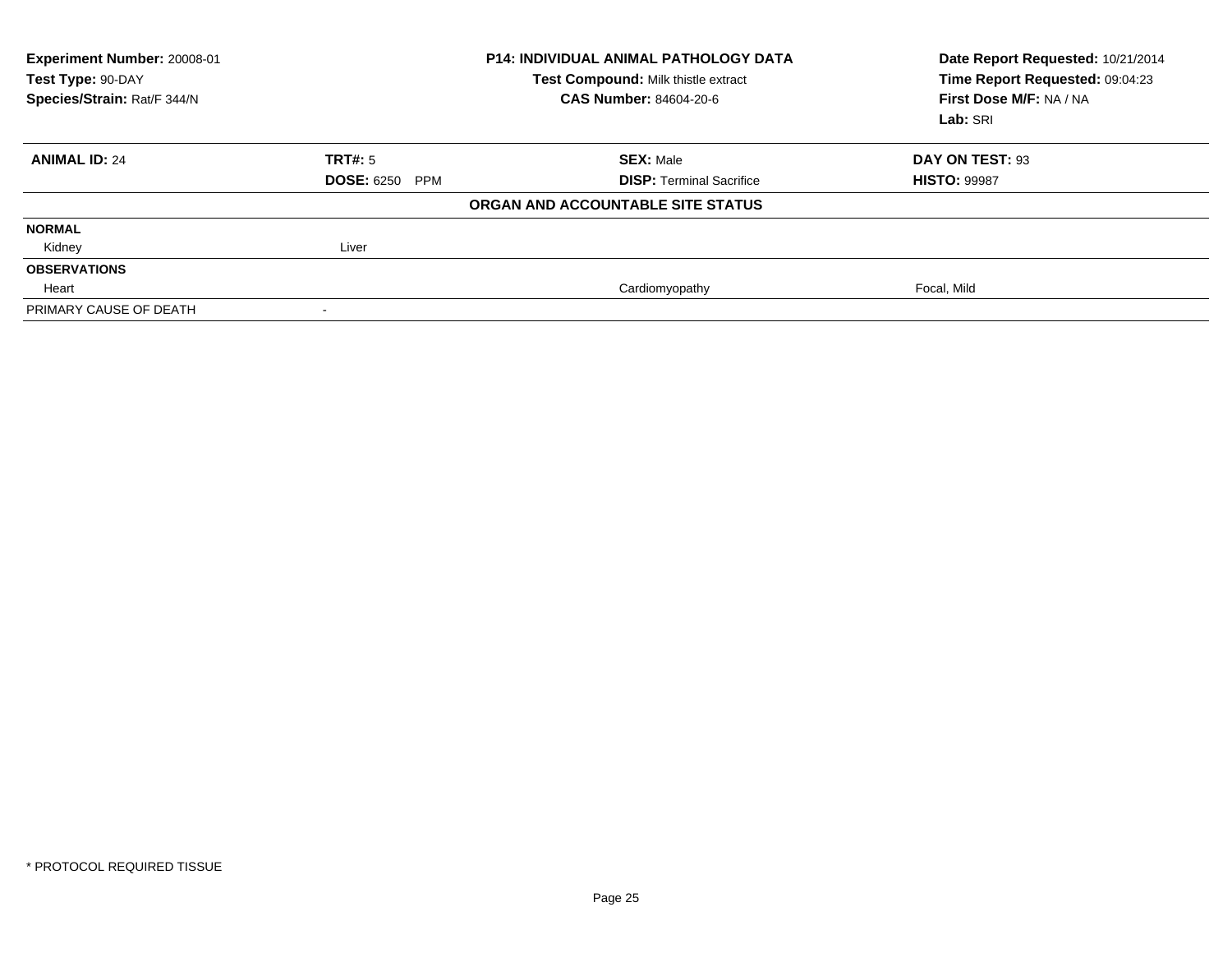| Experiment Number: 20008-01<br>Test Type: 90-DAY<br>Species/Strain: Rat/F 344/N |                                 | <b>P14: INDIVIDUAL ANIMAL PATHOLOGY DATA</b><br>Test Compound: Milk thistle extract<br>CAS Number: 84604-20-6 | Date Report Requested: 10/21/2014<br>Time Report Requested: 09:04:23<br>First Dose M/F: NA / NA<br>Lab: SRI |
|---------------------------------------------------------------------------------|---------------------------------|---------------------------------------------------------------------------------------------------------------|-------------------------------------------------------------------------------------------------------------|
| <b>ANIMAL ID: 25</b>                                                            | TRT#: 5                         | <b>SEX: Male</b>                                                                                              | DAY ON TEST: 93                                                                                             |
|                                                                                 | <b>DOSE: 6250</b><br><b>PPM</b> | <b>DISP: Terminal Sacrifice</b>                                                                               | <b>HISTO: 99988</b>                                                                                         |
|                                                                                 |                                 | ORGAN AND ACCOUNTABLE SITE STATUS                                                                             |                                                                                                             |
| <b>NORMAL</b>                                                                   |                                 |                                                                                                               |                                                                                                             |
| Kidney                                                                          |                                 |                                                                                                               |                                                                                                             |
| <b>OBSERVATIONS</b>                                                             |                                 |                                                                                                               |                                                                                                             |
| Heart                                                                           |                                 | Cardiomyopathy                                                                                                | Focal, Mild                                                                                                 |
| Liver                                                                           |                                 | Inflammation                                                                                                  | Chronic, Focal, Minimal                                                                                     |
| PRIMARY CAUSE OF DEATH                                                          |                                 |                                                                                                               |                                                                                                             |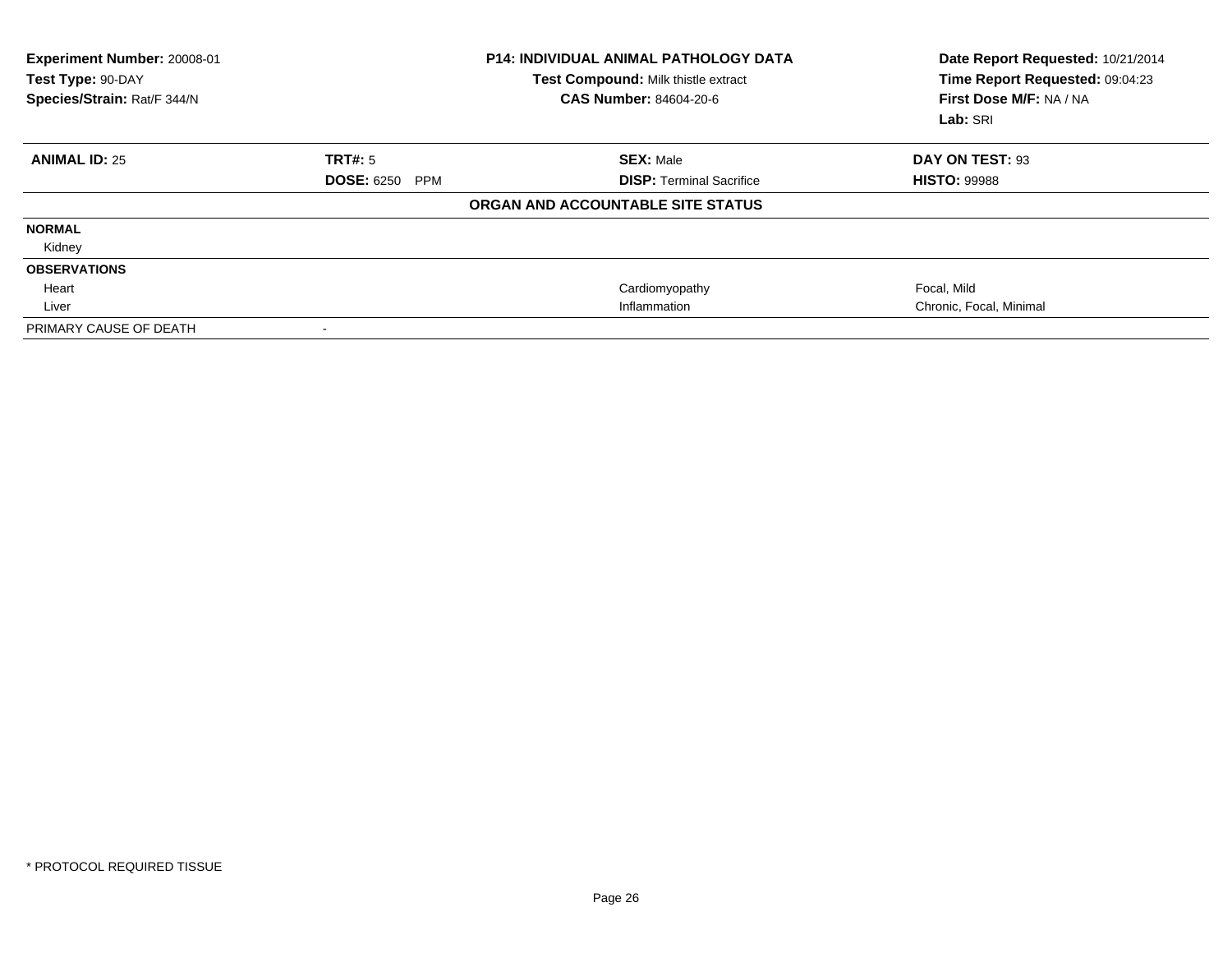| Experiment Number: 20008-01<br>Test Type: 90-DAY<br>Species/Strain: Rat/F 344/N |                                 | <b>P14: INDIVIDUAL ANIMAL PATHOLOGY DATA</b><br>Test Compound: Milk thistle extract<br><b>CAS Number: 84604-20-6</b> | Date Report Requested: 10/21/2014<br>Time Report Requested: 09:04:23<br>First Dose M/F: NA / NA<br>Lab: SRI |
|---------------------------------------------------------------------------------|---------------------------------|----------------------------------------------------------------------------------------------------------------------|-------------------------------------------------------------------------------------------------------------|
| <b>ANIMAL ID: 26</b>                                                            | TRT#: 5                         | <b>SEX: Male</b>                                                                                                     | DAY ON TEST: 93                                                                                             |
|                                                                                 | <b>DOSE: 6250</b><br><b>PPM</b> | <b>DISP: Terminal Sacrifice</b>                                                                                      | <b>HISTO: 99989</b>                                                                                         |
|                                                                                 |                                 | ORGAN AND ACCOUNTABLE SITE STATUS                                                                                    |                                                                                                             |
| <b>NORMAL</b>                                                                   |                                 |                                                                                                                      |                                                                                                             |
| Kidney                                                                          |                                 |                                                                                                                      |                                                                                                             |
| <b>OBSERVATIONS</b>                                                             |                                 |                                                                                                                      |                                                                                                             |
| Heart                                                                           |                                 | Cardiomyopathy                                                                                                       | Focal, Minimal                                                                                              |
| Liver                                                                           |                                 | Inflammation                                                                                                         | Chronic, Focal, Minimal                                                                                     |
| PRIMARY CAUSE OF DEATH                                                          | $\overline{\phantom{a}}$        |                                                                                                                      |                                                                                                             |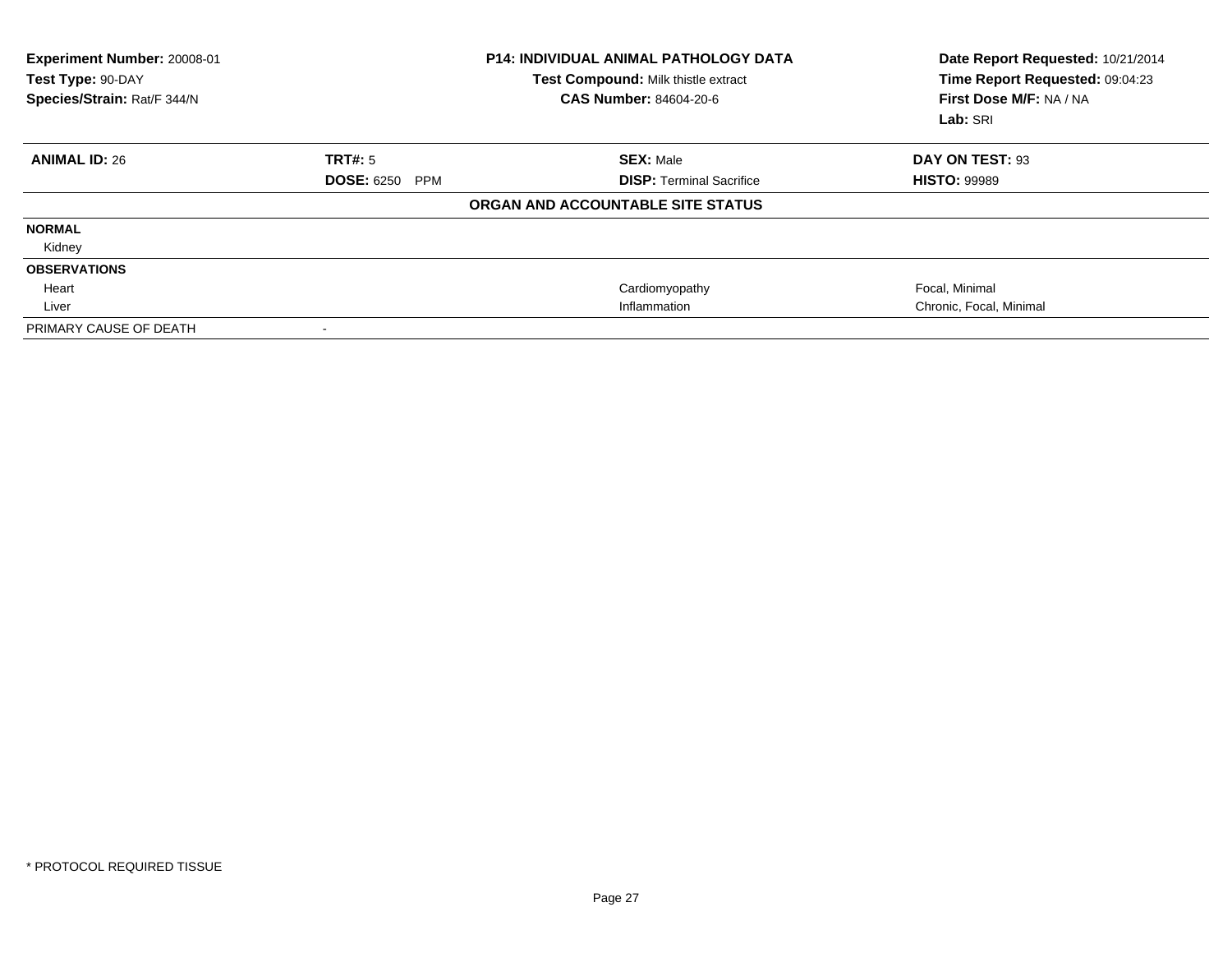| <b>Experiment Number: 20008-01</b><br>Test Type: 90-DAY<br>Species/Strain: Rat/F 344/N |                                 | <b>P14: INDIVIDUAL ANIMAL PATHOLOGY DATA</b><br>Test Compound: Milk thistle extract<br><b>CAS Number: 84604-20-6</b> | Date Report Requested: 10/21/2014<br>Time Report Requested: 09:04:23<br>First Dose M/F: NA / NA<br>Lab: SRI |
|----------------------------------------------------------------------------------------|---------------------------------|----------------------------------------------------------------------------------------------------------------------|-------------------------------------------------------------------------------------------------------------|
| <b>ANIMAL ID: 27</b>                                                                   | TRT#: 5                         | <b>SEX: Male</b>                                                                                                     | DAY ON TEST: 93                                                                                             |
|                                                                                        | <b>DOSE: 6250</b><br><b>PPM</b> | <b>DISP:</b> Terminal Sacrifice                                                                                      | <b>HISTO: 99990</b>                                                                                         |
| <b>OBSERVATIONS</b>                                                                    |                                 |                                                                                                                      |                                                                                                             |
| Heart                                                                                  |                                 | Cardiomyopathy                                                                                                       | Focal, Minimal                                                                                              |
| Kidney                                                                                 |                                 | Nephropathy                                                                                                          | Minimal                                                                                                     |
| Liver                                                                                  |                                 | Hepatodiaphragmatic Nodule                                                                                           | Mild                                                                                                        |
|                                                                                        |                                 | Inflammation                                                                                                         | Chronic, Focal, Minimal                                                                                     |
| [ Hepatodiaphragmatic Nodule TGLS = 1-21 ]                                             |                                 |                                                                                                                      |                                                                                                             |
| PRIMARY CAUSE OF DEATH                                                                 | $\blacksquare$                  |                                                                                                                      |                                                                                                             |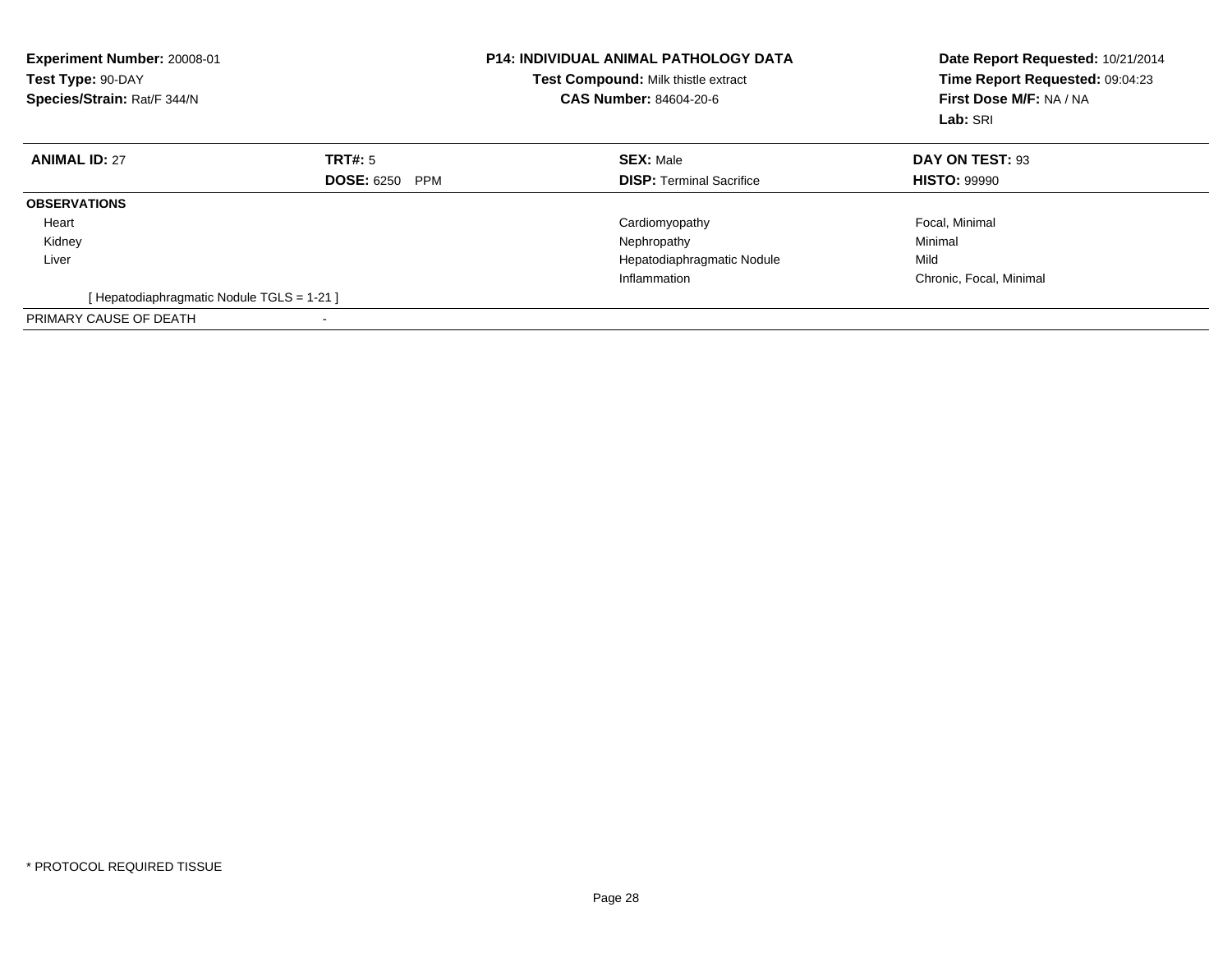| Experiment Number: 20008-01<br>Test Type: 90-DAY<br>Species/Strain: Rat/F 344/N |                       | <b>P14: INDIVIDUAL ANIMAL PATHOLOGY DATA</b><br>Test Compound: Milk thistle extract<br><b>CAS Number: 84604-20-6</b> | Date Report Requested: 10/21/2014<br>Time Report Requested: 09:04:23<br>First Dose M/F: NA / NA<br>Lab: SRI |
|---------------------------------------------------------------------------------|-----------------------|----------------------------------------------------------------------------------------------------------------------|-------------------------------------------------------------------------------------------------------------|
| <b>ANIMAL ID: 28</b>                                                            | TRT#: 5               | <b>SEX: Male</b>                                                                                                     | DAY ON TEST: 93                                                                                             |
|                                                                                 | <b>DOSE: 6250 PPM</b> | <b>DISP: Terminal Sacrifice</b>                                                                                      | <b>HISTO: 99991</b>                                                                                         |
|                                                                                 |                       | ORGAN AND ACCOUNTABLE SITE STATUS                                                                                    |                                                                                                             |
| <b>NORMAL</b>                                                                   |                       |                                                                                                                      |                                                                                                             |
| Kidney                                                                          |                       |                                                                                                                      |                                                                                                             |
| <b>OBSERVATIONS</b>                                                             |                       |                                                                                                                      |                                                                                                             |
| Heart                                                                           |                       | Cardiomyopathy                                                                                                       | Focal, Minimal                                                                                              |
| Liver                                                                           |                       | Inflammation                                                                                                         | Chronic, Focal, Minimal                                                                                     |
| PRIMARY CAUSE OF DEATH                                                          |                       |                                                                                                                      |                                                                                                             |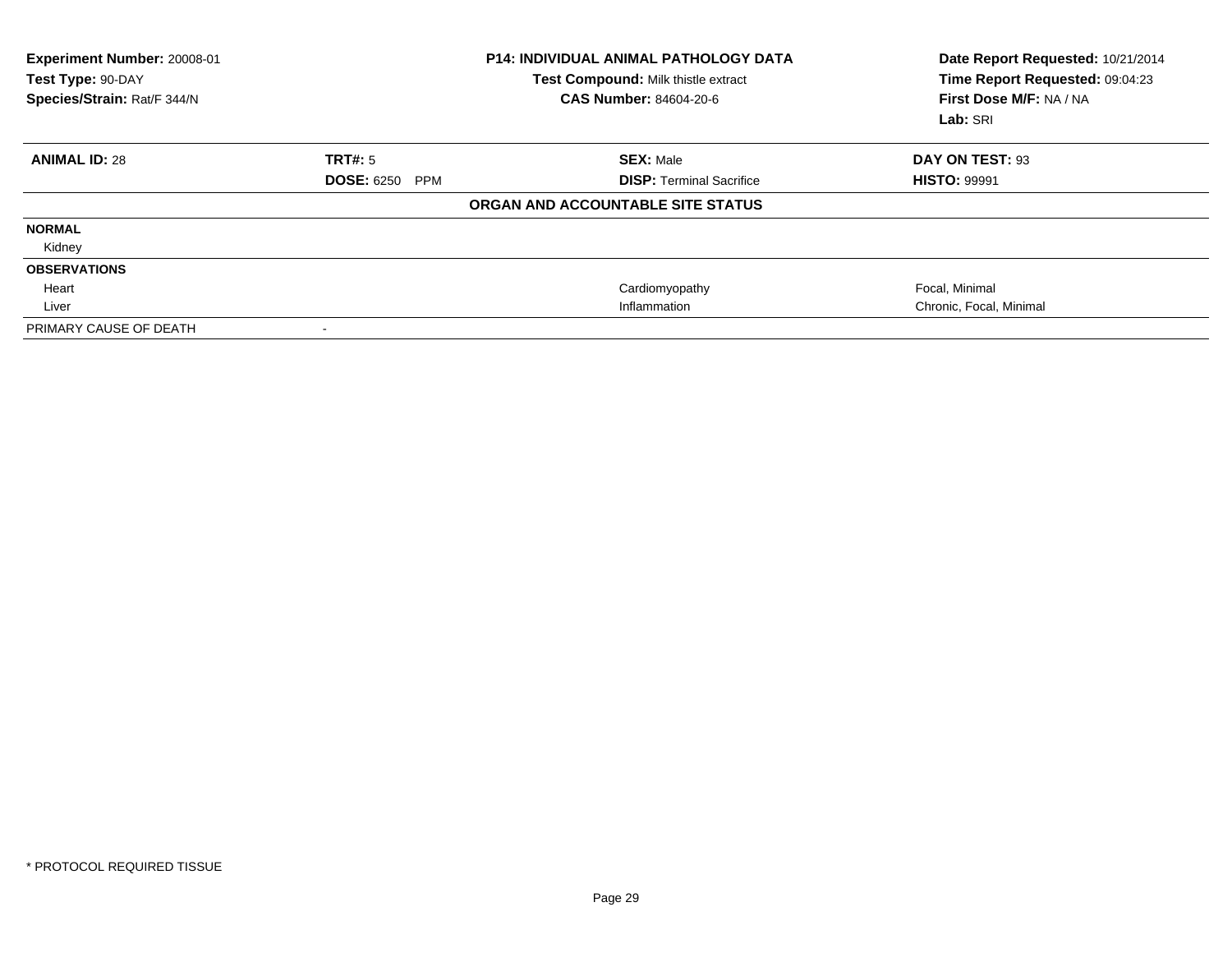| Experiment Number: 20008-01<br>Test Type: 90-DAY<br>Species/Strain: Rat/F 344/N |                       | <b>P14: INDIVIDUAL ANIMAL PATHOLOGY DATA</b><br>Test Compound: Milk thistle extract<br><b>CAS Number: 84604-20-6</b> | Date Report Requested: 10/21/2014<br>Time Report Requested: 09:04:23<br>First Dose M/F: NA / NA<br>Lab: SRI |
|---------------------------------------------------------------------------------|-----------------------|----------------------------------------------------------------------------------------------------------------------|-------------------------------------------------------------------------------------------------------------|
| <b>ANIMAL ID: 29</b>                                                            | TRT#: 5               | <b>SEX: Male</b>                                                                                                     | DAY ON TEST: 93                                                                                             |
|                                                                                 | <b>DOSE: 6250 PPM</b> | <b>DISP: Terminal Sacrifice</b>                                                                                      | <b>HISTO: 99992</b>                                                                                         |
|                                                                                 |                       | ORGAN AND ACCOUNTABLE SITE STATUS                                                                                    |                                                                                                             |
| <b>NORMAL</b>                                                                   |                       |                                                                                                                      |                                                                                                             |
| Kidney                                                                          |                       |                                                                                                                      |                                                                                                             |
| <b>OBSERVATIONS</b>                                                             |                       |                                                                                                                      |                                                                                                             |
| Heart                                                                           |                       | Cardiomyopathy                                                                                                       | Focal, Minimal                                                                                              |
| Liver                                                                           |                       | Inflammation                                                                                                         | Chronic, Focal, Minimal                                                                                     |
| PRIMARY CAUSE OF DEATH                                                          |                       |                                                                                                                      |                                                                                                             |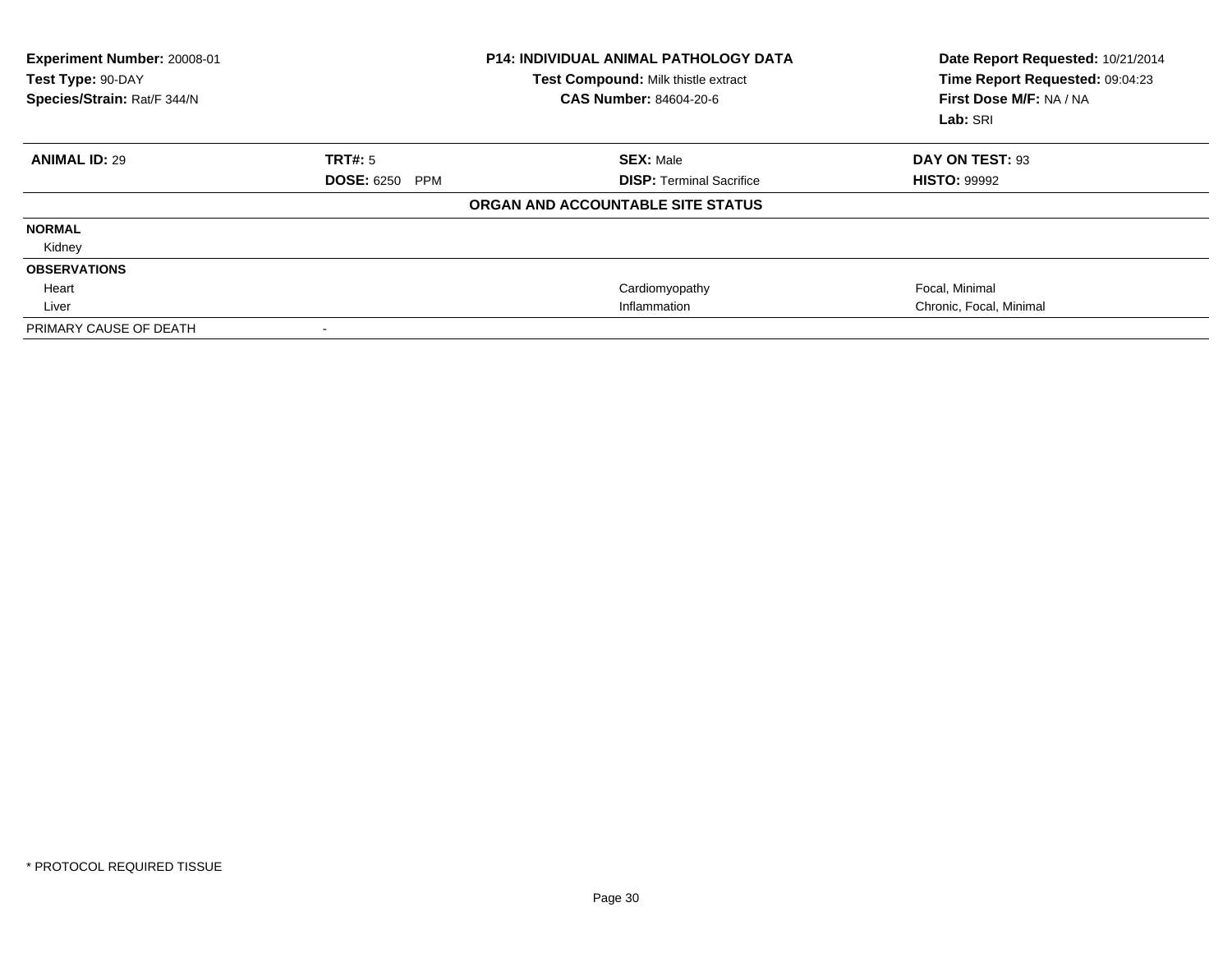| Experiment Number: 20008-01<br>Test Type: 90-DAY<br>Species/Strain: Rat/F 344/N |                       | <b>P14: INDIVIDUAL ANIMAL PATHOLOGY DATA</b><br>Test Compound: Milk thistle extract<br><b>CAS Number: 84604-20-6</b> | Date Report Requested: 10/21/2014<br>Time Report Requested: 09:04:23<br>First Dose M/F: NA / NA<br>Lab: SRI |
|---------------------------------------------------------------------------------|-----------------------|----------------------------------------------------------------------------------------------------------------------|-------------------------------------------------------------------------------------------------------------|
| <b>ANIMAL ID: 30</b>                                                            | TRT#: 5               | <b>SEX: Male</b>                                                                                                     | DAY ON TEST: 93                                                                                             |
|                                                                                 | <b>DOSE: 6250 PPM</b> | <b>DISP: Terminal Sacrifice</b>                                                                                      | <b>HISTO: 99993</b>                                                                                         |
|                                                                                 |                       | ORGAN AND ACCOUNTABLE SITE STATUS                                                                                    |                                                                                                             |
| <b>NORMAL</b>                                                                   |                       |                                                                                                                      |                                                                                                             |
| Kidney                                                                          |                       |                                                                                                                      |                                                                                                             |
| <b>OBSERVATIONS</b>                                                             |                       |                                                                                                                      |                                                                                                             |
| Heart                                                                           |                       | Cardiomyopathy                                                                                                       | Focal, Minimal                                                                                              |
| Liver                                                                           |                       | Inflammation                                                                                                         | Chronic, Focal, Minimal                                                                                     |
| PRIMARY CAUSE OF DEATH                                                          |                       |                                                                                                                      |                                                                                                             |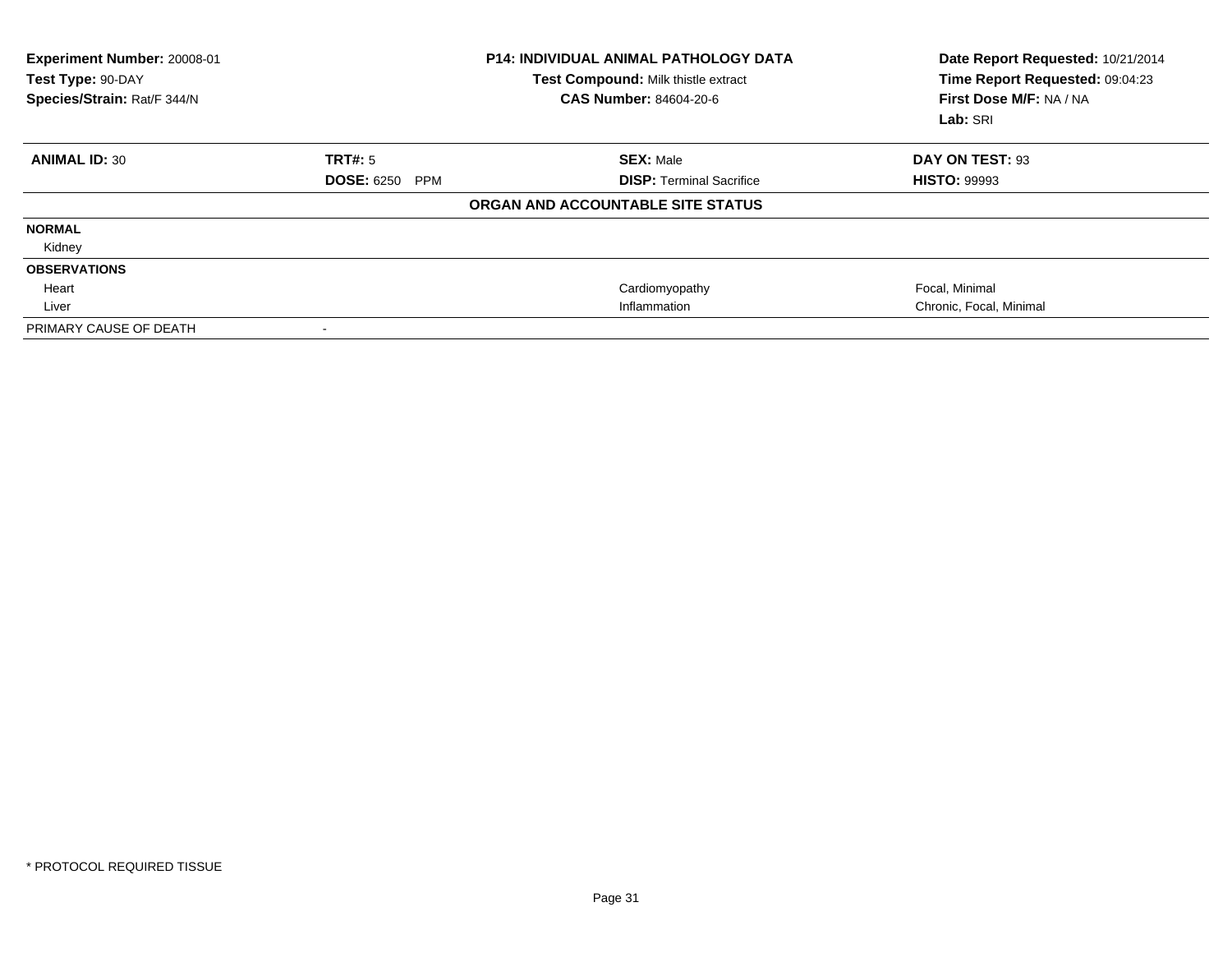| Experiment Number: 20008-01<br>Test Type: 90-DAY<br>Species/Strain: Rat/F 344/N |                        | <b>P14: INDIVIDUAL ANIMAL PATHOLOGY DATA</b><br>Test Compound: Milk thistle extract<br><b>CAS Number: 84604-20-6</b> | Date Report Requested: 10/21/2014<br>Time Report Requested: 09:04:23<br>First Dose M/F: NA / NA<br>Lab: SRI |
|---------------------------------------------------------------------------------|------------------------|----------------------------------------------------------------------------------------------------------------------|-------------------------------------------------------------------------------------------------------------|
| <b>ANIMAL ID: 31</b>                                                            | <b>TRT#: 7</b>         | <b>SEX: Male</b>                                                                                                     | DAY ON TEST: 93                                                                                             |
|                                                                                 | <b>DOSE: 12500 PPM</b> | <b>DISP:</b> Terminal Sacrifice                                                                                      | <b>HISTO: 99994</b>                                                                                         |
| <b>OBSERVATIONS</b>                                                             |                        |                                                                                                                      |                                                                                                             |
| Heart                                                                           |                        | Cardiomyopathy                                                                                                       | Focal, Minimal                                                                                              |
| Kidney                                                                          |                        | Nephropathy                                                                                                          | Minimal                                                                                                     |
| Liver                                                                           |                        | Inflammation                                                                                                         | Chronic, Focal, Minimal                                                                                     |
| PRIMARY CAUSE OF DEATH                                                          |                        |                                                                                                                      |                                                                                                             |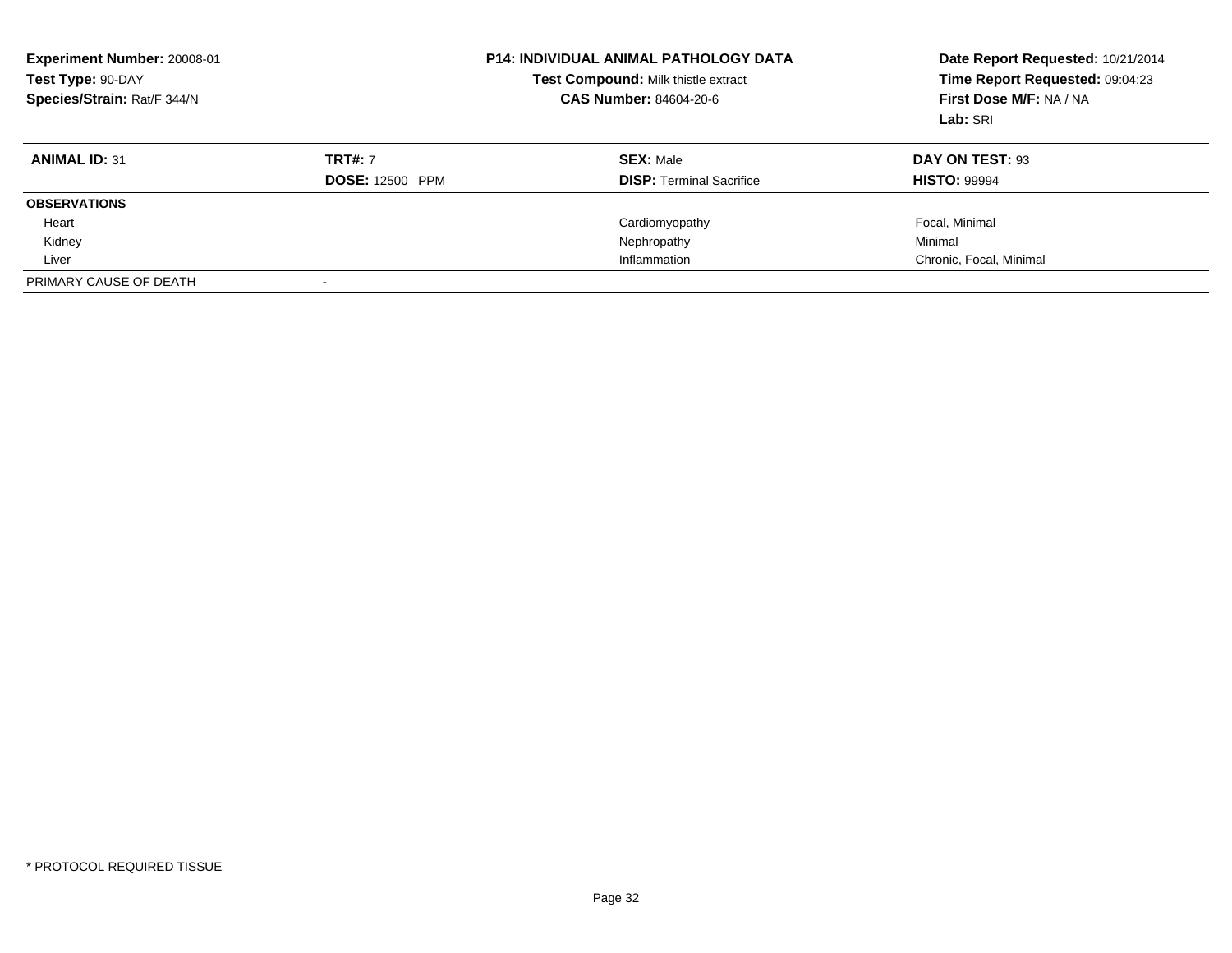| Experiment Number: 20008-01<br>Test Type: 90-DAY<br>Species/Strain: Rat/F 344/N |                        | <b>P14: INDIVIDUAL ANIMAL PATHOLOGY DATA</b><br>Test Compound: Milk thistle extract<br>CAS Number: 84604-20-6 | Date Report Requested: 10/21/2014<br>Time Report Requested: 09:04:23<br>First Dose M/F: NA / NA<br>Lab: SRI |
|---------------------------------------------------------------------------------|------------------------|---------------------------------------------------------------------------------------------------------------|-------------------------------------------------------------------------------------------------------------|
| <b>ANIMAL ID: 32</b>                                                            | <b>TRT#: 7</b>         | <b>SEX: Male</b>                                                                                              | DAY ON TEST: 93                                                                                             |
|                                                                                 | <b>DOSE: 12500 PPM</b> | <b>DISP: Terminal Sacrifice</b>                                                                               | <b>HISTO: 99995</b>                                                                                         |
|                                                                                 |                        | ORGAN AND ACCOUNTABLE SITE STATUS                                                                             |                                                                                                             |
| <b>NORMAL</b>                                                                   |                        |                                                                                                               |                                                                                                             |
| Kidney                                                                          |                        |                                                                                                               |                                                                                                             |
| <b>OBSERVATIONS</b>                                                             |                        |                                                                                                               |                                                                                                             |
| Heart                                                                           |                        | Cardiomyopathy                                                                                                | Focal, Minimal                                                                                              |
| Liver                                                                           |                        | Inflammation                                                                                                  | Chronic, Focal, Minimal                                                                                     |
| PRIMARY CAUSE OF DEATH                                                          |                        |                                                                                                               |                                                                                                             |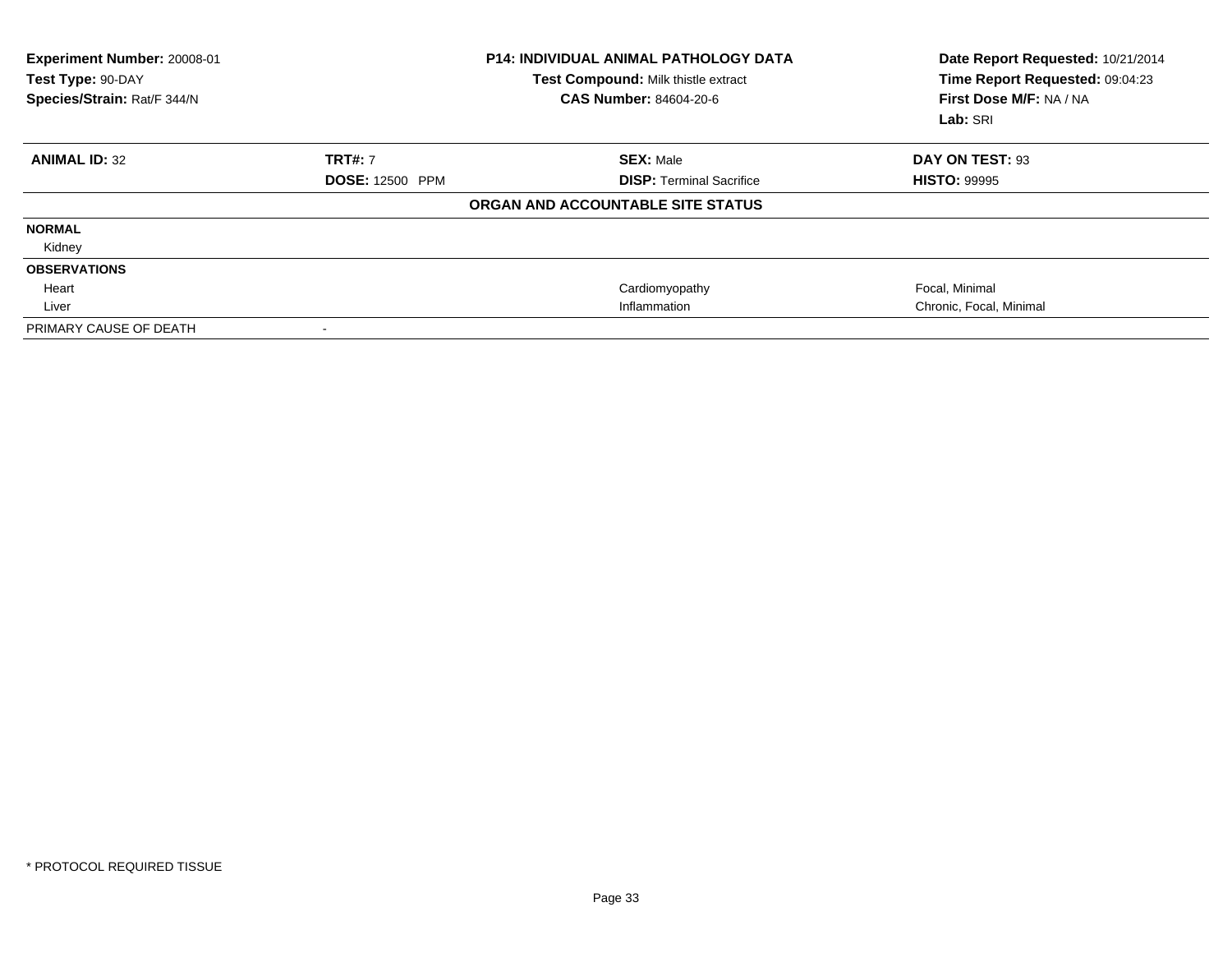| Experiment Number: 20008-01<br>Test Type: 90-DAY<br>Species/Strain: Rat/F 344/N |                        | <b>P14: INDIVIDUAL ANIMAL PATHOLOGY DATA</b><br>Test Compound: Milk thistle extract<br>CAS Number: 84604-20-6 | Date Report Requested: 10/21/2014<br>Time Report Requested: 09:04:23<br>First Dose M/F: NA / NA<br>Lab: SRI |
|---------------------------------------------------------------------------------|------------------------|---------------------------------------------------------------------------------------------------------------|-------------------------------------------------------------------------------------------------------------|
| <b>ANIMAL ID: 33</b>                                                            | <b>TRT#: 7</b>         | <b>SEX: Male</b>                                                                                              | DAY ON TEST: 93                                                                                             |
|                                                                                 | <b>DOSE: 12500 PPM</b> | <b>DISP: Terminal Sacrifice</b>                                                                               | <b>HISTO: 99996</b>                                                                                         |
|                                                                                 |                        | ORGAN AND ACCOUNTABLE SITE STATUS                                                                             |                                                                                                             |
| <b>NORMAL</b>                                                                   |                        |                                                                                                               |                                                                                                             |
| Kidney                                                                          |                        |                                                                                                               |                                                                                                             |
| <b>OBSERVATIONS</b>                                                             |                        |                                                                                                               |                                                                                                             |
| Heart                                                                           |                        | Cardiomyopathy                                                                                                | Focal, Minimal                                                                                              |
| Liver                                                                           |                        | Inflammation                                                                                                  | Chronic, Focal, Minimal                                                                                     |
| PRIMARY CAUSE OF DEATH                                                          |                        |                                                                                                               |                                                                                                             |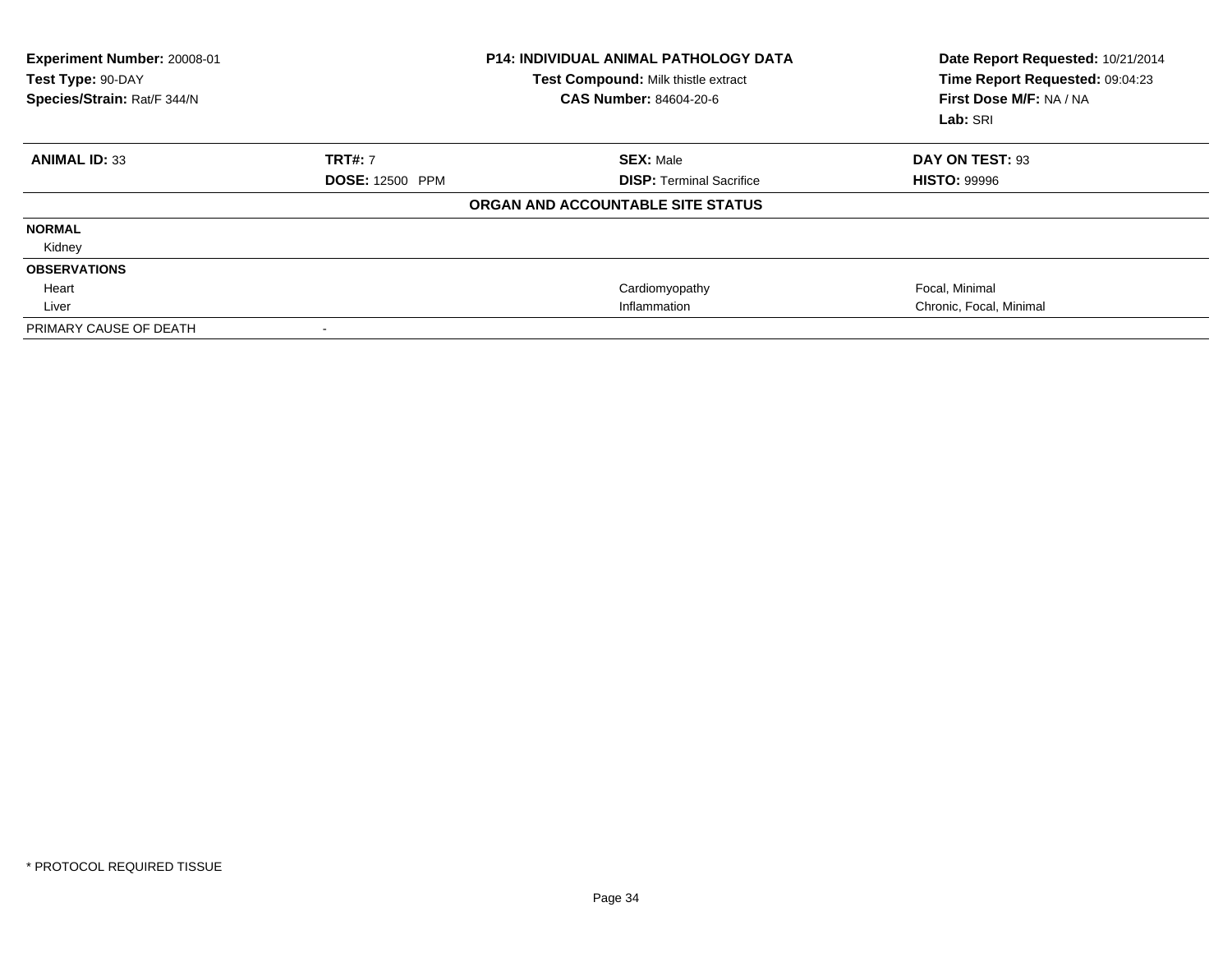| Experiment Number: 20008-01<br>Test Type: 90-DAY<br>Species/Strain: Rat/F 344/N |                        | <b>P14: INDIVIDUAL ANIMAL PATHOLOGY DATA</b><br>Test Compound: Milk thistle extract<br><b>CAS Number: 84604-20-6</b> | Date Report Requested: 10/21/2014<br>Time Report Requested: 09:04:23<br>First Dose M/F: NA / NA<br>Lab: SRI |
|---------------------------------------------------------------------------------|------------------------|----------------------------------------------------------------------------------------------------------------------|-------------------------------------------------------------------------------------------------------------|
| <b>ANIMAL ID: 34</b>                                                            | <b>TRT#: 7</b>         | <b>SEX: Male</b>                                                                                                     | DAY ON TEST: 93                                                                                             |
|                                                                                 | <b>DOSE: 12500 PPM</b> | <b>DISP:</b> Terminal Sacrifice                                                                                      | <b>HISTO: 99997</b>                                                                                         |
| <b>OBSERVATIONS</b>                                                             |                        |                                                                                                                      |                                                                                                             |
| Heart                                                                           |                        | Cardiomyopathy                                                                                                       | Focal, Minimal                                                                                              |
| Kidney                                                                          |                        | Nephropathy                                                                                                          | Minimal                                                                                                     |
| Liver                                                                           |                        | Inflammation                                                                                                         | Chronic, Focal, Minimal                                                                                     |
| PRIMARY CAUSE OF DEATH                                                          |                        |                                                                                                                      |                                                                                                             |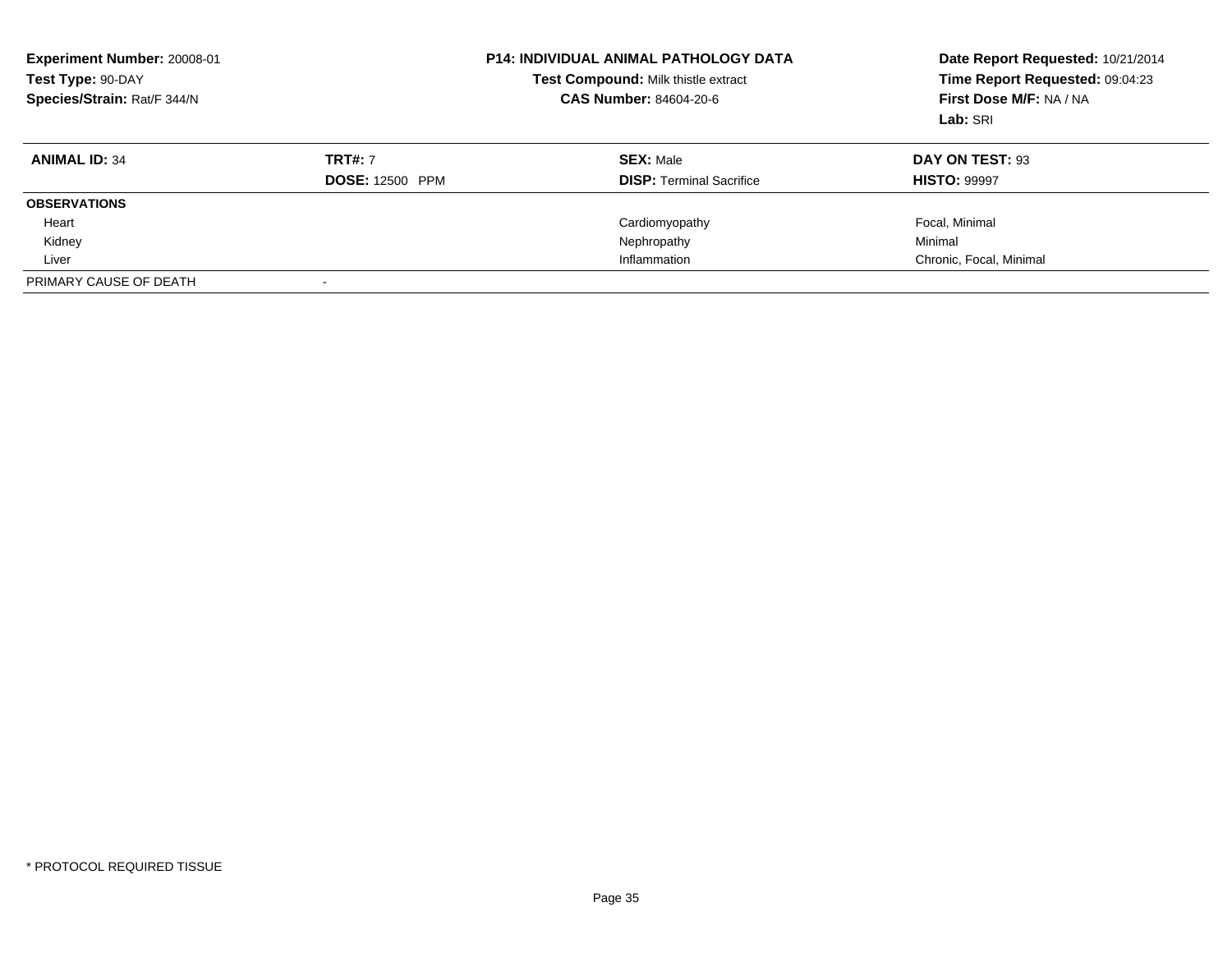| <b>Experiment Number: 20008-01</b><br>Test Type: 90-DAY<br>Species/Strain: Rat/F 344/N |                                          | <b>P14: INDIVIDUAL ANIMAL PATHOLOGY DATA</b><br>Test Compound: Milk thistle extract<br><b>CAS Number: 84604-20-6</b> | Date Report Requested: 10/21/2014<br>Time Report Requested: 09:04:23<br>First Dose M/F: NA / NA<br>Lab: SRI |
|----------------------------------------------------------------------------------------|------------------------------------------|----------------------------------------------------------------------------------------------------------------------|-------------------------------------------------------------------------------------------------------------|
| <b>ANIMAL ID: 35</b>                                                                   | <b>TRT#: 7</b><br><b>DOSE: 12500 PPM</b> | <b>SEX: Male</b><br><b>DISP:</b> Terminal Sacrifice                                                                  | DAY ON TEST: 93<br><b>HISTO: 99998</b>                                                                      |
|                                                                                        |                                          |                                                                                                                      |                                                                                                             |
| <b>OBSERVATIONS</b>                                                                    |                                          |                                                                                                                      |                                                                                                             |
| Heart                                                                                  |                                          | Cardiomyopathy                                                                                                       | Focal, Mild                                                                                                 |
| Kidney                                                                                 |                                          | Nephropathy                                                                                                          | Minimal                                                                                                     |
| Liver                                                                                  |                                          | Inflammation                                                                                                         | Chronic, Focal, Minimal                                                                                     |
| PRIMARY CAUSE OF DEATH                                                                 |                                          |                                                                                                                      |                                                                                                             |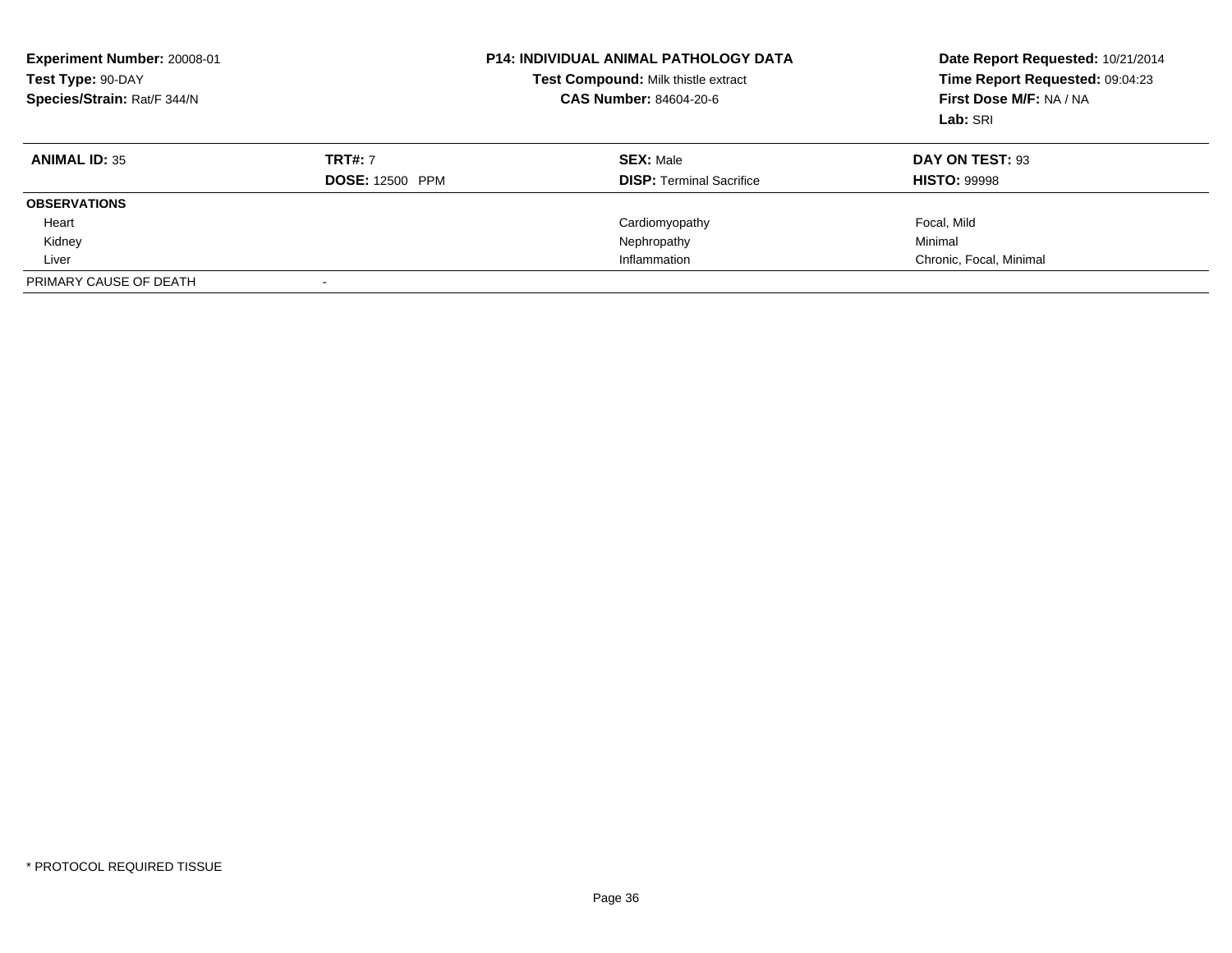| Experiment Number: 20008-01<br>Test Type: 90-DAY<br>Species/Strain: Rat/F 344/N |                        | <b>P14: INDIVIDUAL ANIMAL PATHOLOGY DATA</b><br>Test Compound: Milk thistle extract<br><b>CAS Number: 84604-20-6</b> | Date Report Requested: 10/21/2014<br>Time Report Requested: 09:04:23<br>First Dose M/F: NA / NA<br>Lab: SRI |
|---------------------------------------------------------------------------------|------------------------|----------------------------------------------------------------------------------------------------------------------|-------------------------------------------------------------------------------------------------------------|
| <b>ANIMAL ID: 36</b>                                                            | <b>TRT#: 7</b>         | <b>SEX: Male</b>                                                                                                     | DAY ON TEST: 93                                                                                             |
|                                                                                 | <b>DOSE: 12500 PPM</b> | <b>DISP: Terminal Sacrifice</b>                                                                                      | <b>HISTO: 99999</b>                                                                                         |
|                                                                                 |                        | ORGAN AND ACCOUNTABLE SITE STATUS                                                                                    |                                                                                                             |
| <b>NORMAL</b>                                                                   |                        |                                                                                                                      |                                                                                                             |
| Kidney                                                                          |                        |                                                                                                                      |                                                                                                             |
| <b>OBSERVATIONS</b>                                                             |                        |                                                                                                                      |                                                                                                             |
| Heart                                                                           |                        | Cardiomyopathy                                                                                                       | Focal, Minimal                                                                                              |
| Liver                                                                           |                        | Inflammation                                                                                                         | Chronic, Focal, Minimal                                                                                     |
| PRIMARY CAUSE OF DEATH                                                          |                        |                                                                                                                      |                                                                                                             |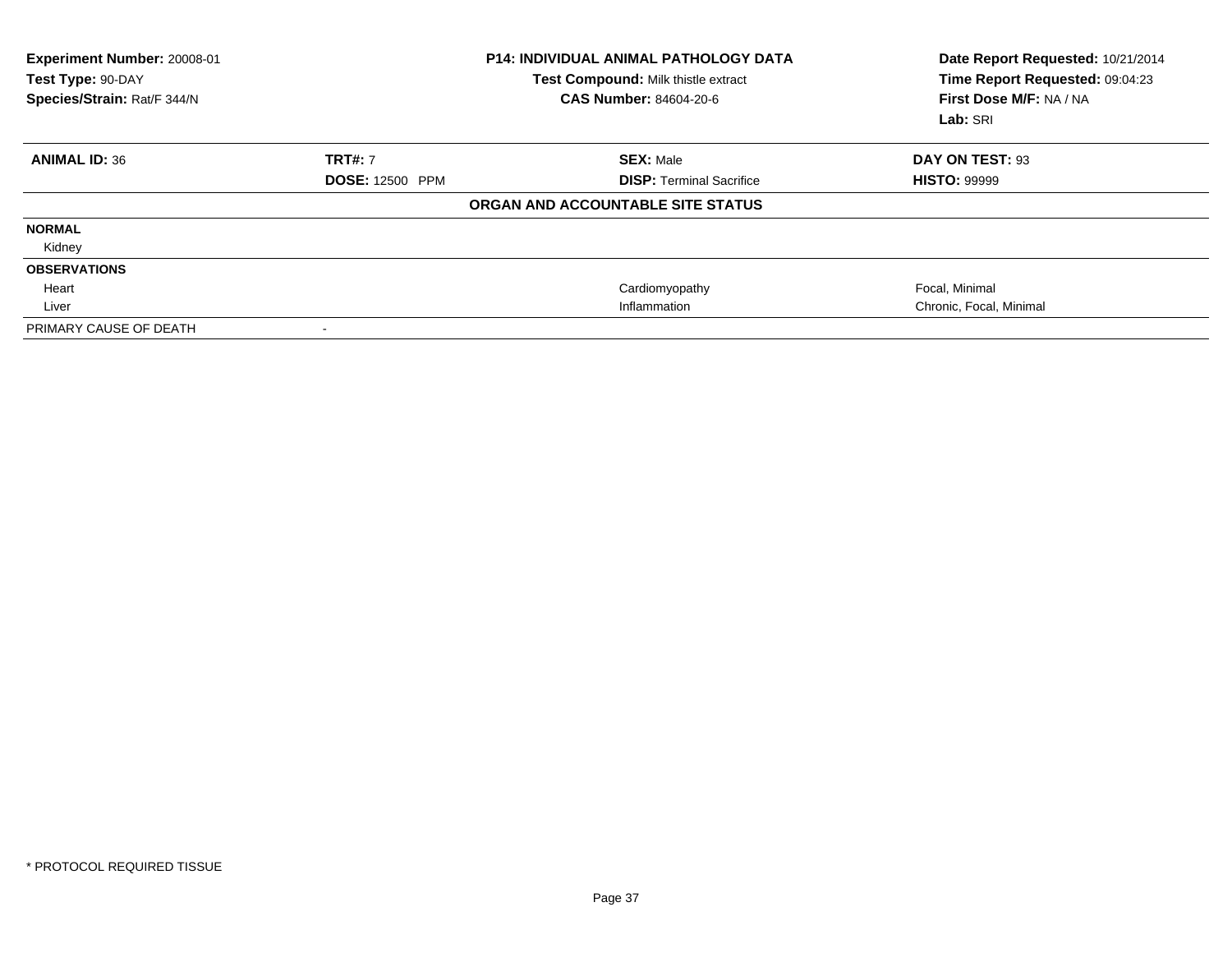| Experiment Number: 20008-01<br>Test Type: 90-DAY<br>Species/Strain: Rat/F 344/N |                        | <b>P14: INDIVIDUAL ANIMAL PATHOLOGY DATA</b><br>Test Compound: Milk thistle extract<br><b>CAS Number: 84604-20-6</b> | Date Report Requested: 10/21/2014<br>Time Report Requested: 09:04:23<br>First Dose M/F: NA / NA<br>Lab: SRI |
|---------------------------------------------------------------------------------|------------------------|----------------------------------------------------------------------------------------------------------------------|-------------------------------------------------------------------------------------------------------------|
| <b>ANIMAL ID: 37</b>                                                            | <b>TRT#: 7</b>         | <b>SEX: Male</b>                                                                                                     | DAY ON TEST: 93                                                                                             |
|                                                                                 | <b>DOSE: 12500 PPM</b> | <b>DISP: Terminal Sacrifice</b>                                                                                      | <b>HISTO: 100000</b>                                                                                        |
|                                                                                 |                        | ORGAN AND ACCOUNTABLE SITE STATUS                                                                                    |                                                                                                             |
| <b>NORMAL</b>                                                                   |                        |                                                                                                                      |                                                                                                             |
| Kidney                                                                          |                        |                                                                                                                      |                                                                                                             |
| <b>OBSERVATIONS</b>                                                             |                        |                                                                                                                      |                                                                                                             |
| Heart                                                                           |                        | Cardiomyopathy                                                                                                       | Focal, Mild                                                                                                 |
| Liver                                                                           |                        | Inflammation                                                                                                         | Chronic, Focal, Minimal                                                                                     |
| PRIMARY CAUSE OF DEATH                                                          |                        |                                                                                                                      |                                                                                                             |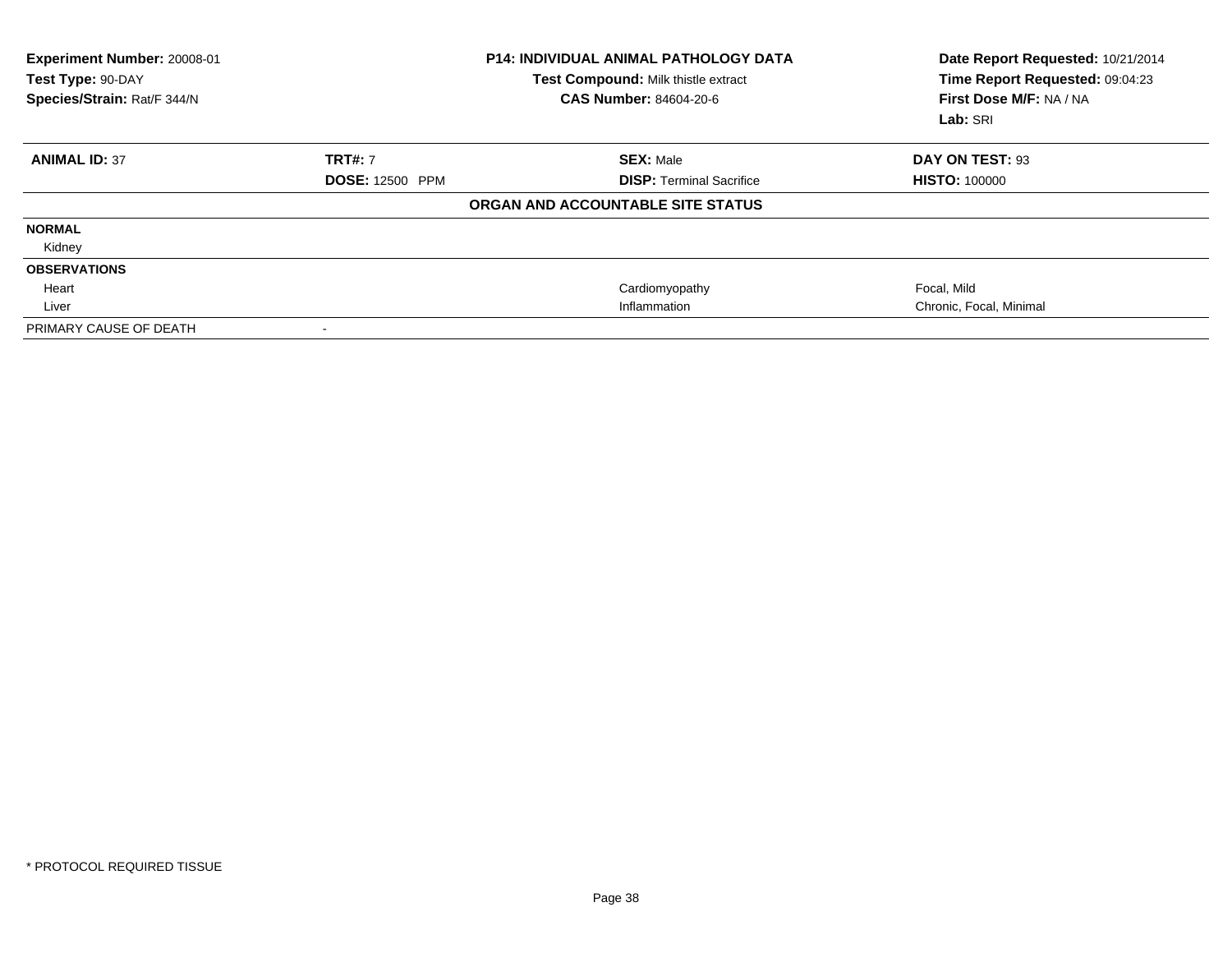| Experiment Number: 20008-01<br>Test Type: 90-DAY<br>Species/Strain: Rat/F 344/N |                        | <b>P14: INDIVIDUAL ANIMAL PATHOLOGY DATA</b><br>Test Compound: Milk thistle extract<br><b>CAS Number: 84604-20-6</b> | Date Report Requested: 10/21/2014<br>Time Report Requested: 09:04:23<br>First Dose M/F: NA / NA<br>Lab: SRI |
|---------------------------------------------------------------------------------|------------------------|----------------------------------------------------------------------------------------------------------------------|-------------------------------------------------------------------------------------------------------------|
| <b>ANIMAL ID: 38</b>                                                            | <b>TRT#: 7</b>         | <b>SEX: Male</b>                                                                                                     | DAY ON TEST: 93                                                                                             |
|                                                                                 | <b>DOSE: 12500 PPM</b> | <b>DISP: Terminal Sacrifice</b>                                                                                      | <b>HISTO: 100001</b>                                                                                        |
|                                                                                 |                        | ORGAN AND ACCOUNTABLE SITE STATUS                                                                                    |                                                                                                             |
| <b>NORMAL</b>                                                                   |                        |                                                                                                                      |                                                                                                             |
| Kidney                                                                          |                        |                                                                                                                      |                                                                                                             |
| <b>OBSERVATIONS</b>                                                             |                        |                                                                                                                      |                                                                                                             |
| Heart                                                                           |                        | Cardiomyopathy                                                                                                       | Focal, Mild                                                                                                 |
| Liver                                                                           |                        | Inflammation                                                                                                         | Chronic, Focal, Minimal                                                                                     |
| PRIMARY CAUSE OF DEATH                                                          |                        |                                                                                                                      |                                                                                                             |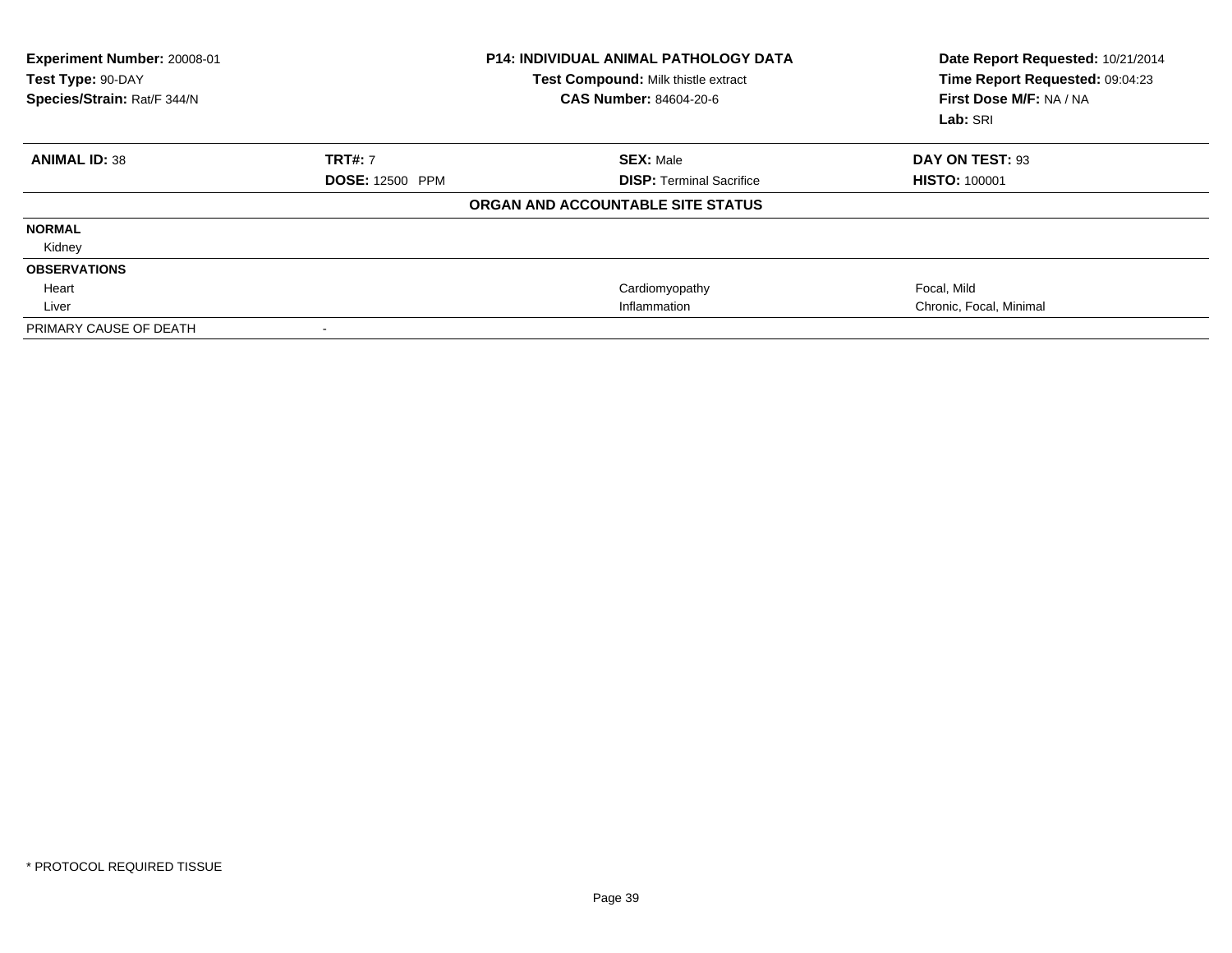| Experiment Number: 20008-01<br>Test Type: 90-DAY<br>Species/Strain: Rat/F 344/N |                          | <b>P14: INDIVIDUAL ANIMAL PATHOLOGY DATA</b><br>Test Compound: Milk thistle extract<br><b>CAS Number: 84604-20-6</b> | Date Report Requested: 10/21/2014<br>Time Report Requested: 09:04:23<br>First Dose M/F: NA / NA<br>Lab: SRI |
|---------------------------------------------------------------------------------|--------------------------|----------------------------------------------------------------------------------------------------------------------|-------------------------------------------------------------------------------------------------------------|
| <b>ANIMAL ID: 39</b>                                                            | <b>TRT#: 7</b>           | <b>SEX: Male</b>                                                                                                     | DAY ON TEST: 93                                                                                             |
|                                                                                 | <b>DOSE: 12500 PPM</b>   | <b>DISP: Terminal Sacrifice</b>                                                                                      | <b>HISTO: 100002</b>                                                                                        |
|                                                                                 |                          | ORGAN AND ACCOUNTABLE SITE STATUS                                                                                    |                                                                                                             |
| <b>NORMAL</b>                                                                   |                          |                                                                                                                      |                                                                                                             |
| Kidney                                                                          |                          |                                                                                                                      |                                                                                                             |
| <b>OBSERVATIONS</b>                                                             |                          |                                                                                                                      |                                                                                                             |
| Heart                                                                           |                          | Cardiomyopathy                                                                                                       | Focal, Minimal                                                                                              |
| Liver                                                                           |                          | Inflammation                                                                                                         | Chronic, Focal, Minimal                                                                                     |
| PRIMARY CAUSE OF DEATH                                                          | $\overline{\phantom{a}}$ |                                                                                                                      |                                                                                                             |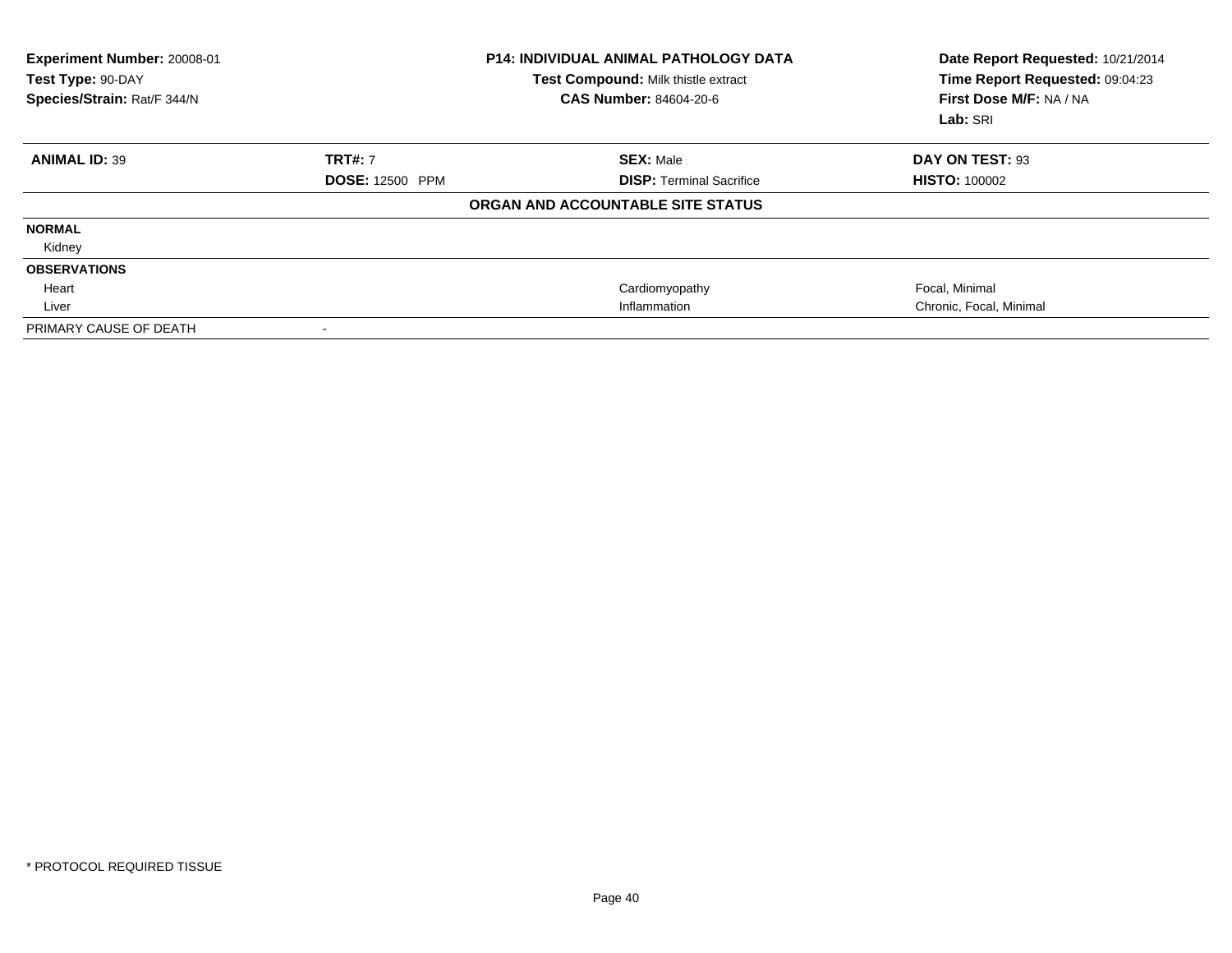| Experiment Number: 20008-01<br>Test Type: 90-DAY<br>Species/Strain: Rat/F 344/N |                                          | <b>P14: INDIVIDUAL ANIMAL PATHOLOGY DATA</b><br>Test Compound: Milk thistle extract<br><b>CAS Number: 84604-20-6</b> | Date Report Requested: 10/21/2014<br>Time Report Requested: 09:04:23<br>First Dose M/F: NA / NA<br>Lab: SRI |
|---------------------------------------------------------------------------------|------------------------------------------|----------------------------------------------------------------------------------------------------------------------|-------------------------------------------------------------------------------------------------------------|
| <b>ANIMAL ID: 40</b>                                                            | <b>TRT#: 7</b>                           | <b>SEX: Male</b>                                                                                                     | DAY ON TEST: 93                                                                                             |
|                                                                                 | <b>DOSE: 12500 PPM</b>                   | <b>DISP: Terminal Sacrifice</b>                                                                                      | <b>HISTO: 100003</b>                                                                                        |
|                                                                                 |                                          | ORGAN AND ACCOUNTABLE SITE STATUS                                                                                    |                                                                                                             |
| <b>NORMAL</b>                                                                   |                                          |                                                                                                                      |                                                                                                             |
| Kidney                                                                          |                                          |                                                                                                                      |                                                                                                             |
| <b>OBSERVATIONS</b>                                                             |                                          |                                                                                                                      |                                                                                                             |
| Heart                                                                           |                                          | Cardiomyopathy                                                                                                       | Focal, Minimal                                                                                              |
| Liver                                                                           |                                          | Hepatodiaphragmatic Nodule                                                                                           | Mild                                                                                                        |
|                                                                                 |                                          | Inflammation                                                                                                         | Chronic, Focal, Minimal                                                                                     |
|                                                                                 | [Hepatodiaphragmatic Nodule TGLS = 1-21] |                                                                                                                      |                                                                                                             |
| PRIMARY CAUSE OF DEATH                                                          |                                          |                                                                                                                      |                                                                                                             |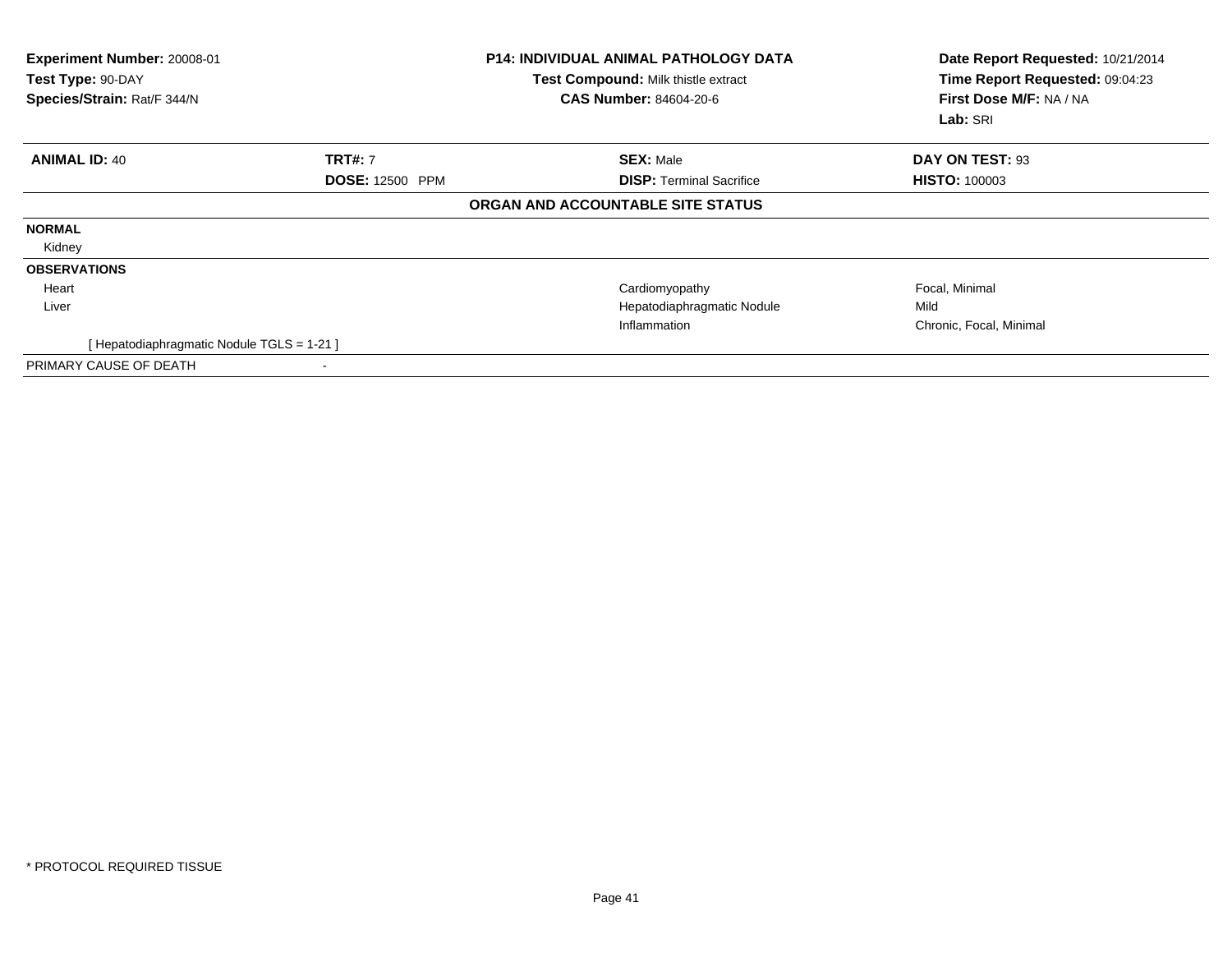| Experiment Number: 20008-01<br>Test Type: 90-DAY<br>Species/Strain: Rat/F 344/N |                          | <b>P14: INDIVIDUAL ANIMAL PATHOLOGY DATA</b><br>Test Compound: Milk thistle extract<br>CAS Number: 84604-20-6 | Date Report Requested: 10/21/2014<br>Time Report Requested: 09:04:23<br>First Dose M/F: NA / NA<br>Lab: SRI |
|---------------------------------------------------------------------------------|--------------------------|---------------------------------------------------------------------------------------------------------------|-------------------------------------------------------------------------------------------------------------|
| <b>ANIMAL ID: 41</b>                                                            | <b>TRT#: 9</b>           | <b>SEX: Male</b>                                                                                              | DAY ON TEST: 93                                                                                             |
|                                                                                 | <b>DOSE: 25000 PPM</b>   | <b>DISP: Terminal Sacrifice</b>                                                                               | <b>HISTO: 100004</b>                                                                                        |
|                                                                                 |                          | ORGAN AND ACCOUNTABLE SITE STATUS                                                                             |                                                                                                             |
| <b>NORMAL</b>                                                                   |                          |                                                                                                               |                                                                                                             |
| Liver                                                                           |                          |                                                                                                               |                                                                                                             |
| <b>OBSERVATIONS</b>                                                             |                          |                                                                                                               |                                                                                                             |
| Heart                                                                           |                          | Cardiomyopathy                                                                                                | Focal, Minimal                                                                                              |
| Kidney                                                                          |                          | Nephropathy                                                                                                   | Minimal                                                                                                     |
| PRIMARY CAUSE OF DEATH                                                          | $\overline{\phantom{a}}$ |                                                                                                               |                                                                                                             |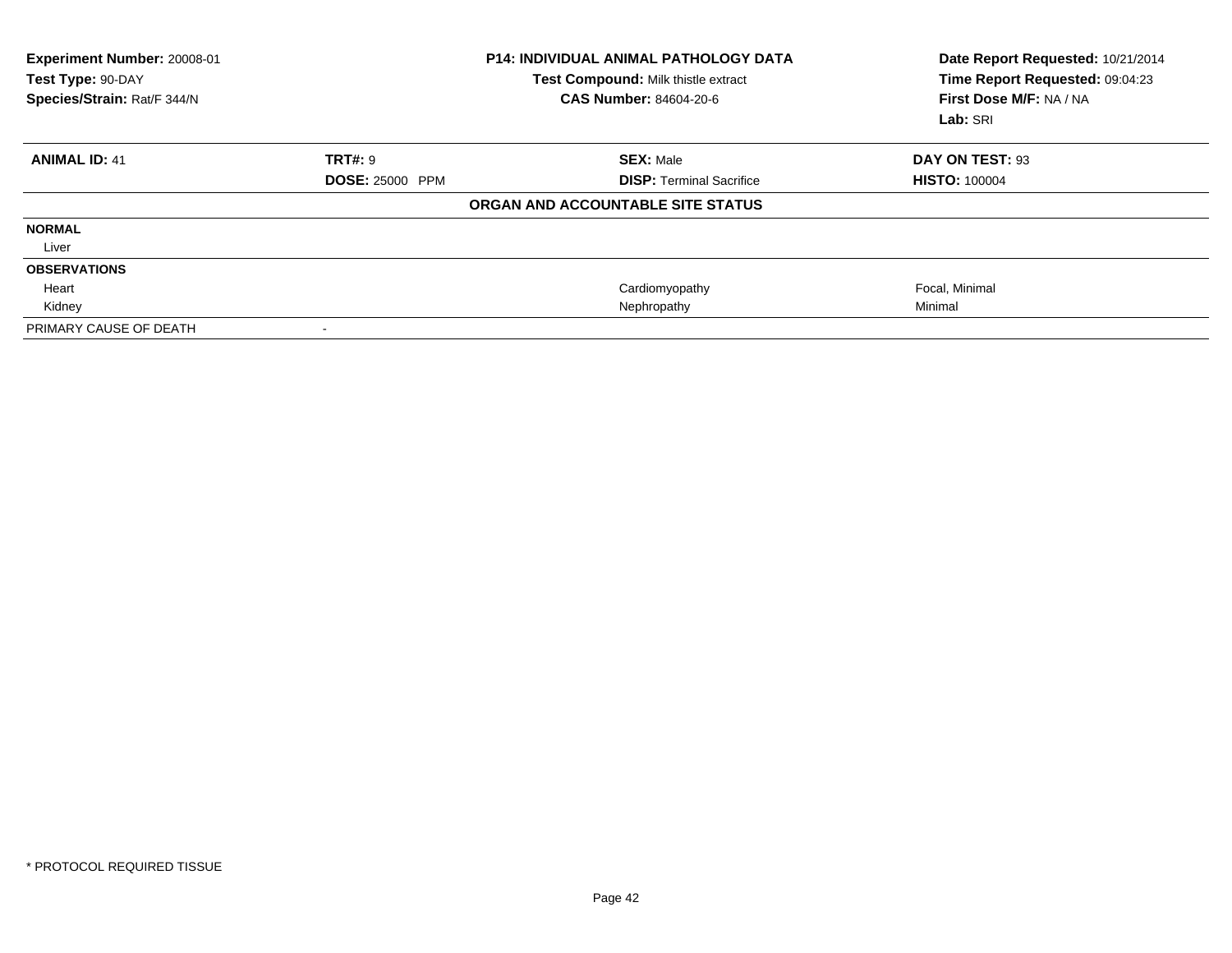| Experiment Number: 20008-01<br>Test Type: 90-DAY<br>Species/Strain: Rat/F 344/N |                        | <b>P14: INDIVIDUAL ANIMAL PATHOLOGY DATA</b><br>Test Compound: Milk thistle extract<br><b>CAS Number: 84604-20-6</b> | Date Report Requested: 10/21/2014<br>Time Report Requested: 09:04:23<br>First Dose M/F: NA / NA<br>Lab: SRI |
|---------------------------------------------------------------------------------|------------------------|----------------------------------------------------------------------------------------------------------------------|-------------------------------------------------------------------------------------------------------------|
| <b>ANIMAL ID: 42</b>                                                            | <b>TRT#: 9</b>         | <b>SEX: Male</b>                                                                                                     | DAY ON TEST: 93                                                                                             |
|                                                                                 | <b>DOSE: 25000 PPM</b> | <b>DISP: Terminal Sacrifice</b>                                                                                      | <b>HISTO: 100005</b>                                                                                        |
|                                                                                 |                        | ORGAN AND ACCOUNTABLE SITE STATUS                                                                                    |                                                                                                             |
| <b>NORMAL</b>                                                                   |                        |                                                                                                                      |                                                                                                             |
| Heart                                                                           | Liver                  |                                                                                                                      |                                                                                                             |
| <b>OBSERVATIONS</b>                                                             |                        |                                                                                                                      |                                                                                                             |
| Kidney                                                                          |                        | Nephropathy                                                                                                          | Minimal                                                                                                     |
| PRIMARY CAUSE OF DEATH                                                          |                        |                                                                                                                      |                                                                                                             |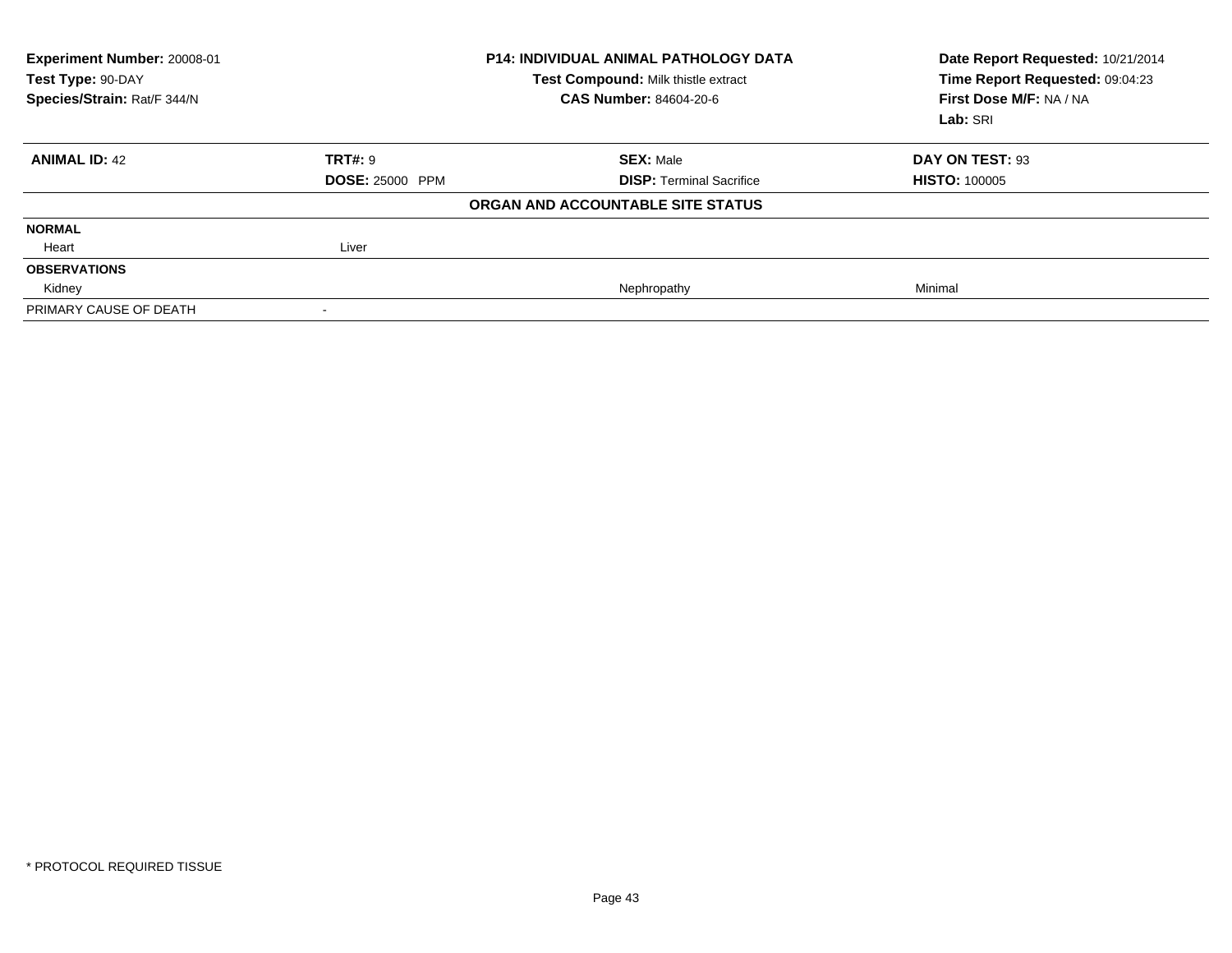| Experiment Number: 20008-01<br>Test Type: 90-DAY<br>Species/Strain: Rat/F 344/N |                        | <b>P14: INDIVIDUAL ANIMAL PATHOLOGY DATA</b><br>Test Compound: Milk thistle extract<br><b>CAS Number: 84604-20-6</b> | Date Report Requested: 10/21/2014<br>Time Report Requested: 09:04:23<br>First Dose M/F: NA / NA<br>Lab: SRI |
|---------------------------------------------------------------------------------|------------------------|----------------------------------------------------------------------------------------------------------------------|-------------------------------------------------------------------------------------------------------------|
| <b>ANIMAL ID: 43</b>                                                            | TRT#: 9                | <b>SEX: Male</b>                                                                                                     | DAY ON TEST: 93                                                                                             |
|                                                                                 | <b>DOSE: 25000 PPM</b> | <b>DISP:</b> Terminal Sacrifice                                                                                      | <b>HISTO: 100006</b>                                                                                        |
|                                                                                 |                        | ORGAN AND ACCOUNTABLE SITE STATUS                                                                                    |                                                                                                             |
| <b>NORMAL</b>                                                                   |                        |                                                                                                                      |                                                                                                             |
| Kidney                                                                          | Liver                  |                                                                                                                      |                                                                                                             |
| <b>OBSERVATIONS</b>                                                             |                        |                                                                                                                      |                                                                                                             |
| Heart                                                                           |                        | Cardiomyopathy                                                                                                       | Focal, Minimal                                                                                              |
| PRIMARY CAUSE OF DEATH                                                          |                        |                                                                                                                      |                                                                                                             |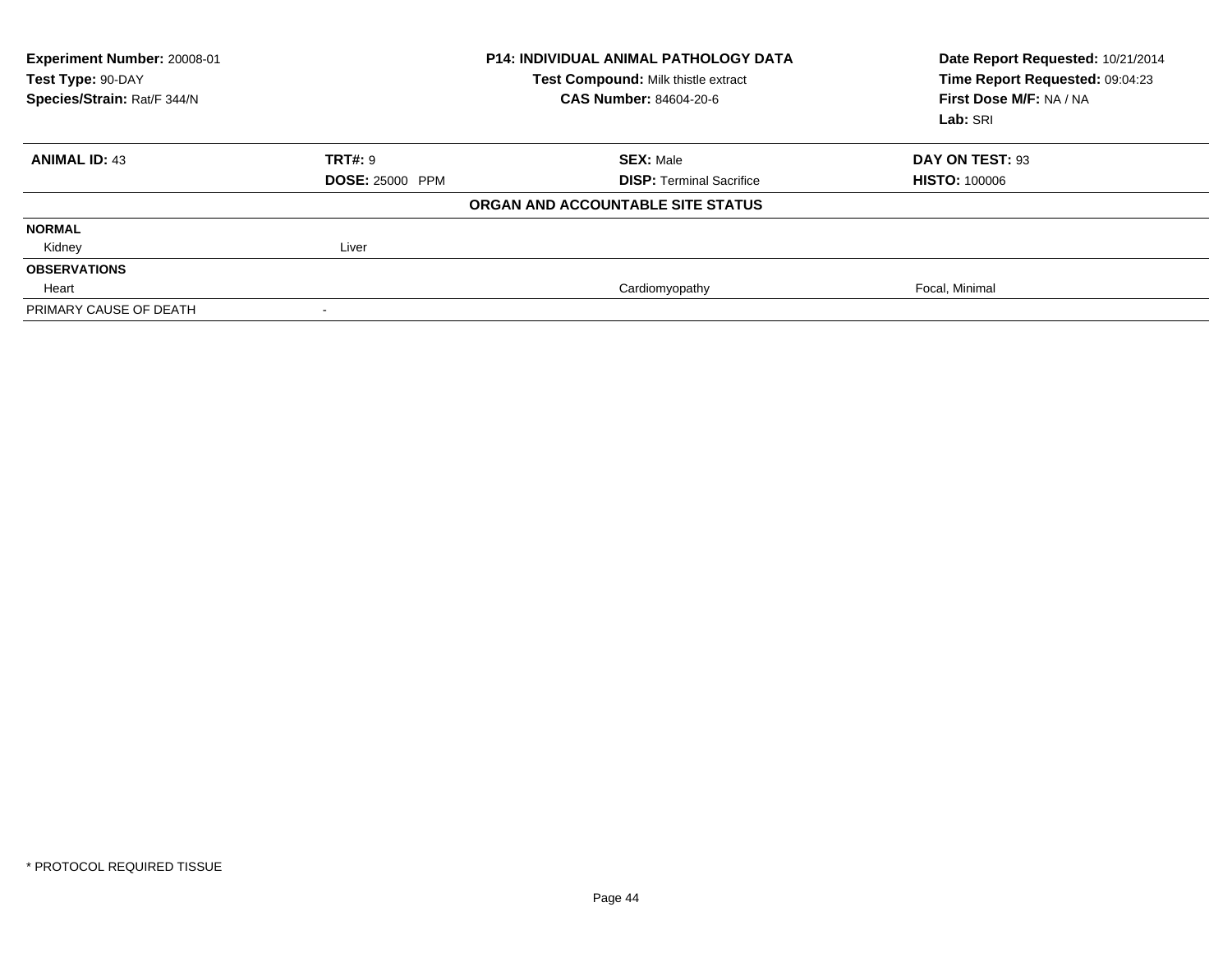| Experiment Number: 20008-01<br>Test Type: 90-DAY<br>Species/Strain: Rat/F 344/N |                        | <b>P14: INDIVIDUAL ANIMAL PATHOLOGY DATA</b><br>Test Compound: Milk thistle extract<br>CAS Number: 84604-20-6 | Date Report Requested: 10/21/2014<br>Time Report Requested: 09:04:23<br>First Dose M/F: NA / NA<br>Lab: SRI |
|---------------------------------------------------------------------------------|------------------------|---------------------------------------------------------------------------------------------------------------|-------------------------------------------------------------------------------------------------------------|
| <b>ANIMAL ID: 44</b>                                                            | <b>TRT#: 9</b>         | <b>SEX: Male</b>                                                                                              | DAY ON TEST: 93                                                                                             |
|                                                                                 | <b>DOSE: 25000 PPM</b> | <b>DISP: Terminal Sacrifice</b>                                                                               | <b>HISTO: 100007</b>                                                                                        |
|                                                                                 |                        | ORGAN AND ACCOUNTABLE SITE STATUS                                                                             |                                                                                                             |
| <b>NORMAL</b>                                                                   |                        |                                                                                                               |                                                                                                             |
| Liver                                                                           |                        |                                                                                                               |                                                                                                             |
| <b>OBSERVATIONS</b>                                                             |                        |                                                                                                               |                                                                                                             |
| Heart                                                                           |                        | Cardiomyopathy                                                                                                | Focal, Minimal                                                                                              |
| Kidney                                                                          |                        | Nephropathy                                                                                                   | Minimal                                                                                                     |
| PRIMARY CAUSE OF DEATH                                                          |                        |                                                                                                               |                                                                                                             |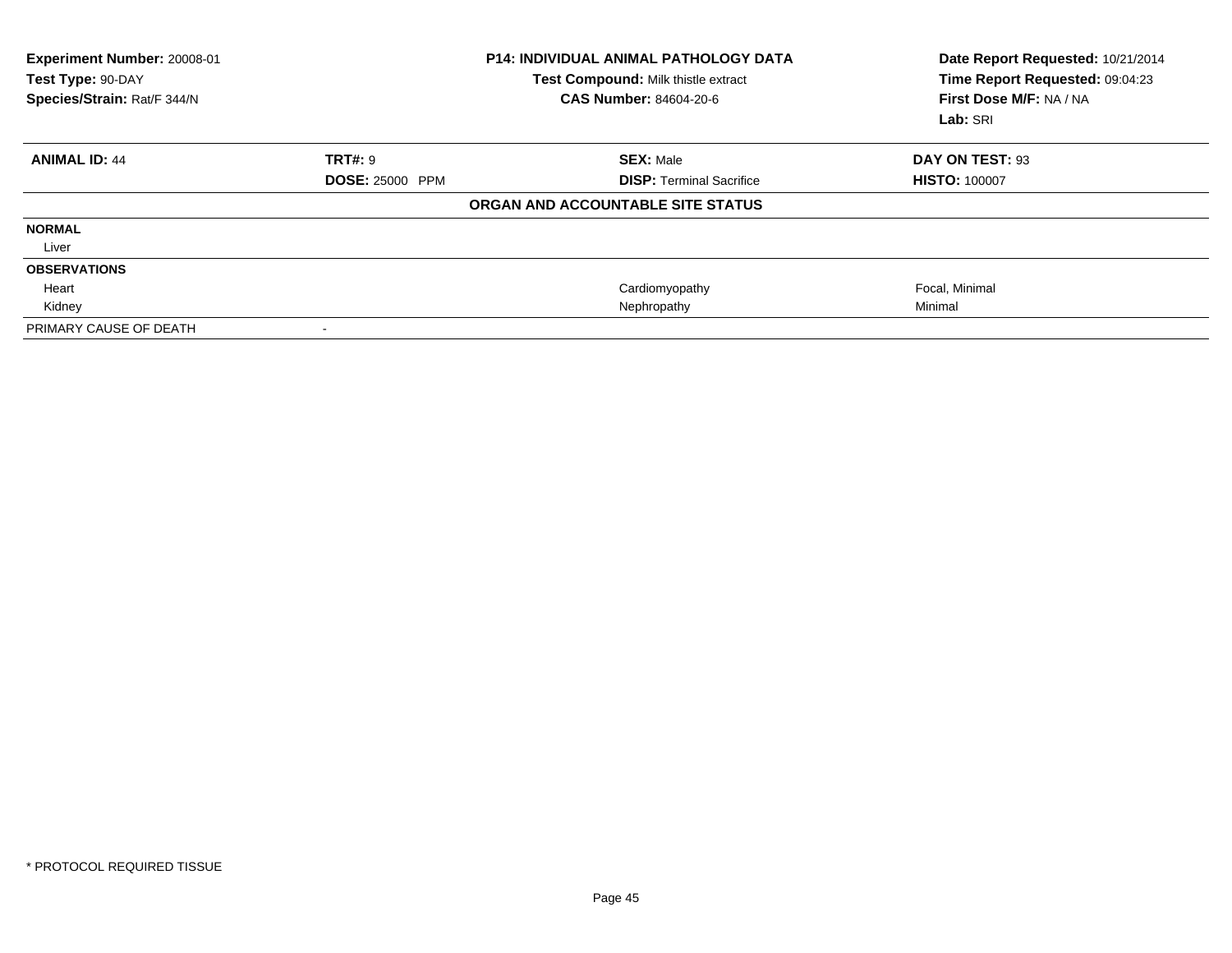| Experiment Number: 20008-01<br>Test Type: 90-DAY<br>Species/Strain: Rat/F 344/N |                        | <b>P14: INDIVIDUAL ANIMAL PATHOLOGY DATA</b><br>Test Compound: Milk thistle extract<br>CAS Number: 84604-20-6 | Date Report Requested: 10/21/2014<br>Time Report Requested: 09:04:23<br>First Dose M/F: NA / NA<br>Lab: SRI |
|---------------------------------------------------------------------------------|------------------------|---------------------------------------------------------------------------------------------------------------|-------------------------------------------------------------------------------------------------------------|
| <b>ANIMAL ID: 45</b>                                                            | <b>TRT#: 9</b>         | <b>SEX: Male</b>                                                                                              | DAY ON TEST: 93                                                                                             |
|                                                                                 | <b>DOSE: 25000 PPM</b> | <b>DISP: Terminal Sacrifice</b>                                                                               | <b>HISTO: 100008</b>                                                                                        |
|                                                                                 |                        | ORGAN AND ACCOUNTABLE SITE STATUS                                                                             |                                                                                                             |
| <b>NORMAL</b>                                                                   |                        |                                                                                                               |                                                                                                             |
| Liver                                                                           |                        |                                                                                                               |                                                                                                             |
| <b>OBSERVATIONS</b>                                                             |                        |                                                                                                               |                                                                                                             |
| Heart                                                                           |                        | Cardiomyopathy                                                                                                | Focal, Minimal                                                                                              |
| Kidney                                                                          |                        | Nephropathy                                                                                                   | Minimal                                                                                                     |
| PRIMARY CAUSE OF DEATH                                                          |                        |                                                                                                               |                                                                                                             |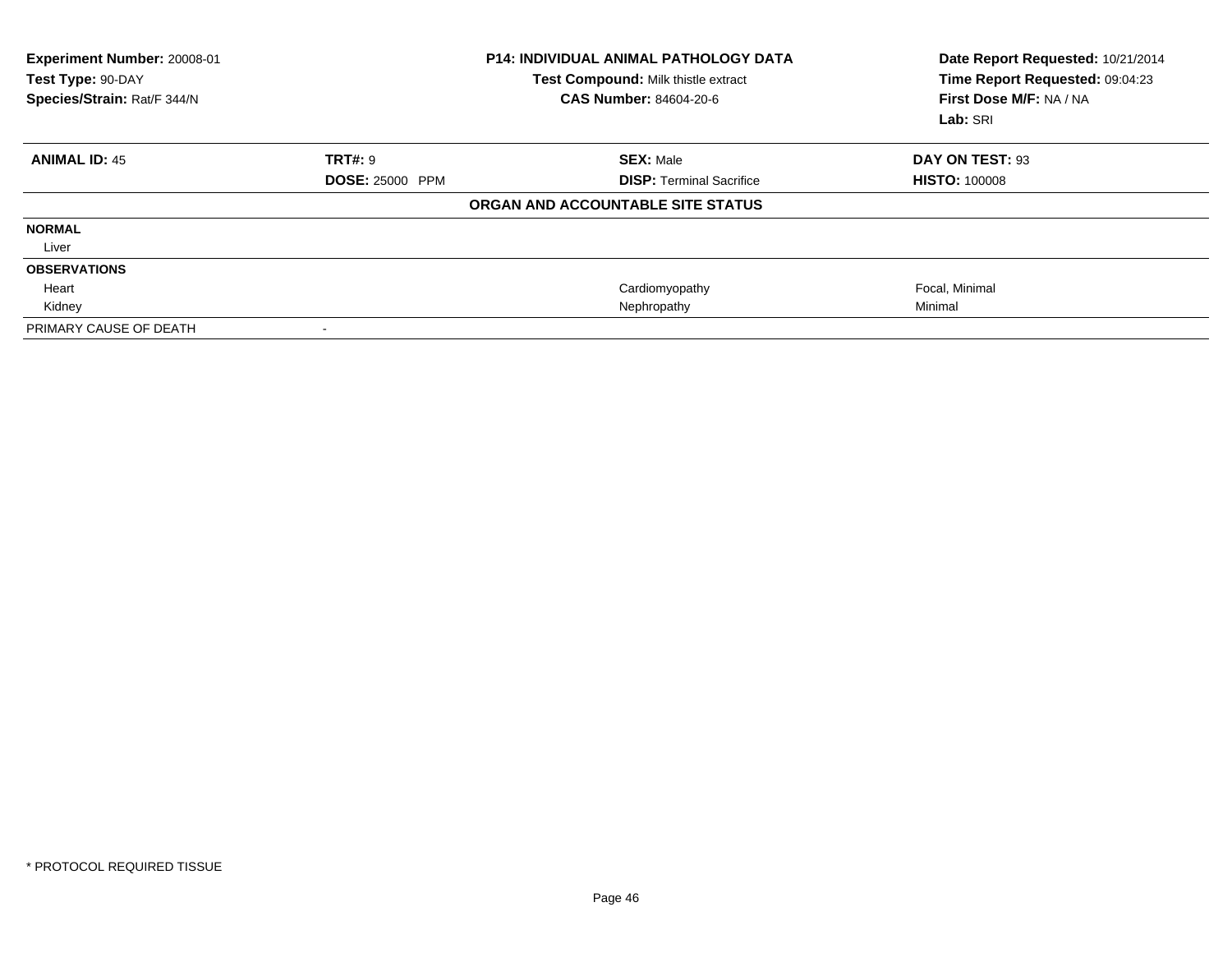| Experiment Number: 20008-01<br>Test Type: 90-DAY<br>Species/Strain: Rat/F 344/N |                        | <b>P14: INDIVIDUAL ANIMAL PATHOLOGY DATA</b><br>Test Compound: Milk thistle extract<br><b>CAS Number: 84604-20-6</b> | Date Report Requested: 10/21/2014<br>Time Report Requested: 09:04:23<br>First Dose M/F: NA / NA<br>Lab: SRI |
|---------------------------------------------------------------------------------|------------------------|----------------------------------------------------------------------------------------------------------------------|-------------------------------------------------------------------------------------------------------------|
| <b>ANIMAL ID: 46</b>                                                            | <b>TRT#: 9</b>         | <b>SEX: Male</b>                                                                                                     | DAY ON TEST: 93                                                                                             |
|                                                                                 | <b>DOSE: 25000 PPM</b> | <b>DISP: Terminal Sacrifice</b>                                                                                      | <b>HISTO: 100009</b>                                                                                        |
|                                                                                 |                        | ORGAN AND ACCOUNTABLE SITE STATUS                                                                                    |                                                                                                             |
| <b>NORMAL</b>                                                                   |                        |                                                                                                                      |                                                                                                             |
| Kidney                                                                          |                        |                                                                                                                      |                                                                                                             |
| <b>OBSERVATIONS</b>                                                             |                        |                                                                                                                      |                                                                                                             |
| Heart                                                                           |                        | Cardiomyopathy                                                                                                       | Focal, Minimal                                                                                              |
| Liver                                                                           |                        | Inflammation                                                                                                         | Chronic, Focal, Minimal                                                                                     |
| PRIMARY CAUSE OF DEATH                                                          |                        |                                                                                                                      |                                                                                                             |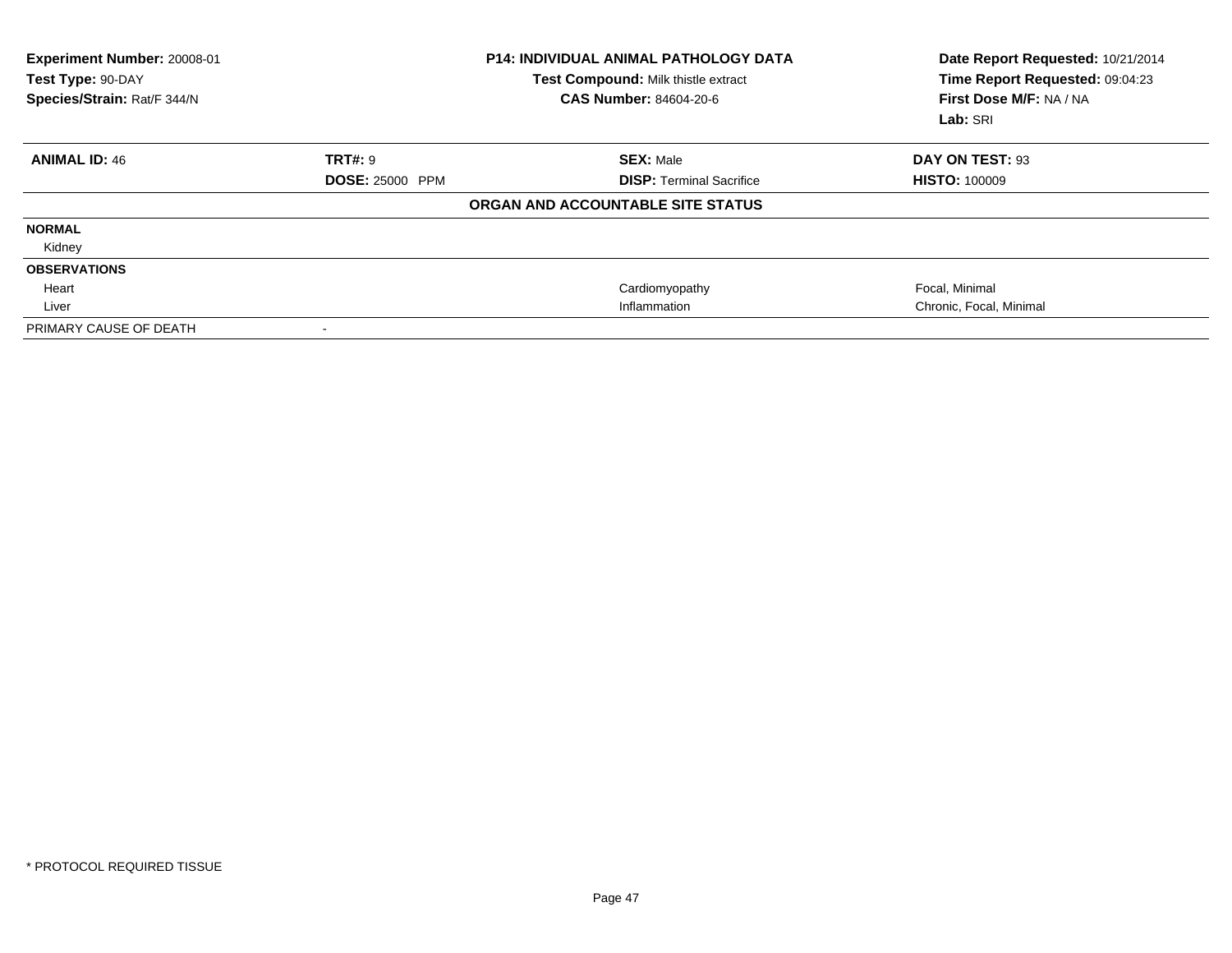| Experiment Number: 20008-01<br>Test Type: 90-DAY<br>Species/Strain: Rat/F 344/N |                        | <b>P14: INDIVIDUAL ANIMAL PATHOLOGY DATA</b><br>Test Compound: Milk thistle extract<br>CAS Number: 84604-20-6 | Date Report Requested: 10/21/2014<br>Time Report Requested: 09:04:23<br>First Dose M/F: NA / NA<br>Lab: SRI |
|---------------------------------------------------------------------------------|------------------------|---------------------------------------------------------------------------------------------------------------|-------------------------------------------------------------------------------------------------------------|
| <b>ANIMAL ID: 47</b>                                                            | <b>TRT#: 9</b>         | <b>SEX: Male</b>                                                                                              | DAY ON TEST: 93                                                                                             |
|                                                                                 | <b>DOSE: 25000 PPM</b> | <b>DISP: Terminal Sacrifice</b>                                                                               | <b>HISTO: 100010</b>                                                                                        |
|                                                                                 |                        | ORGAN AND ACCOUNTABLE SITE STATUS                                                                             |                                                                                                             |
| <b>NORMAL</b>                                                                   |                        |                                                                                                               |                                                                                                             |
| Liver                                                                           |                        |                                                                                                               |                                                                                                             |
| <b>OBSERVATIONS</b>                                                             |                        |                                                                                                               |                                                                                                             |
| Heart                                                                           |                        | Cardiomyopathy                                                                                                | Focal, Minimal                                                                                              |
| Kidney                                                                          |                        | Nephropathy                                                                                                   | Minimal                                                                                                     |
| PRIMARY CAUSE OF DEATH                                                          |                        |                                                                                                               |                                                                                                             |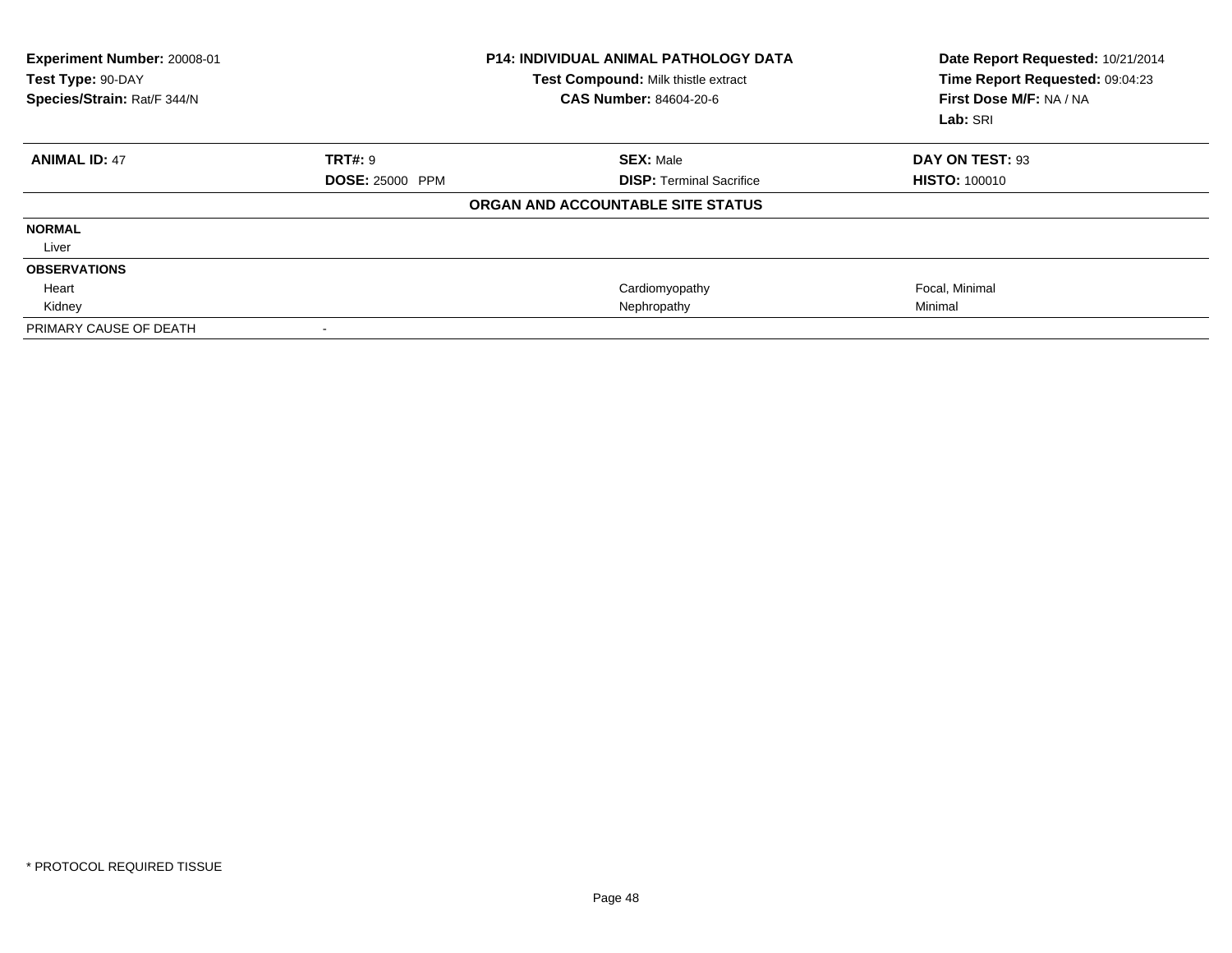| Experiment Number: 20008-01<br>Test Type: 90-DAY<br>Species/Strain: Rat/F 344/N | <b>P14: INDIVIDUAL ANIMAL PATHOLOGY DATA</b><br>Test Compound: Milk thistle extract<br><b>CAS Number: 84604-20-6</b> |                                   | Date Report Requested: 10/21/2014<br>Time Report Requested: 09:04:23<br>First Dose M/F: NA / NA<br>Lab: SRI |
|---------------------------------------------------------------------------------|----------------------------------------------------------------------------------------------------------------------|-----------------------------------|-------------------------------------------------------------------------------------------------------------|
| <b>ANIMAL ID: 48</b>                                                            | TRT#: 9                                                                                                              | <b>SEX: Male</b>                  | DAY ON TEST: 93                                                                                             |
|                                                                                 | <b>DOSE: 25000 PPM</b>                                                                                               | <b>DISP:</b> Terminal Sacrifice   | <b>HISTO: 100011</b>                                                                                        |
|                                                                                 |                                                                                                                      | ORGAN AND ACCOUNTABLE SITE STATUS |                                                                                                             |
| <b>NORMAL</b>                                                                   |                                                                                                                      |                                   |                                                                                                             |
| Kidney                                                                          | Liver                                                                                                                |                                   |                                                                                                             |
| <b>OBSERVATIONS</b>                                                             |                                                                                                                      |                                   |                                                                                                             |
| Heart                                                                           |                                                                                                                      | Cardiomyopathy                    | Focal, Mild                                                                                                 |
| PRIMARY CAUSE OF DEATH                                                          |                                                                                                                      |                                   |                                                                                                             |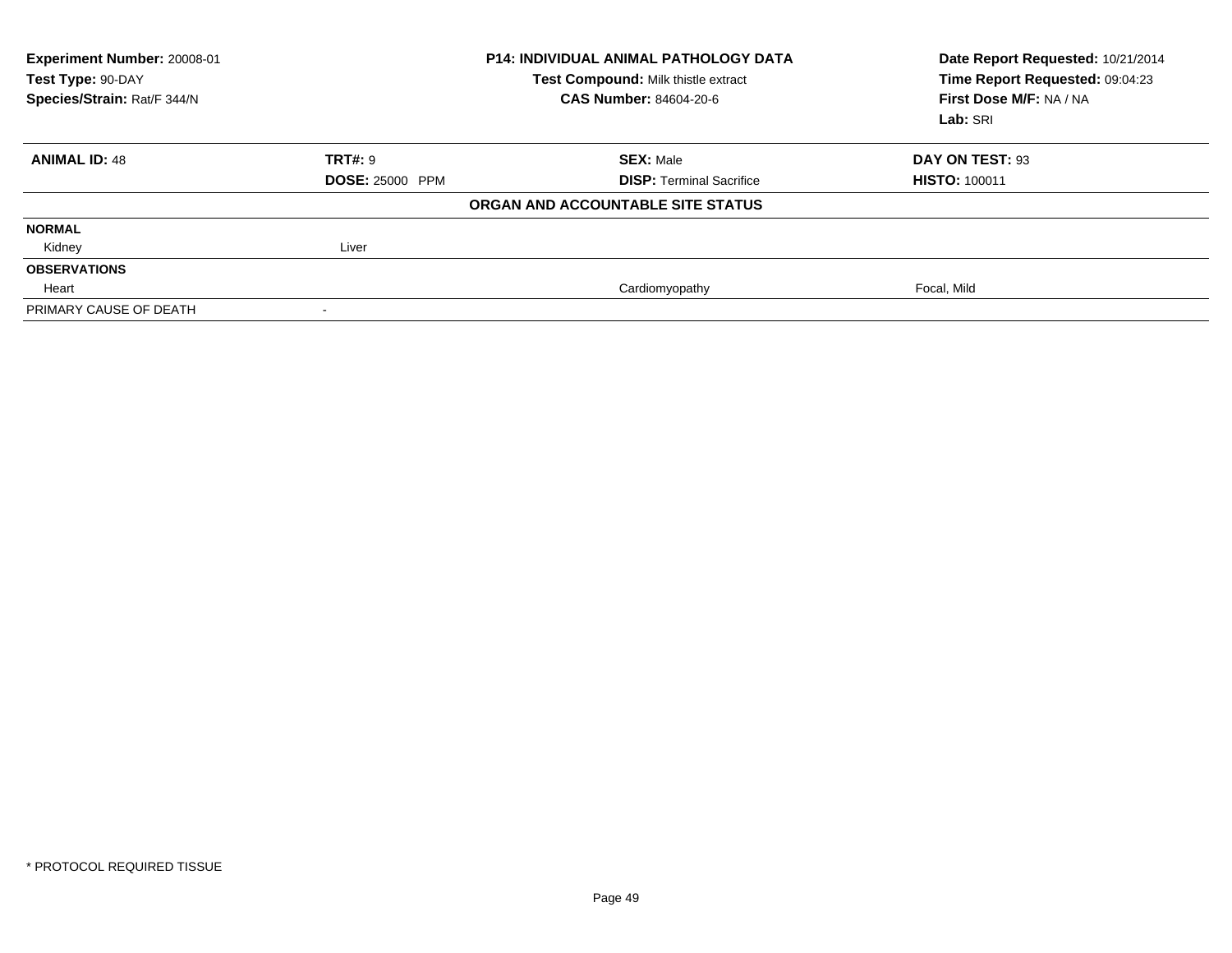| Experiment Number: 20008-01<br><b>P14: INDIVIDUAL ANIMAL PATHOLOGY DATA</b><br>Test Type: 90-DAY<br>Test Compound: Milk thistle extract<br>Species/Strain: Rat/F 344/N<br><b>CAS Number: 84604-20-6</b> |                        |                                   | Date Report Requested: 10/21/2014<br>Time Report Requested: 09:04:23<br>First Dose M/F: NA / NA<br>Lab: SRI |
|---------------------------------------------------------------------------------------------------------------------------------------------------------------------------------------------------------|------------------------|-----------------------------------|-------------------------------------------------------------------------------------------------------------|
| <b>ANIMAL ID: 49</b>                                                                                                                                                                                    | TRT#: 9                | <b>SEX: Male</b>                  | DAY ON TEST: 93                                                                                             |
|                                                                                                                                                                                                         | <b>DOSE: 25000 PPM</b> | <b>DISP: Terminal Sacrifice</b>   | <b>HISTO: 100012</b>                                                                                        |
|                                                                                                                                                                                                         |                        | ORGAN AND ACCOUNTABLE SITE STATUS |                                                                                                             |
| <b>NORMAL</b>                                                                                                                                                                                           |                        |                                   |                                                                                                             |
| Kidney                                                                                                                                                                                                  |                        |                                   |                                                                                                             |
| <b>OBSERVATIONS</b>                                                                                                                                                                                     |                        |                                   |                                                                                                             |
| Heart                                                                                                                                                                                                   |                        | Cardiomyopathy                    | Focal, Minimal                                                                                              |
| Liver                                                                                                                                                                                                   |                        | Inflammation                      | Chronic, Focal, Minimal                                                                                     |
| PRIMARY CAUSE OF DEATH                                                                                                                                                                                  |                        |                                   |                                                                                                             |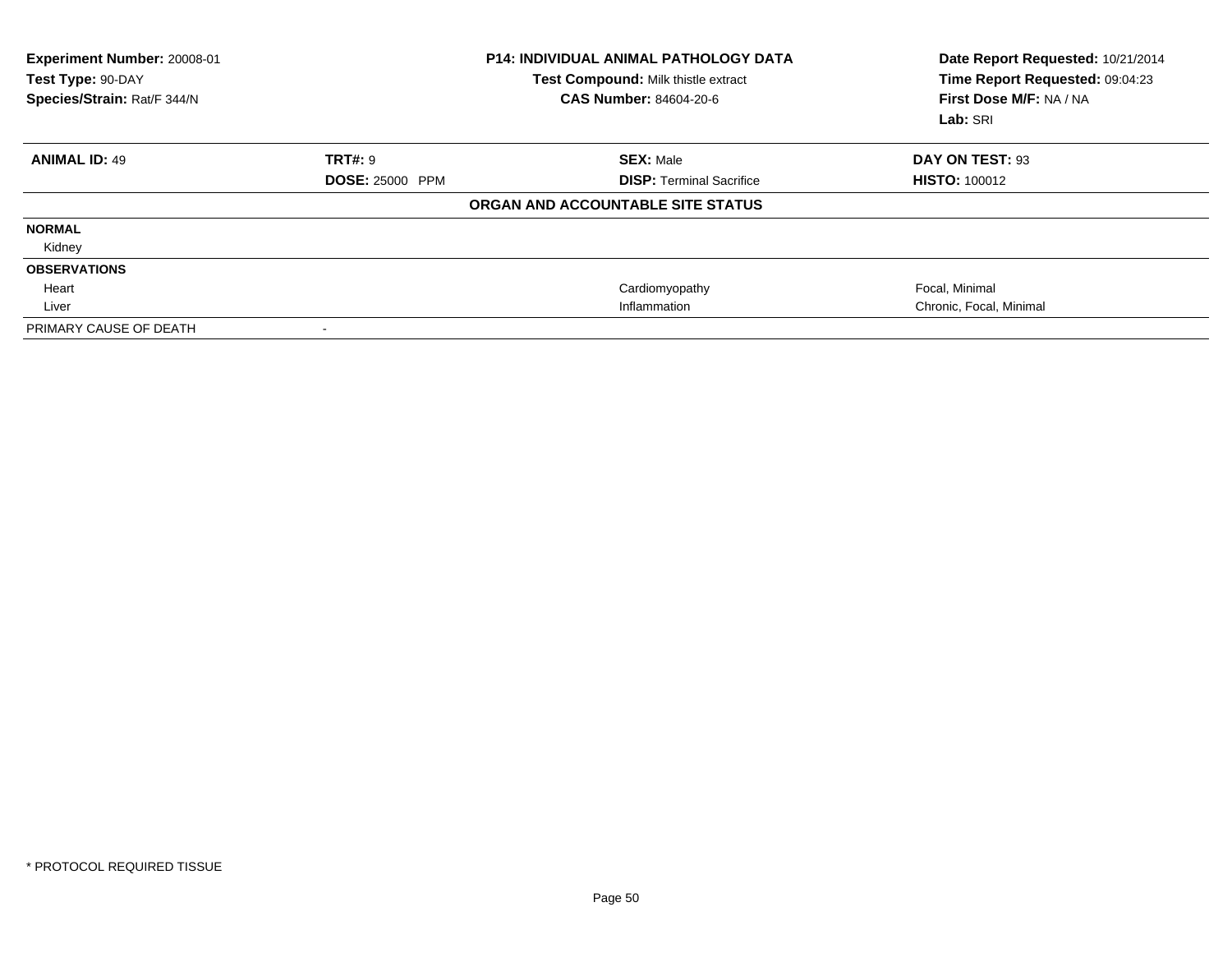| Experiment Number: 20008-01<br>Test Type: 90-DAY<br>Species/Strain: Rat/F 344/N | <b>P14: INDIVIDUAL ANIMAL PATHOLOGY DATA</b><br>Test Compound: Milk thistle extract<br><b>CAS Number: 84604-20-6</b> |                                   | Date Report Requested: 10/21/2014<br>Time Report Requested: 09:04:23<br>First Dose M/F: NA / NA<br>Lab: SRI |
|---------------------------------------------------------------------------------|----------------------------------------------------------------------------------------------------------------------|-----------------------------------|-------------------------------------------------------------------------------------------------------------|
| <b>ANIMAL ID: 50</b>                                                            | <b>TRT#: 9</b>                                                                                                       | <b>SEX: Male</b>                  | DAY ON TEST: 93                                                                                             |
|                                                                                 | <b>DOSE: 25000 PPM</b>                                                                                               | <b>DISP: Terminal Sacrifice</b>   | <b>HISTO: 100013</b>                                                                                        |
|                                                                                 |                                                                                                                      | ORGAN AND ACCOUNTABLE SITE STATUS |                                                                                                             |
| <b>NORMAL</b>                                                                   |                                                                                                                      |                                   |                                                                                                             |
| Kidney                                                                          | Liver                                                                                                                |                                   |                                                                                                             |
| <b>OBSERVATIONS</b>                                                             |                                                                                                                      |                                   |                                                                                                             |
| Heart                                                                           |                                                                                                                      | Cardiomyopathy                    | Focal, Minimal                                                                                              |
| PRIMARY CAUSE OF DEATH                                                          |                                                                                                                      |                                   |                                                                                                             |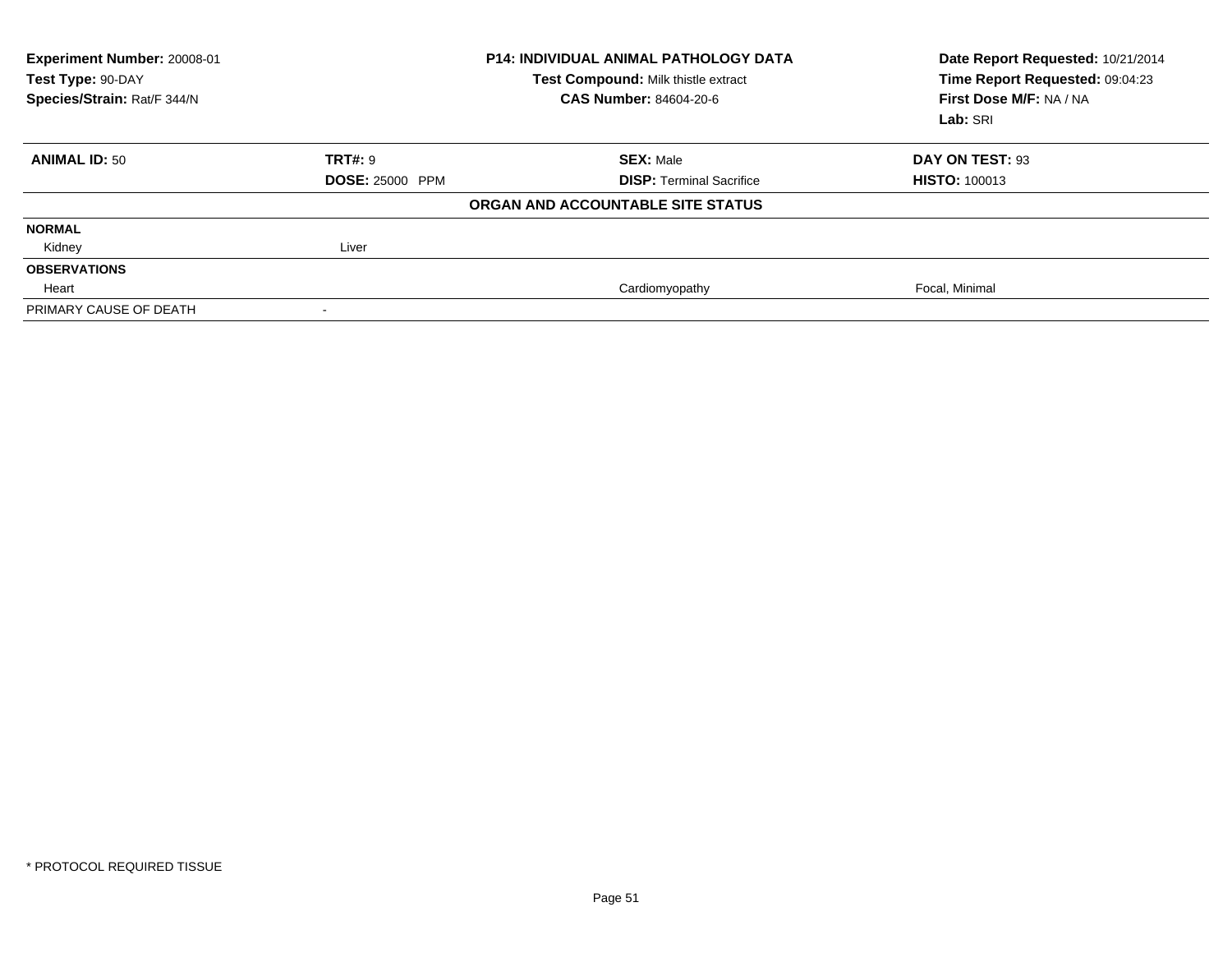| Experiment Number: 20008-01<br>Test Type: 90-DAY<br>Species/Strain: Rat/F 344/N | <b>P14: INDIVIDUAL ANIMAL PATHOLOGY DATA</b><br>Test Compound: Milk thistle extract<br><b>CAS Number: 84604-20-6</b> |                                   | Date Report Requested: 10/21/2014<br>Time Report Requested: 09:04:23<br>First Dose M/F: NA / NA<br>Lab: SRI |
|---------------------------------------------------------------------------------|----------------------------------------------------------------------------------------------------------------------|-----------------------------------|-------------------------------------------------------------------------------------------------------------|
| <b>ANIMAL ID: 51</b>                                                            | <b>TRT#: 11</b>                                                                                                      | <b>SEX: Male</b>                  | DAY ON TEST: 93                                                                                             |
|                                                                                 | DOSE: 50000 PPM                                                                                                      | <b>DISP: Terminal Sacrifice</b>   | <b>HISTO: 100014</b>                                                                                        |
|                                                                                 |                                                                                                                      | ORGAN AND ACCOUNTABLE SITE STATUS |                                                                                                             |
| <b>NORMAL</b>                                                                   |                                                                                                                      |                                   |                                                                                                             |
| * Adrenal Cortex                                                                | * Adrenal Medulla                                                                                                    | * Bone                            | * Bone Marrow                                                                                               |
| * Brain                                                                         | * Epididymis                                                                                                         | * Esophagus                       | * Eye                                                                                                       |
| * Harderian Gland                                                               | * Intestine Large, Cecum                                                                                             | * Intestine Large, Colon          | * Intestine Large, Rectum                                                                                   |
| * Intestine Small, Duodenum                                                     | * Intestine Small, Ileum                                                                                             | * Intestine Small, Jejunum        | * Liver                                                                                                     |
| * Lung                                                                          | * Lymph Node, Mesenteric                                                                                             | * Mammary Gland                   | * Nose                                                                                                      |
| * Pancreas                                                                      | * Parathyroid Gland                                                                                                  | * Pituitary Gland                 | * Preputial Gland                                                                                           |
| * Prostate                                                                      | * Seminal Vesicle                                                                                                    | * Skin                            | * Spleen                                                                                                    |
| * Stomach, Forestomach                                                          | * Stomach, Glandular                                                                                                 | * Testes                          | * Thymus                                                                                                    |
| * Thyroid Gland                                                                 | * Trachea                                                                                                            | * Urinary Bladder                 |                                                                                                             |
| <b>MISSING</b>                                                                  |                                                                                                                      |                                   |                                                                                                             |
| * Lymph Node, Mandibular                                                        |                                                                                                                      |                                   |                                                                                                             |
| <b>OBSERVATIONS</b>                                                             |                                                                                                                      |                                   |                                                                                                             |
| * Heart                                                                         |                                                                                                                      | Cardiomyopathy                    | Focal, Minimal                                                                                              |
| * Kidney                                                                        |                                                                                                                      | Nephropathy                       | Minimal                                                                                                     |
| * Salivary Glands                                                               | Parotid GI                                                                                                           | <b>Basophilic Focus</b>           | Multiple, Minimal                                                                                           |
| PRIMARY CAUSE OF DEATH                                                          |                                                                                                                      |                                   |                                                                                                             |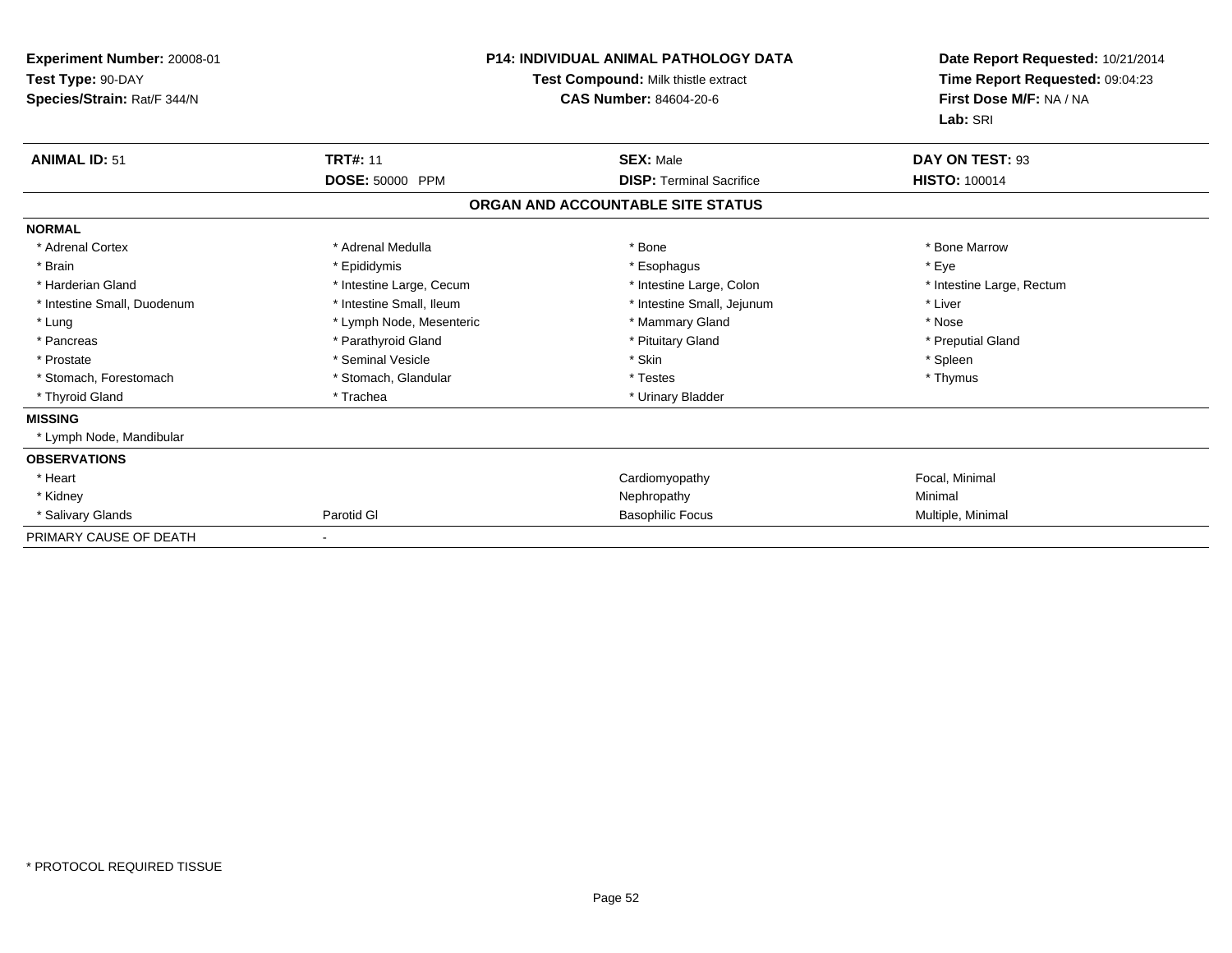| Experiment Number: 20008-01<br>Test Type: 90-DAY<br>Species/Strain: Rat/F 344/N | <b>P14: INDIVIDUAL ANIMAL PATHOLOGY DATA</b><br>Test Compound: Milk thistle extract<br><b>CAS Number: 84604-20-6</b> |                                   | Date Report Requested: 10/21/2014<br>Time Report Requested: 09:04:23<br>First Dose M/F: NA / NA<br>Lab: SRI |
|---------------------------------------------------------------------------------|----------------------------------------------------------------------------------------------------------------------|-----------------------------------|-------------------------------------------------------------------------------------------------------------|
| <b>ANIMAL ID: 52</b>                                                            | <b>TRT#: 11</b>                                                                                                      | <b>SEX: Male</b>                  | DAY ON TEST: 93                                                                                             |
|                                                                                 | DOSE: 50000 PPM                                                                                                      | <b>DISP:</b> Terminal Sacrifice   | <b>HISTO: 100015</b>                                                                                        |
|                                                                                 |                                                                                                                      | ORGAN AND ACCOUNTABLE SITE STATUS |                                                                                                             |
| <b>NORMAL</b>                                                                   |                                                                                                                      |                                   |                                                                                                             |
| * Adrenal Cortex                                                                | * Adrenal Medulla                                                                                                    | * Bone                            | * Bone Marrow                                                                                               |
| * Brain                                                                         | * Epididymis                                                                                                         | * Esophagus                       | * Eye                                                                                                       |
| * Harderian Gland                                                               | * Intestine Large, Cecum                                                                                             | * Intestine Large, Colon          | * Intestine Large, Rectum                                                                                   |
| * Intestine Small, Duodenum                                                     | * Intestine Small, Ileum                                                                                             | * Intestine Small, Jejunum        | * Kidney                                                                                                    |
| * Liver                                                                         | * Lymph Node, Mesenteric                                                                                             | * Mammary Gland                   | * Nose                                                                                                      |
| * Pancreas                                                                      | * Parathyroid Gland                                                                                                  | * Pituitary Gland                 | * Preputial Gland                                                                                           |
| * Prostate                                                                      | * Salivary Glands                                                                                                    | * Seminal Vesicle                 | * Skin                                                                                                      |
| * Spleen                                                                        | * Stomach, Forestomach                                                                                               | * Stomach, Glandular              | * Testes                                                                                                    |
| * Thymus                                                                        | * Thyroid Gland                                                                                                      | * Trachea                         | * Urinary Bladder                                                                                           |
| <b>MISSING</b>                                                                  |                                                                                                                      |                                   |                                                                                                             |
| * Lymph Node, Mandibular                                                        |                                                                                                                      |                                   |                                                                                                             |
| <b>OBSERVATIONS</b>                                                             |                                                                                                                      |                                   |                                                                                                             |
| * Heart                                                                         |                                                                                                                      | Cardiomyopathy                    | Focal, Minimal                                                                                              |
| * Lung                                                                          |                                                                                                                      | Inflammation                      | Chronic, Focal, Minimal                                                                                     |
| Lymph Node                                                                      | Pancreatic                                                                                                           | Hemorrhage                        | Mild                                                                                                        |
| PRIMARY CAUSE OF DEATH                                                          |                                                                                                                      |                                   |                                                                                                             |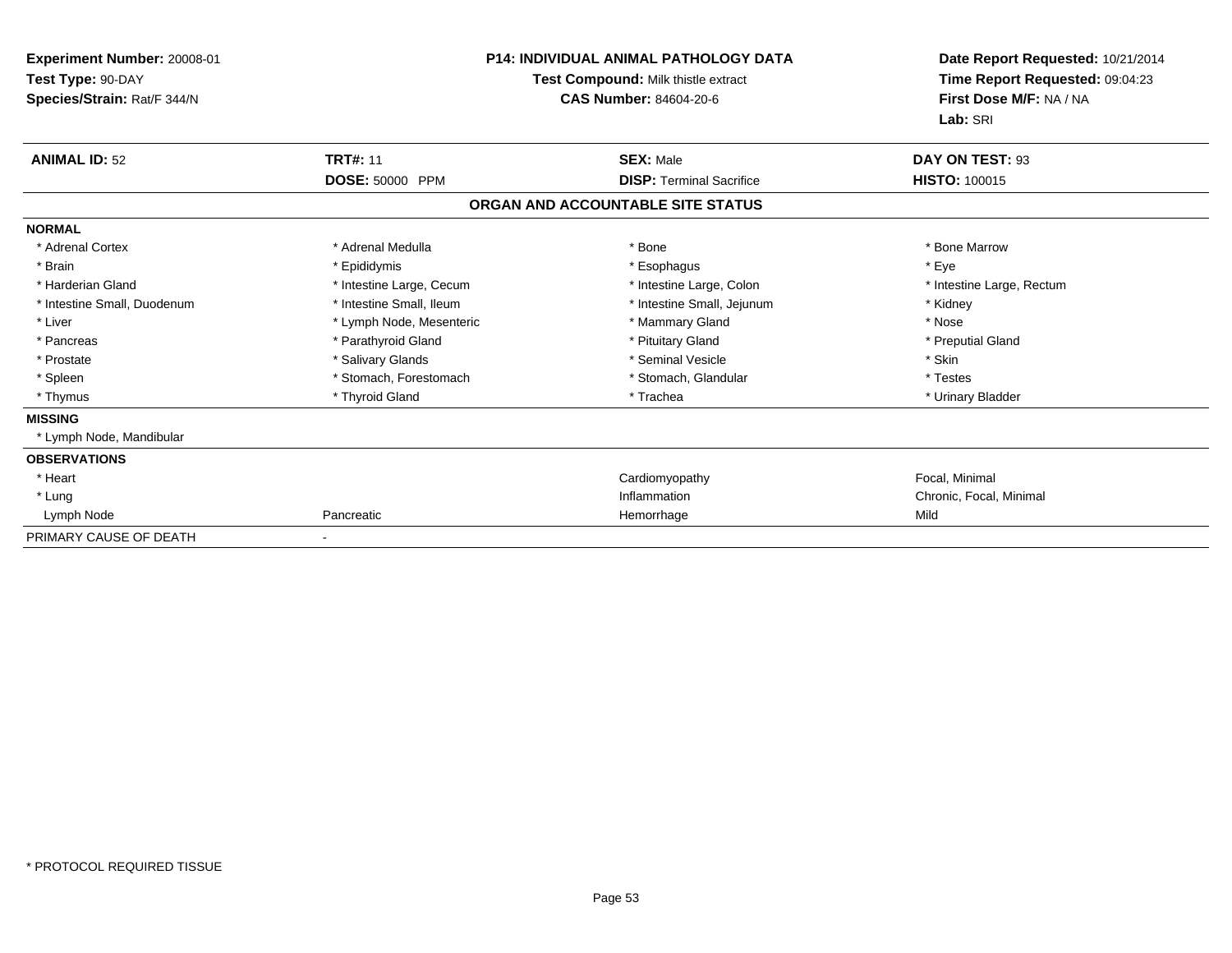| Experiment Number: 20008-01<br>Test Type: 90-DAY<br>Species/Strain: Rat/F 344/N |                          | <b>P14: INDIVIDUAL ANIMAL PATHOLOGY DATA</b><br>Test Compound: Milk thistle extract<br><b>CAS Number: 84604-20-6</b> | Date Report Requested: 10/21/2014<br>Time Report Requested: 09:04:23<br>First Dose M/F: NA / NA<br>Lab: SRI |
|---------------------------------------------------------------------------------|--------------------------|----------------------------------------------------------------------------------------------------------------------|-------------------------------------------------------------------------------------------------------------|
| <b>ANIMAL ID: 53</b>                                                            | <b>TRT#: 11</b>          | <b>SEX: Male</b>                                                                                                     | DAY ON TEST: 93                                                                                             |
|                                                                                 | DOSE: 50000 PPM          | <b>DISP: Terminal Sacrifice</b>                                                                                      | <b>HISTO: 100016</b>                                                                                        |
|                                                                                 |                          | ORGAN AND ACCOUNTABLE SITE STATUS                                                                                    |                                                                                                             |
| <b>NORMAL</b>                                                                   |                          |                                                                                                                      |                                                                                                             |
| * Adrenal Cortex                                                                | * Adrenal Medulla        | * Bone                                                                                                               | * Bone Marrow                                                                                               |
| * Brain                                                                         | * Epididymis             | * Esophagus                                                                                                          | * Eye                                                                                                       |
| * Harderian Gland                                                               | * Intestine Large, Cecum | * Intestine Large, Colon                                                                                             | * Intestine Large, Rectum                                                                                   |
| * Intestine Small, Duodenum                                                     | * Intestine Small, Ileum | * Intestine Small, Jejunum                                                                                           | * Lung                                                                                                      |
| * Mammary Gland                                                                 | * Nose                   | * Pancreas                                                                                                           | * Parathyroid Gland                                                                                         |
| * Pituitary Gland                                                               | * Preputial Gland        | * Prostate                                                                                                           | * Seminal Vesicle                                                                                           |
| * Skin                                                                          | * Spleen                 | * Stomach, Forestomach                                                                                               | * Stomach, Glandular                                                                                        |
| * Testes                                                                        | * Thymus                 | * Thyroid Gland                                                                                                      | * Trachea                                                                                                   |
| * Urinary Bladder                                                               |                          |                                                                                                                      |                                                                                                             |
| <b>MISSING</b>                                                                  |                          |                                                                                                                      |                                                                                                             |
| * Lymph Node, Mandibular                                                        |                          |                                                                                                                      |                                                                                                             |
| <b>OBSERVATIONS</b>                                                             |                          |                                                                                                                      |                                                                                                             |
| * Heart                                                                         |                          | Cardiomyopathy                                                                                                       | Focal, Minimal                                                                                              |
| * Kidney                                                                        |                          | Nephropathy                                                                                                          | Minimal                                                                                                     |
| * Liver                                                                         |                          | Inflammation                                                                                                         | Chronic, Focal, Minimal                                                                                     |
| * Lymph Node, Mesenteric                                                        |                          | Inflammation                                                                                                         | Histiocytic, Focal, Minimal                                                                                 |
| * Salivary Glands                                                               | Parotid GI               | <b>Basophilic Focus</b>                                                                                              | Multiple, Minimal                                                                                           |
| PRIMARY CAUSE OF DEATH                                                          | $\blacksquare$           |                                                                                                                      |                                                                                                             |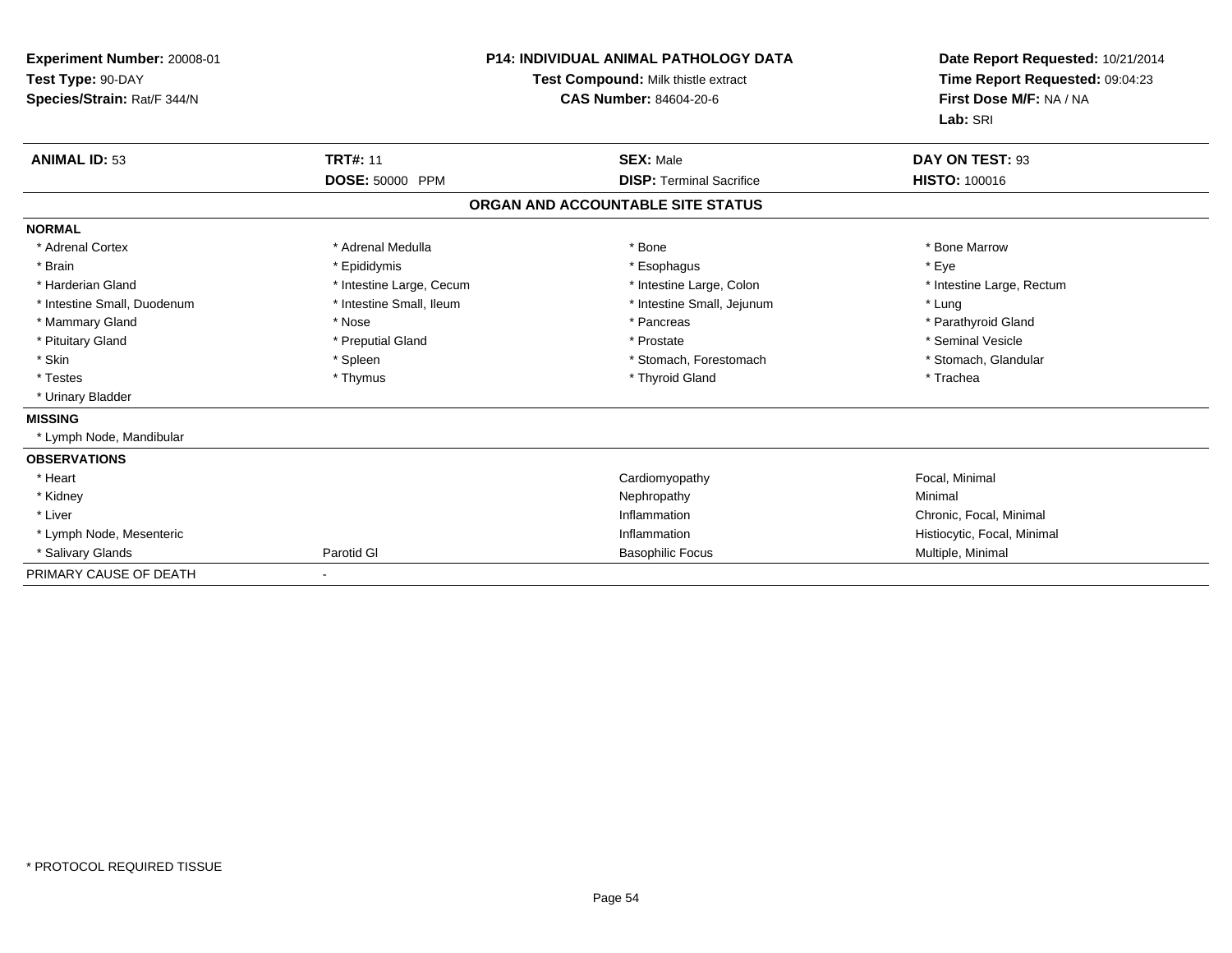| Experiment Number: 20008-01<br>Test Type: 90-DAY<br>Species/Strain: Rat/F 344/N |                                    | <b>P14: INDIVIDUAL ANIMAL PATHOLOGY DATA</b><br><b>Test Compound: Milk thistle extract</b><br><b>CAS Number: 84604-20-6</b> | Date Report Requested: 10/21/2014<br>Time Report Requested: 09:04:23<br>First Dose M/F: NA / NA<br>Lab: SRI |
|---------------------------------------------------------------------------------|------------------------------------|-----------------------------------------------------------------------------------------------------------------------------|-------------------------------------------------------------------------------------------------------------|
| <b>ANIMAL ID: 54</b>                                                            | <b>TRT#: 11</b><br>DOSE: 50000 PPM | <b>SEX: Male</b><br><b>DISP: Terminal Sacrifice</b>                                                                         | DAY ON TEST: 93<br><b>HISTO: 100017</b>                                                                     |
|                                                                                 |                                    |                                                                                                                             |                                                                                                             |
|                                                                                 |                                    | ORGAN AND ACCOUNTABLE SITE STATUS                                                                                           |                                                                                                             |
| <b>NORMAL</b>                                                                   |                                    |                                                                                                                             |                                                                                                             |
| * Adrenal Cortex                                                                | * Adrenal Medulla                  | * Bone                                                                                                                      | * Bone Marrow                                                                                               |
| * Brain                                                                         | * Epididymis                       | * Esophagus                                                                                                                 | * Eye                                                                                                       |
| * Harderian Gland                                                               | * Intestine Large, Cecum           | * Intestine Large, Colon                                                                                                    | * Intestine Large, Rectum                                                                                   |
| * Intestine Small, Duodenum                                                     | * Intestine Small, Ileum           | * Intestine Small, Jejunum                                                                                                  | * Kidney                                                                                                    |
| * Lung                                                                          | * Lymph Node, Mesenteric           | * Mammary Gland                                                                                                             | * Nose                                                                                                      |
| * Parathyroid Gland                                                             | * Preputial Gland                  | * Prostate                                                                                                                  | * Seminal Vesicle                                                                                           |
| * Skin                                                                          | * Spleen                           | * Stomach, Forestomach                                                                                                      | * Stomach, Glandular                                                                                        |
| * Testes                                                                        | * Thyroid Gland                    | * Trachea                                                                                                                   | * Urinary Bladder                                                                                           |
| <b>MISSING</b>                                                                  |                                    |                                                                                                                             |                                                                                                             |
| * Lymph Node, Mandibular                                                        |                                    |                                                                                                                             |                                                                                                             |
| <b>OBSERVATIONS</b>                                                             |                                    |                                                                                                                             |                                                                                                             |
| * Heart                                                                         |                                    | Cardiomyopathy                                                                                                              | Focal, Minimal                                                                                              |
| * Liver                                                                         |                                    | Hepatodiaphragmatic Nodule                                                                                                  | Mild                                                                                                        |
| [ Hepatodiaphragmatic Nodule TGLS = 1-21 ]                                      |                                    |                                                                                                                             |                                                                                                             |
| * Pancreas                                                                      |                                    | <b>Basophilic Focus</b>                                                                                                     | Minimal                                                                                                     |
| * Pituitary Gland                                                               | Pars Nervosa                       | Cyst                                                                                                                        | Minimal                                                                                                     |
| * Salivary Glands                                                               | Parotid GI                         | <b>Basophilic Focus</b>                                                                                                     | Multiple, Minimal                                                                                           |
| * Thymus                                                                        |                                    | Hemorrhage                                                                                                                  | Minimal                                                                                                     |
| PRIMARY CAUSE OF DEATH                                                          | $\qquad \qquad \blacksquare$       |                                                                                                                             |                                                                                                             |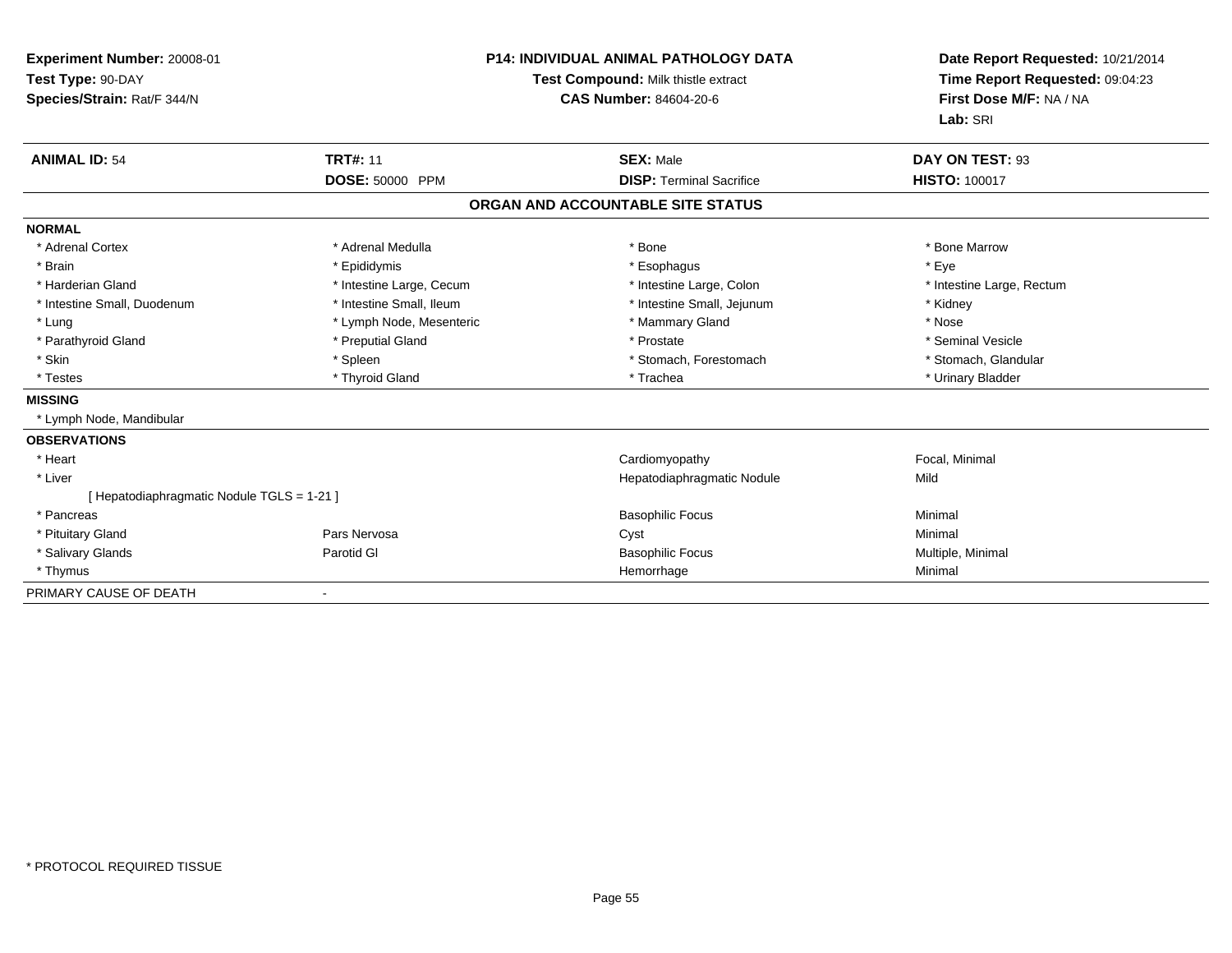| Experiment Number: 20008-01<br>Test Type: 90-DAY<br>Species/Strain: Rat/F 344/N | <b>P14: INDIVIDUAL ANIMAL PATHOLOGY DATA</b><br>Test Compound: Milk thistle extract<br><b>CAS Number: 84604-20-6</b> |                                   | Date Report Requested: 10/21/2014<br>Time Report Requested: 09:04:23<br>First Dose M/F: NA / NA<br>Lab: SRI |
|---------------------------------------------------------------------------------|----------------------------------------------------------------------------------------------------------------------|-----------------------------------|-------------------------------------------------------------------------------------------------------------|
| <b>ANIMAL ID: 55</b>                                                            | <b>TRT#: 11</b>                                                                                                      | <b>SEX: Male</b>                  | DAY ON TEST: 93                                                                                             |
|                                                                                 | <b>DOSE: 50000 PPM</b>                                                                                               | <b>DISP: Terminal Sacrifice</b>   | <b>HISTO: 100018</b>                                                                                        |
|                                                                                 |                                                                                                                      | ORGAN AND ACCOUNTABLE SITE STATUS |                                                                                                             |
| <b>NORMAL</b>                                                                   |                                                                                                                      |                                   |                                                                                                             |
| * Adrenal Cortex                                                                | * Adrenal Medulla                                                                                                    | * Bone                            | * Bone Marrow                                                                                               |
| * Brain                                                                         | * Epididymis                                                                                                         | * Esophagus                       | * Eye                                                                                                       |
| * Harderian Gland                                                               | * Intestine Large, Cecum                                                                                             | * Intestine Large, Colon          | * Intestine Large, Rectum                                                                                   |
| * Intestine Small, Duodenum                                                     | * Intestine Small, Ileum                                                                                             | * Intestine Small, Jejunum        | * Kidney                                                                                                    |
| * Liver                                                                         | * Lung                                                                                                               | * Lymph Node, Mesenteric          | * Mammary Gland                                                                                             |
| * Nose                                                                          | * Pancreas                                                                                                           | * Parathyroid Gland               | * Pituitary Gland                                                                                           |
| * Preputial Gland                                                               | * Prostate                                                                                                           | * Seminal Vesicle                 | * Skin                                                                                                      |
| * Spleen                                                                        | * Stomach, Forestomach                                                                                               | * Stomach, Glandular              | * Testes                                                                                                    |
| * Thymus                                                                        | * Thyroid Gland                                                                                                      | * Trachea                         | * Urinary Bladder                                                                                           |
| <b>MISSING</b>                                                                  |                                                                                                                      |                                   |                                                                                                             |
| * Lymph Node, Mandibular                                                        |                                                                                                                      |                                   |                                                                                                             |
| <b>OBSERVATIONS</b>                                                             |                                                                                                                      |                                   |                                                                                                             |
| * Heart                                                                         |                                                                                                                      | Cardiomyopathy                    | Focal, Mild                                                                                                 |
| * Salivary Glands                                                               | Parotid GI                                                                                                           | <b>Basophilic Focus</b>           | Multiple, Minimal                                                                                           |
| PRIMARY CAUSE OF DEATH                                                          |                                                                                                                      |                                   |                                                                                                             |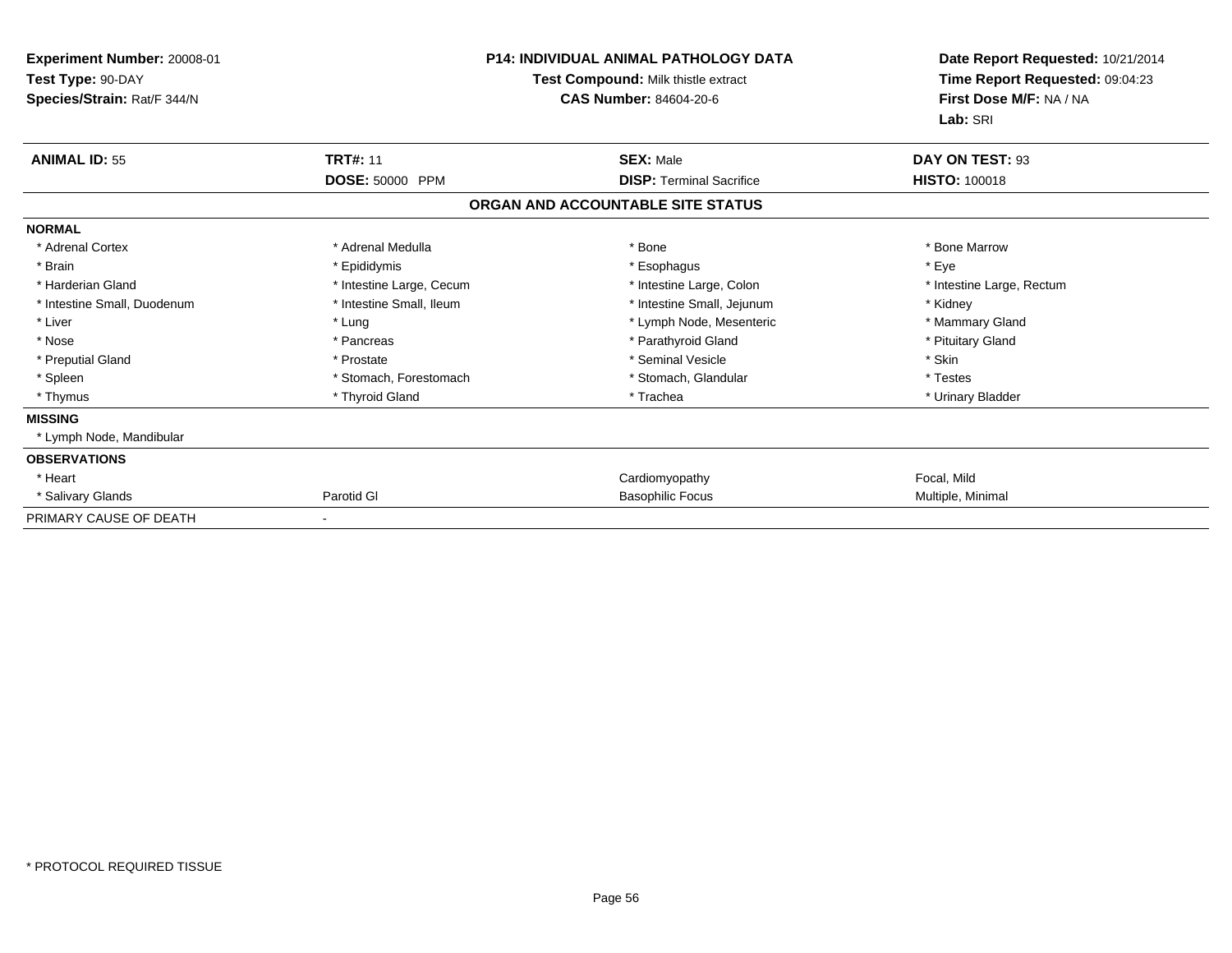| Experiment Number: 20008-01<br>Test Type: 90-DAY<br>Species/Strain: Rat/F 344/N | <b>P14: INDIVIDUAL ANIMAL PATHOLOGY DATA</b><br>Test Compound: Milk thistle extract<br>CAS Number: 84604-20-6 |                                          | Date Report Requested: 10/21/2014<br>Time Report Requested: 09:04:23<br>First Dose M/F: NA / NA<br>Lab: SRI |  |
|---------------------------------------------------------------------------------|---------------------------------------------------------------------------------------------------------------|------------------------------------------|-------------------------------------------------------------------------------------------------------------|--|
| <b>ANIMAL ID: 56</b>                                                            | <b>TRT#: 11</b>                                                                                               | <b>SEX: Male</b>                         | DAY ON TEST: 93                                                                                             |  |
|                                                                                 | DOSE: 50000 PPM                                                                                               | <b>DISP: Terminal Sacrifice</b>          | <b>HISTO: 100019</b>                                                                                        |  |
|                                                                                 |                                                                                                               | ORGAN AND ACCOUNTABLE SITE STATUS        |                                                                                                             |  |
| <b>NORMAL</b>                                                                   |                                                                                                               |                                          |                                                                                                             |  |
| * Adrenal Medulla                                                               | * Bone                                                                                                        | * Bone Marrow                            | * Brain                                                                                                     |  |
| * Epididymis                                                                    | * Esophagus                                                                                                   | * Eye                                    | * Harderian Gland                                                                                           |  |
| * Intestine Large, Cecum                                                        | * Intestine Large, Colon                                                                                      | * Intestine Large, Rectum                | * Intestine Small, Duodenum                                                                                 |  |
| * Intestine Small, Ileum                                                        | * Intestine Small, Jejunum                                                                                    | * Liver                                  | * Lung                                                                                                      |  |
| * Lymph Node, Mesenteric                                                        | * Mammary Gland                                                                                               | * Nose                                   | * Pancreas                                                                                                  |  |
| * Parathyroid Gland                                                             | * Pituitary Gland                                                                                             | * Preputial Gland                        | * Prostate                                                                                                  |  |
| * Seminal Vesicle                                                               | * Skin                                                                                                        | * Spleen                                 | * Stomach, Forestomach                                                                                      |  |
| * Stomach, Glandular                                                            | * Testes                                                                                                      | * Thymus                                 | * Thyroid Gland                                                                                             |  |
| * Trachea                                                                       | * Urinary Bladder                                                                                             |                                          |                                                                                                             |  |
| <b>MISSING</b>                                                                  |                                                                                                               |                                          |                                                                                                             |  |
| * Lymph Node, Mandibular                                                        |                                                                                                               |                                          |                                                                                                             |  |
| <b>OBSERVATIONS</b>                                                             |                                                                                                               |                                          |                                                                                                             |  |
| * Adrenal Cortex                                                                |                                                                                                               | <b>Accessory Adrenal Cortical Nodule</b> |                                                                                                             |  |
| * Heart                                                                         |                                                                                                               | Cardiomyopathy                           | Focal, Minimal                                                                                              |  |
| * Kidney                                                                        |                                                                                                               | Nephropathy                              | Minimal                                                                                                     |  |
| * Salivary Glands                                                               | Parotid GI                                                                                                    | <b>Basophilic Focus</b>                  | Multiple, Minimal                                                                                           |  |
| PRIMARY CAUSE OF DEATH                                                          |                                                                                                               |                                          |                                                                                                             |  |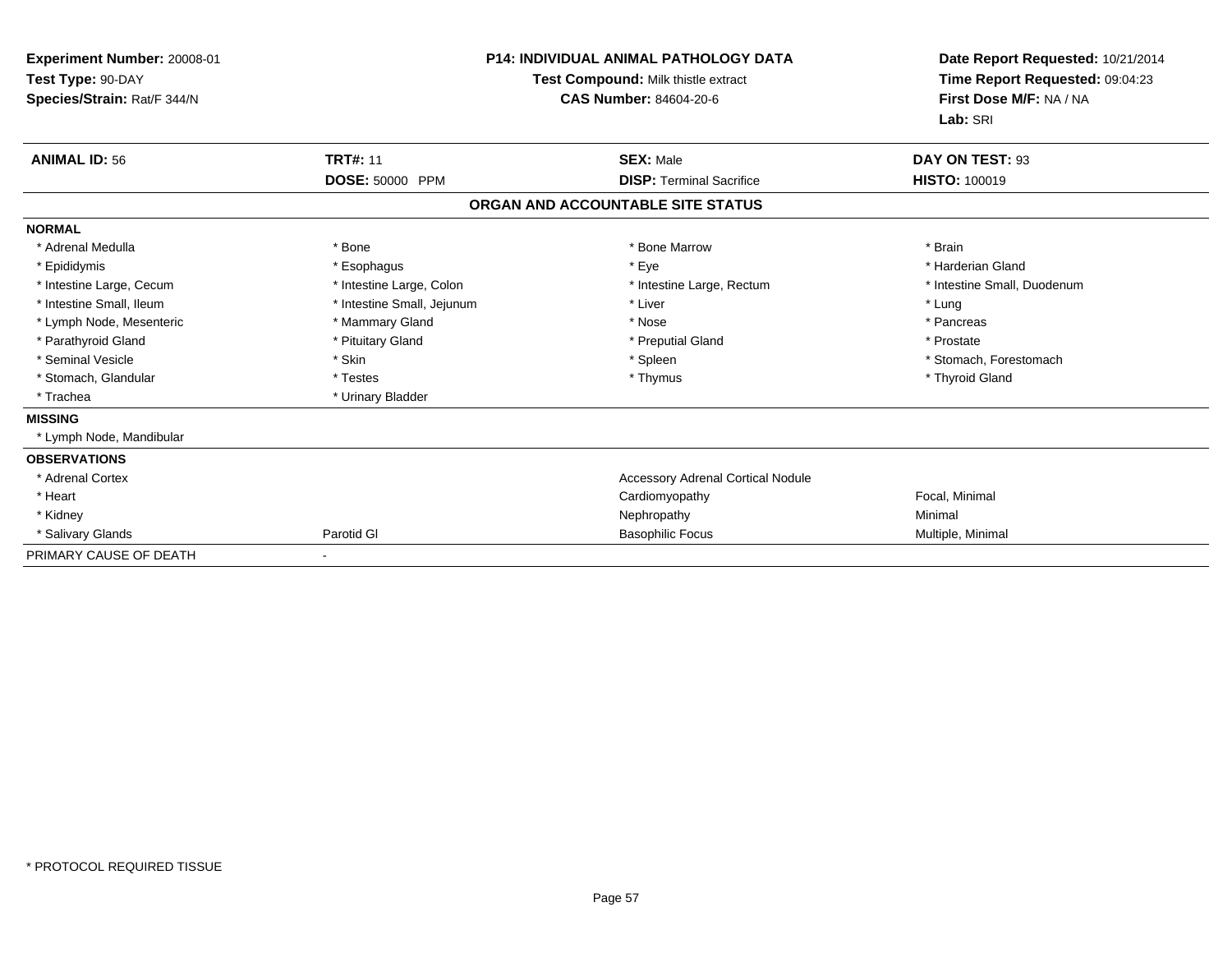| Experiment Number: 20008-01<br>Test Type: 90-DAY<br>Species/Strain: Rat/F 344/N<br><b>ANIMAL ID: 57</b> | <b>TRT#: 11</b>          | <b>P14: INDIVIDUAL ANIMAL PATHOLOGY DATA</b><br>Test Compound: Milk thistle extract<br><b>CAS Number: 84604-20-6</b><br><b>SEX: Male</b> | Date Report Requested: 10/21/2014<br>Time Report Requested: 09:04:23<br>First Dose M/F: NA / NA<br>Lab: SRI<br>DAY ON TEST: 93 |
|---------------------------------------------------------------------------------------------------------|--------------------------|------------------------------------------------------------------------------------------------------------------------------------------|--------------------------------------------------------------------------------------------------------------------------------|
|                                                                                                         | DOSE: 50000 PPM          | <b>DISP: Terminal Sacrifice</b>                                                                                                          | <b>HISTO: 100020</b>                                                                                                           |
|                                                                                                         |                          |                                                                                                                                          |                                                                                                                                |
|                                                                                                         |                          | ORGAN AND ACCOUNTABLE SITE STATUS                                                                                                        |                                                                                                                                |
| <b>NORMAL</b>                                                                                           |                          |                                                                                                                                          |                                                                                                                                |
| * Adrenal Cortex                                                                                        | * Adrenal Medulla        | * Bone                                                                                                                                   | * Bone Marrow                                                                                                                  |
| * Brain                                                                                                 | * Epididymis             | * Esophagus                                                                                                                              | * Eye                                                                                                                          |
| * Harderian Gland                                                                                       | * Intestine Large, Cecum | * Intestine Small, Duodenum                                                                                                              | * Intestine Small, Ileum                                                                                                       |
| * Intestine Small, Jejunum                                                                              | * Lymph Node, Mesenteric | * Mammary Gland                                                                                                                          | * Nose                                                                                                                         |
| * Pancreas                                                                                              | * Parathyroid Gland      | * Pituitary Gland                                                                                                                        | * Preputial Gland                                                                                                              |
| * Prostate                                                                                              | * Seminal Vesicle        | * Skin                                                                                                                                   | * Spleen                                                                                                                       |
| * Stomach, Forestomach                                                                                  | * Stomach, Glandular     | * Testes                                                                                                                                 | * Thymus                                                                                                                       |
| * Thyroid Gland                                                                                         | * Trachea                | * Urinary Bladder                                                                                                                        |                                                                                                                                |
| <b>MISSING</b>                                                                                          |                          |                                                                                                                                          |                                                                                                                                |
| * Lymph Node, Mandibular                                                                                |                          |                                                                                                                                          |                                                                                                                                |
| <b>OBSERVATIONS</b>                                                                                     |                          |                                                                                                                                          |                                                                                                                                |
| * Heart                                                                                                 |                          | Cardiomyopathy                                                                                                                           | Focal, Minimal                                                                                                                 |
| * Intestine Large, Colon                                                                                |                          | Intussusception                                                                                                                          | Moderate                                                                                                                       |
| * Intestine Large, Rectum                                                                               |                          | Intussusception                                                                                                                          | Moderate                                                                                                                       |
| * Kidney                                                                                                |                          | Nephropathy                                                                                                                              | Minimal                                                                                                                        |
| * Liver                                                                                                 |                          | Inflammation                                                                                                                             | Chronic, Focal, Minimal                                                                                                        |
|                                                                                                         |                          | Vacuolization Cytoplasmic                                                                                                                | Focal, Minimal                                                                                                                 |
| * Lung                                                                                                  |                          | Inflammation                                                                                                                             | Chronic, Focal, Minimal                                                                                                        |
| * Salivary Glands                                                                                       | Parotid GI               | <b>Basophilic Focus</b>                                                                                                                  | Multiple, Minimal                                                                                                              |
| PRIMARY CAUSE OF DEATH                                                                                  |                          |                                                                                                                                          |                                                                                                                                |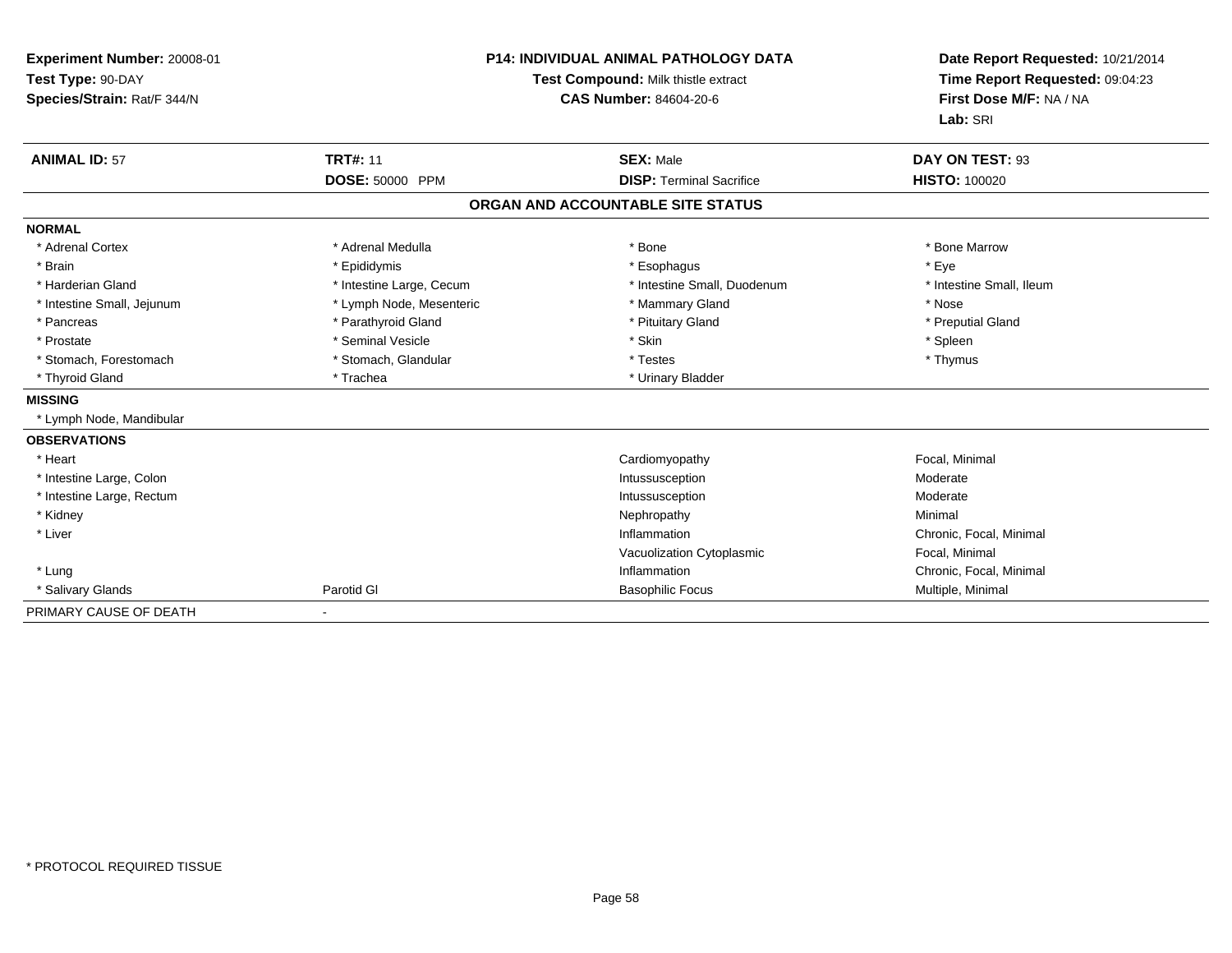| Experiment Number: 20008-01<br>Test Type: 90-DAY<br>Species/Strain: Rat/F 344/N | <b>P14: INDIVIDUAL ANIMAL PATHOLOGY DATA</b><br>Test Compound: Milk thistle extract<br><b>CAS Number: 84604-20-6</b> |                                   | Date Report Requested: 10/21/2014<br>Time Report Requested: 09:04:23<br>First Dose M/F: NA / NA<br>Lab: SRI |
|---------------------------------------------------------------------------------|----------------------------------------------------------------------------------------------------------------------|-----------------------------------|-------------------------------------------------------------------------------------------------------------|
| <b>ANIMAL ID: 58</b>                                                            | <b>TRT#: 11</b>                                                                                                      | <b>SEX: Male</b>                  | DAY ON TEST: 93                                                                                             |
|                                                                                 | DOSE: 50000 PPM                                                                                                      | <b>DISP: Terminal Sacrifice</b>   | <b>HISTO: 100021</b>                                                                                        |
|                                                                                 |                                                                                                                      | ORGAN AND ACCOUNTABLE SITE STATUS |                                                                                                             |
| <b>NORMAL</b>                                                                   |                                                                                                                      |                                   |                                                                                                             |
| * Adrenal Cortex                                                                | * Adrenal Medulla                                                                                                    | * Bone                            | * Bone Marrow                                                                                               |
| * Brain                                                                         | * Epididymis                                                                                                         | * Esophagus                       | * Eve                                                                                                       |
| * Harderian Gland                                                               | * Intestine Large, Cecum                                                                                             | * Intestine Large, Colon          | * Intestine Large, Rectum                                                                                   |
| * Intestine Small, Duodenum                                                     | * Intestine Small, Ileum                                                                                             | * Intestine Small, Jejunum        | * Lung                                                                                                      |
| * Lymph Node, Mesenteric                                                        | * Mammary Gland                                                                                                      | * Nose                            | * Pancreas                                                                                                  |
| * Parathyroid Gland                                                             | * Pituitary Gland                                                                                                    | * Preputial Gland                 | * Prostate                                                                                                  |
| * Salivary Glands                                                               | * Seminal Vesicle                                                                                                    | * Skin                            | * Spleen                                                                                                    |
| * Stomach, Forestomach                                                          | * Stomach, Glandular                                                                                                 | * Testes                          | * Thymus                                                                                                    |
| * Thyroid Gland                                                                 | * Trachea                                                                                                            | * Urinary Bladder                 |                                                                                                             |
| <b>MISSING</b>                                                                  |                                                                                                                      |                                   |                                                                                                             |
| * Lymph Node, Mandibular                                                        |                                                                                                                      |                                   |                                                                                                             |
| <b>OBSERVATIONS</b>                                                             |                                                                                                                      |                                   |                                                                                                             |
| * Heart                                                                         |                                                                                                                      | Cardiomyopathy                    | Focal, Minimal                                                                                              |
| * Kidney                                                                        |                                                                                                                      | Nephropathy                       | Focal, Minimal                                                                                              |
| * Liver                                                                         |                                                                                                                      | Inflammation                      | Chronic, Focal, Minimal                                                                                     |
| PRIMARY CAUSE OF DEATH                                                          |                                                                                                                      |                                   |                                                                                                             |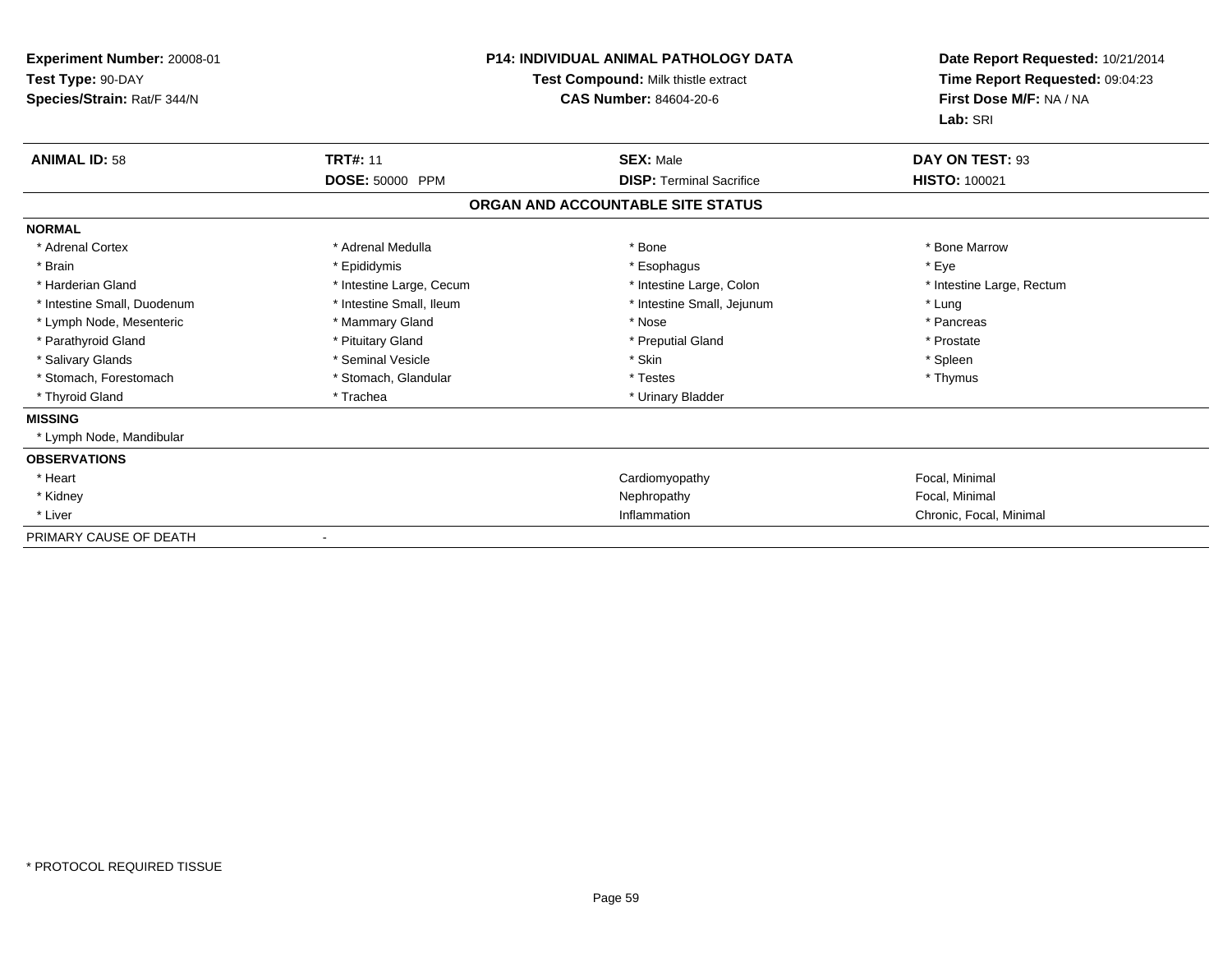| Experiment Number: 20008-01<br>Test Type: 90-DAY<br>Species/Strain: Rat/F 344/N |                          | <b>P14: INDIVIDUAL ANIMAL PATHOLOGY DATA</b><br><b>Test Compound: Milk thistle extract</b><br>CAS Number: 84604-20-6 | Date Report Requested: 10/21/2014<br>Time Report Requested: 09:04:23<br>First Dose M/F: NA / NA<br>Lab: SRI |
|---------------------------------------------------------------------------------|--------------------------|----------------------------------------------------------------------------------------------------------------------|-------------------------------------------------------------------------------------------------------------|
| <b>ANIMAL ID: 59</b>                                                            | <b>TRT#: 11</b>          | <b>SEX: Male</b>                                                                                                     | DAY ON TEST: 93                                                                                             |
|                                                                                 | DOSE: 50000 PPM          | <b>DISP: Terminal Sacrifice</b>                                                                                      | <b>HISTO: 100022</b>                                                                                        |
|                                                                                 |                          | ORGAN AND ACCOUNTABLE SITE STATUS                                                                                    |                                                                                                             |
| <b>NORMAL</b>                                                                   |                          |                                                                                                                      |                                                                                                             |
| * Adrenal Cortex                                                                | * Adrenal Medulla        | * Bone                                                                                                               | * Bone Marrow                                                                                               |
| * Brain                                                                         | * Epididymis             | * Esophagus                                                                                                          | * Eye                                                                                                       |
| * Harderian Gland                                                               | * Intestine Large, Cecum | * Intestine Large, Colon                                                                                             | * Intestine Large, Rectum                                                                                   |
| * Intestine Small, Duodenum                                                     | * Intestine Small, Ileum | * Intestine Small, Jejunum                                                                                           | <b>Lacrimal Gland</b>                                                                                       |
| * Liver                                                                         | * Lung                   | * Lymph Node, Mesenteric                                                                                             | * Mammary Gland                                                                                             |
| * Nose                                                                          | * Pancreas               | * Parathyroid Gland                                                                                                  | * Pituitary Gland                                                                                           |
| * Preputial Gland                                                               | * Prostate               | * Seminal Vesicle                                                                                                    | * Skin                                                                                                      |
| * Spleen                                                                        | * Stomach, Forestomach   | * Stomach, Glandular                                                                                                 | * Testes                                                                                                    |
| * Thymus                                                                        | * Trachea                | * Urinary Bladder                                                                                                    |                                                                                                             |
| <b>MISSING</b>                                                                  |                          |                                                                                                                      |                                                                                                             |
| * Lymph Node, Mandibular                                                        |                          |                                                                                                                      |                                                                                                             |
| <b>OBSERVATIONS</b>                                                             |                          |                                                                                                                      |                                                                                                             |
| * Heart                                                                         |                          | Cardiomyopathy                                                                                                       | Focal, Mild                                                                                                 |
| * Kidney                                                                        |                          | Nephropathy                                                                                                          | Minimal                                                                                                     |
| * Salivary Glands                                                               | Parotid GI               | <b>Basophilic Focus</b>                                                                                              | Multiple, Minimal                                                                                           |
| * Thyroid Gland                                                                 |                          | Ultimobranchial Cyst                                                                                                 | Minimal                                                                                                     |
| PRIMARY CAUSE OF DEATH                                                          |                          |                                                                                                                      |                                                                                                             |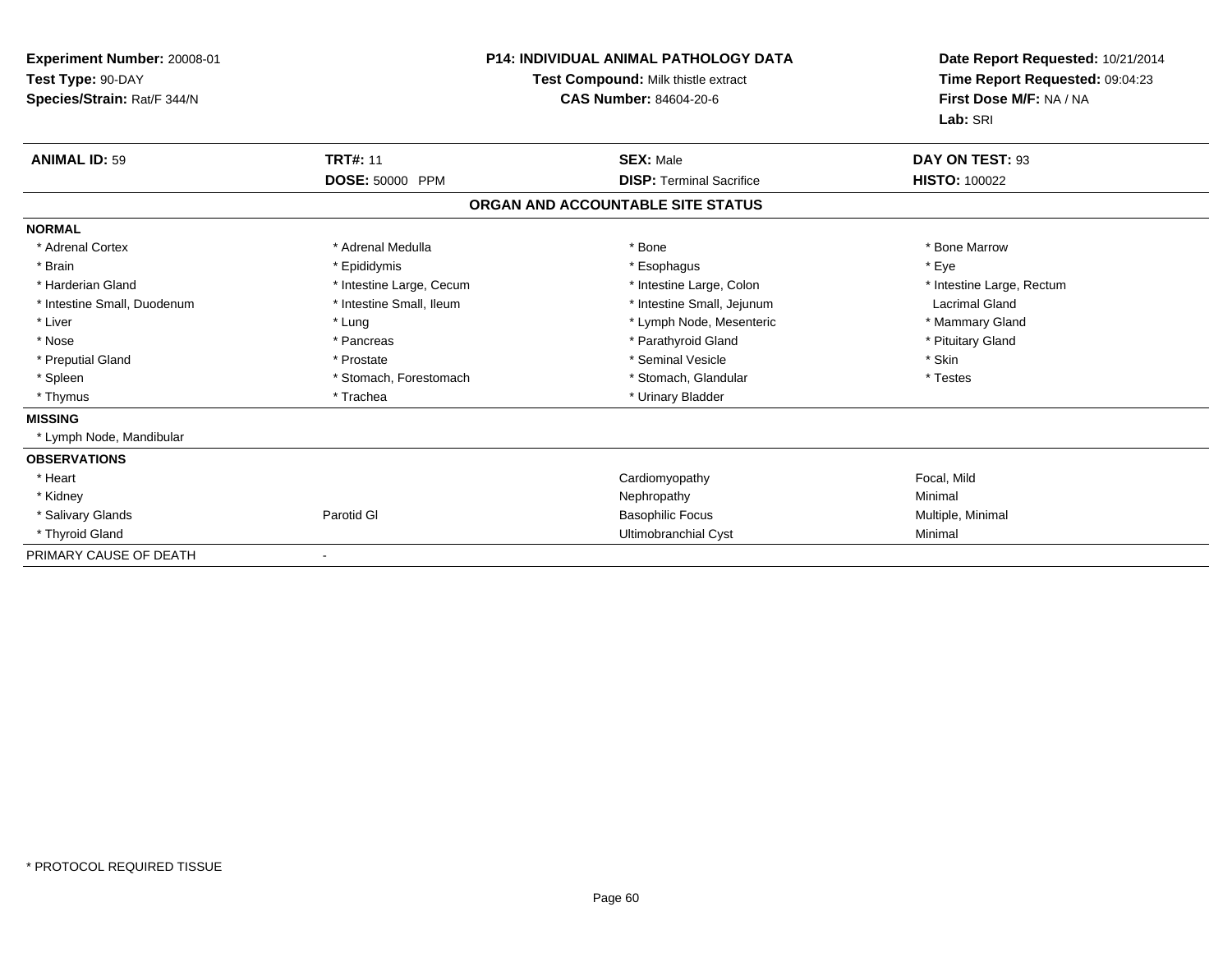| Experiment Number: 20008-01<br>Test Type: 90-DAY<br>Species/Strain: Rat/F 344/N |                           | <b>P14: INDIVIDUAL ANIMAL PATHOLOGY DATA</b><br>Test Compound: Milk thistle extract<br>CAS Number: 84604-20-6 | Date Report Requested: 10/21/2014<br>Time Report Requested: 09:04:23<br>First Dose M/F: NA / NA<br>Lab: SRI |
|---------------------------------------------------------------------------------|---------------------------|---------------------------------------------------------------------------------------------------------------|-------------------------------------------------------------------------------------------------------------|
| <b>ANIMAL ID: 60</b>                                                            | <b>TRT#: 11</b>           | <b>SEX: Male</b>                                                                                              | DAY ON TEST: 93                                                                                             |
|                                                                                 | DOSE: 50000 PPM           | <b>DISP: Terminal Sacrifice</b>                                                                               | <b>HISTO: 100023</b>                                                                                        |
|                                                                                 |                           | ORGAN AND ACCOUNTABLE SITE STATUS                                                                             |                                                                                                             |
| <b>NORMAL</b>                                                                   |                           |                                                                                                               |                                                                                                             |
| * Adrenal Medulla                                                               | * Bone                    | * Brain                                                                                                       | * Epididymis                                                                                                |
| * Esophagus                                                                     | * Eye                     | * Harderian Gland                                                                                             | * Intestine Large, Cecum                                                                                    |
| * Intestine Large, Colon                                                        | * Intestine Large, Rectum | * Intestine Small, Duodenum                                                                                   | * Intestine Small, Ileum                                                                                    |
| * Intestine Small, Jejunum                                                      | * Kidney                  | * Liver                                                                                                       | * Lung                                                                                                      |
| * Lymph Node, Mesenteric                                                        | * Mammary Gland           | * Nose                                                                                                        | * Pancreas                                                                                                  |
| * Parathyroid Gland                                                             | * Pituitary Gland         | * Preputial Gland                                                                                             | * Prostate                                                                                                  |
| * Seminal Vesicle                                                               | * Skin                    | * Spleen                                                                                                      | * Stomach, Forestomach                                                                                      |
| * Stomach, Glandular                                                            | * Testes                  | * Thymus                                                                                                      | * Thyroid Gland                                                                                             |
| * Trachea                                                                       | * Urinary Bladder         |                                                                                                               |                                                                                                             |
| <b>MISSING</b>                                                                  |                           |                                                                                                               |                                                                                                             |
| * Lymph Node, Mandibular                                                        |                           |                                                                                                               |                                                                                                             |
| <b>OBSERVATIONS</b>                                                             |                           |                                                                                                               |                                                                                                             |
| * Adrenal Cortex                                                                |                           | <b>Accessory Adrenal Cortical Nodule</b>                                                                      | Minimal                                                                                                     |
| * Bone Marrow                                                                   | <b>Myeloid Cell</b>       | Hyperplasia                                                                                                   | Focal, Minimal                                                                                              |
| * Heart                                                                         |                           | Cardiomyopathy                                                                                                | Focal, Minimal                                                                                              |
| * Salivary Glands                                                               | Parotid GI                | <b>Basophilic Focus</b>                                                                                       | Multiple, Mild                                                                                              |
| PRIMARY CAUSE OF DEATH                                                          |                           |                                                                                                               |                                                                                                             |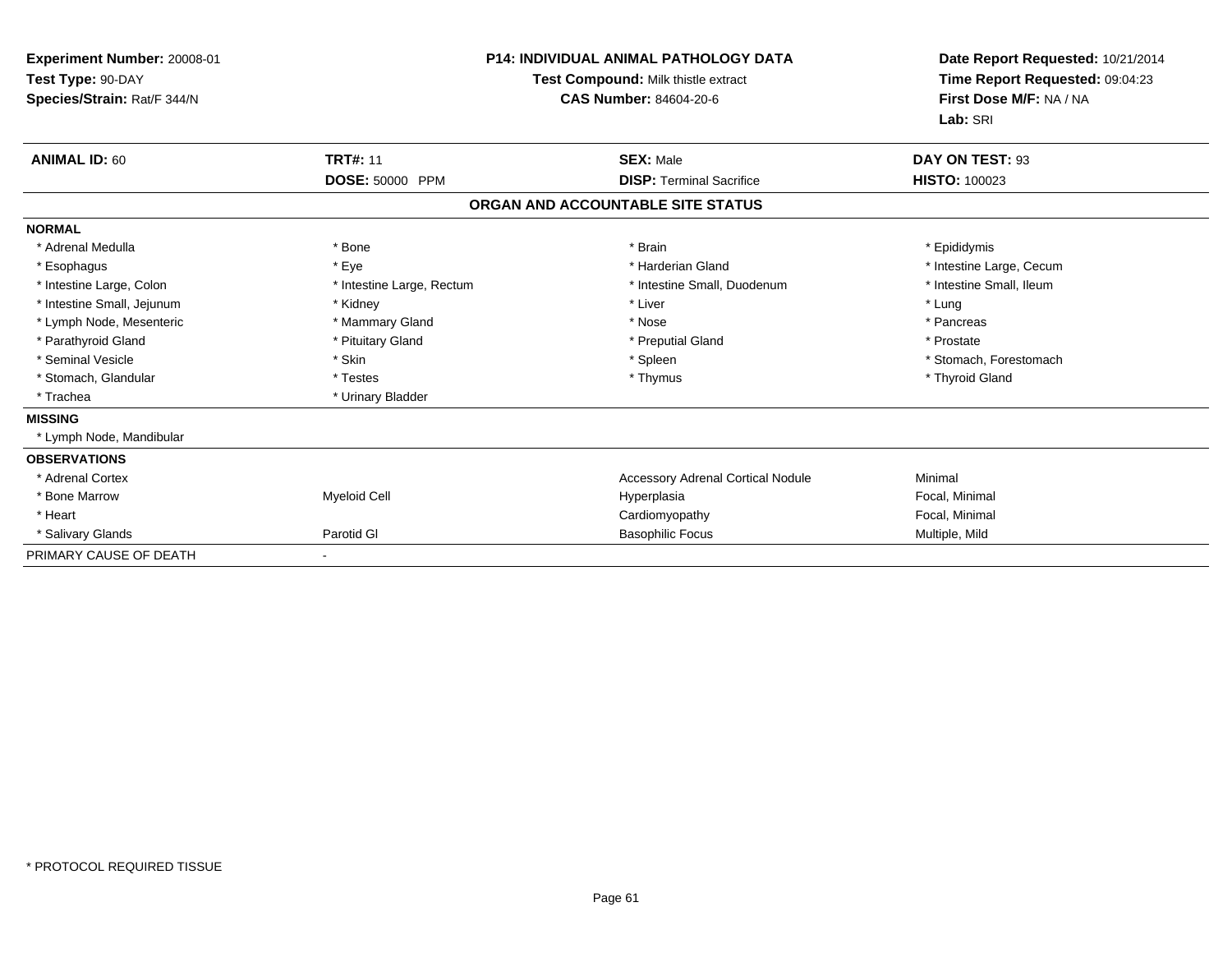| Experiment Number: 20008-01<br>Test Type: 90-DAY<br>Species/Strain: Rat/F 344/N | <b>P14: INDIVIDUAL ANIMAL PATHOLOGY DATA</b><br>Test Compound: Milk thistle extract<br><b>CAS Number: 84604-20-6</b> |                                   | Date Report Requested: 10/21/2014<br>Time Report Requested: 09:04:23<br>First Dose M/F: NA / NA<br>Lab: SRI |
|---------------------------------------------------------------------------------|----------------------------------------------------------------------------------------------------------------------|-----------------------------------|-------------------------------------------------------------------------------------------------------------|
| <b>ANIMAL ID: 61</b>                                                            | <b>TRT#: 2</b>                                                                                                       | <b>SEX: Female</b>                | DAY ON TEST: 93                                                                                             |
|                                                                                 | <b>DOSE: 0</b><br><b>PPM</b>                                                                                         | <b>DISP: Terminal Sacrifice</b>   | <b>HISTO: 100024</b>                                                                                        |
|                                                                                 |                                                                                                                      | ORGAN AND ACCOUNTABLE SITE STATUS |                                                                                                             |
| <b>NORMAL</b>                                                                   |                                                                                                                      |                                   |                                                                                                             |
| * Adrenal Cortex                                                                | * Adrenal Medulla                                                                                                    | * Bone                            | * Bone Marrow                                                                                               |
| * Brain                                                                         | * Clitoral Gland                                                                                                     | * Esophagus                       | * Eye                                                                                                       |
| * Harderian Gland                                                               | * Heart                                                                                                              | * Intestine Large, Cecum          | * Intestine Large, Colon                                                                                    |
| * Intestine Large, Rectum                                                       | * Intestine Small, Duodenum                                                                                          | * Intestine Small, Ileum          | * Intestine Small, Jejunum                                                                                  |
| * Lung                                                                          | * Lymph Node, Mesenteric                                                                                             | * Mammary Gland                   | * Nose                                                                                                      |
| * Ovary                                                                         | * Pancreas                                                                                                           | * Parathyroid Gland               | * Pituitary Gland                                                                                           |
| * Salivary Glands                                                               | * Skin                                                                                                               | * Spleen                          | * Stomach, Forestomach                                                                                      |
| * Stomach, Glandular                                                            | * Thymus                                                                                                             | * Thyroid Gland                   | * Trachea                                                                                                   |
| * Urinary Bladder                                                               | * Uterus                                                                                                             |                                   |                                                                                                             |
| <b>MISSING</b>                                                                  |                                                                                                                      |                                   |                                                                                                             |
| * Lymph Node, Mandibular                                                        |                                                                                                                      |                                   |                                                                                                             |
| <b>OBSERVATIONS</b>                                                             |                                                                                                                      |                                   |                                                                                                             |
| * Kidney                                                                        |                                                                                                                      | Nephropathy                       | Minimal                                                                                                     |
| * Liver                                                                         |                                                                                                                      | Inflammation                      | Chronic, Focal, Minimal                                                                                     |
| PRIMARY CAUSE OF DEATH                                                          |                                                                                                                      |                                   |                                                                                                             |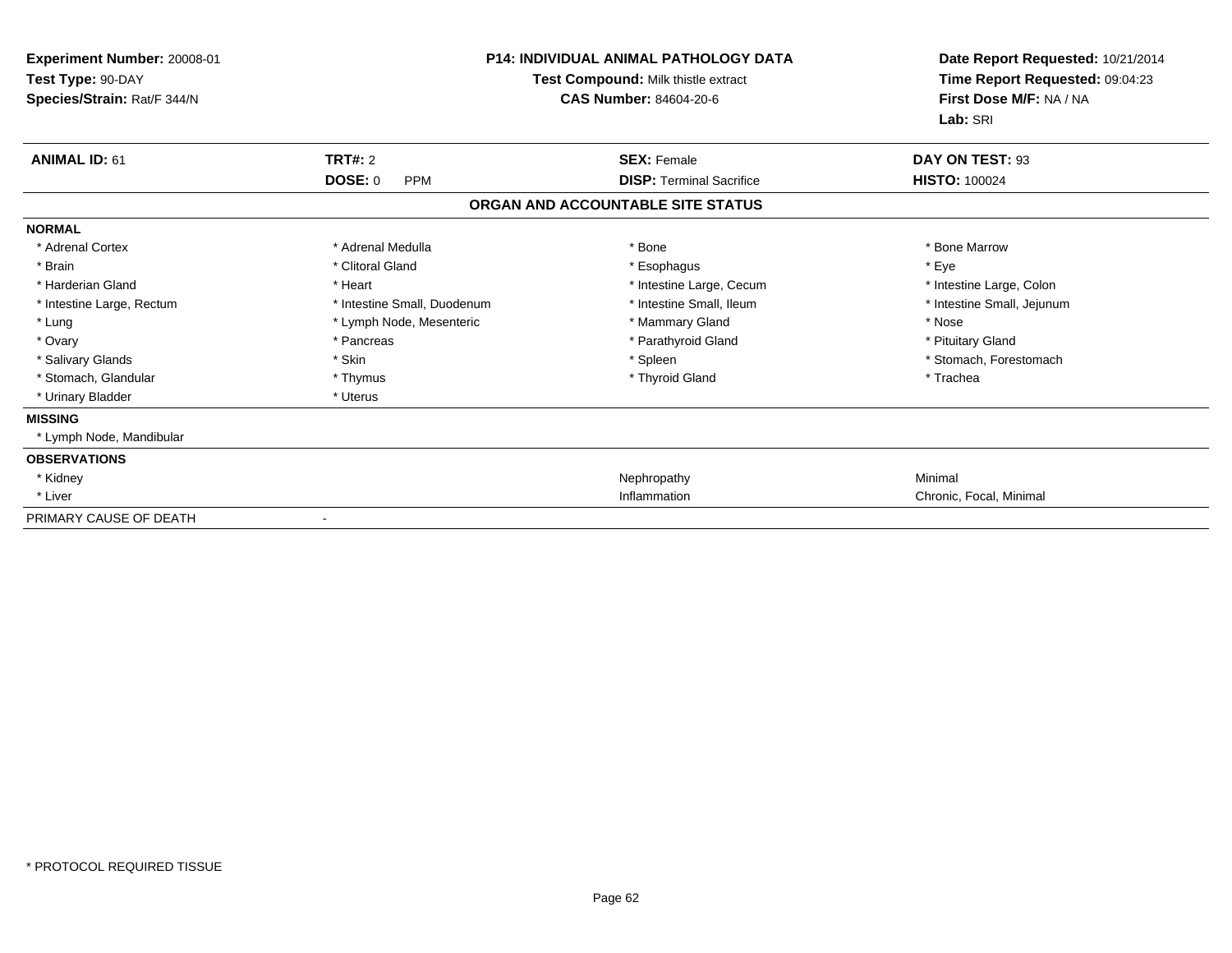| Experiment Number: 20008-01<br>Test Type: 90-DAY<br>Species/Strain: Rat/F 344/N |                              | <b>P14: INDIVIDUAL ANIMAL PATHOLOGY DATA</b><br>Test Compound: Milk thistle extract<br>CAS Number: 84604-20-6 | Date Report Requested: 10/21/2014<br>Time Report Requested: 09:04:23<br>First Dose M/F: NA / NA<br>Lab: SRI |
|---------------------------------------------------------------------------------|------------------------------|---------------------------------------------------------------------------------------------------------------|-------------------------------------------------------------------------------------------------------------|
| <b>ANIMAL ID: 62</b>                                                            | <b>TRT#: 2</b>               | <b>SEX: Female</b>                                                                                            | DAY ON TEST: 93                                                                                             |
|                                                                                 | <b>DOSE: 0</b><br><b>PPM</b> | <b>DISP: Terminal Sacrifice</b>                                                                               | <b>HISTO: 100025</b>                                                                                        |
|                                                                                 |                              | ORGAN AND ACCOUNTABLE SITE STATUS                                                                             |                                                                                                             |
| <b>NORMAL</b>                                                                   |                              |                                                                                                               |                                                                                                             |
| * Adrenal Medulla                                                               | * Bone                       | * Bone Marrow                                                                                                 | * Brain                                                                                                     |
| * Clitoral Gland                                                                | * Esophagus                  | * Eye                                                                                                         | * Harderian Gland                                                                                           |
| * Heart                                                                         | * Intestine Large, Cecum     | * Intestine Large, Colon                                                                                      | * Intestine Large, Rectum                                                                                   |
| * Intestine Small, Duodenum                                                     | * Intestine Small, Ileum     | * Intestine Small, Jejunum                                                                                    | * Kidney                                                                                                    |
| * Mammary Gland                                                                 | * Nose                       | * Ovary                                                                                                       | * Pancreas                                                                                                  |
| * Parathyroid Gland                                                             | * Pituitary Gland            | * Salivary Glands                                                                                             | * Skin                                                                                                      |
| * Spleen                                                                        | * Stomach, Forestomach       | * Stomach, Glandular                                                                                          | * Thymus                                                                                                    |
| * Thyroid Gland                                                                 | * Trachea                    | * Urinary Bladder                                                                                             | * Uterus                                                                                                    |
| <b>MISSING</b>                                                                  |                              |                                                                                                               |                                                                                                             |
| * Lymph Node, Mandibular                                                        |                              |                                                                                                               |                                                                                                             |
| <b>OBSERVATIONS</b>                                                             |                              |                                                                                                               |                                                                                                             |
| * Adrenal Cortex                                                                |                              | <b>Accessory Adrenal Cortical Nodule</b>                                                                      | Minimal                                                                                                     |
| * Liver                                                                         |                              | Inflammation                                                                                                  | Chronic, Focal, Minimal                                                                                     |
| * Lung                                                                          |                              | Inflammation                                                                                                  | Chronic, Focal, Minimal                                                                                     |
| * Lymph Node, Mesenteric                                                        |                              | Hyperplasia                                                                                                   | Histiocytic, Mild                                                                                           |
| PRIMARY CAUSE OF DEATH                                                          |                              |                                                                                                               |                                                                                                             |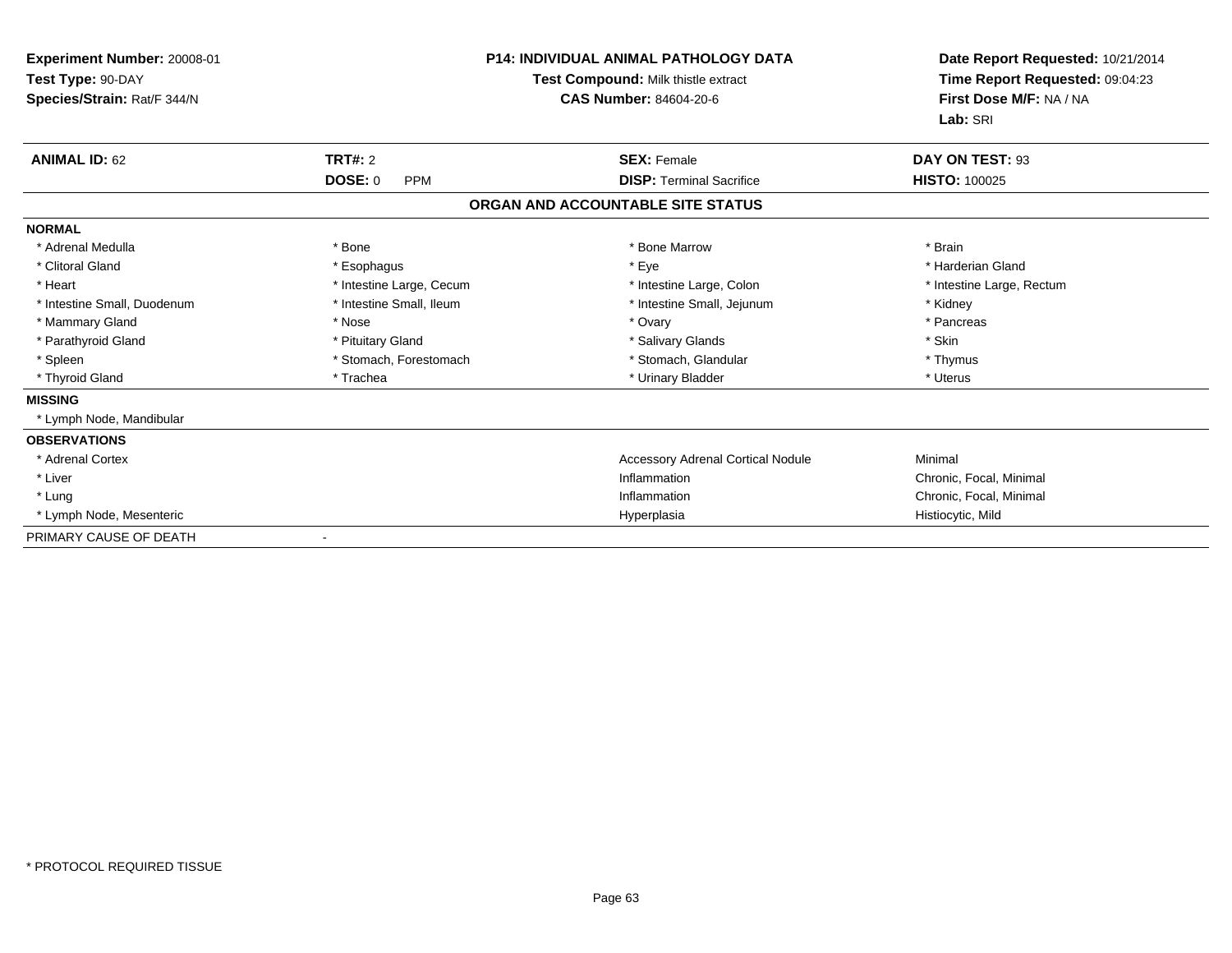| Experiment Number: 20008-01<br>Test Type: 90-DAY<br>Species/Strain: Rat/F 344/N | <b>P14: INDIVIDUAL ANIMAL PATHOLOGY DATA</b><br>Test Compound: Milk thistle extract<br><b>CAS Number: 84604-20-6</b> |                                   | Date Report Requested: 10/21/2014<br>Time Report Requested: 09:04:23<br>First Dose M/F: NA / NA<br>Lab: SRI |
|---------------------------------------------------------------------------------|----------------------------------------------------------------------------------------------------------------------|-----------------------------------|-------------------------------------------------------------------------------------------------------------|
| <b>ANIMAL ID: 63</b>                                                            | <b>TRT#: 2</b>                                                                                                       | <b>SEX: Female</b>                | DAY ON TEST: 93                                                                                             |
|                                                                                 | <b>DOSE: 0</b><br><b>PPM</b>                                                                                         | <b>DISP: Terminal Sacrifice</b>   | <b>HISTO: 100026</b>                                                                                        |
|                                                                                 |                                                                                                                      | ORGAN AND ACCOUNTABLE SITE STATUS |                                                                                                             |
| <b>NORMAL</b>                                                                   |                                                                                                                      |                                   |                                                                                                             |
| * Adrenal Cortex                                                                | * Adrenal Medulla                                                                                                    | * Bone                            | * Bone Marrow                                                                                               |
| * Brain                                                                         | * Clitoral Gland                                                                                                     | * Esophagus                       | * Eve                                                                                                       |
| * Harderian Gland                                                               | * Intestine Large, Cecum                                                                                             | * Intestine Large, Colon          | * Intestine Large, Rectum                                                                                   |
| * Intestine Small, Duodenum                                                     | * Intestine Small, Ileum                                                                                             | * Intestine Small, Jejunum        | * Lung                                                                                                      |
| * Lymph Node, Mesenteric                                                        | * Mammary Gland                                                                                                      | * Nose                            | * Ovary                                                                                                     |
| * Pancreas                                                                      | * Parathyroid Gland                                                                                                  | * Pituitary Gland                 | * Salivary Glands                                                                                           |
| * Skin                                                                          | * Spleen                                                                                                             | * Stomach, Forestomach            | * Stomach, Glandular                                                                                        |
| * Thymus                                                                        | * Thyroid Gland                                                                                                      | * Trachea                         | * Urinary Bladder                                                                                           |
| * Uterus                                                                        |                                                                                                                      |                                   |                                                                                                             |
| <b>MISSING</b>                                                                  |                                                                                                                      |                                   |                                                                                                             |
| * Lymph Node, Mandibular                                                        |                                                                                                                      |                                   |                                                                                                             |
| <b>OBSERVATIONS</b>                                                             |                                                                                                                      |                                   |                                                                                                             |
| * Heart                                                                         |                                                                                                                      | Cardiomyopathy                    | Focal, Minimal                                                                                              |
| * Kidney                                                                        |                                                                                                                      | Nephropathy                       | Minimal                                                                                                     |
| * Liver                                                                         |                                                                                                                      | Inflammation                      | Chronic, Focal, Minimal                                                                                     |
| PRIMARY CAUSE OF DEATH                                                          |                                                                                                                      |                                   |                                                                                                             |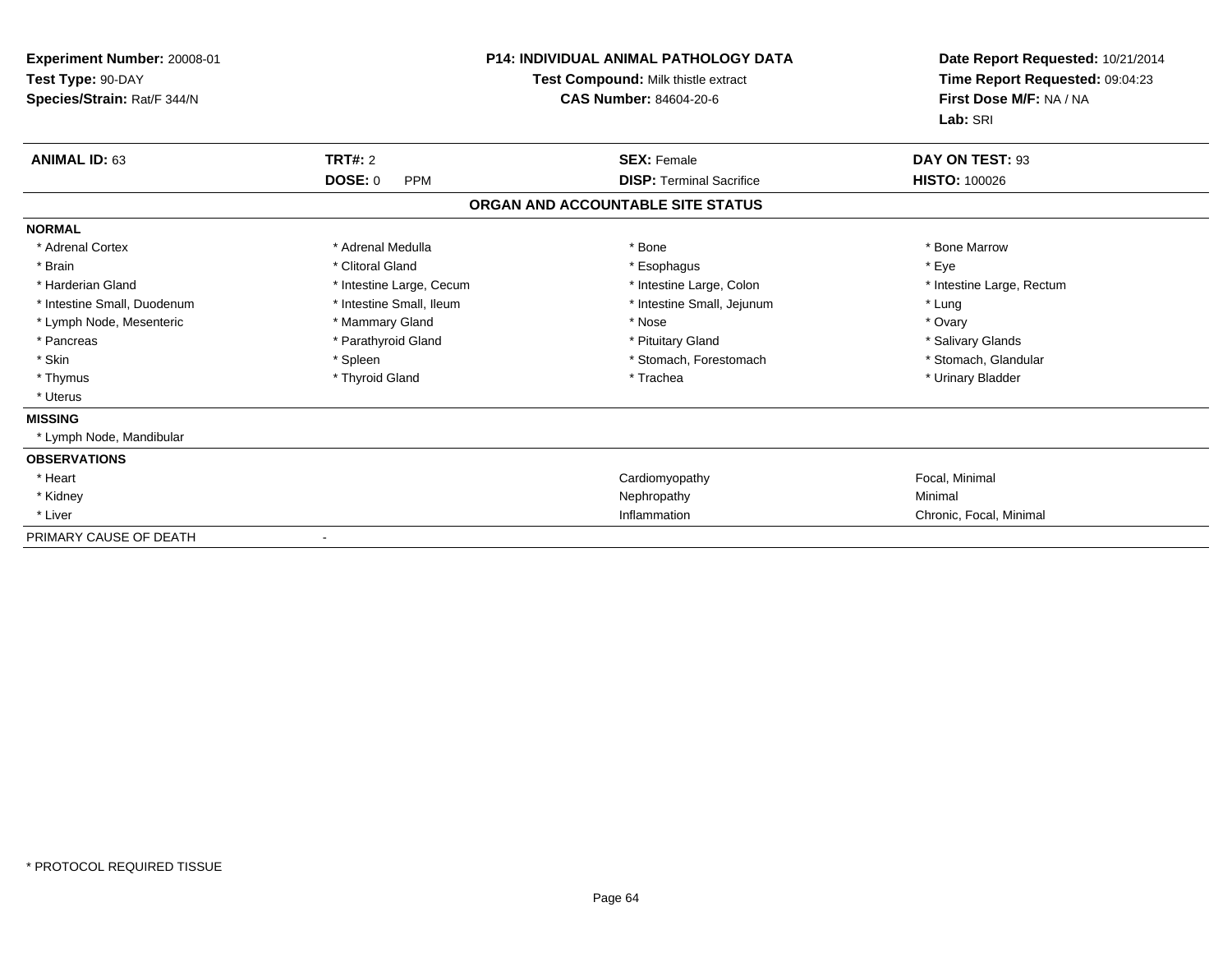| Experiment Number: 20008-01<br>Test Type: 90-DAY<br>Species/Strain: Rat/F 344/N |                              | <b>P14: INDIVIDUAL ANIMAL PATHOLOGY DATA</b><br>Test Compound: Milk thistle extract<br>CAS Number: 84604-20-6 | Date Report Requested: 10/21/2014<br>Time Report Requested: 09:04:23<br>First Dose M/F: NA / NA<br>Lab: SRI |
|---------------------------------------------------------------------------------|------------------------------|---------------------------------------------------------------------------------------------------------------|-------------------------------------------------------------------------------------------------------------|
| <b>ANIMAL ID: 64</b>                                                            | <b>TRT#: 2</b>               | <b>SEX: Female</b>                                                                                            | DAY ON TEST: 93                                                                                             |
|                                                                                 | <b>DOSE: 0</b><br><b>PPM</b> | <b>DISP: Terminal Sacrifice</b>                                                                               | <b>HISTO: 100027</b>                                                                                        |
|                                                                                 |                              | ORGAN AND ACCOUNTABLE SITE STATUS                                                                             |                                                                                                             |
| <b>NORMAL</b>                                                                   |                              |                                                                                                               |                                                                                                             |
| * Adrenal Cortex                                                                | * Adrenal Medulla            | * Bone                                                                                                        | * Bone Marrow                                                                                               |
| * Brain                                                                         | * Clitoral Gland             | * Esophagus                                                                                                   | * Eye                                                                                                       |
| * Harderian Gland                                                               | * Heart                      | * Intestine Large, Cecum                                                                                      | * Intestine Large, Colon                                                                                    |
| * Intestine Large, Rectum                                                       | * Intestine Small, Duodenum  | * Intestine Small, Ileum                                                                                      | * Intestine Small, Jejunum                                                                                  |
| * Kidney                                                                        | * Liver                      | * Lung                                                                                                        | * Lymph Node, Mesenteric                                                                                    |
| * Mammary Gland                                                                 | * Nose                       | * Ovary                                                                                                       | * Pancreas                                                                                                  |
| * Parathyroid Gland                                                             | * Pituitary Gland            | * Salivary Glands                                                                                             | * Skin                                                                                                      |
| * Spleen                                                                        | * Stomach, Forestomach       | * Stomach, Glandular                                                                                          | * Thymus                                                                                                    |
| * Trachea                                                                       | * Urinary Bladder            |                                                                                                               |                                                                                                             |
| <b>MISSING</b>                                                                  |                              |                                                                                                               |                                                                                                             |
| * Lymph Node, Mandibular                                                        |                              |                                                                                                               |                                                                                                             |
| <b>OBSERVATIONS</b>                                                             |                              |                                                                                                               |                                                                                                             |
| Lymph Node                                                                      | Mediastinal                  | Hemorrhage                                                                                                    | Mild                                                                                                        |
| * Thyroid Gland                                                                 |                              | <b>Ultimobranchial Cyst</b>                                                                                   | Minimal                                                                                                     |
| Tooth                                                                           | Pulp                         | Dysplasia                                                                                                     | Mild                                                                                                        |
| * Uterus                                                                        |                              | Hydrometra                                                                                                    | Mild                                                                                                        |
| PRIMARY CAUSE OF DEATH                                                          | $\overline{\phantom{a}}$     |                                                                                                               |                                                                                                             |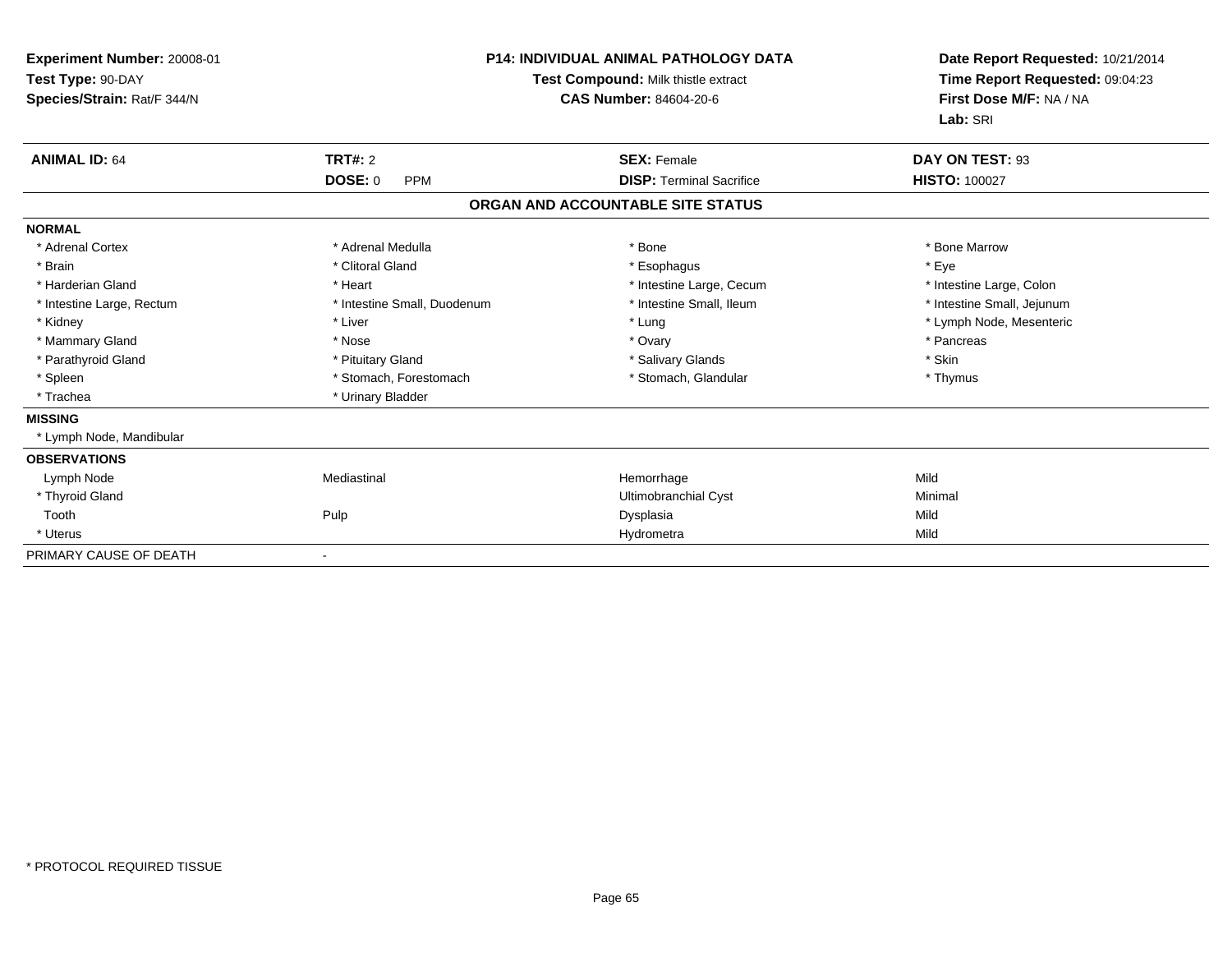| Experiment Number: 20008-01<br>Test Type: 90-DAY<br>Species/Strain: Rat/F 344/N | <b>P14: INDIVIDUAL ANIMAL PATHOLOGY DATA</b><br>Test Compound: Milk thistle extract<br><b>CAS Number: 84604-20-6</b> |                                   | Date Report Requested: 10/21/2014<br>Time Report Requested: 09:04:23<br>First Dose M/F: NA / NA<br>Lab: SRI |
|---------------------------------------------------------------------------------|----------------------------------------------------------------------------------------------------------------------|-----------------------------------|-------------------------------------------------------------------------------------------------------------|
| <b>ANIMAL ID: 65</b>                                                            | TRT#: 2                                                                                                              | <b>SEX: Female</b>                | DAY ON TEST: 93                                                                                             |
|                                                                                 | <b>DOSE: 0</b><br><b>PPM</b>                                                                                         | <b>DISP: Terminal Sacrifice</b>   | <b>HISTO: 100028</b>                                                                                        |
|                                                                                 |                                                                                                                      | ORGAN AND ACCOUNTABLE SITE STATUS |                                                                                                             |
| <b>NORMAL</b>                                                                   |                                                                                                                      |                                   |                                                                                                             |
| * Adrenal Cortex                                                                | * Adrenal Medulla                                                                                                    | * Bone                            | * Bone Marrow                                                                                               |
| * Brain                                                                         | * Clitoral Gland                                                                                                     | * Esophagus                       | * Eye                                                                                                       |
| * Harderian Gland                                                               | * Heart                                                                                                              | * Intestine Large, Cecum          | * Intestine Large, Colon                                                                                    |
| * Intestine Large, Rectum                                                       | * Intestine Small, Duodenum                                                                                          | * Intestine Small. Ileum          | * Intestine Small, Jejunum                                                                                  |
| * Kidney                                                                        | * Lung                                                                                                               | * Lymph Node, Mesenteric          | * Mammary Gland                                                                                             |
| * Nose                                                                          | * Ovary                                                                                                              | * Pancreas                        | * Parathyroid Gland                                                                                         |
| * Pituitary Gland                                                               | * Salivary Glands                                                                                                    | * Skin                            | * Spleen                                                                                                    |
| * Stomach, Forestomach                                                          | * Stomach, Glandular                                                                                                 | * Thymus                          | * Thyroid Gland                                                                                             |
| * Trachea                                                                       | * Urinary Bladder                                                                                                    | * Uterus                          |                                                                                                             |
| <b>MISSING</b>                                                                  |                                                                                                                      |                                   |                                                                                                             |
| * Lymph Node, Mandibular                                                        |                                                                                                                      |                                   |                                                                                                             |
| <b>OBSERVATIONS</b>                                                             |                                                                                                                      |                                   |                                                                                                             |
| * Liver                                                                         |                                                                                                                      | Hepatodiaphragmatic Nodule        | Mild                                                                                                        |
|                                                                                 |                                                                                                                      | Inflammation                      | Chronic, Focal, Minimal                                                                                     |
| [ Hepatodiaphragmatic Nodule TGLS = 1-21 ]                                      |                                                                                                                      |                                   |                                                                                                             |
| PRIMARY CAUSE OF DEATH                                                          | $\overline{\phantom{a}}$                                                                                             |                                   |                                                                                                             |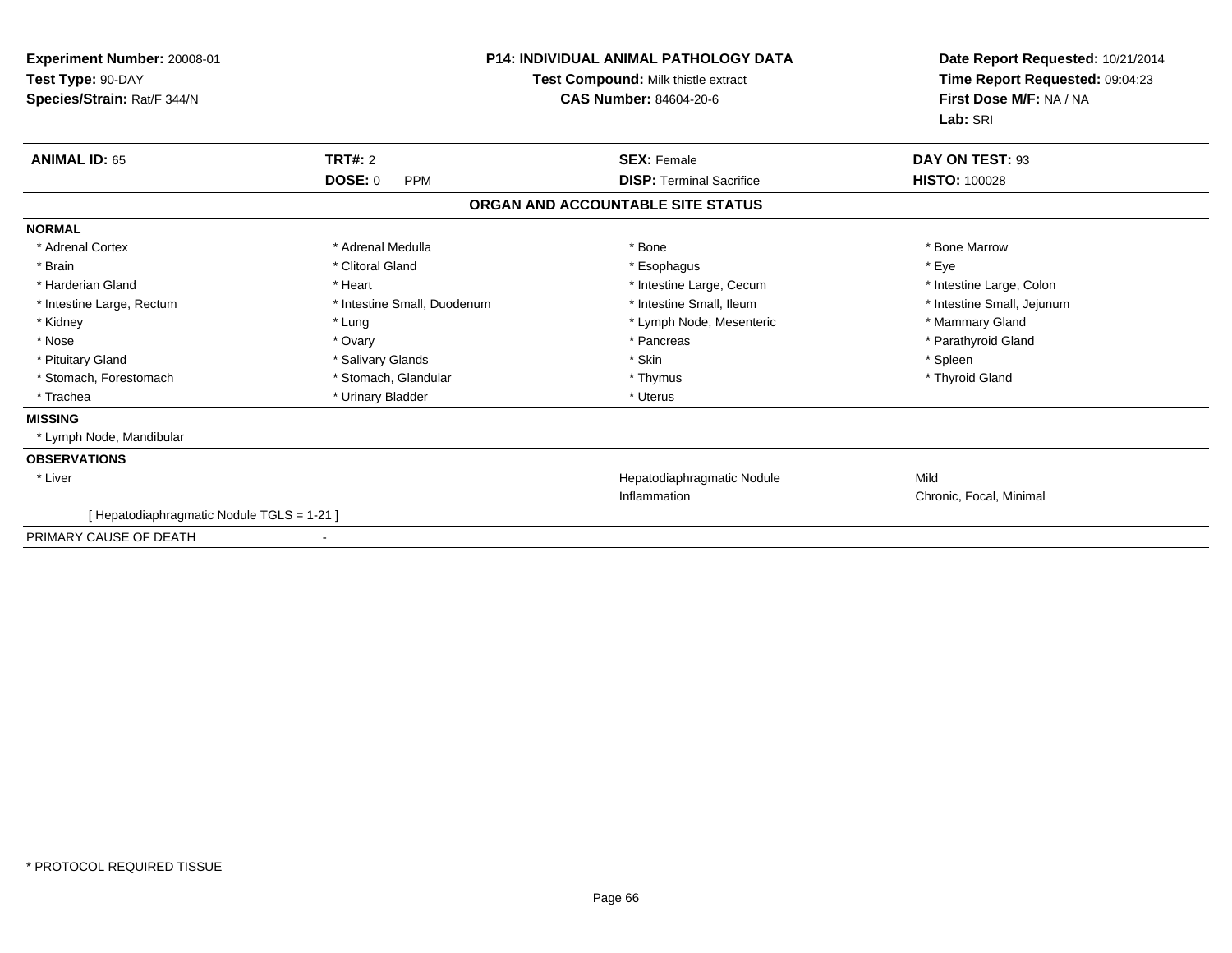| Experiment Number: 20008-01<br>Test Type: 90-DAY<br>Species/Strain: Rat/F 344/N |                                                | <b>P14: INDIVIDUAL ANIMAL PATHOLOGY DATA</b><br>Test Compound: Milk thistle extract<br><b>CAS Number: 84604-20-6</b> | Date Report Requested: 10/21/2014<br>Time Report Requested: 09:04:23<br>First Dose M/F: NA / NA<br>Lab: SRI |
|---------------------------------------------------------------------------------|------------------------------------------------|----------------------------------------------------------------------------------------------------------------------|-------------------------------------------------------------------------------------------------------------|
| <b>ANIMAL ID: 66</b>                                                            | <b>TRT#: 2</b><br><b>DOSE: 0</b><br><b>PPM</b> | <b>SEX: Female</b><br><b>DISP:</b> Terminal Sacrifice                                                                | DAY ON TEST: 93<br><b>HISTO: 100029</b>                                                                     |
|                                                                                 |                                                | ORGAN AND ACCOUNTABLE SITE STATUS                                                                                    |                                                                                                             |
| <b>NORMAL</b>                                                                   |                                                |                                                                                                                      |                                                                                                             |
| * Adrenal Cortex                                                                | * Adrenal Medulla                              | * Bone                                                                                                               | * Bone Marrow                                                                                               |
| * Brain                                                                         | * Clitoral Gland                               | * Esophagus                                                                                                          | * Eye                                                                                                       |
| * Harderian Gland                                                               | * Heart                                        | * Intestine Large, Cecum                                                                                             | * Intestine Large, Colon                                                                                    |
| * Intestine Large, Rectum                                                       | * Intestine Small, Duodenum                    | * Intestine Small, Ileum                                                                                             | * Intestine Small, Jejunum                                                                                  |
| * Kidney                                                                        | * Liver                                        | * Lung                                                                                                               | * Lymph Node, Mesenteric                                                                                    |
| * Mammary Gland                                                                 | * Nose                                         | * Ovary                                                                                                              | * Parathyroid Gland                                                                                         |
| * Pituitary Gland                                                               | * Salivary Glands                              | * Skin                                                                                                               | * Spleen                                                                                                    |
| * Stomach, Forestomach                                                          | * Stomach, Glandular                           | * Thymus                                                                                                             | * Thyroid Gland                                                                                             |
| * Trachea                                                                       | * Urinary Bladder                              | * Uterus                                                                                                             |                                                                                                             |
| <b>MISSING</b>                                                                  |                                                |                                                                                                                      |                                                                                                             |
| * Lymph Node, Mandibular                                                        |                                                |                                                                                                                      |                                                                                                             |
| <b>OBSERVATIONS</b>                                                             |                                                |                                                                                                                      |                                                                                                             |
| * Pancreas                                                                      | Acinus                                         | Atrophy                                                                                                              | Focal, Minimal                                                                                              |
| PRIMARY CAUSE OF DEATH                                                          |                                                |                                                                                                                      |                                                                                                             |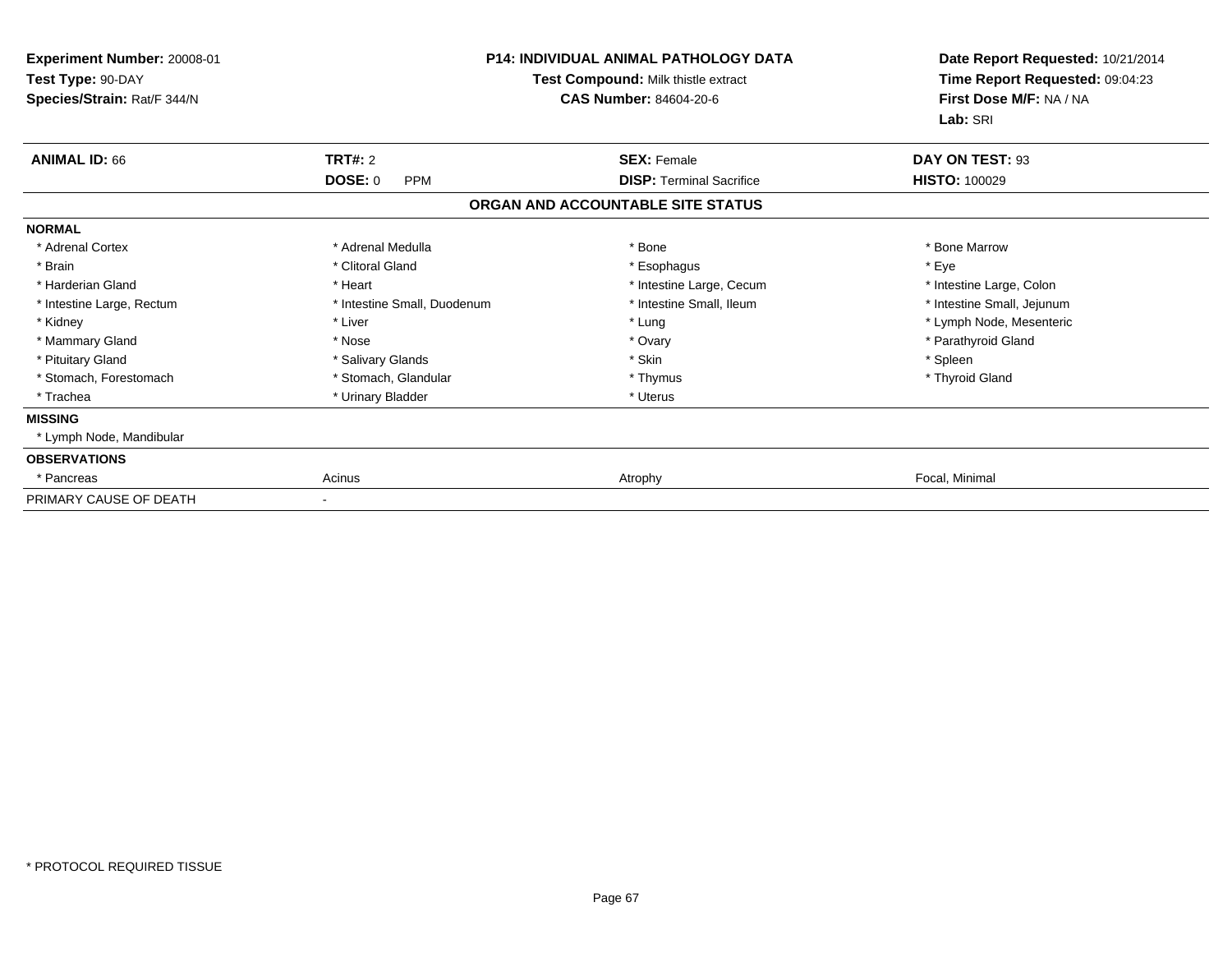| <b>Experiment Number: 20008-01</b><br>Test Type: 90-DAY<br>Species/Strain: Rat/F 344/N | <b>P14: INDIVIDUAL ANIMAL PATHOLOGY DATA</b><br>Test Compound: Milk thistle extract<br><b>CAS Number: 84604-20-6</b> |                                   | Date Report Requested: 10/21/2014<br>Time Report Requested: 09:04:23<br>First Dose M/F: NA / NA<br>Lab: SRI |
|----------------------------------------------------------------------------------------|----------------------------------------------------------------------------------------------------------------------|-----------------------------------|-------------------------------------------------------------------------------------------------------------|
| <b>ANIMAL ID: 67</b>                                                                   | TRT#: 2                                                                                                              | <b>SEX: Female</b>                | DAY ON TEST: 93                                                                                             |
|                                                                                        | <b>DOSE: 0</b><br><b>PPM</b>                                                                                         | <b>DISP:</b> Terminal Sacrifice   | <b>HISTO: 100030</b>                                                                                        |
|                                                                                        |                                                                                                                      | ORGAN AND ACCOUNTABLE SITE STATUS |                                                                                                             |
| <b>NORMAL</b>                                                                          |                                                                                                                      |                                   |                                                                                                             |
| * Adrenal Cortex                                                                       | * Adrenal Medulla                                                                                                    | * Bone                            | * Bone Marrow                                                                                               |
| * Brain                                                                                | * Clitoral Gland                                                                                                     | * Esophagus                       | * Eye                                                                                                       |
| * Harderian Gland                                                                      | * Intestine Large, Cecum                                                                                             | * Intestine Large, Colon          | * Intestine Large, Rectum                                                                                   |
| * Intestine Small, Duodenum                                                            | * Intestine Small, Ileum                                                                                             | * Intestine Small, Jejunum        | * Kidney                                                                                                    |
| * Lung                                                                                 | * Lymph Node, Mandibular                                                                                             | * Lymph Node, Mesenteric          | * Mammary Gland                                                                                             |
| * Nose                                                                                 | * Ovary                                                                                                              | * Pancreas                        | * Parathyroid Gland                                                                                         |
| * Pituitary Gland                                                                      | * Salivary Glands                                                                                                    | * Skin                            | * Spleen                                                                                                    |
| * Stomach, Forestomach                                                                 | * Stomach, Glandular                                                                                                 | * Thymus                          | * Thyroid Gland                                                                                             |
| * Trachea                                                                              | * Urinary Bladder                                                                                                    | * Uterus                          |                                                                                                             |
| <b>OBSERVATIONS</b>                                                                    |                                                                                                                      |                                   |                                                                                                             |
| * Heart                                                                                |                                                                                                                      | Cardiomyopathy                    | Focal, Minimal                                                                                              |
| * Liver                                                                                |                                                                                                                      | Inflammation                      | Chronic, Focal, Minimal                                                                                     |
| PRIMARY CAUSE OF DEATH                                                                 |                                                                                                                      |                                   |                                                                                                             |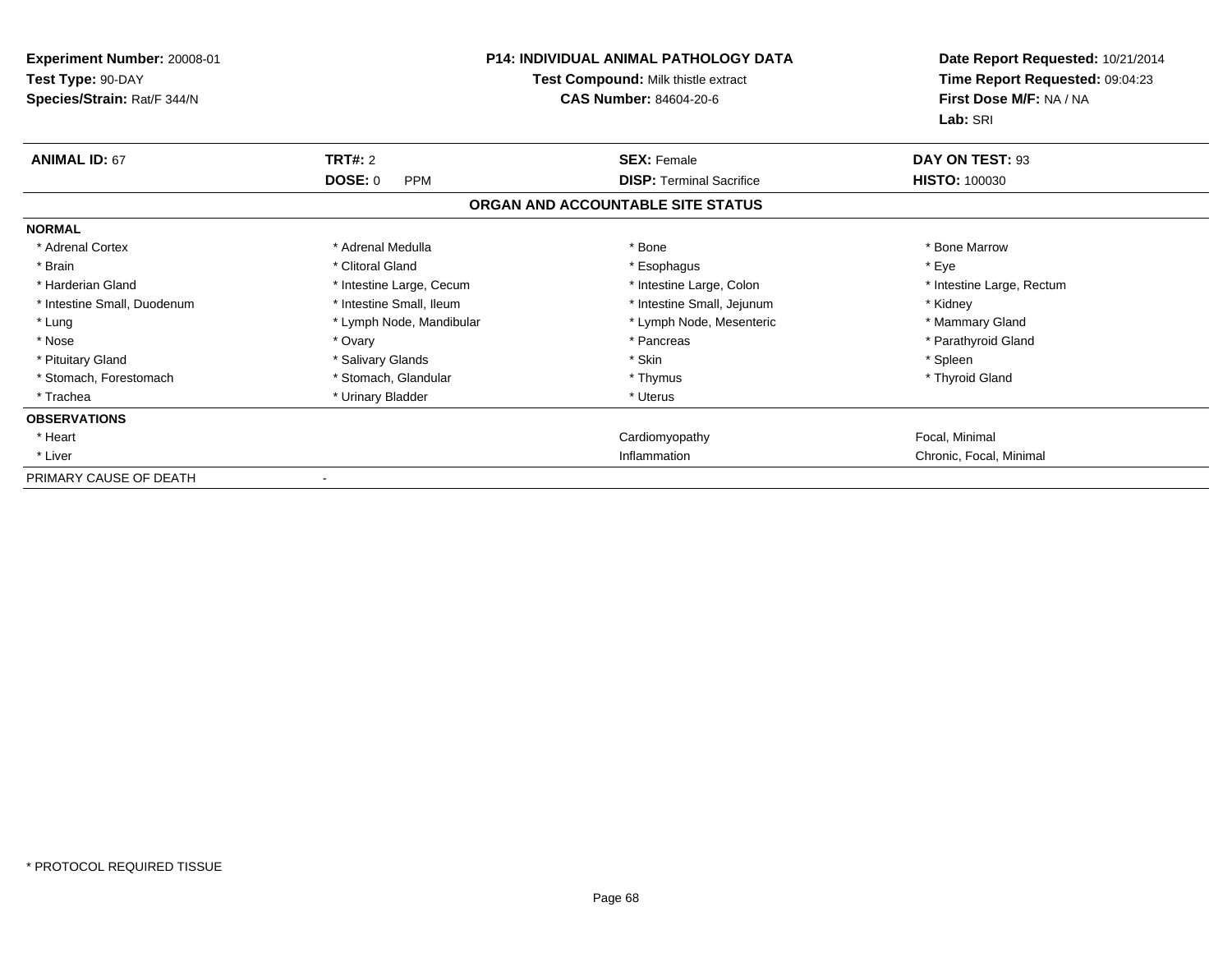| Experiment Number: 20008-01<br>Test Type: 90-DAY<br>Species/Strain: Rat/F 344/N |                              | <b>P14: INDIVIDUAL ANIMAL PATHOLOGY DATA</b><br>Test Compound: Milk thistle extract<br><b>CAS Number: 84604-20-6</b> | Date Report Requested: 10/21/2014<br>Time Report Requested: 09:04:23<br>First Dose M/F: NA / NA<br>Lab: SRI |
|---------------------------------------------------------------------------------|------------------------------|----------------------------------------------------------------------------------------------------------------------|-------------------------------------------------------------------------------------------------------------|
| <b>ANIMAL ID: 68</b>                                                            | TRT#: 2                      | <b>SEX: Female</b>                                                                                                   | DAY ON TEST: 93                                                                                             |
|                                                                                 | <b>DOSE: 0</b><br><b>PPM</b> | <b>DISP:</b> Terminal Sacrifice                                                                                      | <b>HISTO: 100031</b>                                                                                        |
|                                                                                 |                              | ORGAN AND ACCOUNTABLE SITE STATUS                                                                                    |                                                                                                             |
| <b>NORMAL</b>                                                                   |                              |                                                                                                                      |                                                                                                             |
| * Adrenal Cortex                                                                | * Adrenal Medulla            | * Bone                                                                                                               | * Bone Marrow                                                                                               |
| * Brain                                                                         | * Clitoral Gland             | * Esophagus                                                                                                          | * Eve                                                                                                       |
| * Harderian Gland                                                               | * Heart                      | * Intestine Large, Cecum                                                                                             | * Intestine Large, Colon                                                                                    |
| * Intestine Large, Rectum                                                       | * Intestine Small, Duodenum  | * Intestine Small, Ileum                                                                                             | * Intestine Small, Jejunum                                                                                  |
| * Kidney                                                                        | * Lung                       | * Lymph Node, Mesenteric                                                                                             | * Mammary Gland                                                                                             |
| * Nose                                                                          | * Ovary                      | * Pancreas                                                                                                           | * Parathyroid Gland                                                                                         |
| * Pituitary Gland                                                               | * Skin                       | * Spleen                                                                                                             | * Stomach, Forestomach                                                                                      |
| * Stomach, Glandular                                                            | * Thymus                     | * Thyroid Gland                                                                                                      | * Trachea                                                                                                   |
| * Urinary Bladder                                                               | * Uterus                     |                                                                                                                      |                                                                                                             |
| <b>MISSING</b>                                                                  |                              |                                                                                                                      |                                                                                                             |
| * Lymph Node, Mandibular                                                        |                              |                                                                                                                      |                                                                                                             |
| <b>OBSERVATIONS</b>                                                             |                              |                                                                                                                      |                                                                                                             |
| * Liver                                                                         |                              | Inflammation                                                                                                         | Chronic, Focal, Minimal                                                                                     |
| * Salivary Glands                                                               | Parotid GI                   | <b>Basophilic Focus</b>                                                                                              | Minimal                                                                                                     |
| PRIMARY CAUSE OF DEATH                                                          |                              |                                                                                                                      |                                                                                                             |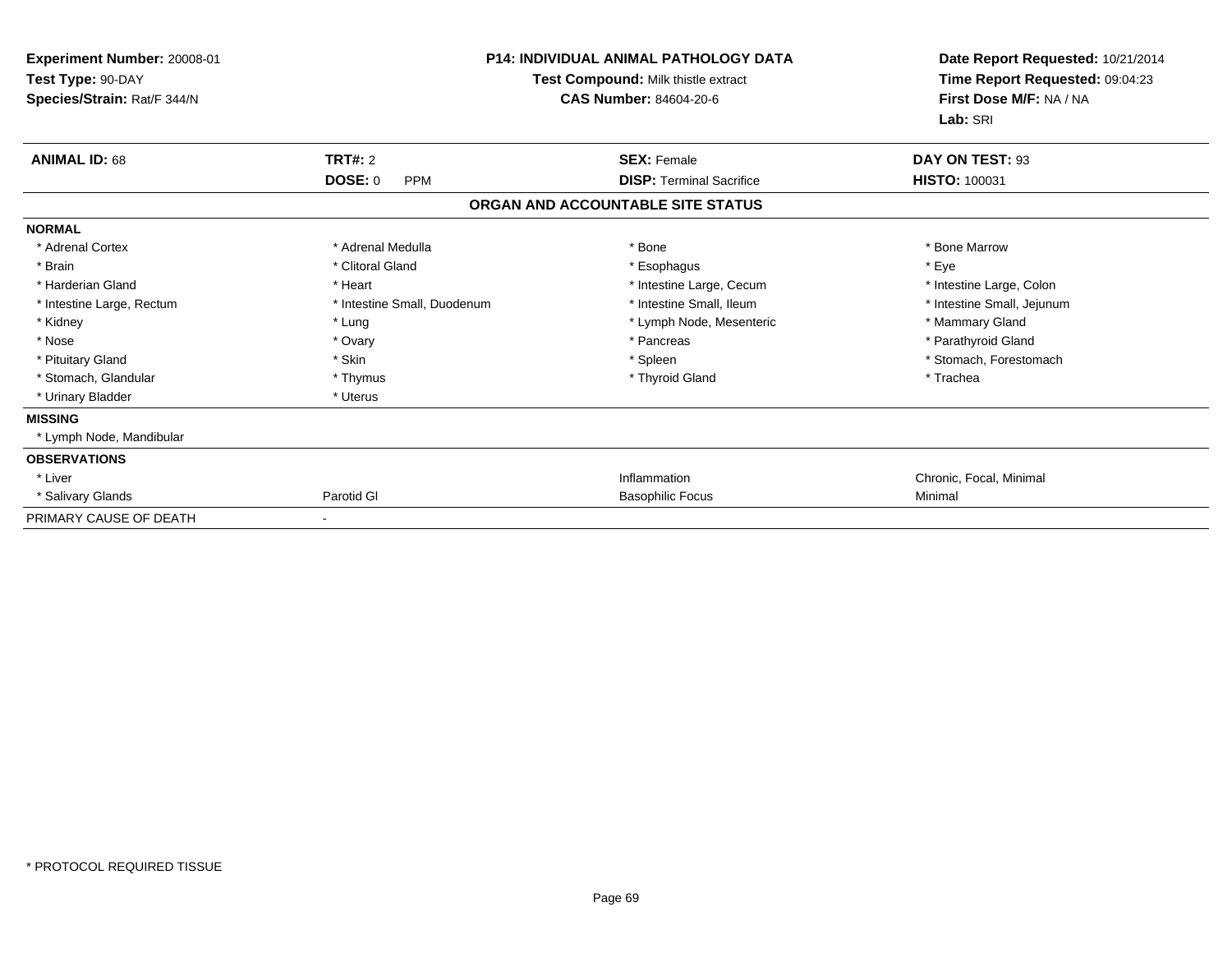| <b>Experiment Number: 20008-01</b><br>Test Type: 90-DAY<br>Species/Strain: Rat/F 344/N |                              | <b>P14: INDIVIDUAL ANIMAL PATHOLOGY DATA</b><br>Test Compound: Milk thistle extract<br><b>CAS Number: 84604-20-6</b> | Date Report Requested: 10/21/2014<br>Time Report Requested: 09:04:23<br>First Dose M/F: NA / NA<br>Lab: SRI |
|----------------------------------------------------------------------------------------|------------------------------|----------------------------------------------------------------------------------------------------------------------|-------------------------------------------------------------------------------------------------------------|
| <b>ANIMAL ID: 69</b>                                                                   | <b>TRT#: 2</b>               | <b>SEX: Female</b>                                                                                                   | DAY ON TEST: 93                                                                                             |
|                                                                                        | <b>DOSE: 0</b><br><b>PPM</b> | <b>DISP:</b> Terminal Sacrifice                                                                                      | <b>HISTO: 100032</b>                                                                                        |
|                                                                                        |                              | ORGAN AND ACCOUNTABLE SITE STATUS                                                                                    |                                                                                                             |
| <b>NORMAL</b>                                                                          |                              |                                                                                                                      |                                                                                                             |
| * Adrenal Cortex                                                                       | * Adrenal Medulla            | * Bone                                                                                                               | * Bone Marrow                                                                                               |
| * Brain                                                                                | * Clitoral Gland             | * Esophagus                                                                                                          | * Eye                                                                                                       |
| * Harderian Gland                                                                      | * Heart                      | * Intestine Large, Cecum                                                                                             | * Intestine Large, Colon                                                                                    |
| * Intestine Large, Rectum                                                              | * Intestine Small, Duodenum  | * Intestine Small, Ileum                                                                                             | * Intestine Small, Jejunum                                                                                  |
| * Kidney                                                                               | * Lung                       | * Lymph Node, Mandibular                                                                                             | * Lymph Node, Mesenteric                                                                                    |
| * Mammary Gland                                                                        | * Nose                       | * Ovary                                                                                                              | * Pancreas                                                                                                  |
| * Parathyroid Gland                                                                    | * Pituitary Gland            | * Salivary Glands                                                                                                    | * Skin                                                                                                      |
| * Spleen                                                                               | * Stomach, Forestomach       | * Stomach, Glandular                                                                                                 | * Thymus                                                                                                    |
| * Thyroid Gland                                                                        | * Trachea                    | * Urinary Bladder                                                                                                    | * Uterus                                                                                                    |
| <b>OBSERVATIONS</b>                                                                    |                              |                                                                                                                      |                                                                                                             |
| * Liver                                                                                |                              | Inflammation                                                                                                         | Chronic, Focal, Minimal                                                                                     |
| PRIMARY CAUSE OF DEATH                                                                 |                              |                                                                                                                      |                                                                                                             |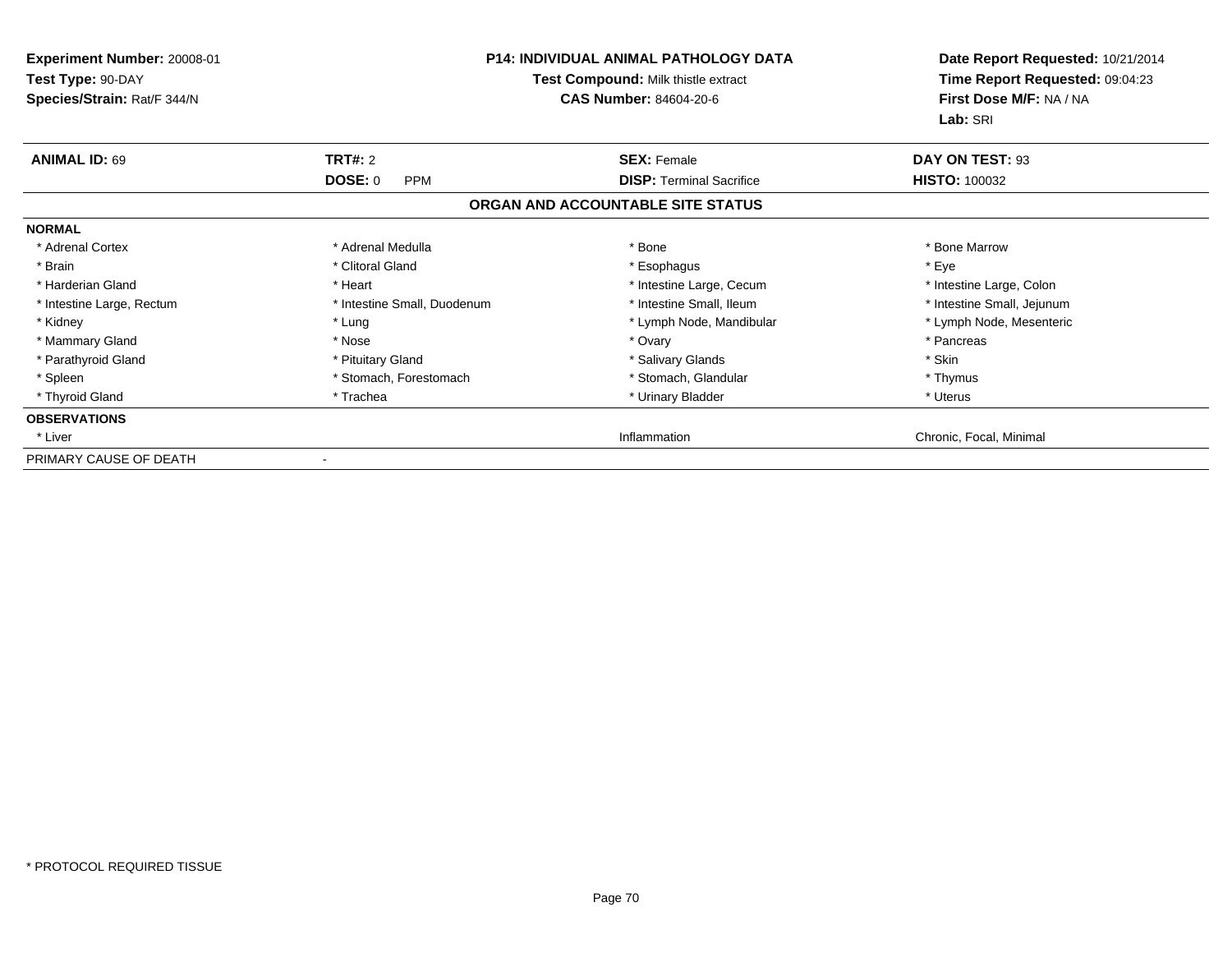| Experiment Number: 20008-01<br>Test Type: 90-DAY<br>Species/Strain: Rat/F 344/N | <b>P14: INDIVIDUAL ANIMAL PATHOLOGY DATA</b><br>Test Compound: Milk thistle extract<br><b>CAS Number: 84604-20-6</b> |                                   | Date Report Requested: 10/21/2014<br>Time Report Requested: 09:04:23<br>First Dose M/F: NA / NA<br>Lab: SRI |
|---------------------------------------------------------------------------------|----------------------------------------------------------------------------------------------------------------------|-----------------------------------|-------------------------------------------------------------------------------------------------------------|
| <b>ANIMAL ID: 70</b>                                                            | TRT#: 2                                                                                                              | <b>SEX: Female</b>                | DAY ON TEST: 93                                                                                             |
|                                                                                 | <b>DOSE: 0</b><br><b>PPM</b>                                                                                         | <b>DISP: Terminal Sacrifice</b>   | <b>HISTO: 100033</b>                                                                                        |
|                                                                                 |                                                                                                                      | ORGAN AND ACCOUNTABLE SITE STATUS |                                                                                                             |
| <b>NORMAL</b>                                                                   |                                                                                                                      |                                   |                                                                                                             |
| * Adrenal Cortex                                                                | * Adrenal Medulla                                                                                                    | * Bone                            | * Bone Marrow                                                                                               |
| * Brain                                                                         | * Clitoral Gland                                                                                                     | * Esophagus                       | * Eye                                                                                                       |
| * Harderian Gland                                                               | * Heart                                                                                                              | * Intestine Large, Cecum          | * Intestine Large, Colon                                                                                    |
| * Intestine Large, Rectum                                                       | * Intestine Small, Duodenum                                                                                          | * Intestine Small, Ileum          | * Intestine Small, Jejunum                                                                                  |
| * Kidney                                                                        | * Liver                                                                                                              | * Lung                            | * Mammary Gland                                                                                             |
| * Nose                                                                          | * Ovary                                                                                                              | * Pancreas                        | * Parathyroid Gland                                                                                         |
| * Pituitary Gland                                                               | * Skin                                                                                                               | * Spleen                          | * Stomach, Forestomach                                                                                      |
| * Stomach, Glandular                                                            | * Thymus                                                                                                             | * Thyroid Gland                   | * Trachea                                                                                                   |
| * Urinary Bladder                                                               | * Uterus                                                                                                             |                                   |                                                                                                             |
| <b>MISSING</b>                                                                  |                                                                                                                      |                                   |                                                                                                             |
| * Lymph Node, Mandibular                                                        |                                                                                                                      |                                   |                                                                                                             |
| <b>OBSERVATIONS</b>                                                             |                                                                                                                      |                                   |                                                                                                             |
| * Lymph Node, Mesenteric                                                        |                                                                                                                      | Hyperplasia                       | Histiocytic, Minimal                                                                                        |
| * Salivary Glands                                                               | Parotid GI                                                                                                           | <b>Basophilic Focus</b>           | Multiple, Minimal                                                                                           |
| PRIMARY CAUSE OF DEATH                                                          |                                                                                                                      |                                   |                                                                                                             |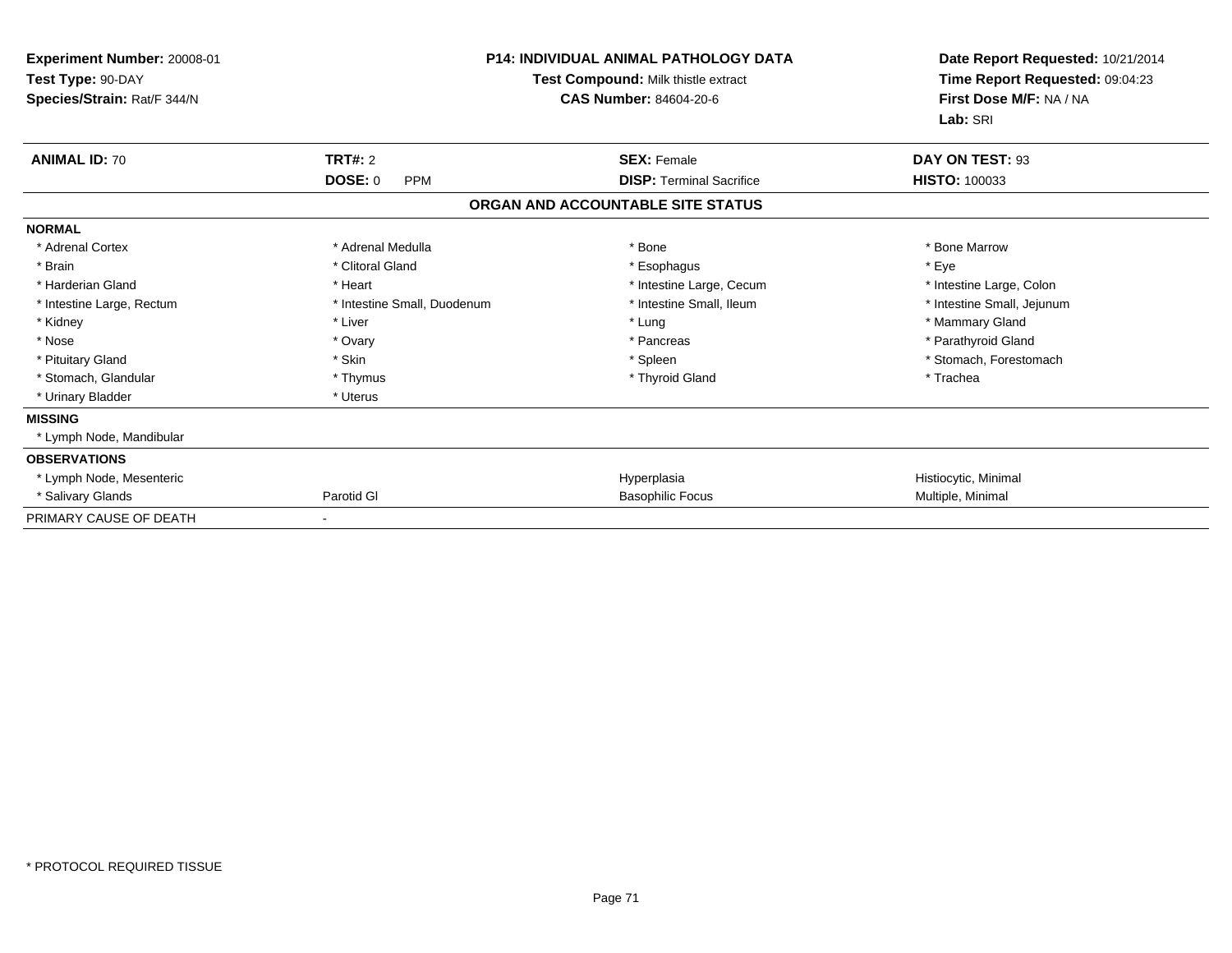| Experiment Number: 20008-01<br>Test Type: 90-DAY<br>Species/Strain: Rat/F 344/N |                                 | <b>P14: INDIVIDUAL ANIMAL PATHOLOGY DATA</b><br>Test Compound: Milk thistle extract<br><b>CAS Number: 84604-20-6</b> | Date Report Requested: 10/21/2014<br>Time Report Requested: 09:04:23<br>First Dose M/F: NA / NA<br>Lab: SRI |
|---------------------------------------------------------------------------------|---------------------------------|----------------------------------------------------------------------------------------------------------------------|-------------------------------------------------------------------------------------------------------------|
| <b>ANIMAL ID: 71</b>                                                            | <b>TRT#: 4</b>                  | <b>SEX:</b> Female                                                                                                   | DAY ON TEST: 93                                                                                             |
|                                                                                 | <b>DOSE: 3125</b><br><b>PPM</b> | <b>DISP:</b> Terminal Sacrifice                                                                                      | <b>HISTO: 100034</b>                                                                                        |
| <b>OBSERVATIONS</b>                                                             |                                 |                                                                                                                      |                                                                                                             |
| Liver                                                                           |                                 | Inflammation                                                                                                         | Chronic, Focal, Minimal                                                                                     |
| <b>Salivary Glands</b>                                                          | Parotid GI                      | <b>Basophilic Focus</b>                                                                                              | Minimal                                                                                                     |
| PRIMARY CAUSE OF DEATH                                                          |                                 |                                                                                                                      |                                                                                                             |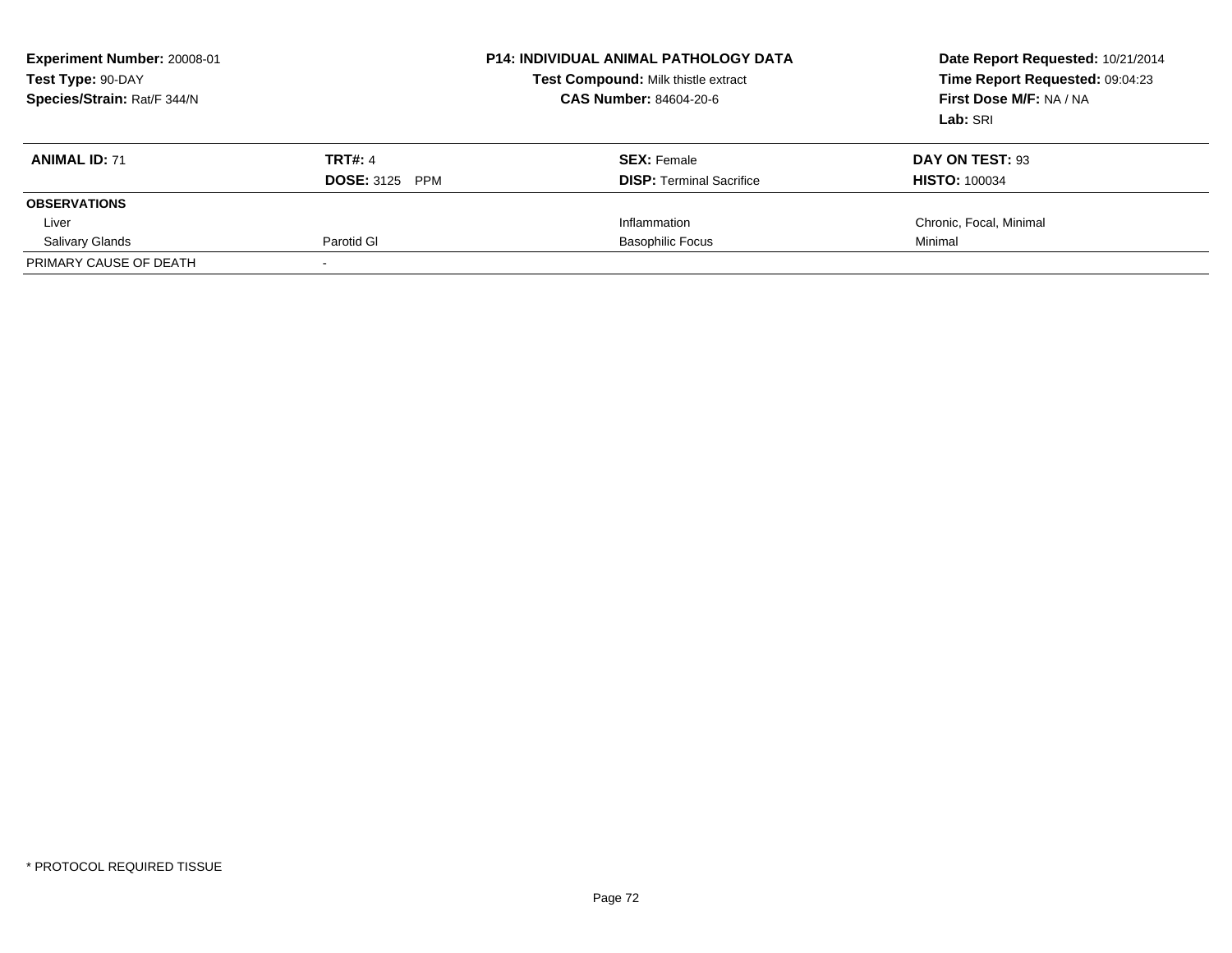| Experiment Number: 20008-01<br>Test Type: 90-DAY<br>Species/Strain: Rat/F 344/N |                          | <b>P14: INDIVIDUAL ANIMAL PATHOLOGY DATA</b><br>Test Compound: Milk thistle extract<br><b>CAS Number: 84604-20-6</b> | Date Report Requested: 10/21/2014<br>Time Report Requested: 09:04:23<br>First Dose M/F: NA / NA<br>Lab: SRI |
|---------------------------------------------------------------------------------|--------------------------|----------------------------------------------------------------------------------------------------------------------|-------------------------------------------------------------------------------------------------------------|
| <b>ANIMAL ID: 72</b>                                                            | <b>TRT#: 4</b>           | <b>SEX: Female</b>                                                                                                   | DAY ON TEST: 93                                                                                             |
|                                                                                 | <b>DOSE: 3125</b><br>PPM | <b>DISP:</b> Terminal Sacrifice                                                                                      | <b>HISTO: 100035</b>                                                                                        |
| <b>OBSERVATIONS</b>                                                             |                          |                                                                                                                      |                                                                                                             |
| Liver                                                                           |                          | Hepatodiaphragmatic Nodule                                                                                           | Mild                                                                                                        |
|                                                                                 |                          | Inflammation                                                                                                         | Chronic, Focal, Minimal                                                                                     |
| [Hepatodiaphragmatic Nodule TGLS = 1-21]                                        |                          |                                                                                                                      |                                                                                                             |
| <b>Salivary Glands</b>                                                          | Parotid GI               | <b>Basophilic Focus</b>                                                                                              | Multiple, Minimal                                                                                           |
| PRIMARY CAUSE OF DEATH                                                          |                          |                                                                                                                      |                                                                                                             |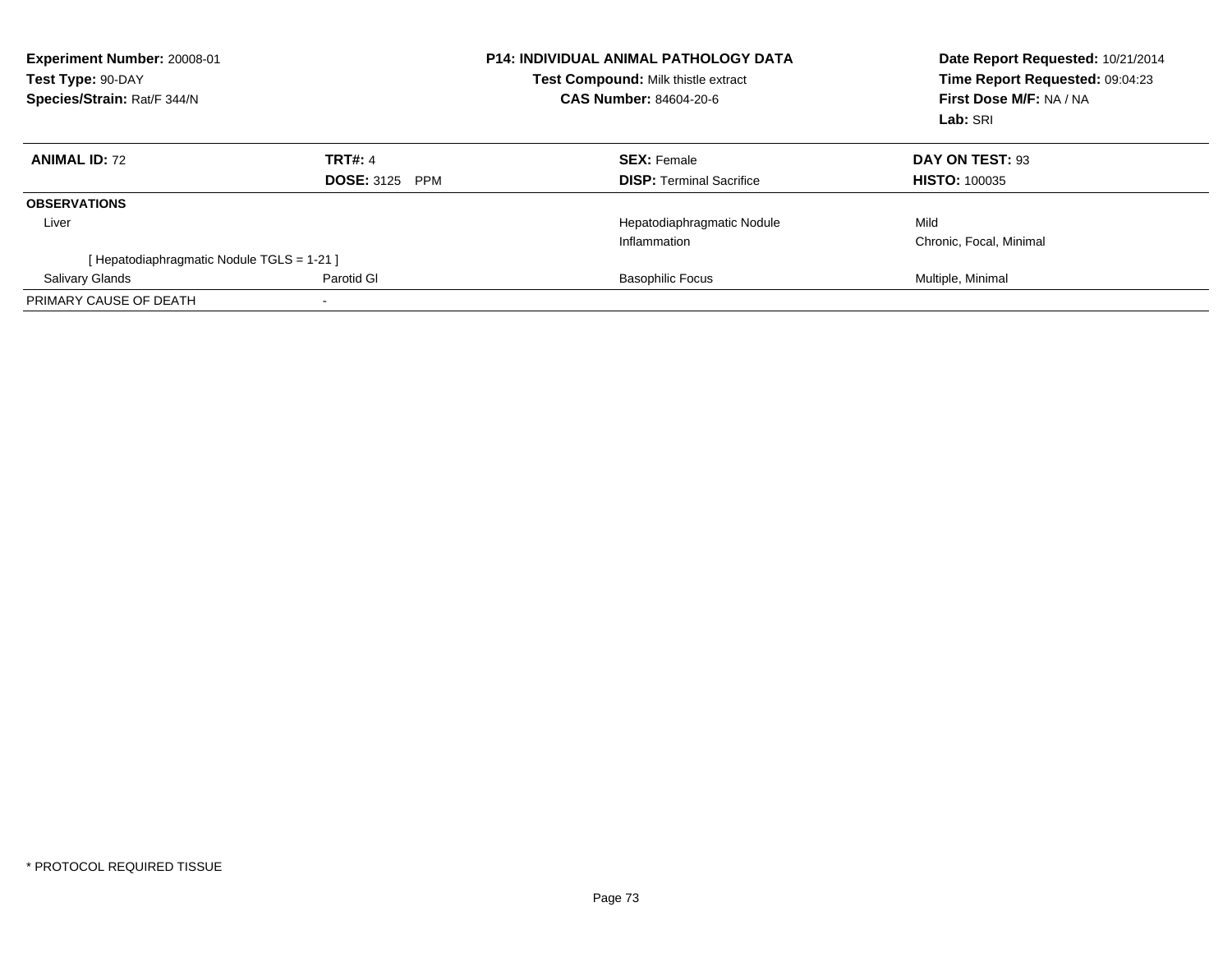| <b>Experiment Number: 20008-01</b><br>Test Type: 90-DAY<br>Species/Strain: Rat/F 344/N |                                 | <b>P14: INDIVIDUAL ANIMAL PATHOLOGY DATA</b><br>Test Compound: Milk thistle extract<br><b>CAS Number: 84604-20-6</b> | Date Report Requested: 10/21/2014<br>Time Report Requested: 09:04:23<br>First Dose M/F: NA / NA<br>Lab: SRI |
|----------------------------------------------------------------------------------------|---------------------------------|----------------------------------------------------------------------------------------------------------------------|-------------------------------------------------------------------------------------------------------------|
| <b>ANIMAL ID: 73</b>                                                                   | <b>TRT#: 4</b>                  | <b>SEX:</b> Female                                                                                                   | DAY ON TEST: 93                                                                                             |
|                                                                                        | <b>DOSE: 3125</b><br><b>PPM</b> | <b>DISP:</b> Terminal Sacrifice                                                                                      | <b>HISTO: 100036</b>                                                                                        |
| <b>OBSERVATIONS</b>                                                                    |                                 |                                                                                                                      |                                                                                                             |
| Liver                                                                                  |                                 | Inflammation                                                                                                         | Chronic, Focal, Minimal                                                                                     |
| <b>Salivary Glands</b>                                                                 | Parotid GI                      | <b>Basophilic Focus</b>                                                                                              | Multiple, Minimal                                                                                           |
| PRIMARY CAUSE OF DEATH                                                                 |                                 |                                                                                                                      |                                                                                                             |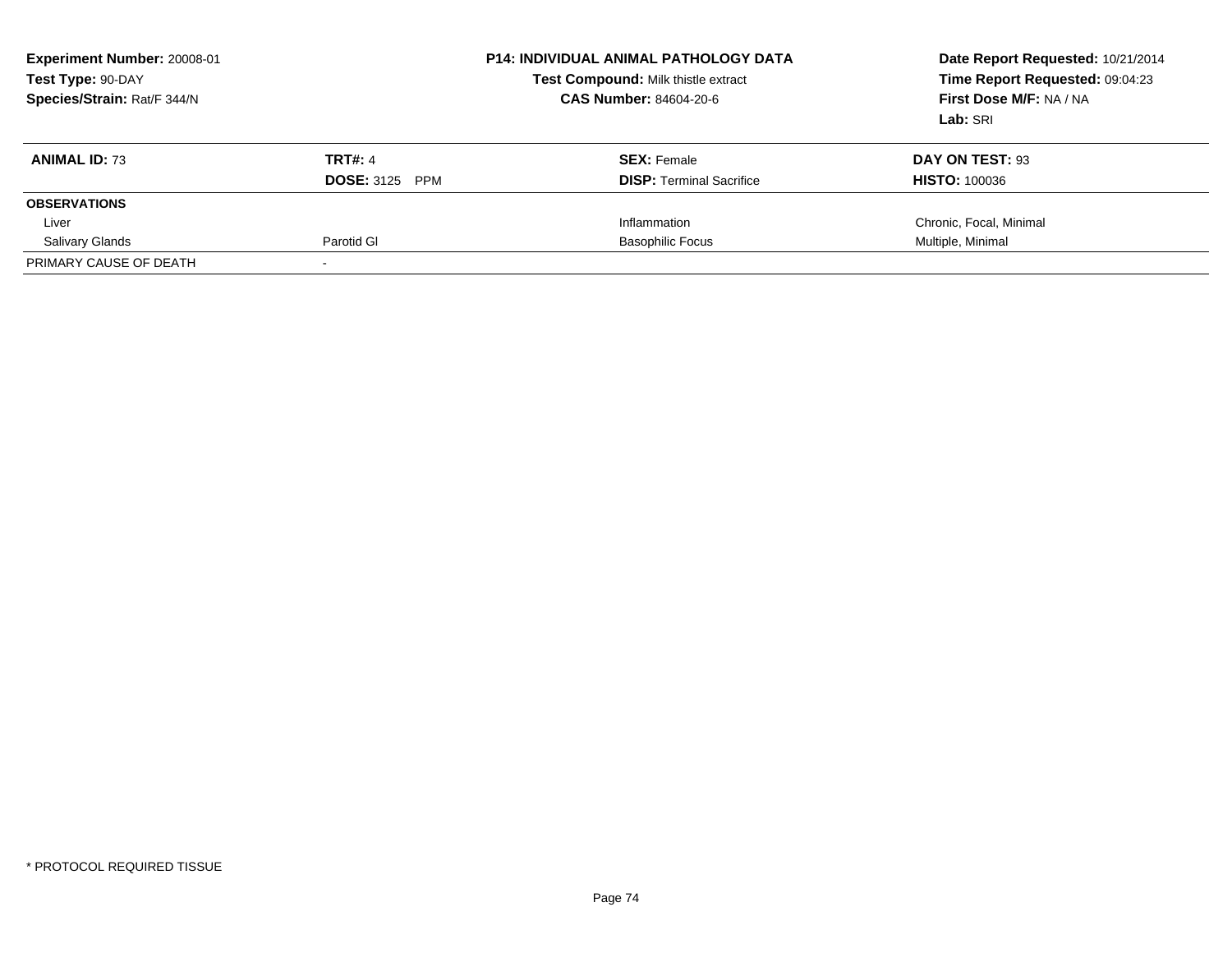| Experiment Number: 20008-01<br>Test Type: 90-DAY<br>Species/Strain: Rat/F 344/N |                                 | <b>P14: INDIVIDUAL ANIMAL PATHOLOGY DATA</b><br>Test Compound: Milk thistle extract<br><b>CAS Number: 84604-20-6</b> | Date Report Requested: 10/21/2014<br>Time Report Requested: 09:04:23<br>First Dose M/F: NA / NA<br>Lab: SRI |
|---------------------------------------------------------------------------------|---------------------------------|----------------------------------------------------------------------------------------------------------------------|-------------------------------------------------------------------------------------------------------------|
| <b>ANIMAL ID: 74</b>                                                            | <b>TRT#: 4</b>                  | <b>SEX:</b> Female                                                                                                   | DAY ON TEST: 93                                                                                             |
|                                                                                 | <b>DOSE: 3125</b><br><b>PPM</b> | <b>DISP:</b> Terminal Sacrifice                                                                                      | <b>HISTO: 100037</b>                                                                                        |
| <b>OBSERVATIONS</b>                                                             |                                 |                                                                                                                      |                                                                                                             |
| Liver                                                                           |                                 | Inflammation                                                                                                         | Chronic, Focal, Minimal                                                                                     |
| <b>Salivary Glands</b>                                                          | Parotid GI                      | <b>Basophilic Focus</b>                                                                                              | Minimal                                                                                                     |
| PRIMARY CAUSE OF DEATH                                                          |                                 |                                                                                                                      |                                                                                                             |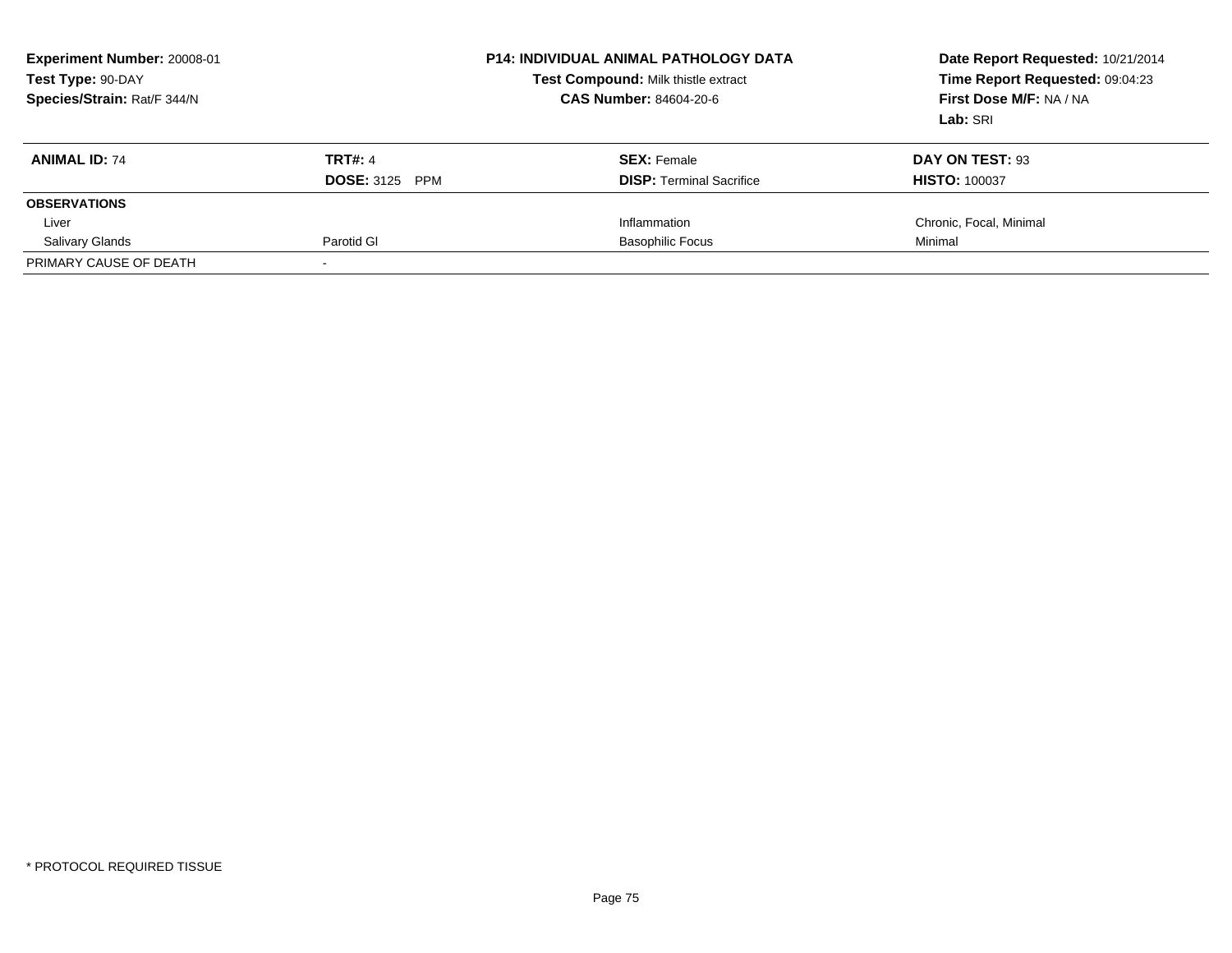| Experiment Number: 20008-01<br>Test Type: 90-DAY<br>Species/Strain: Rat/F 344/N |                       | <b>P14: INDIVIDUAL ANIMAL PATHOLOGY DATA</b><br>Test Compound: Milk thistle extract<br><b>CAS Number: 84604-20-6</b> | Date Report Requested: 10/21/2014<br>Time Report Requested: 09:04:23<br>First Dose M/F: NA / NA<br>Lab: SRI |
|---------------------------------------------------------------------------------|-----------------------|----------------------------------------------------------------------------------------------------------------------|-------------------------------------------------------------------------------------------------------------|
| <b>ANIMAL ID: 75</b>                                                            | <b>TRT#: 4</b>        | <b>SEX: Female</b>                                                                                                   | DAY ON TEST: 93                                                                                             |
|                                                                                 | <b>DOSE: 3125 PPM</b> | <b>DISP:</b> Terminal Sacrifice                                                                                      | <b>HISTO: 100038</b>                                                                                        |
|                                                                                 |                       | ORGAN AND ACCOUNTABLE SITE STATUS                                                                                    |                                                                                                             |
| <b>NORMAL</b>                                                                   |                       |                                                                                                                      |                                                                                                             |
| <b>Salivary Glands</b>                                                          |                       |                                                                                                                      |                                                                                                             |
| <b>OBSERVATIONS</b>                                                             |                       |                                                                                                                      |                                                                                                             |
| Liver                                                                           |                       | Inflammation                                                                                                         | Chronic, Focal, Minimal                                                                                     |
| Uterus                                                                          |                       | Hydrometra                                                                                                           | Minimal                                                                                                     |
| [Hydrometra TGLS = $1-7$ ]                                                      |                       |                                                                                                                      |                                                                                                             |
| PRIMARY CAUSE OF DEATH                                                          |                       |                                                                                                                      |                                                                                                             |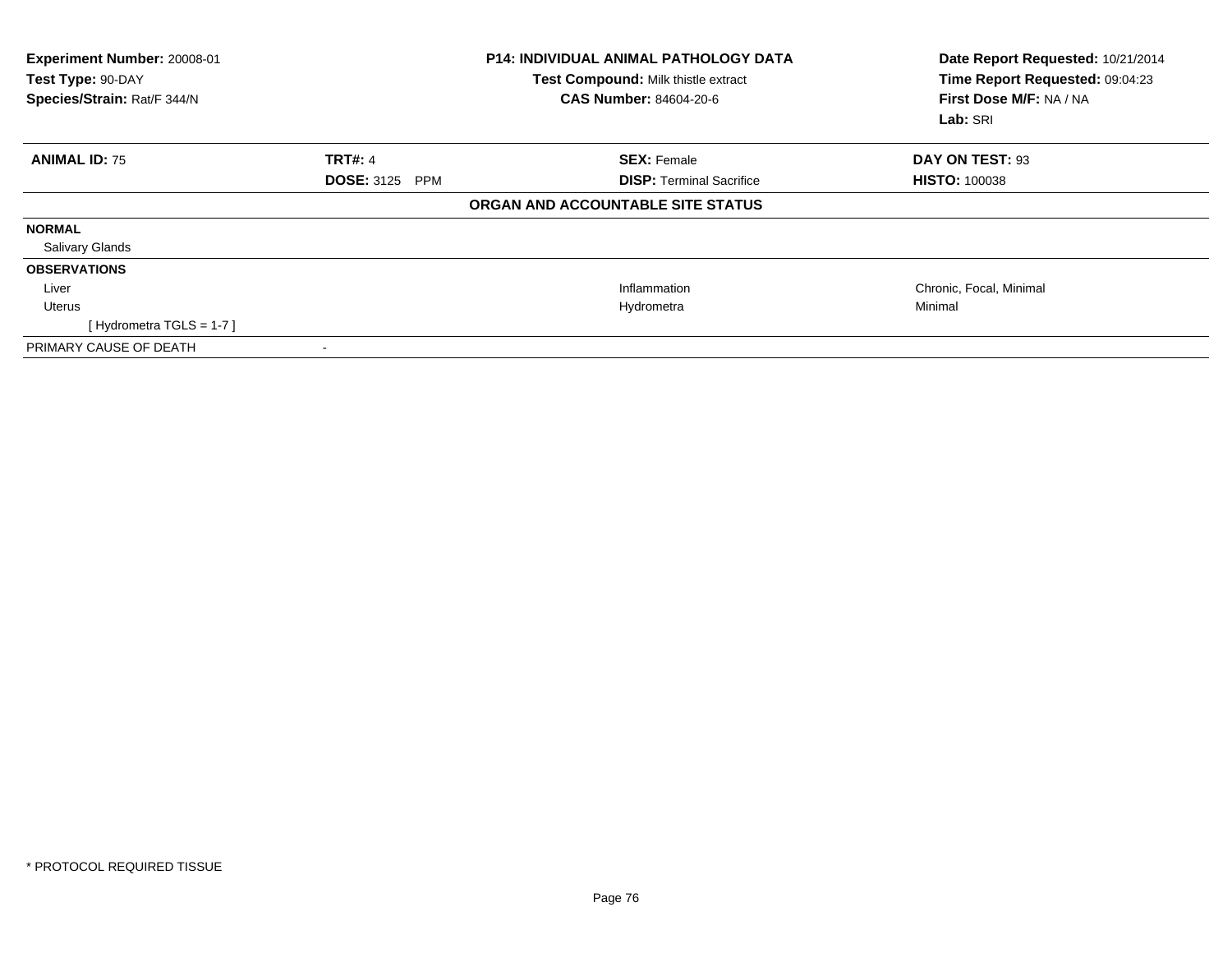| Experiment Number: 20008-01<br>Test Type: 90-DAY<br>Species/Strain: Rat/F 344/N |                          | <b>P14: INDIVIDUAL ANIMAL PATHOLOGY DATA</b><br>Test Compound: Milk thistle extract<br><b>CAS Number: 84604-20-6</b> | Date Report Requested: 10/21/2014<br>Time Report Requested: 09:04:23<br>First Dose M/F: NA / NA<br>Lab: SRI |
|---------------------------------------------------------------------------------|--------------------------|----------------------------------------------------------------------------------------------------------------------|-------------------------------------------------------------------------------------------------------------|
| <b>ANIMAL ID: 76</b>                                                            | <b>TRT#: 4</b>           | <b>SEX: Female</b>                                                                                                   | DAY ON TEST: 93                                                                                             |
|                                                                                 | <b>DOSE: 3125</b><br>PPM | <b>DISP:</b> Terminal Sacrifice                                                                                      | <b>HISTO: 100039</b>                                                                                        |
| <b>OBSERVATIONS</b>                                                             |                          |                                                                                                                      |                                                                                                             |
| Liver                                                                           |                          | Hepatodiaphragmatic Nodule                                                                                           | Mild                                                                                                        |
|                                                                                 |                          | Inflammation                                                                                                         | Chronic, Focal, Minimal                                                                                     |
| [Hepatodiaphragmatic Nodule TGLS = 1-21]                                        |                          |                                                                                                                      |                                                                                                             |
| <b>Salivary Glands</b>                                                          | Parotid GI               | <b>Basophilic Focus</b>                                                                                              | Multiple, Minimal                                                                                           |
| PRIMARY CAUSE OF DEATH                                                          |                          |                                                                                                                      |                                                                                                             |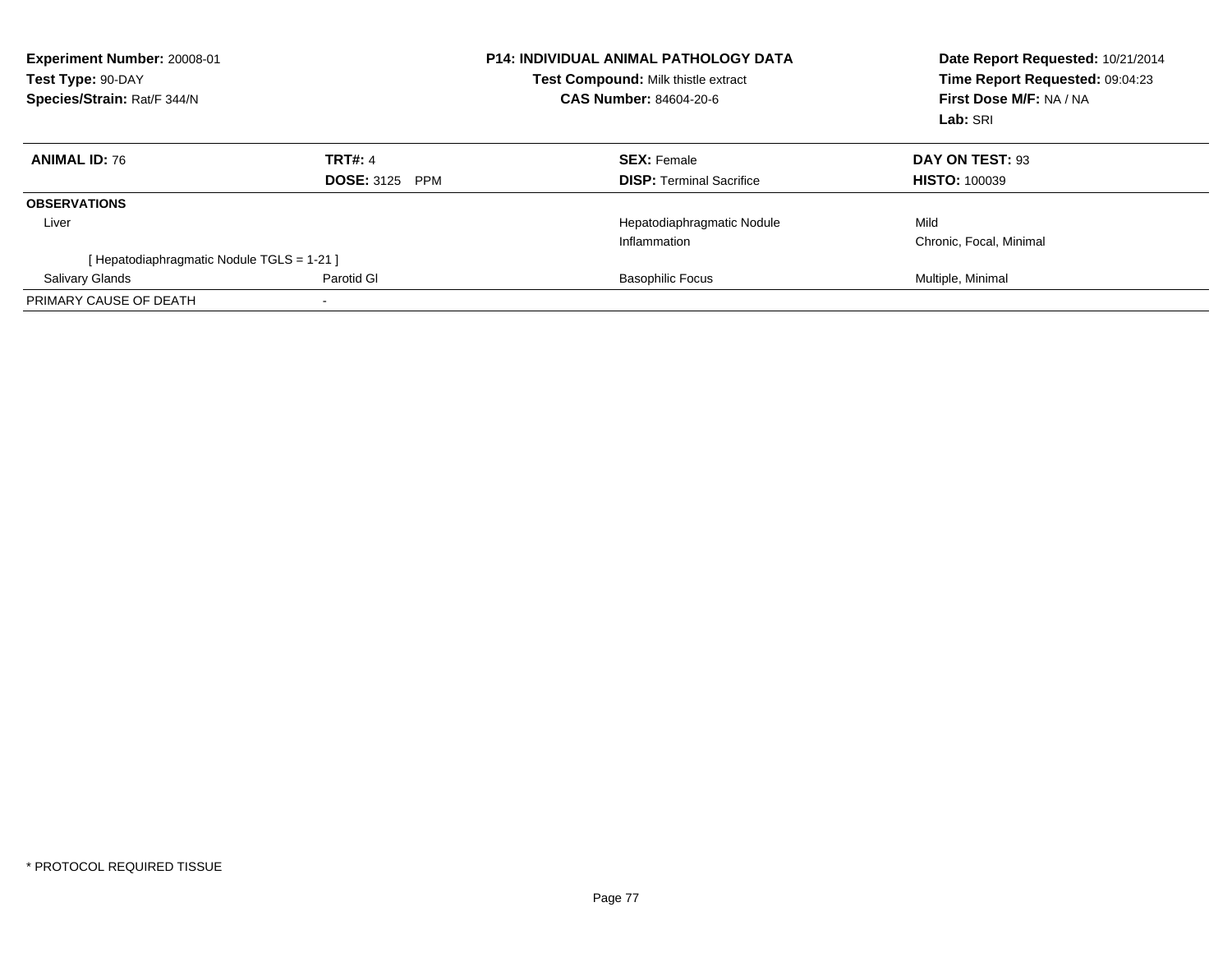| <b>Experiment Number: 20008-01</b><br>Test Type: 90-DAY<br>Species/Strain: Rat/F 344/N |                                 | <b>P14: INDIVIDUAL ANIMAL PATHOLOGY DATA</b><br>Test Compound: Milk thistle extract<br><b>CAS Number: 84604-20-6</b> | Date Report Requested: 10/21/2014<br>Time Report Requested: 09:04:23<br>First Dose M/F: NA / NA<br>Lab: SRI |
|----------------------------------------------------------------------------------------|---------------------------------|----------------------------------------------------------------------------------------------------------------------|-------------------------------------------------------------------------------------------------------------|
| <b>ANIMAL ID: 77</b>                                                                   | <b>TRT#: 4</b>                  | <b>SEX:</b> Female                                                                                                   | DAY ON TEST: 93                                                                                             |
|                                                                                        | <b>DOSE: 3125</b><br><b>PPM</b> | <b>DISP:</b> Terminal Sacrifice                                                                                      | <b>HISTO: 100040</b>                                                                                        |
| <b>OBSERVATIONS</b>                                                                    |                                 |                                                                                                                      |                                                                                                             |
| Liver                                                                                  |                                 | Inflammation                                                                                                         | Chronic, Focal, Minimal                                                                                     |
| <b>Salivary Glands</b>                                                                 | Parotid GI                      | <b>Basophilic Focus</b>                                                                                              | Multiple, Minimal                                                                                           |
| PRIMARY CAUSE OF DEATH                                                                 |                                 |                                                                                                                      |                                                                                                             |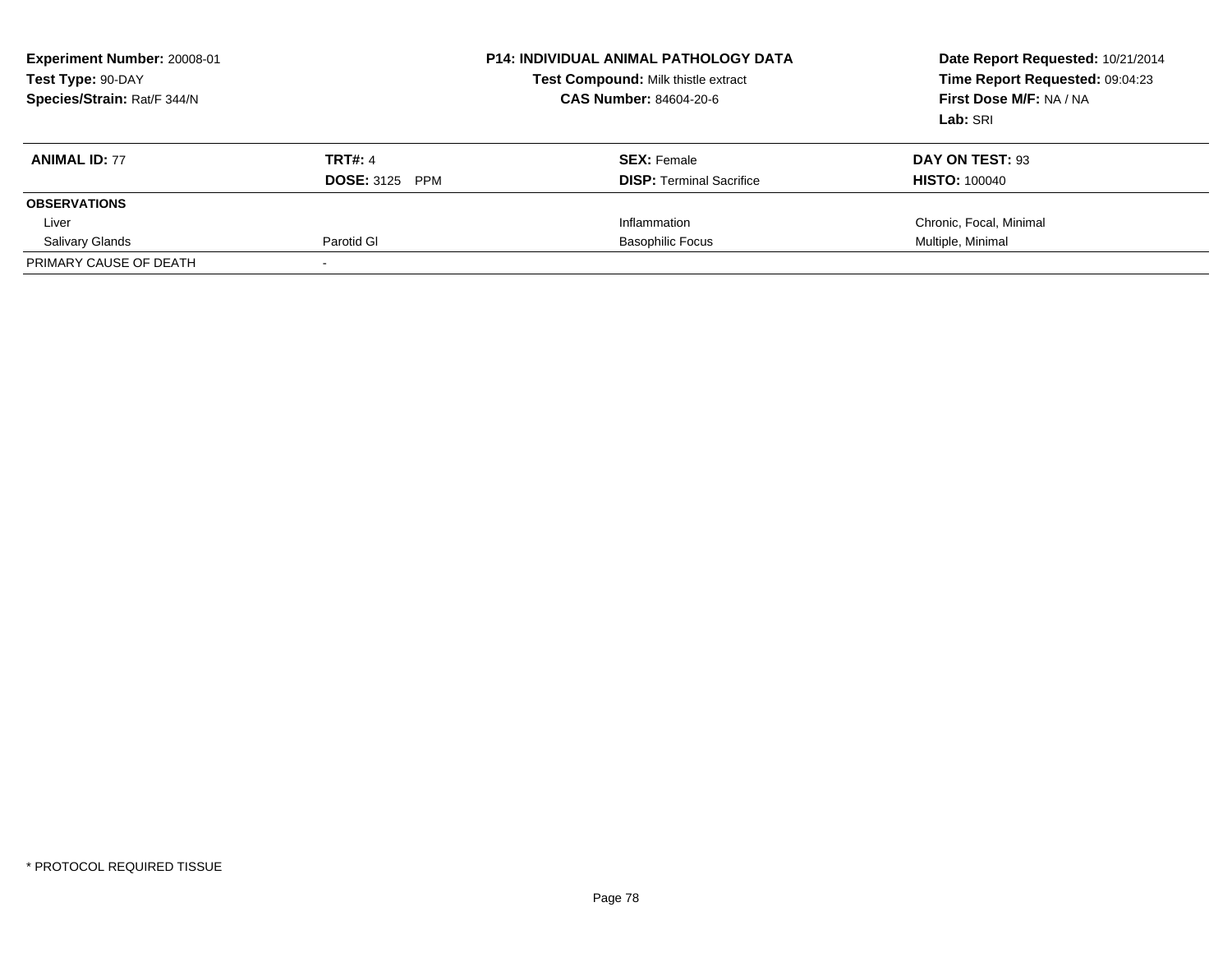| Experiment Number: 20008-01<br>Test Type: 90-DAY<br>Species/Strain: Rat/F 344/N |                                 | <b>P14: INDIVIDUAL ANIMAL PATHOLOGY DATA</b><br>Test Compound: Milk thistle extract<br><b>CAS Number: 84604-20-6</b> | Date Report Requested: 10/21/2014<br>Time Report Requested: 09:04:23<br>First Dose M/F: NA / NA<br>Lab: SRI |
|---------------------------------------------------------------------------------|---------------------------------|----------------------------------------------------------------------------------------------------------------------|-------------------------------------------------------------------------------------------------------------|
| <b>ANIMAL ID: 78</b>                                                            | <b>TRT#: 4</b>                  | <b>SEX:</b> Female                                                                                                   | DAY ON TEST: 93                                                                                             |
|                                                                                 | <b>DOSE: 3125</b><br><b>PPM</b> | <b>DISP:</b> Terminal Sacrifice                                                                                      | <b>HISTO: 100041</b>                                                                                        |
| <b>OBSERVATIONS</b>                                                             |                                 |                                                                                                                      |                                                                                                             |
| Liver                                                                           |                                 | Inflammation                                                                                                         | Chronic, Focal, Minimal                                                                                     |
| <b>Salivary Glands</b>                                                          | Parotid GI                      | <b>Basophilic Focus</b>                                                                                              | Minimal                                                                                                     |
| PRIMARY CAUSE OF DEATH                                                          |                                 |                                                                                                                      |                                                                                                             |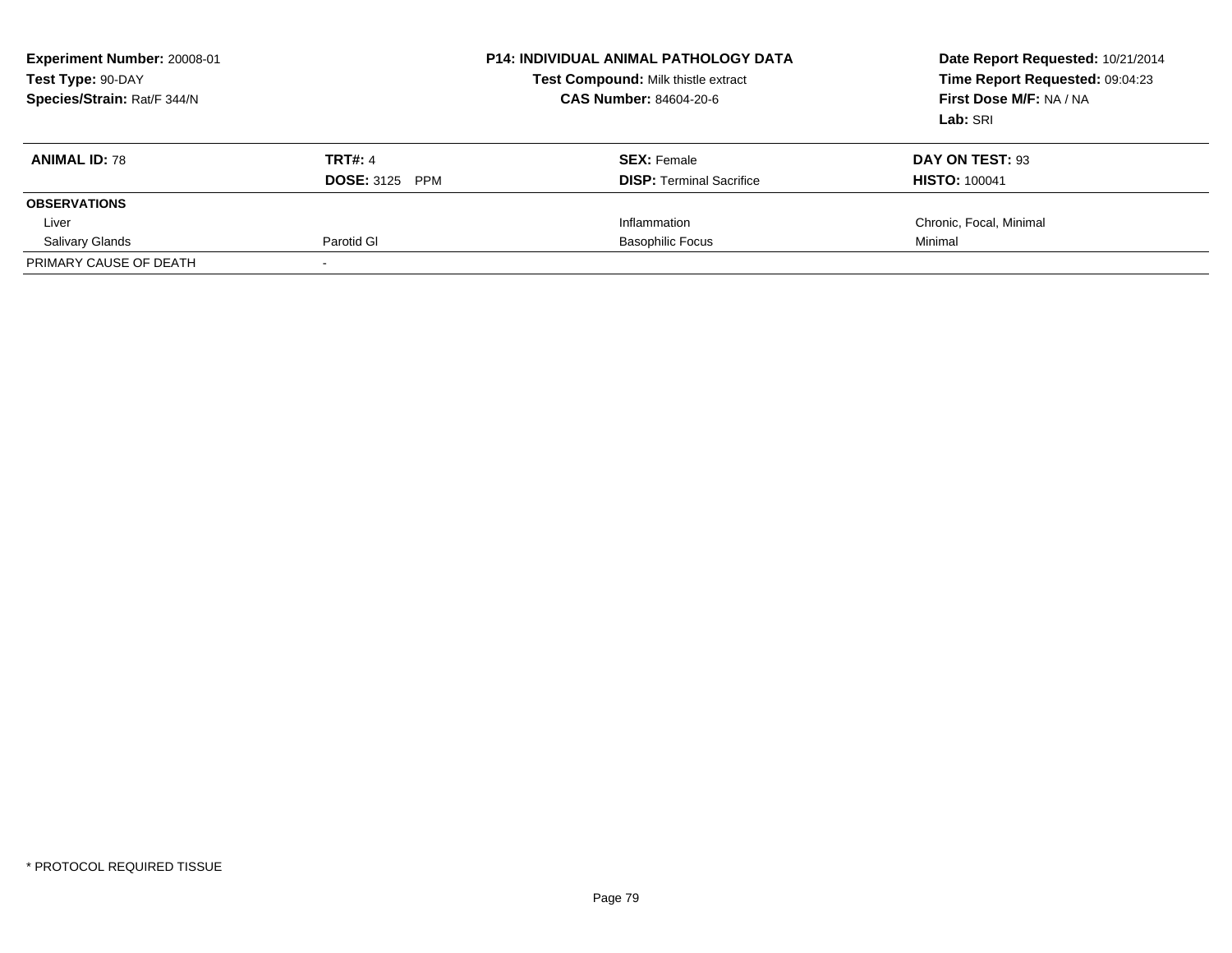| Experiment Number: 20008-01<br>Test Type: 90-DAY<br>Species/Strain: Rat/F 344/N |                                 | <b>P14: INDIVIDUAL ANIMAL PATHOLOGY DATA</b><br>Test Compound: Milk thistle extract<br><b>CAS Number: 84604-20-6</b> | Date Report Requested: 10/21/2014<br>Time Report Requested: 09:04:23<br>First Dose M/F: NA / NA<br>Lab: SRI |
|---------------------------------------------------------------------------------|---------------------------------|----------------------------------------------------------------------------------------------------------------------|-------------------------------------------------------------------------------------------------------------|
| <b>ANIMAL ID: 79</b>                                                            | <b>TRT#: 4</b>                  | <b>SEX: Female</b>                                                                                                   | DAY ON TEST: 93                                                                                             |
|                                                                                 | <b>DOSE: 3125</b><br><b>PPM</b> | <b>DISP: Terminal Sacrifice</b>                                                                                      | <b>HISTO: 100042</b>                                                                                        |
|                                                                                 |                                 | ORGAN AND ACCOUNTABLE SITE STATUS                                                                                    |                                                                                                             |
| <b>NORMAL</b>                                                                   |                                 |                                                                                                                      |                                                                                                             |
| <b>Salivary Glands</b>                                                          |                                 |                                                                                                                      |                                                                                                             |
| <b>OBSERVATIONS</b>                                                             |                                 |                                                                                                                      |                                                                                                             |
| Liver                                                                           |                                 | Inflammation                                                                                                         | Chronic, Focal, Minimal                                                                                     |
| PRIMARY CAUSE OF DEATH                                                          |                                 |                                                                                                                      |                                                                                                             |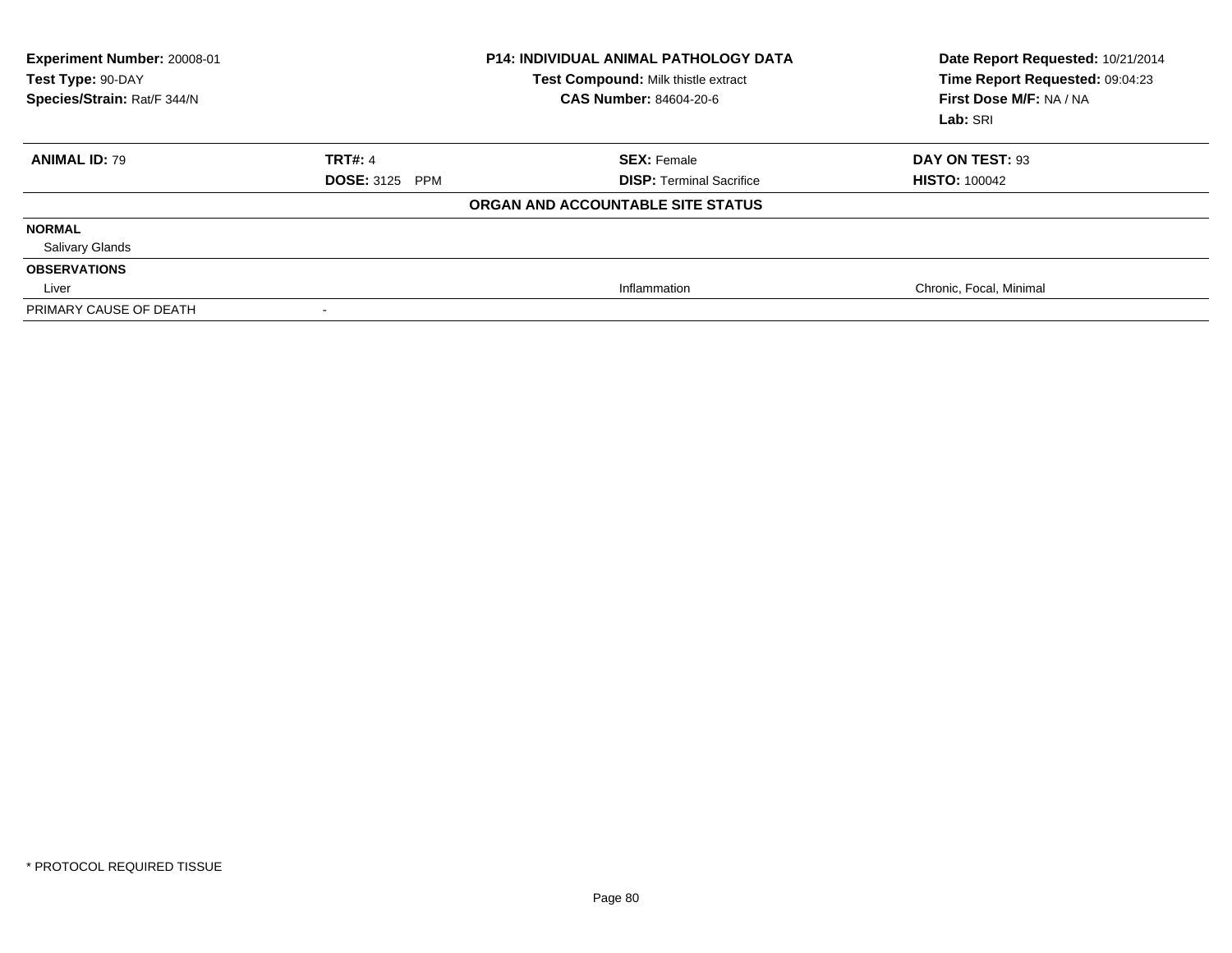| Experiment Number: 20008-01<br>Test Type: 90-DAY<br>Species/Strain: Rat/F 344/N |                        | <b>P14: INDIVIDUAL ANIMAL PATHOLOGY DATA</b><br>Test Compound: Milk thistle extract<br><b>CAS Number: 84604-20-6</b> | Date Report Requested: 10/21/2014<br>Time Report Requested: 09:04:23<br>First Dose M/F: NA / NA<br>Lab: SRI |
|---------------------------------------------------------------------------------|------------------------|----------------------------------------------------------------------------------------------------------------------|-------------------------------------------------------------------------------------------------------------|
| <b>ANIMAL ID: 80</b>                                                            | <b>TRT#: 4</b>         | <b>SEX: Female</b>                                                                                                   | DAY ON TEST: 93                                                                                             |
|                                                                                 | <b>DOSE: 3125 PPM</b>  | <b>DISP: Terminal Sacrifice</b>                                                                                      | <b>HISTO: 100043</b>                                                                                        |
|                                                                                 |                        | ORGAN AND ACCOUNTABLE SITE STATUS                                                                                    |                                                                                                             |
| <b>NORMAL</b>                                                                   |                        |                                                                                                                      |                                                                                                             |
| <b>Clitoral Gland</b>                                                           | <b>Salivary Glands</b> |                                                                                                                      |                                                                                                             |
| <b>OBSERVATIONS</b>                                                             |                        |                                                                                                                      |                                                                                                             |
| Liver                                                                           |                        | Inflammation                                                                                                         | Chronic, Focal, Minimal                                                                                     |
| PRIMARY CAUSE OF DEATH                                                          |                        |                                                                                                                      |                                                                                                             |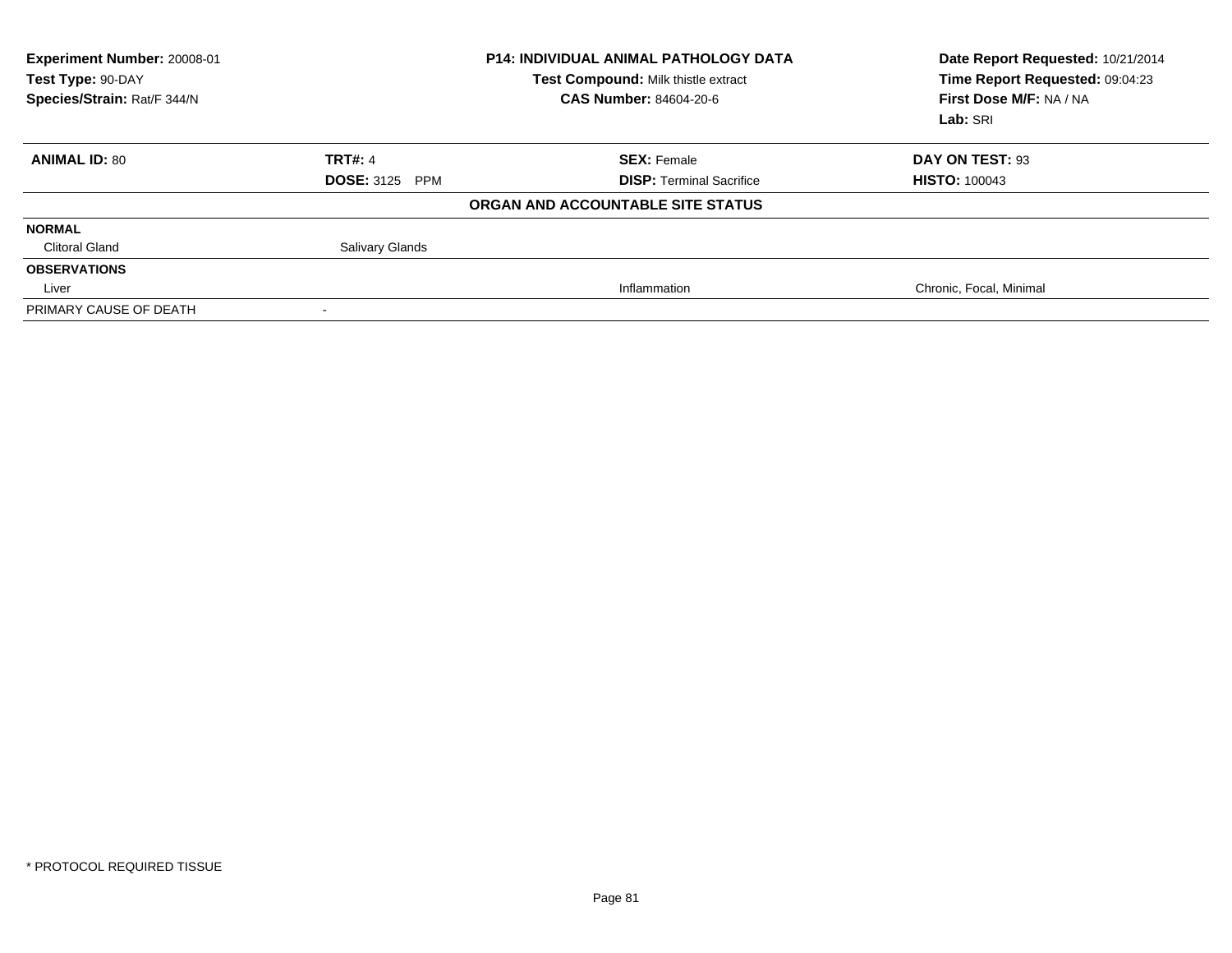| Experiment Number: 20008-01<br>Test Type: 90-DAY<br>Species/Strain: Rat/F 344/N |                                 | <b>P14: INDIVIDUAL ANIMAL PATHOLOGY DATA</b><br>Test Compound: Milk thistle extract<br><b>CAS Number: 84604-20-6</b> | Date Report Requested: 10/21/2014<br>Time Report Requested: 09:04:23<br>First Dose M/F: NA / NA<br>Lab: SRI |
|---------------------------------------------------------------------------------|---------------------------------|----------------------------------------------------------------------------------------------------------------------|-------------------------------------------------------------------------------------------------------------|
| <b>ANIMAL ID: 81</b>                                                            | <b>TRT#: 6</b>                  | <b>SEX: Female</b>                                                                                                   | DAY ON TEST: 93                                                                                             |
|                                                                                 | <b>DOSE: 6250</b><br><b>PPM</b> | <b>DISP:</b> Terminal Sacrifice                                                                                      | <b>HISTO: 100044</b>                                                                                        |
|                                                                                 |                                 | ORGAN AND ACCOUNTABLE SITE STATUS                                                                                    |                                                                                                             |
| <b>NORMAL</b>                                                                   |                                 |                                                                                                                      |                                                                                                             |
| <b>Salivary Glands</b>                                                          |                                 |                                                                                                                      |                                                                                                             |
| <b>OBSERVATIONS</b>                                                             |                                 |                                                                                                                      |                                                                                                             |
| Liver                                                                           |                                 | Inflammation                                                                                                         | Chronic, Focal, Minimal                                                                                     |
| PRIMARY CAUSE OF DEATH                                                          | $\,$                            |                                                                                                                      |                                                                                                             |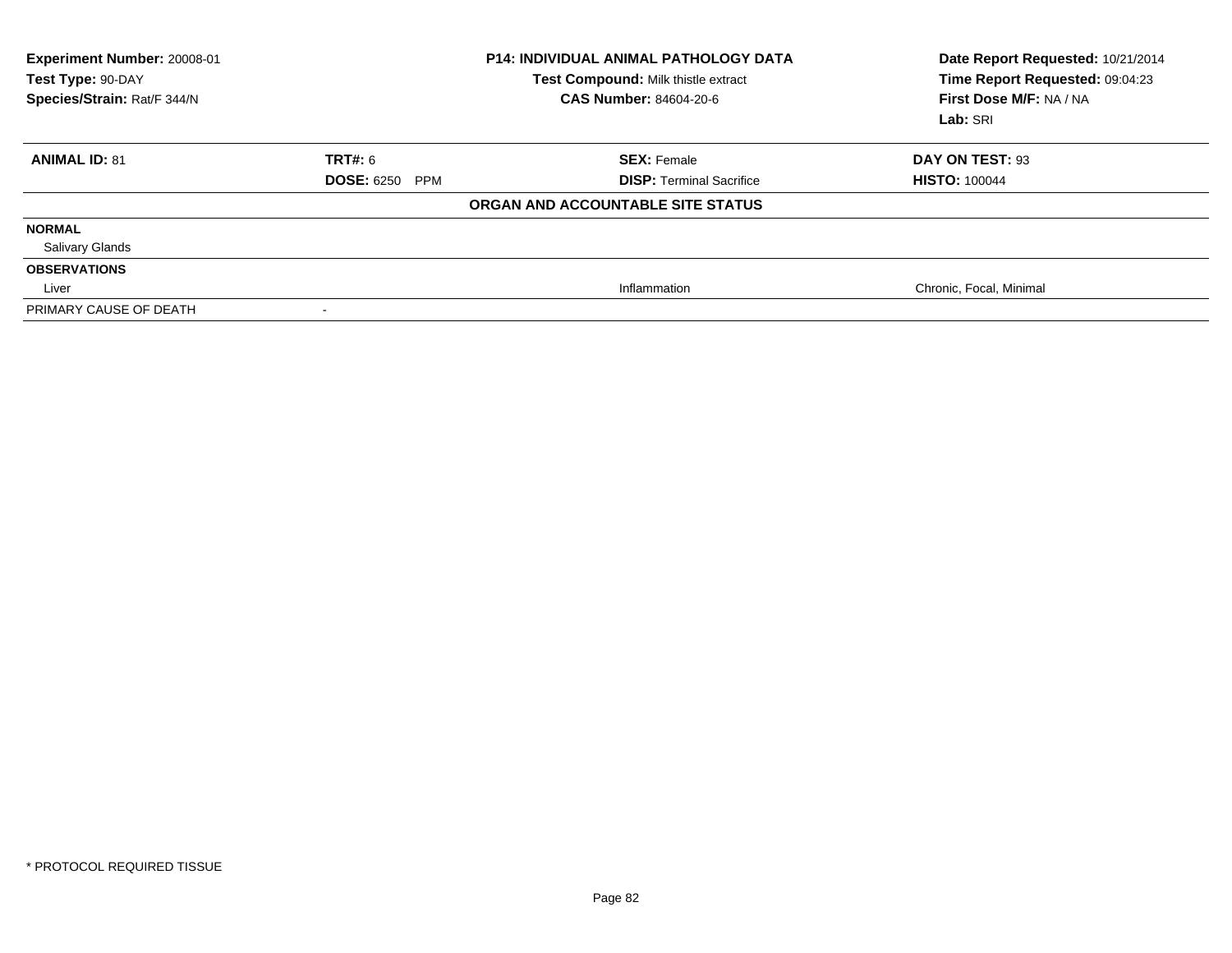| Experiment Number: 20008-01<br>Test Type: 90-DAY<br>Species/Strain: Rat/F 344/N |                       | <b>P14: INDIVIDUAL ANIMAL PATHOLOGY DATA</b><br>Test Compound: Milk thistle extract<br><b>CAS Number: 84604-20-6</b> | Date Report Requested: 10/21/2014<br>Time Report Requested: 09:04:23<br>First Dose M/F: NA / NA<br>Lab: SRI |
|---------------------------------------------------------------------------------|-----------------------|----------------------------------------------------------------------------------------------------------------------|-------------------------------------------------------------------------------------------------------------|
| <b>ANIMAL ID: 82</b>                                                            | <b>TRT#: 6</b>        | <b>SEX: Female</b>                                                                                                   | DAY ON TEST: 93                                                                                             |
|                                                                                 | <b>DOSE: 6250 PPM</b> | <b>DISP: Terminal Sacrifice</b>                                                                                      | <b>HISTO: 100045</b>                                                                                        |
|                                                                                 |                       | ORGAN AND ACCOUNTABLE SITE STATUS                                                                                    |                                                                                                             |
| <b>NORMAL</b>                                                                   |                       |                                                                                                                      |                                                                                                             |
| <b>Salivary Glands</b>                                                          |                       |                                                                                                                      |                                                                                                             |
| <b>OBSERVATIONS</b>                                                             |                       |                                                                                                                      |                                                                                                             |
| Liver                                                                           |                       | Inflammation                                                                                                         | Chronic, Focal, Minimal                                                                                     |
| PRIMARY CAUSE OF DEATH                                                          |                       |                                                                                                                      |                                                                                                             |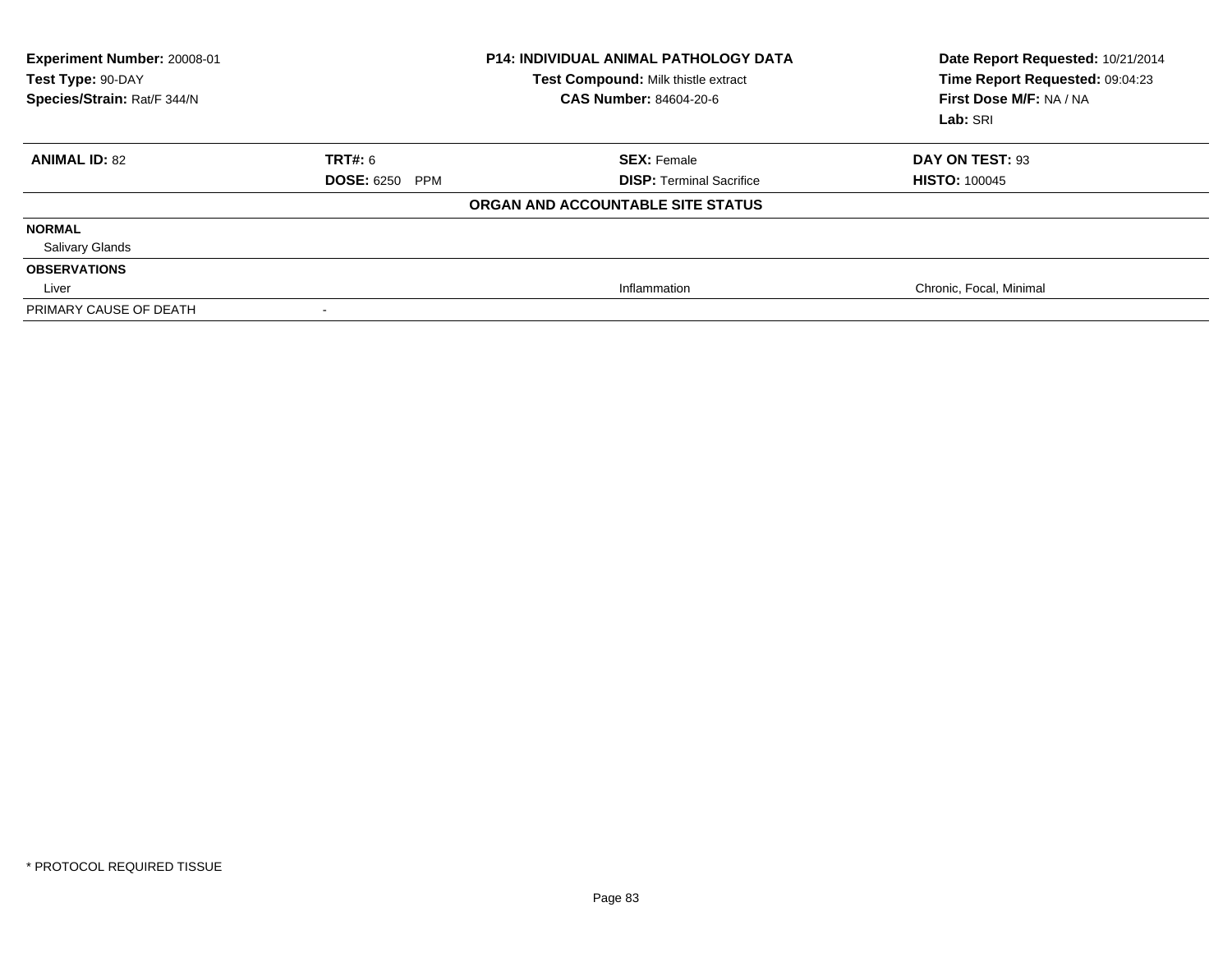| <b>Experiment Number: 20008-01</b><br>Test Type: 90-DAY<br>Species/Strain: Rat/F 344/N |                       | <b>P14: INDIVIDUAL ANIMAL PATHOLOGY DATA</b><br>Test Compound: Milk thistle extract<br><b>CAS Number: 84604-20-6</b> | Date Report Requested: 10/21/2014<br>Time Report Requested: 09:04:23<br>First Dose M/F: NA / NA<br>Lab: SRI |
|----------------------------------------------------------------------------------------|-----------------------|----------------------------------------------------------------------------------------------------------------------|-------------------------------------------------------------------------------------------------------------|
| <b>ANIMAL ID: 83</b>                                                                   | TRT#: 6               | <b>SEX:</b> Female                                                                                                   | DAY ON TEST: 93                                                                                             |
|                                                                                        | <b>DOSE: 6250 PPM</b> | <b>DISP:</b> Terminal Sacrifice                                                                                      | <b>HISTO: 100046</b>                                                                                        |
| <b>OBSERVATIONS</b>                                                                    |                       |                                                                                                                      |                                                                                                             |
| Liver                                                                                  |                       | Inflammation                                                                                                         | Chronic, Focal, Minimal                                                                                     |
| <b>Salivary Glands</b>                                                                 | Parotid GI            | <b>Basophilic Focus</b>                                                                                              | Minimal                                                                                                     |
| PRIMARY CAUSE OF DEATH                                                                 |                       |                                                                                                                      |                                                                                                             |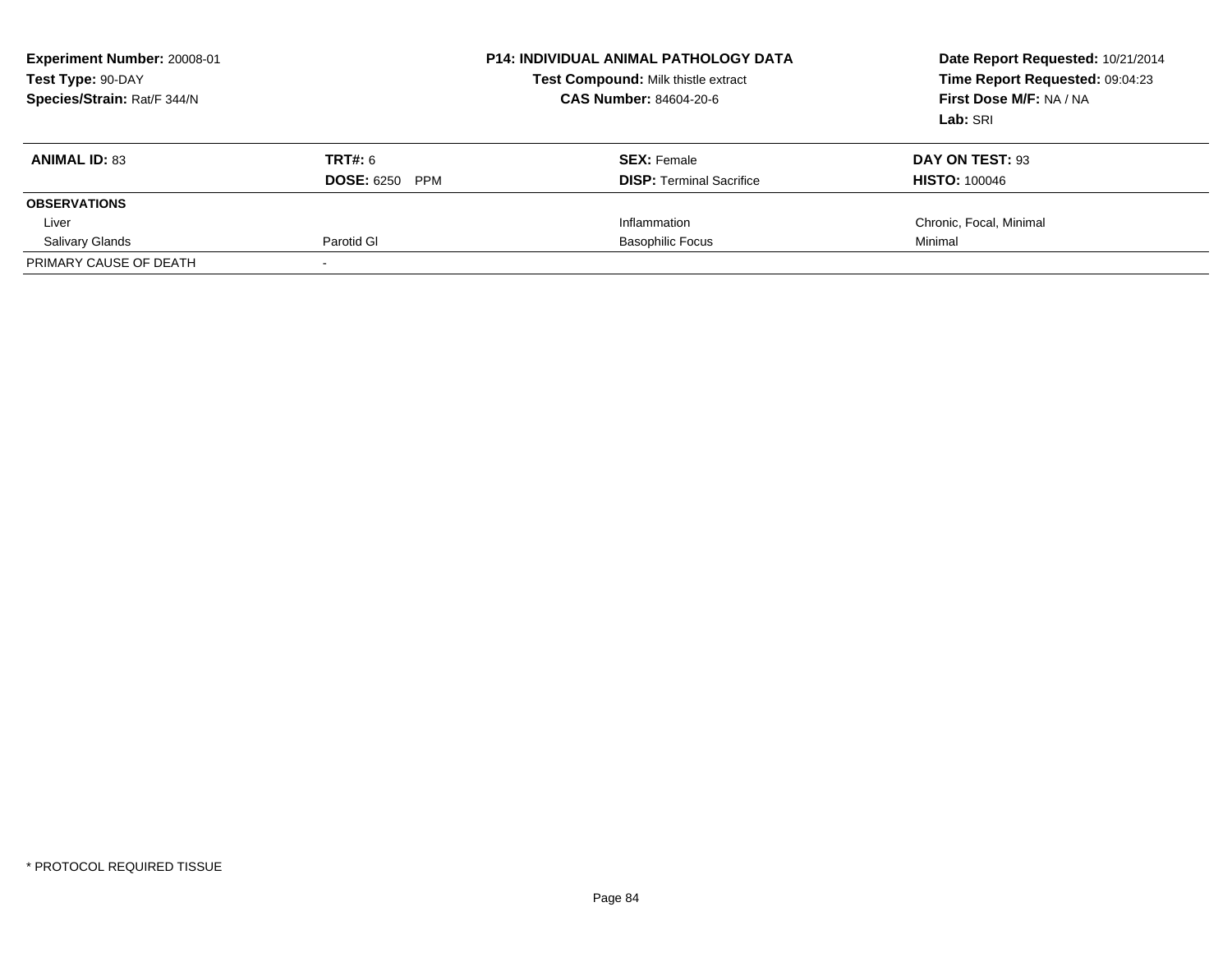| Experiment Number: 20008-01<br>Test Type: 90-DAY<br>Species/Strain: Rat/F 344/N |                          | <b>P14: INDIVIDUAL ANIMAL PATHOLOGY DATA</b><br>Test Compound: Milk thistle extract<br><b>CAS Number: 84604-20-6</b> | Date Report Requested: 10/21/2014<br>Time Report Requested: 09:04:23<br>First Dose M/F: NA / NA<br>Lab: SRI |
|---------------------------------------------------------------------------------|--------------------------|----------------------------------------------------------------------------------------------------------------------|-------------------------------------------------------------------------------------------------------------|
| <b>ANIMAL ID: 84</b>                                                            | <b>TRT#: 6</b>           | <b>SEX: Female</b>                                                                                                   | DAY ON TEST: 93                                                                                             |
|                                                                                 | <b>DOSE: 6250</b><br>PPM | <b>DISP:</b> Terminal Sacrifice                                                                                      | <b>HISTO: 100047</b>                                                                                        |
|                                                                                 |                          | ORGAN AND ACCOUNTABLE SITE STATUS                                                                                    |                                                                                                             |
| <b>NORMAL</b>                                                                   |                          |                                                                                                                      |                                                                                                             |
| <b>Salivary Glands</b>                                                          |                          |                                                                                                                      |                                                                                                             |
| <b>OBSERVATIONS</b>                                                             |                          |                                                                                                                      |                                                                                                             |
| Liver                                                                           |                          | Inflammation                                                                                                         | Chronic, Focal, Minimal                                                                                     |
| Lymph Node                                                                      | Pancreatic               | Hyperplasia                                                                                                          | Lymphoid, Moderate                                                                                          |
| [Hyperplasia TGLS = $1-7$ ]                                                     |                          |                                                                                                                      |                                                                                                             |
| PRIMARY CAUSE OF DEATH                                                          |                          |                                                                                                                      |                                                                                                             |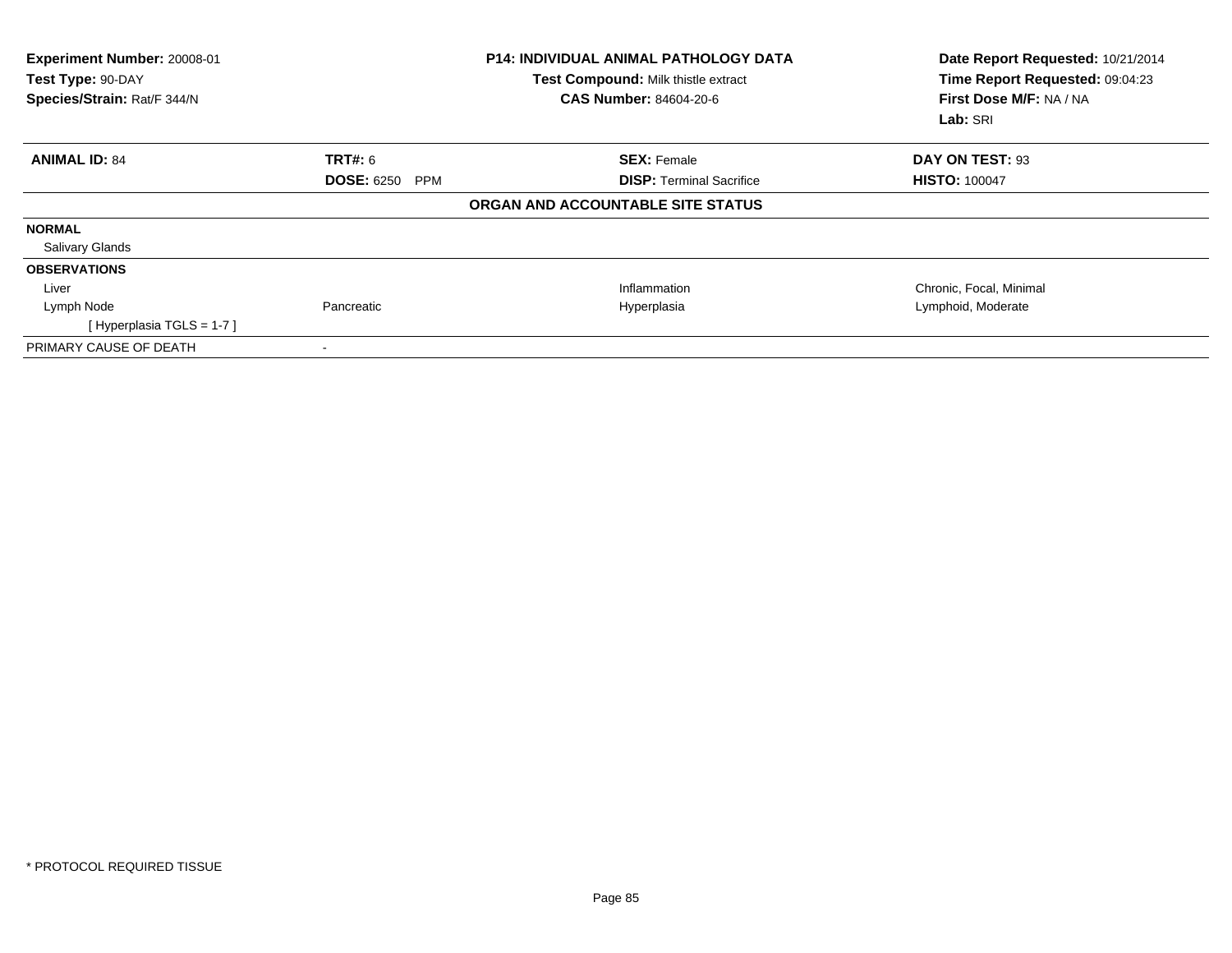| Experiment Number: 20008-01<br>Test Type: 90-DAY<br>Species/Strain: Rat/F 344/N |                       | <b>P14: INDIVIDUAL ANIMAL PATHOLOGY DATA</b><br>Test Compound: Milk thistle extract<br><b>CAS Number: 84604-20-6</b> | Date Report Requested: 10/21/2014<br>Time Report Requested: 09:04:23<br>First Dose M/F: NA / NA<br>Lab: SRI |
|---------------------------------------------------------------------------------|-----------------------|----------------------------------------------------------------------------------------------------------------------|-------------------------------------------------------------------------------------------------------------|
| <b>ANIMAL ID: 85</b>                                                            | <b>TRT#:</b> 6        | <b>SEX: Female</b>                                                                                                   | DAY ON TEST: 93                                                                                             |
|                                                                                 | <b>DOSE: 6250 PPM</b> | <b>DISP:</b> Terminal Sacrifice                                                                                      | <b>HISTO: 100048</b>                                                                                        |
|                                                                                 |                       | ORGAN AND ACCOUNTABLE SITE STATUS                                                                                    |                                                                                                             |
| <b>NORMAL</b>                                                                   |                       |                                                                                                                      |                                                                                                             |
| <b>Salivary Glands</b>                                                          |                       |                                                                                                                      |                                                                                                             |
| <b>OBSERVATIONS</b>                                                             |                       |                                                                                                                      |                                                                                                             |
| Liver                                                                           |                       | Inflammation                                                                                                         | Chronic, Focal, Mild                                                                                        |
| Lymph Node                                                                      | Pancreatic            | Hyperplasia                                                                                                          | Lymphoid, Mild                                                                                              |
| [Hyperplasia TGLS = 1-7]                                                        |                       |                                                                                                                      |                                                                                                             |
| PRIMARY CAUSE OF DEATH                                                          |                       |                                                                                                                      |                                                                                                             |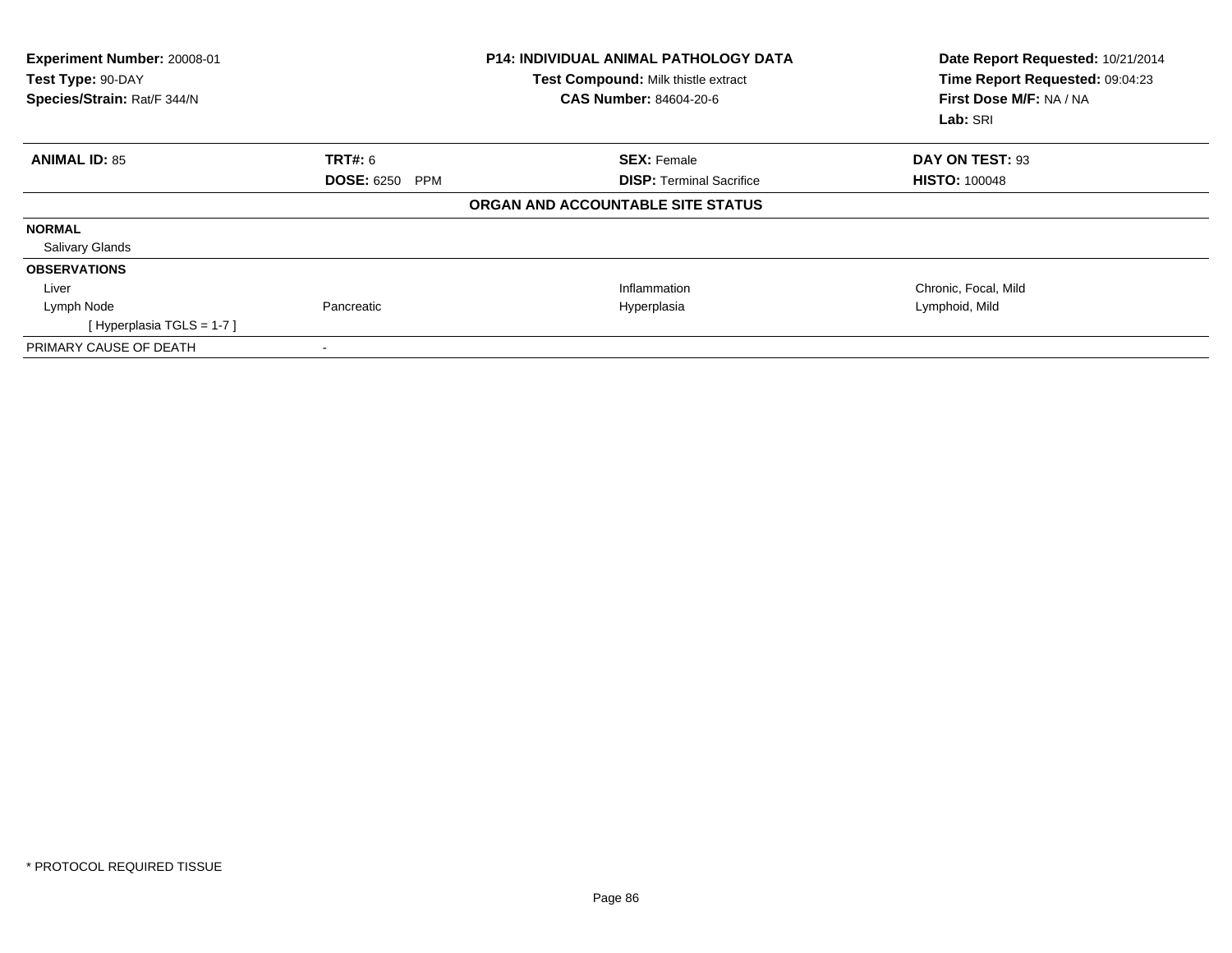| Experiment Number: 20008-01<br>Test Type: 90-DAY<br>Species/Strain: Rat/F 344/N |                       | <b>P14: INDIVIDUAL ANIMAL PATHOLOGY DATA</b><br>Test Compound: Milk thistle extract<br>CAS Number: 84604-20-6 | Date Report Requested: 10/21/2014<br>Time Report Requested: 09:04:23<br>First Dose M/F: NA / NA<br>Lab: SRI |
|---------------------------------------------------------------------------------|-----------------------|---------------------------------------------------------------------------------------------------------------|-------------------------------------------------------------------------------------------------------------|
| <b>ANIMAL ID: 86</b>                                                            | <b>TRT#: 6</b>        | <b>SEX: Female</b>                                                                                            | DAY ON TEST: 93                                                                                             |
|                                                                                 | <b>DOSE: 6250 PPM</b> | <b>DISP: Terminal Sacrifice</b>                                                                               | <b>HISTO: 100049</b>                                                                                        |
|                                                                                 |                       | ORGAN AND ACCOUNTABLE SITE STATUS                                                                             |                                                                                                             |
| <b>NORMAL</b>                                                                   |                       |                                                                                                               |                                                                                                             |
| Liver                                                                           |                       |                                                                                                               |                                                                                                             |
| <b>OBSERVATIONS</b>                                                             |                       |                                                                                                               |                                                                                                             |
| <b>Salivary Glands</b>                                                          | Parotid GI            | <b>Basophilic Focus</b>                                                                                       | Minimal                                                                                                     |
| PRIMARY CAUSE OF DEATH                                                          |                       |                                                                                                               |                                                                                                             |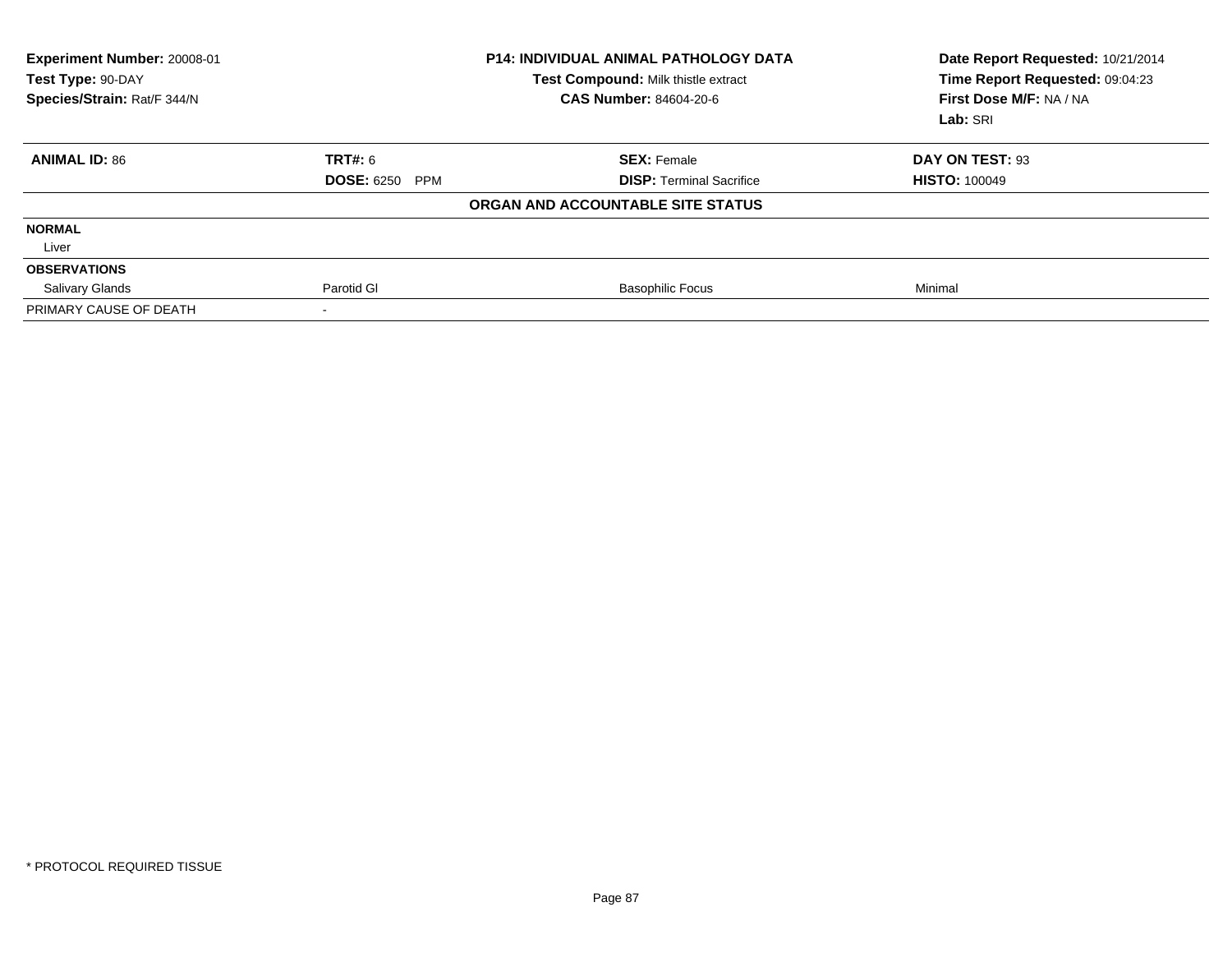| Experiment Number: 20008-01<br>Test Type: 90-DAY<br>Species/Strain: Rat/F 344/N |                                 | <b>P14: INDIVIDUAL ANIMAL PATHOLOGY DATA</b><br>Test Compound: Milk thistle extract<br><b>CAS Number: 84604-20-6</b> | Date Report Requested: 10/21/2014<br>Time Report Requested: 09:04:23<br>First Dose M/F: NA / NA<br>Lab: SRI |
|---------------------------------------------------------------------------------|---------------------------------|----------------------------------------------------------------------------------------------------------------------|-------------------------------------------------------------------------------------------------------------|
| <b>ANIMAL ID: 87</b>                                                            | <b>TRT#: 6</b>                  | <b>SEX: Female</b>                                                                                                   | DAY ON TEST: 93                                                                                             |
|                                                                                 | <b>DOSE: 6250</b><br><b>PPM</b> | <b>DISP:</b> Terminal Sacrifice                                                                                      | <b>HISTO: 100050</b>                                                                                        |
|                                                                                 |                                 | ORGAN AND ACCOUNTABLE SITE STATUS                                                                                    |                                                                                                             |
| <b>NORMAL</b>                                                                   |                                 |                                                                                                                      |                                                                                                             |
| <b>Salivary Glands</b>                                                          |                                 |                                                                                                                      |                                                                                                             |
| <b>OBSERVATIONS</b>                                                             |                                 |                                                                                                                      |                                                                                                             |
| Liver                                                                           |                                 | Hepatodiaphragmatic Nodule                                                                                           | Mild                                                                                                        |
| [Hepatodiaphragmatic Nodule TGLS = 3-21]                                        |                                 |                                                                                                                      |                                                                                                             |
| PRIMARY CAUSE OF DEATH                                                          |                                 |                                                                                                                      |                                                                                                             |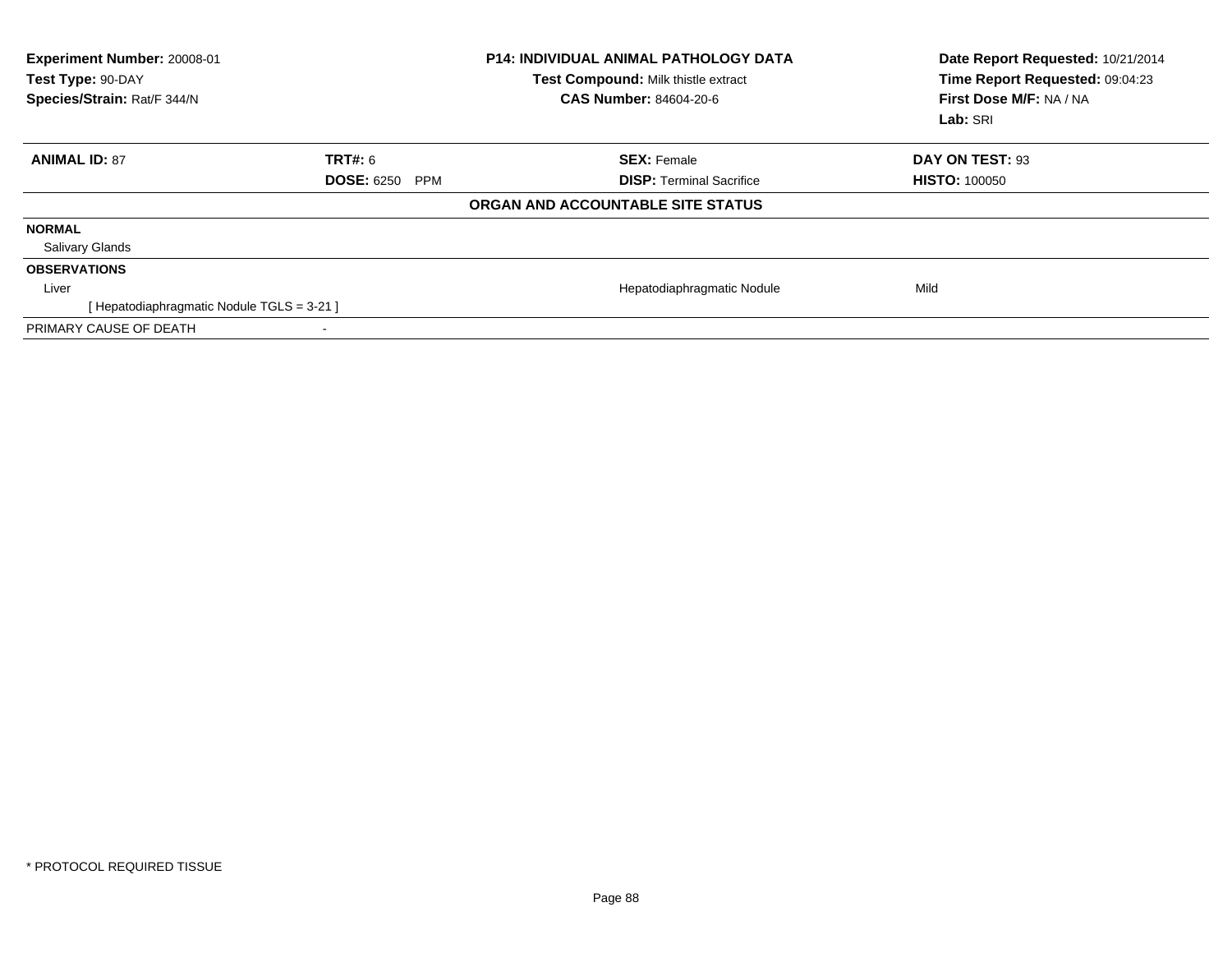| Experiment Number: 20008-01<br>Test Type: 90-DAY<br>Species/Strain: Rat/F 344/N |                                 | <b>P14: INDIVIDUAL ANIMAL PATHOLOGY DATA</b><br>Test Compound: Milk thistle extract<br><b>CAS Number: 84604-20-6</b> | Date Report Requested: 10/21/2014<br>Time Report Requested: 09:04:23<br>First Dose M/F: NA / NA<br>Lab: SRI |
|---------------------------------------------------------------------------------|---------------------------------|----------------------------------------------------------------------------------------------------------------------|-------------------------------------------------------------------------------------------------------------|
| <b>ANIMAL ID: 88</b>                                                            | <b>TRT#:</b> 6                  | <b>SEX: Female</b>                                                                                                   | DAY ON TEST: 93                                                                                             |
|                                                                                 | <b>DOSE: 6250</b><br><b>PPM</b> | <b>DISP: Terminal Sacrifice</b>                                                                                      | <b>HISTO: 100051</b>                                                                                        |
|                                                                                 |                                 | ORGAN AND ACCOUNTABLE SITE STATUS                                                                                    |                                                                                                             |
| <b>NORMAL</b>                                                                   |                                 |                                                                                                                      |                                                                                                             |
| <b>Clitoral Gland</b>                                                           |                                 |                                                                                                                      |                                                                                                             |
| <b>OBSERVATIONS</b>                                                             |                                 |                                                                                                                      |                                                                                                             |
| Liver                                                                           |                                 | Hepatodiaphragmatic Nodule                                                                                           | Mild                                                                                                        |
|                                                                                 |                                 | Inflammation                                                                                                         | Chronic, Focal, Minimal                                                                                     |
| [Hepatodiaphragmatic Nodule TGLS = 2-21 ]                                       |                                 |                                                                                                                      |                                                                                                             |
| Salivary Glands                                                                 | Parotid GI                      | <b>Basophilic Focus</b>                                                                                              | Minimal                                                                                                     |
| PRIMARY CAUSE OF DEATH                                                          |                                 |                                                                                                                      |                                                                                                             |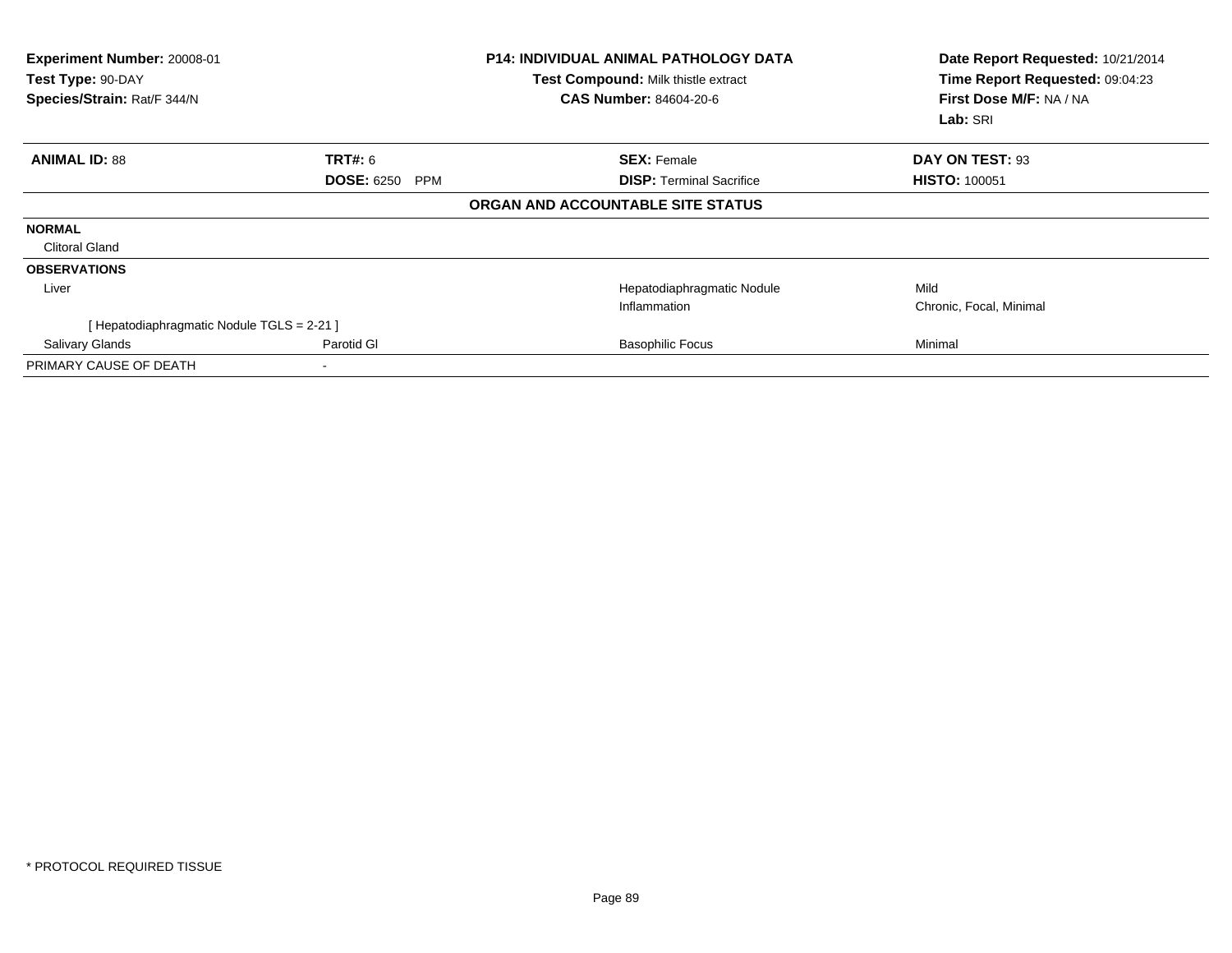| Experiment Number: 20008-01<br>Test Type: 90-DAY<br>Species/Strain: Rat/F 344/N |                                 | <b>P14: INDIVIDUAL ANIMAL PATHOLOGY DATA</b><br>Test Compound: Milk thistle extract<br><b>CAS Number: 84604-20-6</b> | Date Report Requested: 10/21/2014<br>Time Report Requested: 09:04:23<br>First Dose M/F: NA / NA<br>Lab: SRI |
|---------------------------------------------------------------------------------|---------------------------------|----------------------------------------------------------------------------------------------------------------------|-------------------------------------------------------------------------------------------------------------|
| <b>ANIMAL ID: 89</b>                                                            | TRT#: 6                         | <b>SEX: Female</b>                                                                                                   | DAY ON TEST: 93                                                                                             |
|                                                                                 | <b>DOSE: 6250</b><br><b>PPM</b> | <b>DISP: Terminal Sacrifice</b>                                                                                      | <b>HISTO: 100052</b>                                                                                        |
|                                                                                 |                                 | ORGAN AND ACCOUNTABLE SITE STATUS                                                                                    |                                                                                                             |
| <b>NORMAL</b>                                                                   |                                 |                                                                                                                      |                                                                                                             |
| <b>Salivary Glands</b>                                                          |                                 |                                                                                                                      |                                                                                                             |
| <b>OBSERVATIONS</b>                                                             |                                 |                                                                                                                      |                                                                                                             |
| Liver                                                                           |                                 | Inflammation                                                                                                         | Chronic, Focal, Minimal                                                                                     |
| PRIMARY CAUSE OF DEATH                                                          | $\,$                            |                                                                                                                      |                                                                                                             |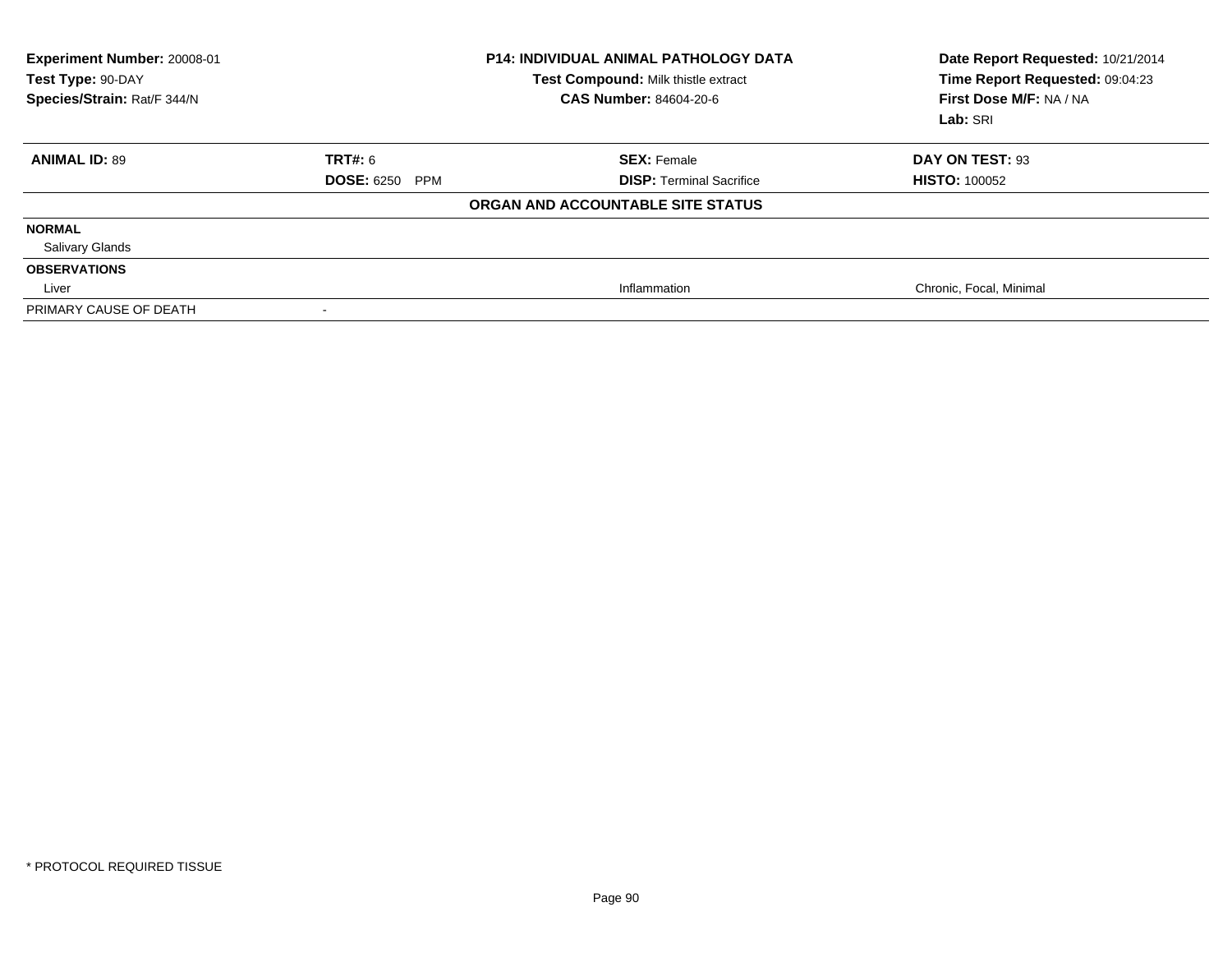| Experiment Number: 20008-01<br>Test Type: 90-DAY<br>Species/Strain: Rat/F 344/N |                       | <b>P14: INDIVIDUAL ANIMAL PATHOLOGY DATA</b><br>Test Compound: Milk thistle extract<br><b>CAS Number: 84604-20-6</b> | Date Report Requested: 10/21/2014<br>Time Report Requested: 09:04:23<br>First Dose M/F: NA / NA<br>Lab: SRI |
|---------------------------------------------------------------------------------|-----------------------|----------------------------------------------------------------------------------------------------------------------|-------------------------------------------------------------------------------------------------------------|
| <b>ANIMAL ID: 90</b>                                                            | TRT#: 6               | <b>SEX:</b> Female                                                                                                   | DAY ON TEST: 93                                                                                             |
|                                                                                 | <b>DOSE: 6250 PPM</b> | <b>DISP:</b> Terminal Sacrifice                                                                                      | <b>HISTO: 100053</b>                                                                                        |
| <b>OBSERVATIONS</b>                                                             |                       |                                                                                                                      |                                                                                                             |
| Liver                                                                           |                       | Inflammation                                                                                                         | Chronic, Focal, Minimal                                                                                     |
| <b>Salivary Glands</b>                                                          | Parotid GI            | <b>Basophilic Focus</b>                                                                                              | Minimal                                                                                                     |
| PRIMARY CAUSE OF DEATH                                                          |                       |                                                                                                                      |                                                                                                             |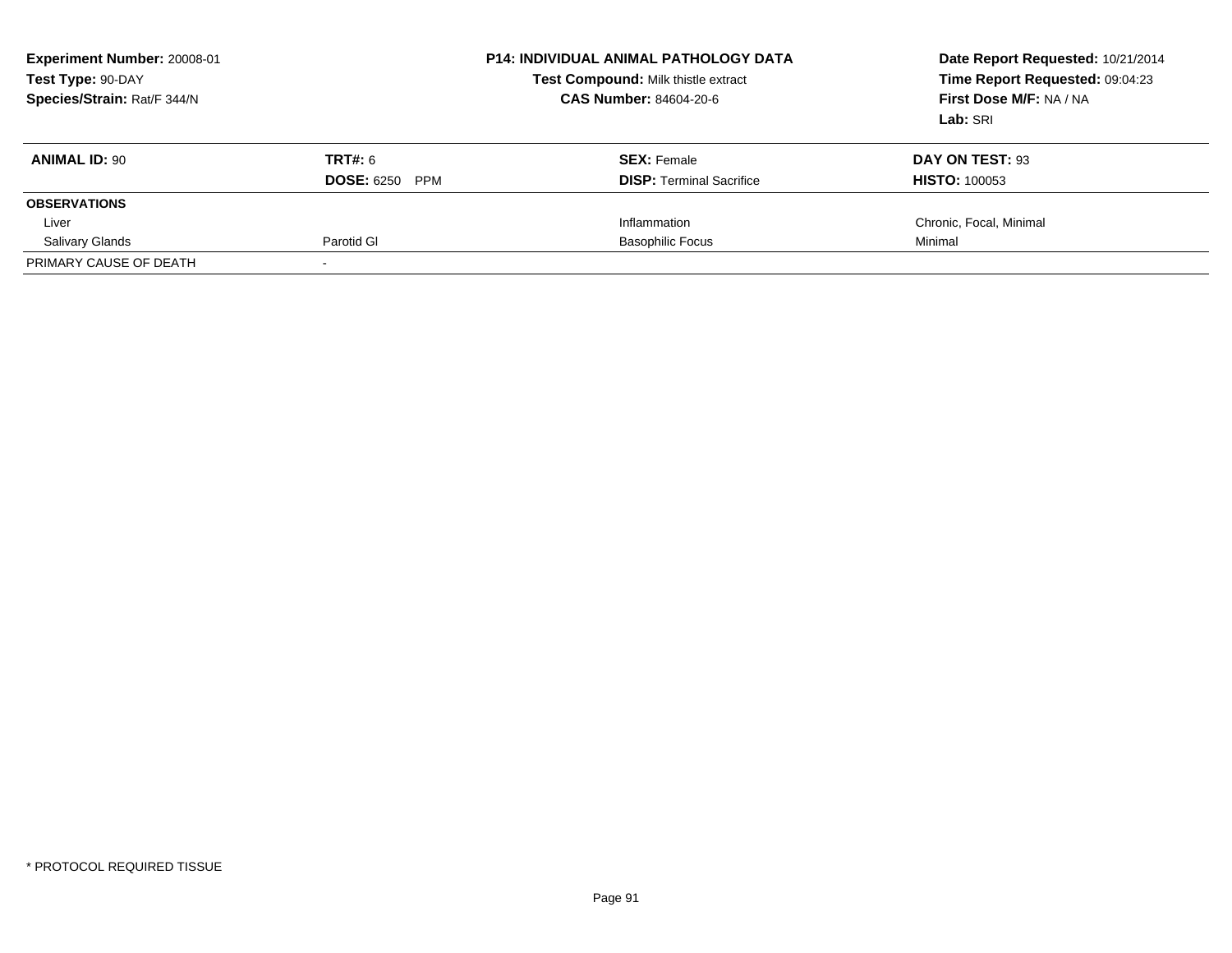| Experiment Number: 20008-01<br>Test Type: 90-DAY<br>Species/Strain: Rat/F 344/N |                        | <b>P14: INDIVIDUAL ANIMAL PATHOLOGY DATA</b><br>Test Compound: Milk thistle extract<br><b>CAS Number: 84604-20-6</b> | Date Report Requested: 10/21/2014<br>Time Report Requested: 09:04:23<br>First Dose M/F: NA / NA<br>Lab: SRI |
|---------------------------------------------------------------------------------|------------------------|----------------------------------------------------------------------------------------------------------------------|-------------------------------------------------------------------------------------------------------------|
| <b>ANIMAL ID: 91</b>                                                            | TRT#: 8                | <b>SEX:</b> Female                                                                                                   | DAY ON TEST: 93                                                                                             |
|                                                                                 | <b>DOSE: 12500 PPM</b> | <b>DISP:</b> Terminal Sacrifice                                                                                      | <b>HISTO: 100054</b>                                                                                        |
| <b>OBSERVATIONS</b>                                                             |                        |                                                                                                                      |                                                                                                             |
| Liver                                                                           |                        | Inflammation                                                                                                         | Chronic, Focal, Minimal                                                                                     |
| <b>Salivary Glands</b>                                                          | Parotid GI             | <b>Basophilic Focus</b>                                                                                              | Minimal                                                                                                     |
| PRIMARY CAUSE OF DEATH                                                          |                        |                                                                                                                      |                                                                                                             |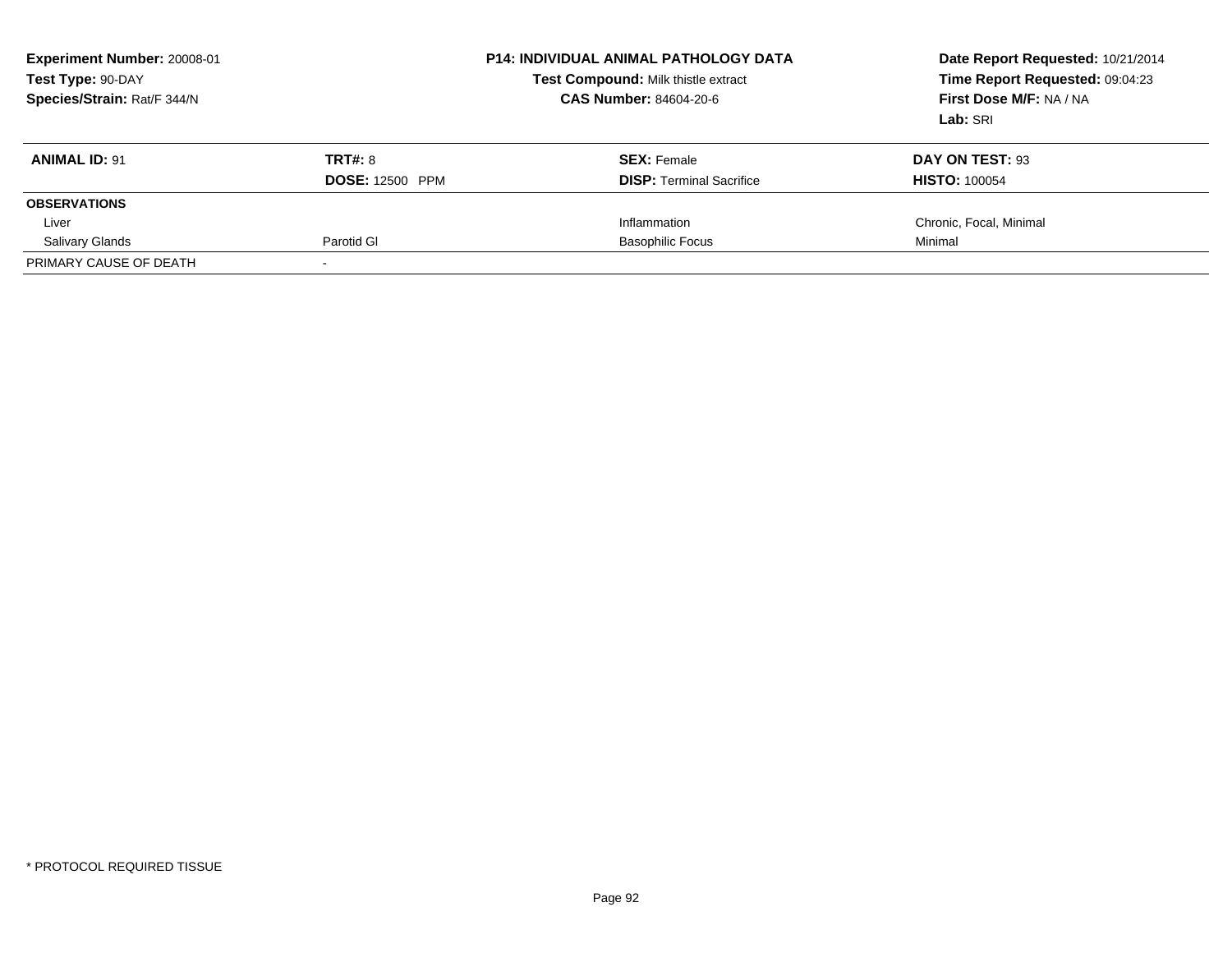| Experiment Number: 20008-01<br>Test Type: 90-DAY<br>Species/Strain: Rat/F 344/N |                        | <b>P14: INDIVIDUAL ANIMAL PATHOLOGY DATA</b><br>Test Compound: Milk thistle extract<br><b>CAS Number: 84604-20-6</b> | Date Report Requested: 10/21/2014<br>Time Report Requested: 09:04:23<br>First Dose M/F: NA / NA<br>Lab: SRI |
|---------------------------------------------------------------------------------|------------------------|----------------------------------------------------------------------------------------------------------------------|-------------------------------------------------------------------------------------------------------------|
| <b>ANIMAL ID: 92</b>                                                            | TRT#: 8                | <b>SEX:</b> Female                                                                                                   | DAY ON TEST: 93                                                                                             |
|                                                                                 | <b>DOSE: 12500 PPM</b> | <b>DISP:</b> Terminal Sacrifice                                                                                      | <b>HISTO: 100055</b>                                                                                        |
| <b>OBSERVATIONS</b>                                                             |                        |                                                                                                                      |                                                                                                             |
| Liver                                                                           |                        | Inflammation                                                                                                         | Chronic, Focal, Minimal                                                                                     |
| <b>Salivary Glands</b>                                                          | Parotid GI             | <b>Basophilic Focus</b>                                                                                              | Minimal                                                                                                     |
| PRIMARY CAUSE OF DEATH                                                          |                        |                                                                                                                      |                                                                                                             |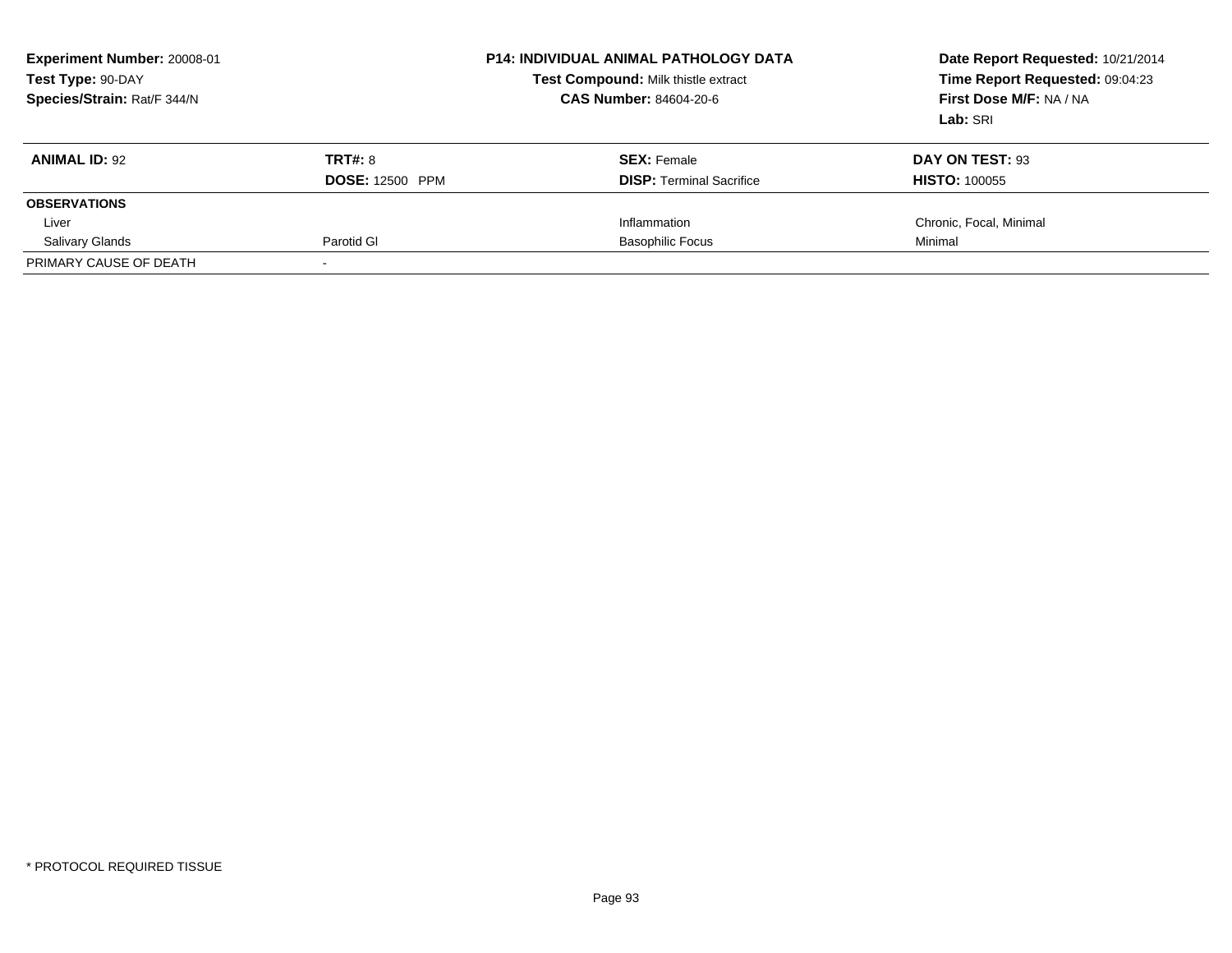| Experiment Number: 20008-01<br>Test Type: 90-DAY<br>Species/Strain: Rat/F 344/N |                        | <b>P14: INDIVIDUAL ANIMAL PATHOLOGY DATA</b><br>Test Compound: Milk thistle extract<br>CAS Number: 84604-20-6 | Date Report Requested: 10/21/2014<br>Time Report Requested: 09:04:23<br>First Dose M/F: NA / NA<br>Lab: SRI |
|---------------------------------------------------------------------------------|------------------------|---------------------------------------------------------------------------------------------------------------|-------------------------------------------------------------------------------------------------------------|
| <b>ANIMAL ID: 93</b>                                                            | <b>TRT#: 8</b>         | <b>SEX: Female</b>                                                                                            | DAY ON TEST: 93                                                                                             |
|                                                                                 | <b>DOSE: 12500 PPM</b> | <b>DISP: Terminal Sacrifice</b>                                                                               | <b>HISTO: 100056</b>                                                                                        |
|                                                                                 |                        | ORGAN AND ACCOUNTABLE SITE STATUS                                                                             |                                                                                                             |
| <b>NORMAL</b>                                                                   |                        |                                                                                                               |                                                                                                             |
| <b>Salivary Glands</b>                                                          |                        |                                                                                                               |                                                                                                             |
| <b>OBSERVATIONS</b>                                                             |                        |                                                                                                               |                                                                                                             |
| Liver                                                                           |                        | Inflammation                                                                                                  | Chronic, Focal, Minimal                                                                                     |
| PRIMARY CAUSE OF DEATH                                                          |                        |                                                                                                               |                                                                                                             |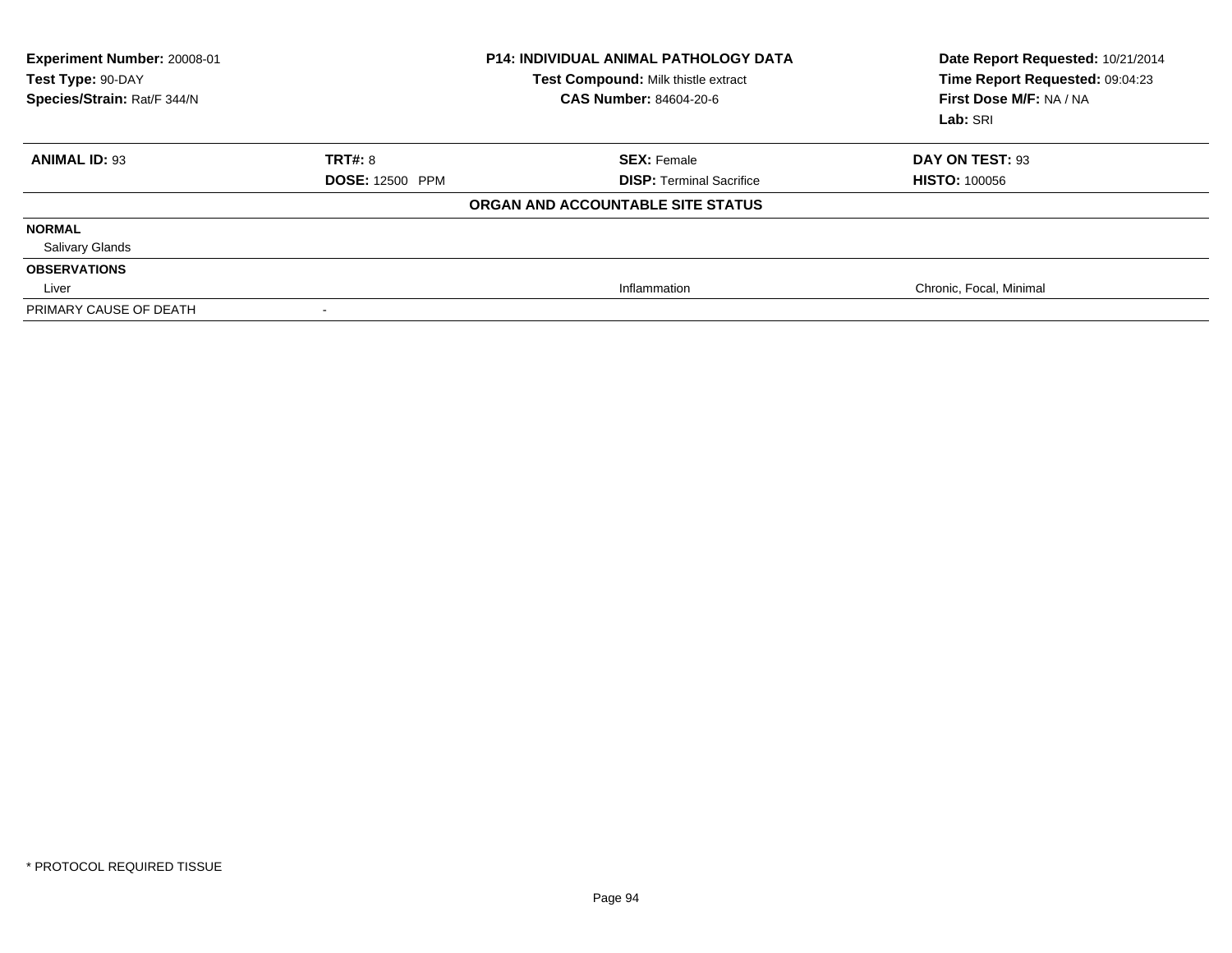| Experiment Number: 20008-01<br>Test Type: 90-DAY<br>Species/Strain: Rat/F 344/N |                        | <b>P14: INDIVIDUAL ANIMAL PATHOLOGY DATA</b><br>Test Compound: Milk thistle extract<br><b>CAS Number: 84604-20-6</b> | Date Report Requested: 10/21/2014<br>Time Report Requested: 09:04:23<br>First Dose M/F: NA / NA<br>Lab: SRI |
|---------------------------------------------------------------------------------|------------------------|----------------------------------------------------------------------------------------------------------------------|-------------------------------------------------------------------------------------------------------------|
| <b>ANIMAL ID: 94</b>                                                            | TRT#: 8                | <b>SEX: Female</b>                                                                                                   | DAY ON TEST: 93                                                                                             |
|                                                                                 | <b>DOSE: 12500 PPM</b> | <b>DISP: Terminal Sacrifice</b>                                                                                      | <b>HISTO: 100057</b>                                                                                        |
|                                                                                 |                        | ORGAN AND ACCOUNTABLE SITE STATUS                                                                                    |                                                                                                             |
| <b>NORMAL</b>                                                                   |                        |                                                                                                                      |                                                                                                             |
| Liver                                                                           | <b>Salivary Glands</b> |                                                                                                                      |                                                                                                             |
| PRIMARY CAUSE OF DEATH                                                          |                        |                                                                                                                      |                                                                                                             |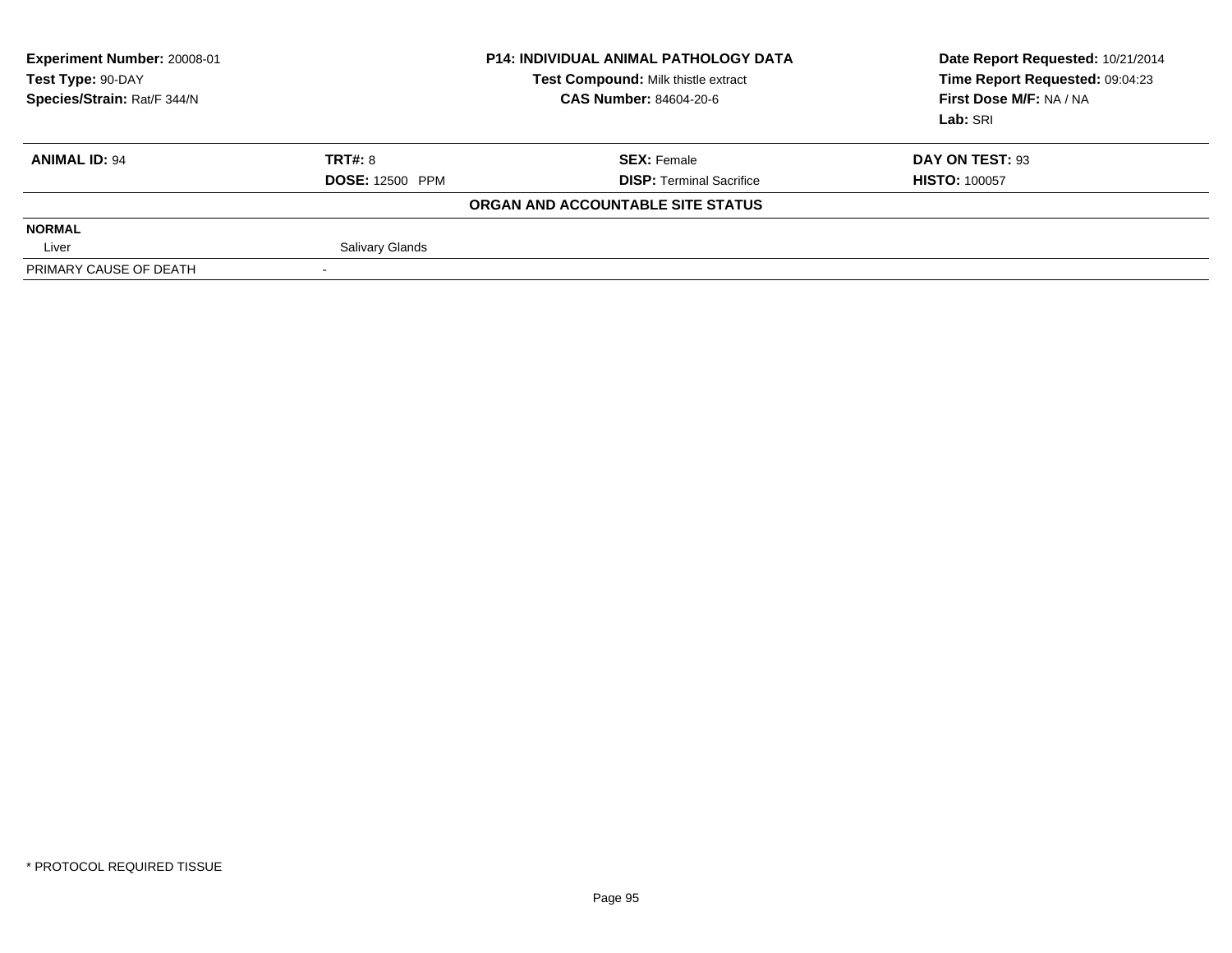| Experiment Number: 20008-01<br>Test Type: 90-DAY<br>Species/Strain: Rat/F 344/N |                        | <b>P14: INDIVIDUAL ANIMAL PATHOLOGY DATA</b><br>Test Compound: Milk thistle extract<br><b>CAS Number: 84604-20-6</b> | Date Report Requested: 10/21/2014<br>Time Report Requested: 09:04:23<br>First Dose M/F: NA / NA<br>Lab: SRI |
|---------------------------------------------------------------------------------|------------------------|----------------------------------------------------------------------------------------------------------------------|-------------------------------------------------------------------------------------------------------------|
| <b>ANIMAL ID: 95</b>                                                            | TRT#: 8                | <b>SEX: Female</b>                                                                                                   | DAY ON TEST: 93                                                                                             |
|                                                                                 | <b>DOSE: 12500 PPM</b> | <b>DISP:</b> Terminal Sacrifice                                                                                      | <b>HISTO: 100058</b>                                                                                        |
| <b>OBSERVATIONS</b>                                                             |                        |                                                                                                                      |                                                                                                             |
| <b>Clitoral Gland</b>                                                           |                        | Cyst                                                                                                                 | Mild                                                                                                        |
| [Cyst TGLS = $1-8$ ]                                                            |                        |                                                                                                                      |                                                                                                             |
| Liver                                                                           |                        | Hepatodiaphragmatic Nodule                                                                                           | Mild                                                                                                        |
|                                                                                 |                        | Inflammation                                                                                                         | Chronic, Focal, Minimal                                                                                     |
| [ Hepatodiaphragmatic Nodule TGLS = 2-21 ]                                      |                        |                                                                                                                      |                                                                                                             |
| <b>Salivary Glands</b>                                                          | Parotid GI             | <b>Basophilic Focus</b>                                                                                              | Minimal                                                                                                     |
| PRIMARY CAUSE OF DEATH                                                          |                        |                                                                                                                      |                                                                                                             |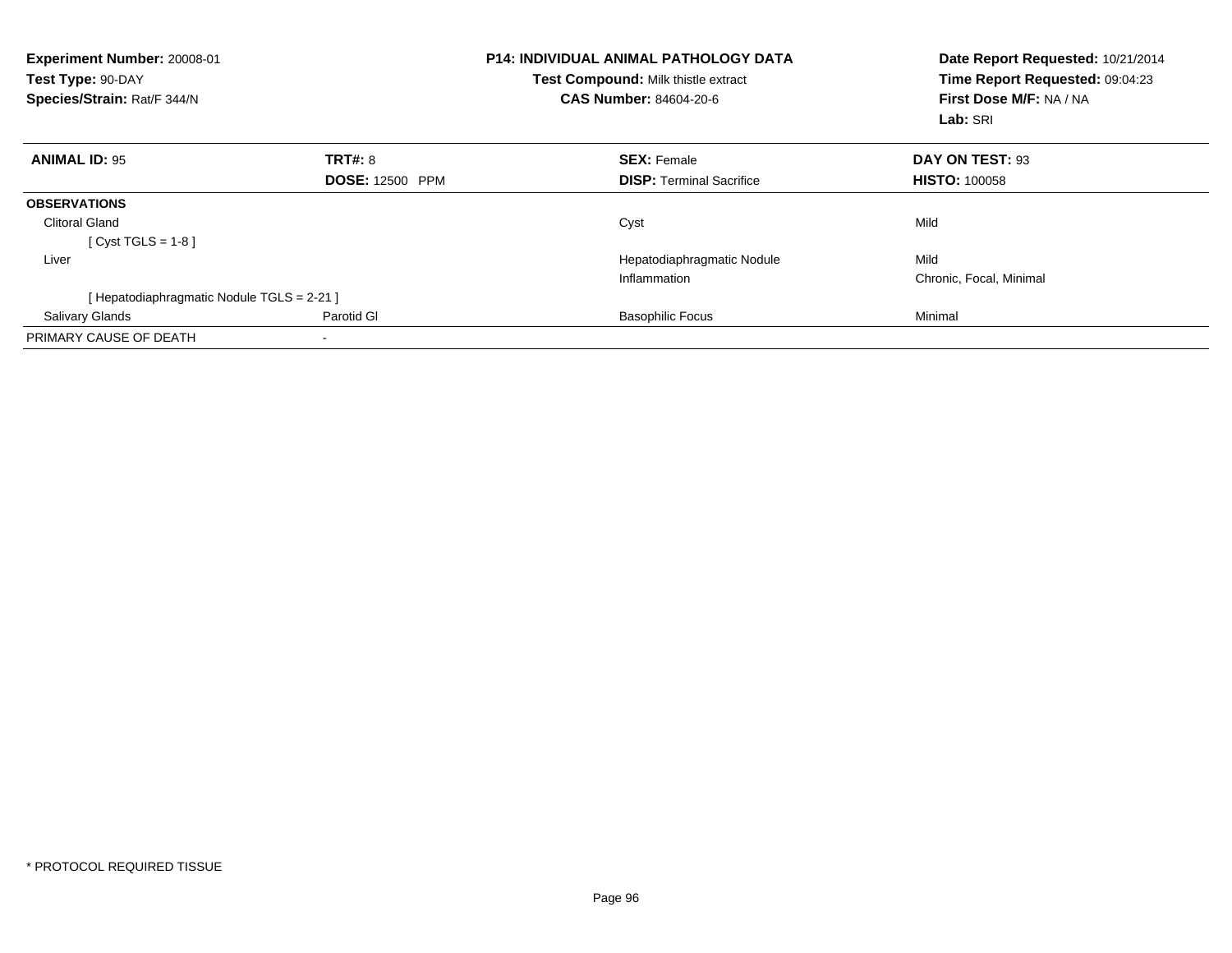| Experiment Number: 20008-01<br>Test Type: 90-DAY<br>Species/Strain: Rat/F 344/N |                        | <b>P14: INDIVIDUAL ANIMAL PATHOLOGY DATA</b><br>Test Compound: Milk thistle extract<br><b>CAS Number: 84604-20-6</b> | Date Report Requested: 10/21/2014<br>Time Report Requested: 09:04:23<br>First Dose M/F: NA / NA<br>Lab: SRI |
|---------------------------------------------------------------------------------|------------------------|----------------------------------------------------------------------------------------------------------------------|-------------------------------------------------------------------------------------------------------------|
| <b>ANIMAL ID: 96</b>                                                            | TRT#: 8                | <b>SEX: Female</b>                                                                                                   | DAY ON TEST: 93                                                                                             |
|                                                                                 | <b>DOSE: 12500 PPM</b> | <b>DISP:</b> Terminal Sacrifice                                                                                      | <b>HISTO: 100059</b>                                                                                        |
|                                                                                 |                        | ORGAN AND ACCOUNTABLE SITE STATUS                                                                                    |                                                                                                             |
| <b>NORMAL</b>                                                                   |                        |                                                                                                                      |                                                                                                             |
| <b>Salivary Glands</b>                                                          |                        |                                                                                                                      |                                                                                                             |
| <b>OBSERVATIONS</b>                                                             |                        |                                                                                                                      |                                                                                                             |
| Liver                                                                           |                        | Inflammation                                                                                                         | Chronic, Focal, Mild                                                                                        |
| Lymph Node                                                                      | Pancreatic             | Hyperplasia                                                                                                          | Lymphoid, Mild                                                                                              |
| [Hyperplasia TGLS = $1-7$ ]                                                     |                        |                                                                                                                      |                                                                                                             |
| Uterus                                                                          |                        | Hydrometra                                                                                                           | Mild                                                                                                        |
| [Hydrometra TGLS = $2-7$ ]                                                      |                        |                                                                                                                      |                                                                                                             |
| PRIMARY CAUSE OF DEATH                                                          |                        |                                                                                                                      |                                                                                                             |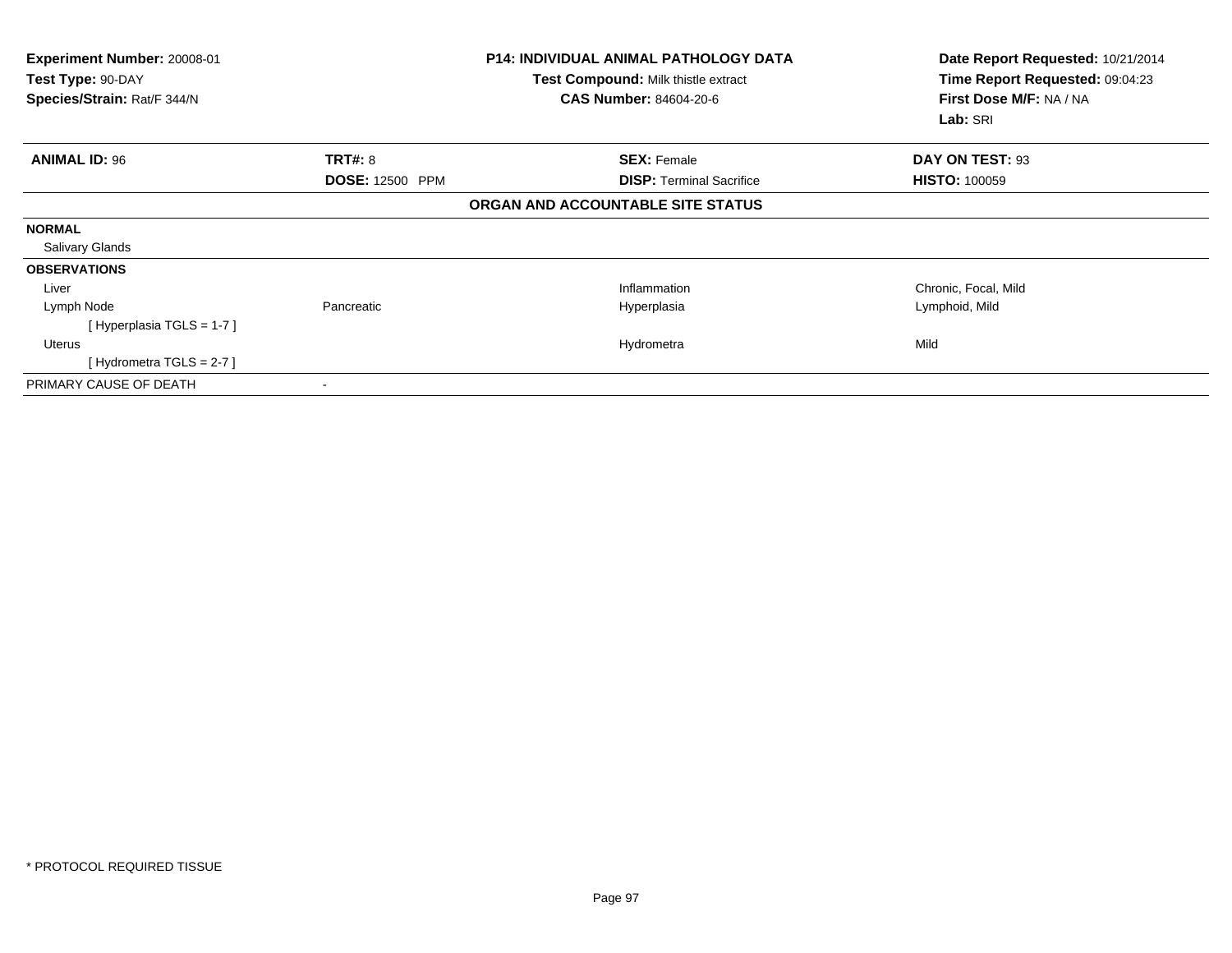| Experiment Number: 20008-01<br>Test Type: 90-DAY<br>Species/Strain: Rat/F 344/N |                        | <b>P14: INDIVIDUAL ANIMAL PATHOLOGY DATA</b><br>Test Compound: Milk thistle extract<br><b>CAS Number: 84604-20-6</b> | Date Report Requested: 10/21/2014<br>Time Report Requested: 09:04:23<br>First Dose M/F: NA / NA<br>Lab: SRI |
|---------------------------------------------------------------------------------|------------------------|----------------------------------------------------------------------------------------------------------------------|-------------------------------------------------------------------------------------------------------------|
| <b>ANIMAL ID: 97</b>                                                            | <b>TRT#: 8</b>         | <b>SEX: Female</b>                                                                                                   | DAY ON TEST: 93                                                                                             |
|                                                                                 | <b>DOSE: 12500 PPM</b> | <b>DISP:</b> Terminal Sacrifice                                                                                      | <b>HISTO: 100060</b>                                                                                        |
|                                                                                 |                        | ORGAN AND ACCOUNTABLE SITE STATUS                                                                                    |                                                                                                             |
| <b>NORMAL</b>                                                                   |                        |                                                                                                                      |                                                                                                             |
| <b>Salivary Glands</b>                                                          |                        |                                                                                                                      |                                                                                                             |
| <b>OBSERVATIONS</b>                                                             |                        |                                                                                                                      |                                                                                                             |
| Liver                                                                           |                        | Inflammation                                                                                                         | Chronic, Focal, Minimal                                                                                     |
| PRIMARY CAUSE OF DEATH                                                          | $\,$                   |                                                                                                                      |                                                                                                             |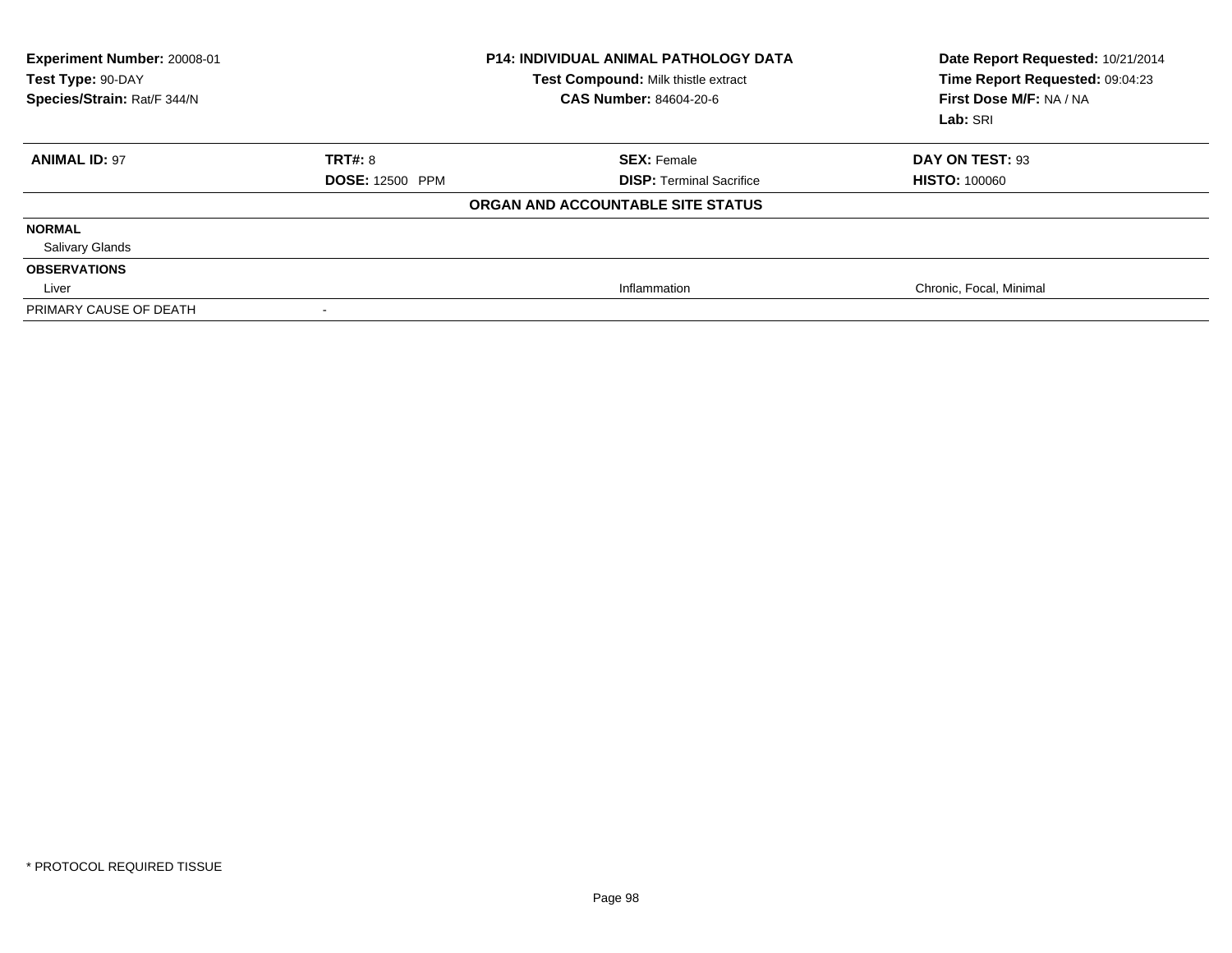| <b>Experiment Number: 20008-01</b><br>Test Type: 90-DAY<br>Species/Strain: Rat/F 344/N |                        | <b>P14: INDIVIDUAL ANIMAL PATHOLOGY DATA</b><br>Test Compound: Milk thistle extract<br><b>CAS Number: 84604-20-6</b> | Date Report Requested: 10/21/2014<br>Time Report Requested: 09:04:23<br>First Dose M/F: NA / NA<br>Lab: SRI |
|----------------------------------------------------------------------------------------|------------------------|----------------------------------------------------------------------------------------------------------------------|-------------------------------------------------------------------------------------------------------------|
| <b>ANIMAL ID: 98</b>                                                                   | <b>TRT#: 8</b>         | <b>SEX:</b> Female                                                                                                   | DAY ON TEST: 93                                                                                             |
|                                                                                        | <b>DOSE: 12500 PPM</b> | <b>DISP:</b> Terminal Sacrifice                                                                                      | <b>HISTO: 100061</b>                                                                                        |
| <b>OBSERVATIONS</b>                                                                    |                        |                                                                                                                      |                                                                                                             |
| Liver                                                                                  |                        | Inflammation                                                                                                         | Chronic, Focal, Minimal                                                                                     |
| <b>Salivary Glands</b>                                                                 | Duct, Parotid GI       | Inflammation                                                                                                         | Chronic, Focal, Minimal                                                                                     |
| PRIMARY CAUSE OF DEATH                                                                 |                        |                                                                                                                      |                                                                                                             |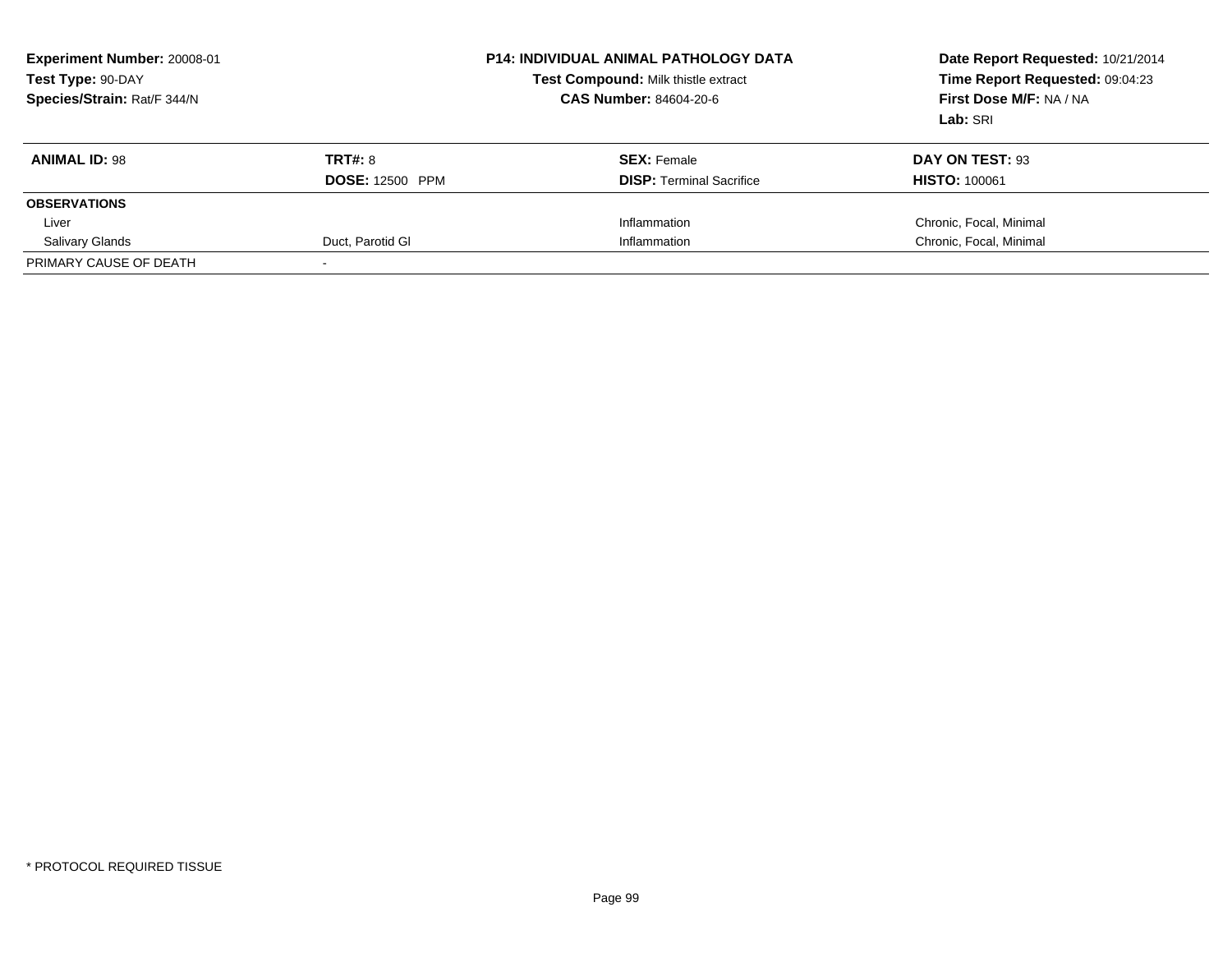| Experiment Number: 20008-01<br>Test Type: 90-DAY<br>Species/Strain: Rat/F 344/N |                        | <b>P14: INDIVIDUAL ANIMAL PATHOLOGY DATA</b><br><b>Test Compound: Milk thistle extract</b><br><b>CAS Number: 84604-20-6</b> | Date Report Requested: 10/21/2014<br>Time Report Requested: 09:04:23<br>First Dose M/F: NA / NA<br>Lab: SRI |
|---------------------------------------------------------------------------------|------------------------|-----------------------------------------------------------------------------------------------------------------------------|-------------------------------------------------------------------------------------------------------------|
| <b>ANIMAL ID: 99</b>                                                            | TRT#: 8                | <b>SEX: Female</b>                                                                                                          | DAY ON TEST: 93                                                                                             |
|                                                                                 | <b>DOSE: 12500 PPM</b> | <b>DISP:</b> Terminal Sacrifice                                                                                             | <b>HISTO: 100062</b>                                                                                        |
| <b>OBSERVATIONS</b>                                                             |                        |                                                                                                                             |                                                                                                             |
| Liver                                                                           |                        | Inflammation                                                                                                                | Chronic, Focal, Mild                                                                                        |
| <b>Salivary Glands</b>                                                          | Parotid GI             | <b>Basophilic Focus</b>                                                                                                     | Multiple, Minimal                                                                                           |
| Uterus                                                                          |                        | Hydrometra                                                                                                                  | Mild                                                                                                        |
| [Hydrometra TGLS = $1-7$ ]                                                      |                        |                                                                                                                             |                                                                                                             |
| PRIMARY CAUSE OF DEATH                                                          |                        |                                                                                                                             |                                                                                                             |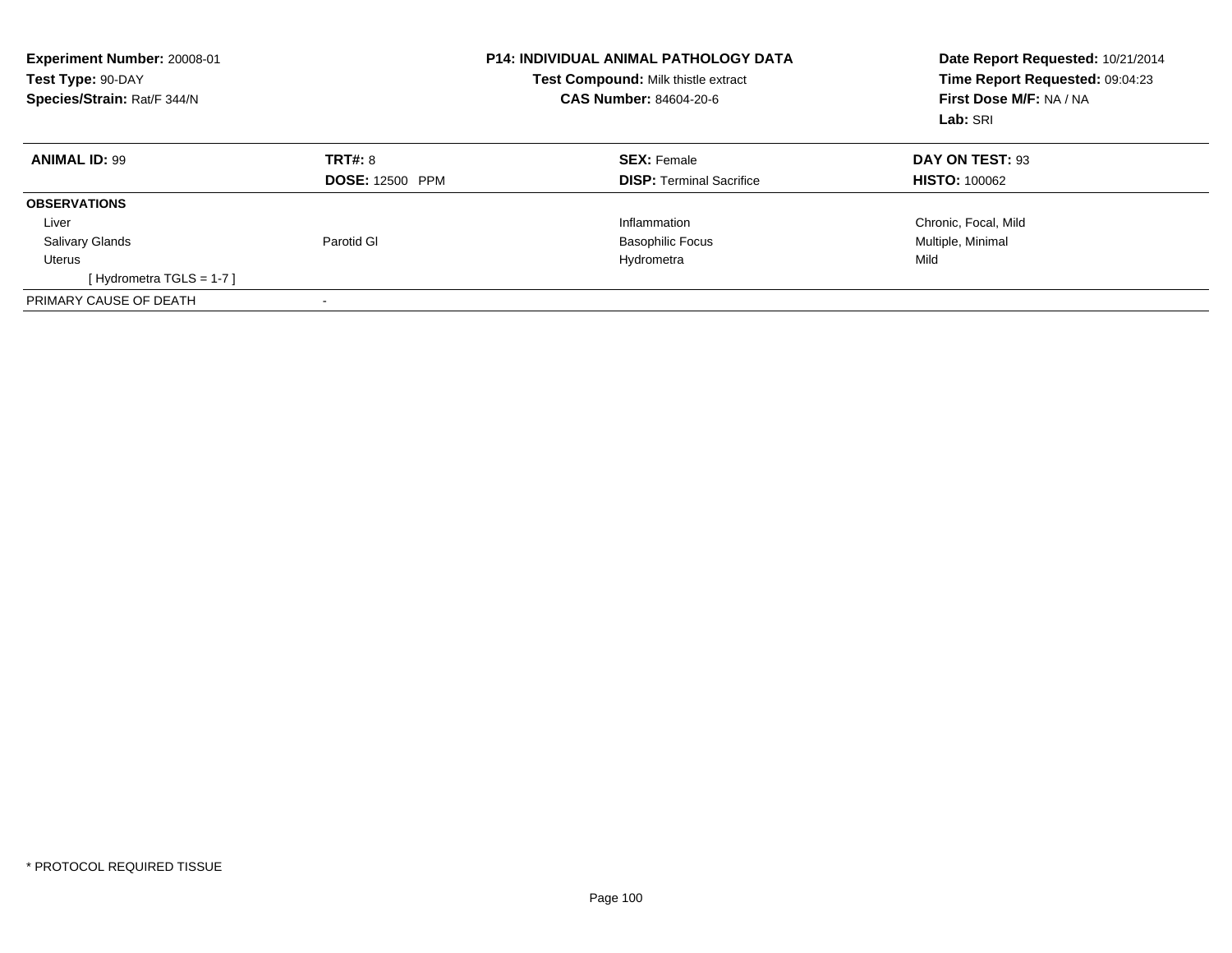| Experiment Number: 20008-01<br>Test Type: 90-DAY<br>Species/Strain: Rat/F 344/N |                        | <b>P14: INDIVIDUAL ANIMAL PATHOLOGY DATA</b><br>Test Compound: Milk thistle extract<br><b>CAS Number: 84604-20-6</b> | Date Report Requested: 10/21/2014<br>Time Report Requested: 09:04:23<br>First Dose M/F: NA / NA<br>Lab: SRI |
|---------------------------------------------------------------------------------|------------------------|----------------------------------------------------------------------------------------------------------------------|-------------------------------------------------------------------------------------------------------------|
| <b>ANIMAL ID: 100</b>                                                           | <b>TRT#: 8</b>         | <b>SEX: Female</b>                                                                                                   | DAY ON TEST: 93                                                                                             |
|                                                                                 | <b>DOSE: 12500 PPM</b> | <b>DISP: Terminal Sacrifice</b>                                                                                      | <b>HISTO: 100063</b>                                                                                        |
|                                                                                 |                        | ORGAN AND ACCOUNTABLE SITE STATUS                                                                                    |                                                                                                             |
| <b>NORMAL</b>                                                                   |                        |                                                                                                                      |                                                                                                             |
| <b>Salivary Glands</b>                                                          |                        |                                                                                                                      |                                                                                                             |
| <b>OBSERVATIONS</b>                                                             |                        |                                                                                                                      |                                                                                                             |
| Liver                                                                           |                        | Inflammation                                                                                                         | Chronic, Focal, Minimal                                                                                     |
| PRIMARY CAUSE OF DEATH                                                          |                        |                                                                                                                      |                                                                                                             |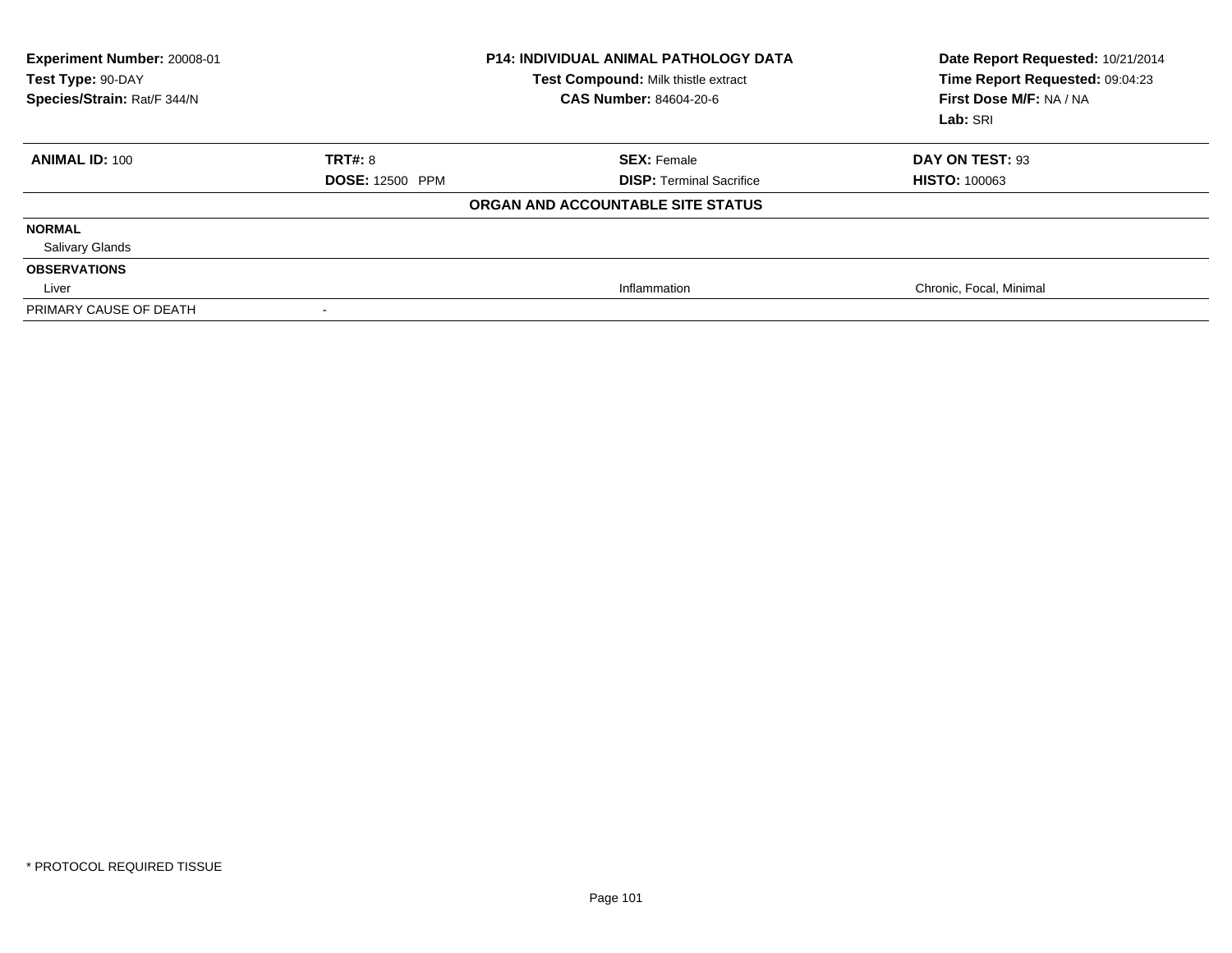| <b>Experiment Number: 20008-01</b><br>Test Type: 90-DAY<br>Species/Strain: Rat/F 344/N |                        | <b>P14: INDIVIDUAL ANIMAL PATHOLOGY DATA</b><br>Test Compound: Milk thistle extract<br><b>CAS Number: 84604-20-6</b> | Date Report Requested: 10/21/2014<br>Time Report Requested: 09:04:23<br>First Dose M/F: NA / NA<br>Lab: SRI |
|----------------------------------------------------------------------------------------|------------------------|----------------------------------------------------------------------------------------------------------------------|-------------------------------------------------------------------------------------------------------------|
| <b>ANIMAL ID: 101</b>                                                                  | <b>TRT#:</b> 10        | <b>SEX: Female</b>                                                                                                   | DAY ON TEST: 93                                                                                             |
|                                                                                        | <b>DOSE: 25000 PPM</b> | <b>DISP: Terminal Sacrifice</b>                                                                                      | <b>HISTO: 100064</b>                                                                                        |
| <b>OBSERVATIONS</b>                                                                    |                        |                                                                                                                      |                                                                                                             |
| Liver                                                                                  |                        | Inflammation                                                                                                         | Chronic, Focal, Minimal                                                                                     |
| PRIMARY CAUSE OF DEATH                                                                 |                        |                                                                                                                      |                                                                                                             |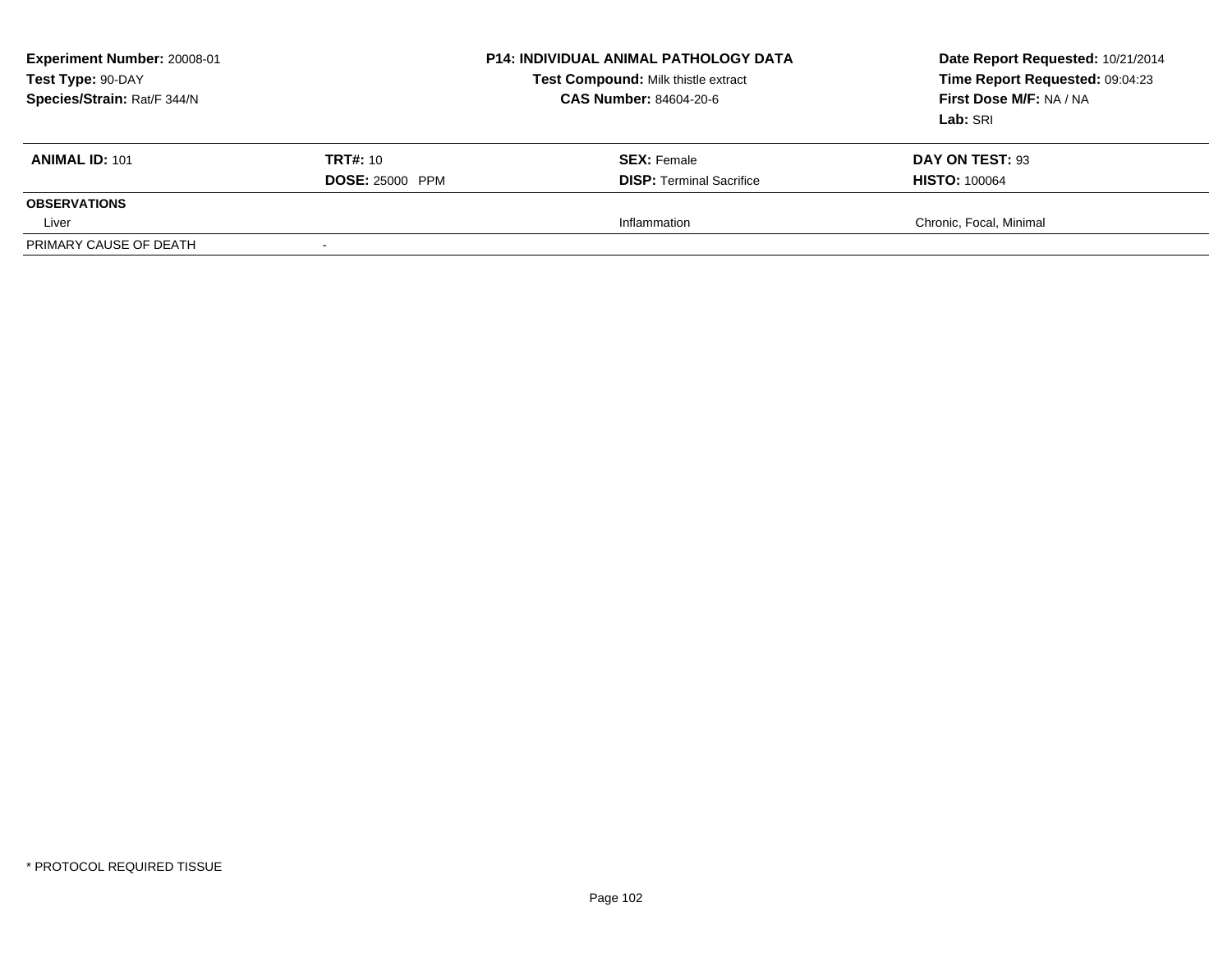| <b>Experiment Number: 20008-01</b><br>Test Type: 90-DAY<br>Species/Strain: Rat/F 344/N |                        | <b>P14: INDIVIDUAL ANIMAL PATHOLOGY DATA</b><br>Test Compound: Milk thistle extract<br><b>CAS Number: 84604-20-6</b> | Date Report Requested: 10/21/2014<br>Time Report Requested: 09:04:23<br>First Dose M/F: NA / NA<br>Lab: SRI |
|----------------------------------------------------------------------------------------|------------------------|----------------------------------------------------------------------------------------------------------------------|-------------------------------------------------------------------------------------------------------------|
| <b>ANIMAL ID: 102</b>                                                                  | <b>TRT#: 10</b>        | <b>SEX:</b> Female                                                                                                   | DAY ON TEST: 93                                                                                             |
|                                                                                        | <b>DOSE: 25000 PPM</b> | <b>DISP:</b> Terminal Sacrifice                                                                                      | <b>HISTO: 100065</b>                                                                                        |
| <b>OBSERVATIONS</b>                                                                    |                        |                                                                                                                      |                                                                                                             |
| Liver                                                                                  |                        | Inflammation                                                                                                         | Chronic, Focal, Minimal                                                                                     |
| <b>Salivary Glands</b>                                                                 | Parotid GI             | <b>Basophilic Focus</b>                                                                                              | Minimal                                                                                                     |
| PRIMARY CAUSE OF DEATH                                                                 |                        |                                                                                                                      |                                                                                                             |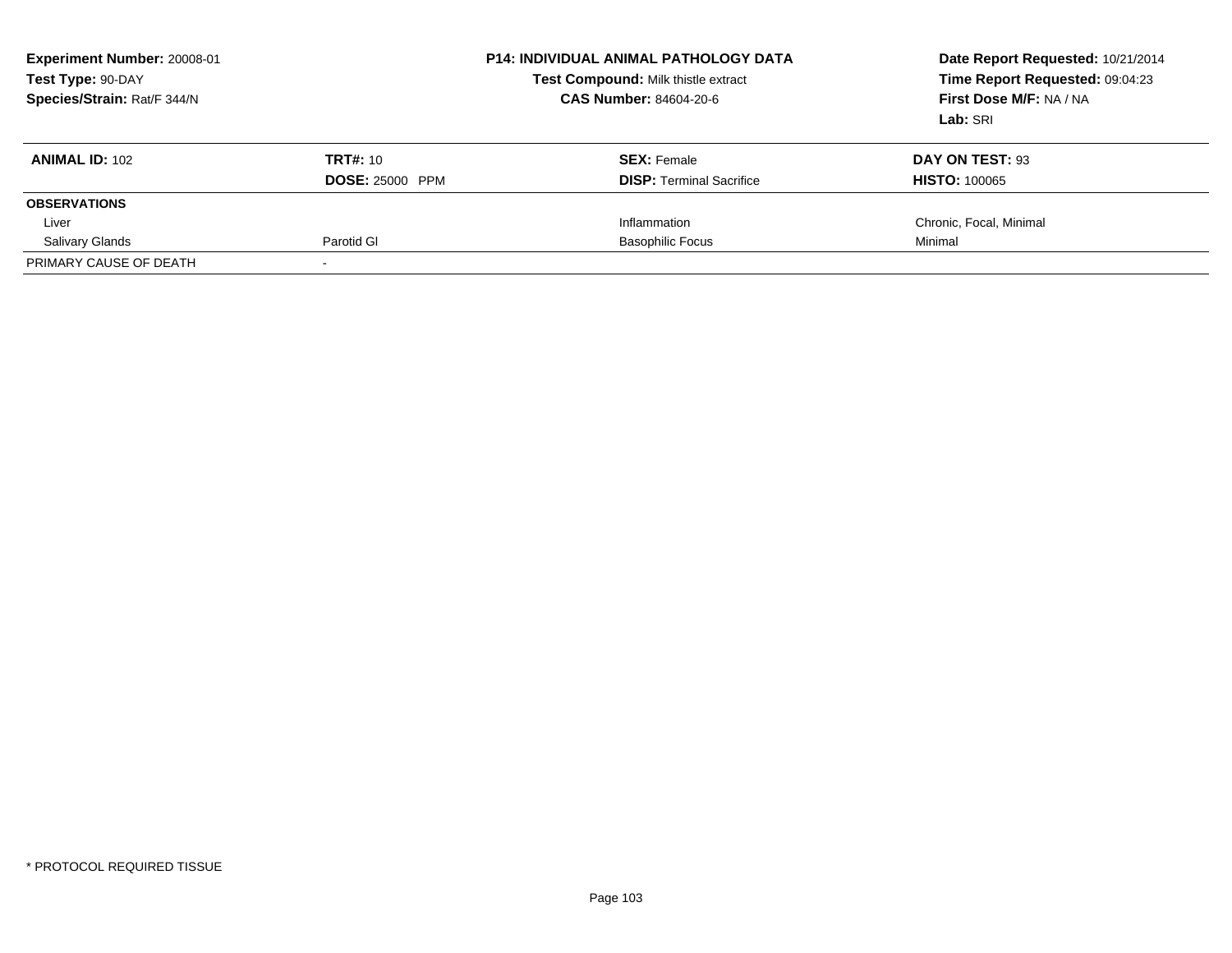| <b>Experiment Number: 20008-01</b><br>Test Type: 90-DAY<br>Species/Strain: Rat/F 344/N |                        | <b>P14: INDIVIDUAL ANIMAL PATHOLOGY DATA</b><br>Test Compound: Milk thistle extract<br>CAS Number: 84604-20-6 | Date Report Requested: 10/21/2014<br>Time Report Requested: 09:04:23<br>First Dose M/F: NA / NA<br>Lab: SRI |
|----------------------------------------------------------------------------------------|------------------------|---------------------------------------------------------------------------------------------------------------|-------------------------------------------------------------------------------------------------------------|
| <b>ANIMAL ID: 103</b>                                                                  | TRT#: 10               | <b>SEX: Female</b>                                                                                            | DAY ON TEST: 93                                                                                             |
|                                                                                        | <b>DOSE: 25000 PPM</b> | <b>DISP:</b> Terminal Sacrifice                                                                               | <b>HISTO: 100066</b>                                                                                        |
| <b>OBSERVATIONS</b>                                                                    |                        |                                                                                                               |                                                                                                             |
| Liver                                                                                  |                        | Hepatodiaphragmatic Nodule                                                                                    | Mild                                                                                                        |
|                                                                                        |                        | Inflammation                                                                                                  | Chronic, Focal, Minimal                                                                                     |
| [Hepatodiaphragmatic Nodule TGLS = 1-21]                                               |                        |                                                                                                               |                                                                                                             |
| PRIMARY CAUSE OF DEATH                                                                 |                        |                                                                                                               |                                                                                                             |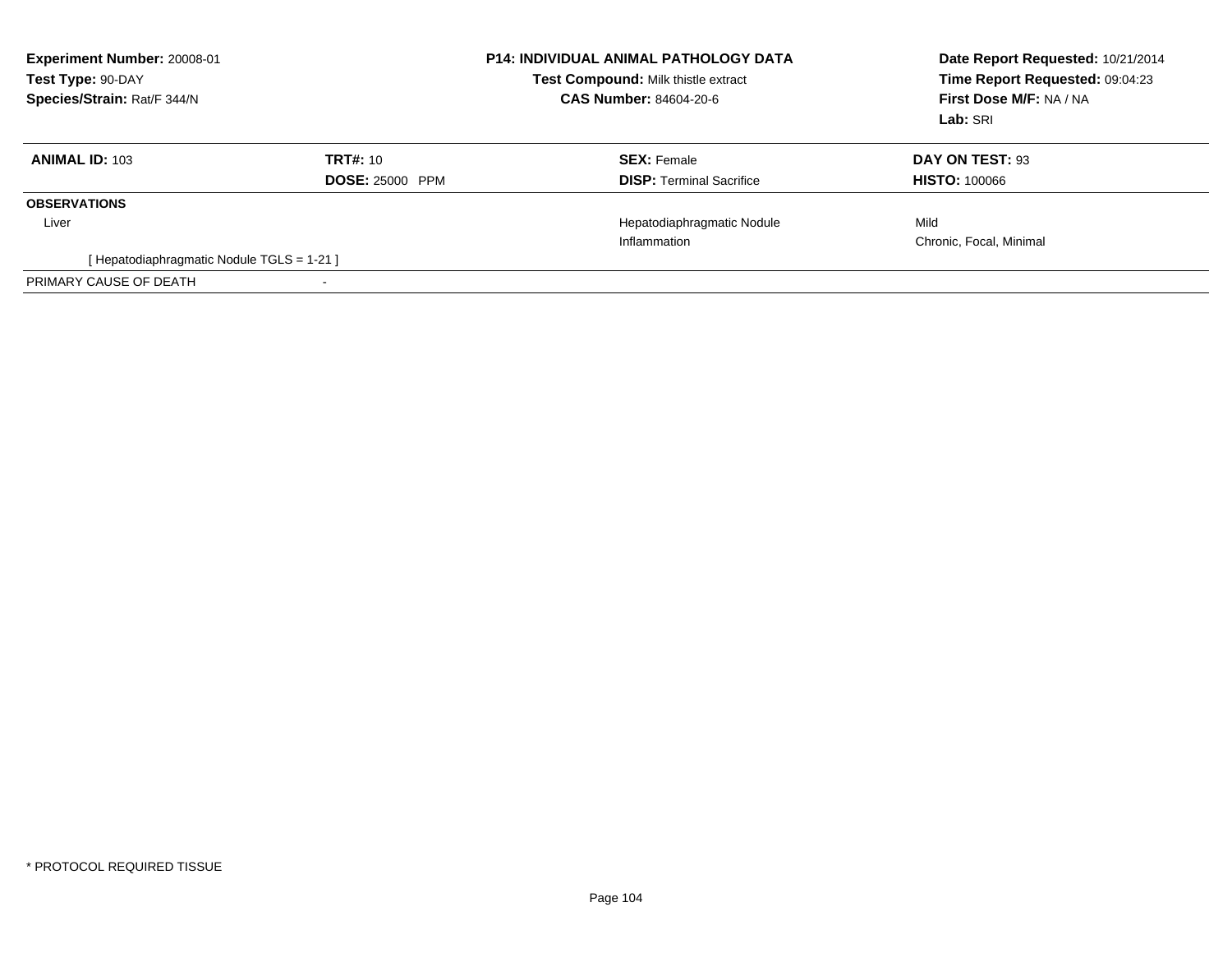| <b>Experiment Number: 20008-01</b><br>Test Type: 90-DAY<br>Species/Strain: Rat/F 344/N |                        | <b>P14: INDIVIDUAL ANIMAL PATHOLOGY DATA</b><br>Test Compound: Milk thistle extract<br><b>CAS Number: 84604-20-6</b> | Date Report Requested: 10/21/2014<br>Time Report Requested: 09:04:23<br>First Dose M/F: NA / NA<br>Lab: SRI |
|----------------------------------------------------------------------------------------|------------------------|----------------------------------------------------------------------------------------------------------------------|-------------------------------------------------------------------------------------------------------------|
| <b>ANIMAL ID: 104</b>                                                                  | <b>TRT#: 10</b>        | <b>SEX:</b> Female                                                                                                   | DAY ON TEST: 93                                                                                             |
|                                                                                        | <b>DOSE: 25000 PPM</b> | <b>DISP:</b> Terminal Sacrifice                                                                                      | <b>HISTO: 100067</b>                                                                                        |
| <b>OBSERVATIONS</b>                                                                    |                        |                                                                                                                      |                                                                                                             |
| Liver                                                                                  |                        | Inflammation                                                                                                         | Chronic, Focal, Minimal                                                                                     |
| <b>Salivary Glands</b>                                                                 | Parotid GI             | <b>Basophilic Focus</b>                                                                                              | Minimal                                                                                                     |
| PRIMARY CAUSE OF DEATH                                                                 |                        |                                                                                                                      |                                                                                                             |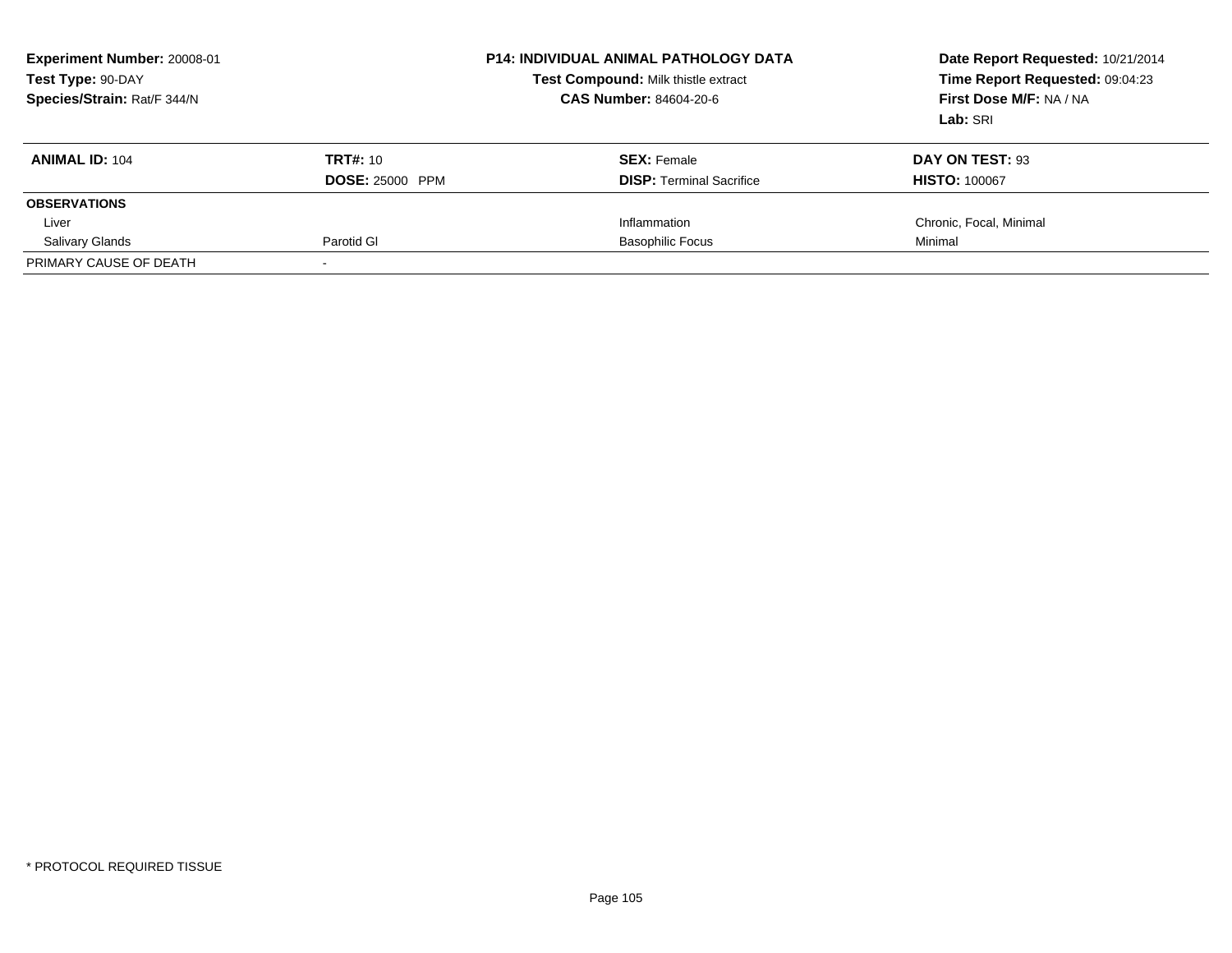| Experiment Number: 20008-01<br>Test Type: 90-DAY<br>Species/Strain: Rat/F 344/N |                        | <b>P14: INDIVIDUAL ANIMAL PATHOLOGY DATA</b><br>Test Compound: Milk thistle extract<br><b>CAS Number: 84604-20-6</b> | Date Report Requested: 10/21/2014<br>Time Report Requested: 09:04:23<br>First Dose M/F: NA / NA<br>Lab: SRI |
|---------------------------------------------------------------------------------|------------------------|----------------------------------------------------------------------------------------------------------------------|-------------------------------------------------------------------------------------------------------------|
| <b>ANIMAL ID: 105</b>                                                           | <b>TRT#: 10</b>        | <b>SEX: Female</b>                                                                                                   | DAY ON TEST: 93                                                                                             |
|                                                                                 | <b>DOSE: 25000 PPM</b> | <b>DISP: Terminal Sacrifice</b>                                                                                      | <b>HISTO: 100068</b>                                                                                        |
| <b>OBSERVATIONS</b>                                                             |                        |                                                                                                                      |                                                                                                             |
| Liver                                                                           |                        | Inflammation                                                                                                         | Chronic, Focal, Minimal                                                                                     |
| PRIMARY CAUSE OF DEATH                                                          |                        |                                                                                                                      |                                                                                                             |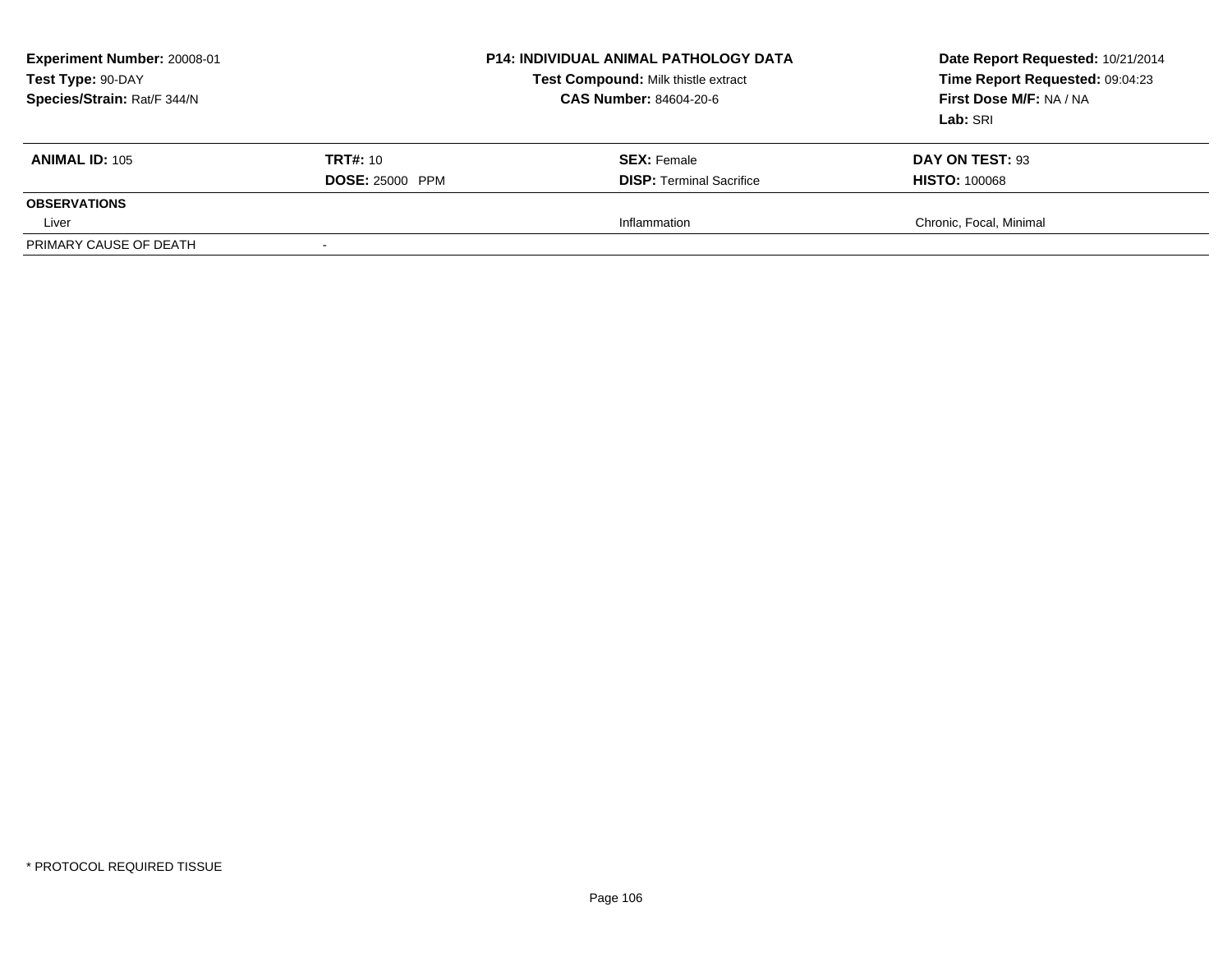| <b>Experiment Number: 20008-01</b><br>Test Type: 90-DAY<br>Species/Strain: Rat/F 344/N |                        | <b>P14: INDIVIDUAL ANIMAL PATHOLOGY DATA</b><br>Test Compound: Milk thistle extract<br><b>CAS Number: 84604-20-6</b> | Date Report Requested: 10/21/2014<br>Time Report Requested: 09:04:23<br>First Dose M/F: NA / NA<br>Lab: SRI |
|----------------------------------------------------------------------------------------|------------------------|----------------------------------------------------------------------------------------------------------------------|-------------------------------------------------------------------------------------------------------------|
| <b>ANIMAL ID: 106</b>                                                                  | <b>TRT#: 10</b>        | <b>SEX:</b> Female                                                                                                   | DAY ON TEST: 93                                                                                             |
|                                                                                        | <b>DOSE: 25000 PPM</b> | <b>DISP:</b> Terminal Sacrifice                                                                                      | <b>HISTO: 100069</b>                                                                                        |
| <b>OBSERVATIONS</b>                                                                    |                        |                                                                                                                      |                                                                                                             |
| Liver                                                                                  |                        | Inflammation                                                                                                         | Chronic, Focal, Minimal                                                                                     |
| <b>Salivary Glands</b>                                                                 | Parotid GI             | <b>Basophilic Focus</b>                                                                                              | Minimal                                                                                                     |
| PRIMARY CAUSE OF DEATH                                                                 |                        |                                                                                                                      |                                                                                                             |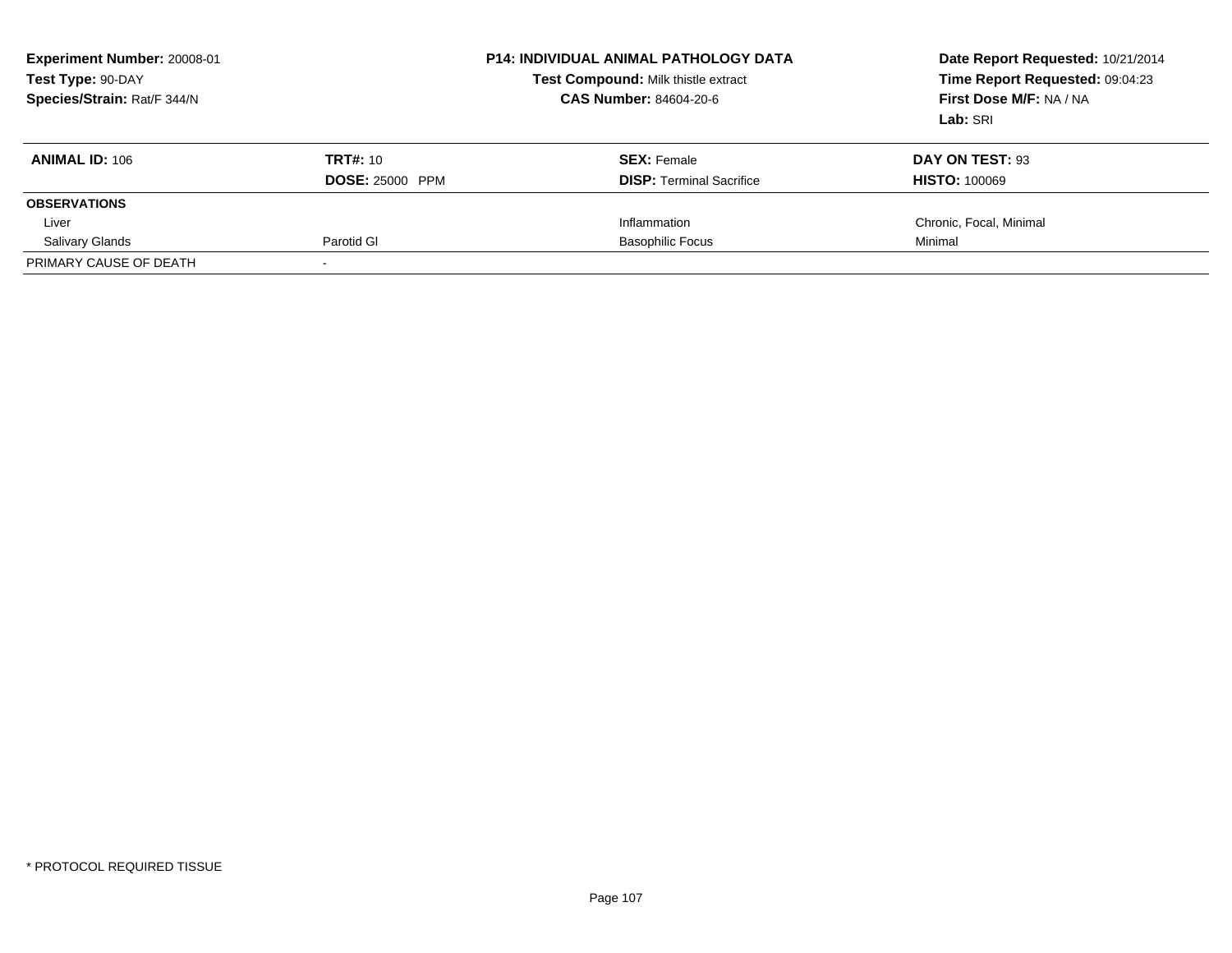| Experiment Number: 20008-01<br>Test Type: 90-DAY<br>Species/Strain: Rat/F 344/N |                        | <b>P14: INDIVIDUAL ANIMAL PATHOLOGY DATA</b><br>Test Compound: Milk thistle extract<br><b>CAS Number: 84604-20-6</b> | Date Report Requested: 10/21/2014<br>Time Report Requested: 09:04:23<br>First Dose M/F: NA / NA<br>Lab: SRI |
|---------------------------------------------------------------------------------|------------------------|----------------------------------------------------------------------------------------------------------------------|-------------------------------------------------------------------------------------------------------------|
| <b>ANIMAL ID: 107</b>                                                           | <b>TRT#: 10</b>        | <b>SEX: Female</b>                                                                                                   | DAY ON TEST: 93                                                                                             |
|                                                                                 | <b>DOSE: 25000 PPM</b> | <b>DISP: Terminal Sacrifice</b>                                                                                      | <b>HISTO: 100070</b>                                                                                        |
|                                                                                 |                        | ORGAN AND ACCOUNTABLE SITE STATUS                                                                                    |                                                                                                             |
| <b>NORMAL</b>                                                                   |                        |                                                                                                                      |                                                                                                             |
| <b>Salivary Glands</b>                                                          |                        |                                                                                                                      |                                                                                                             |
| <b>OBSERVATIONS</b>                                                             |                        |                                                                                                                      |                                                                                                             |
| Liver                                                                           |                        | Inflammation                                                                                                         | Chronic, Focal, Minimal                                                                                     |
| PRIMARY CAUSE OF DEATH                                                          | $\,$                   |                                                                                                                      |                                                                                                             |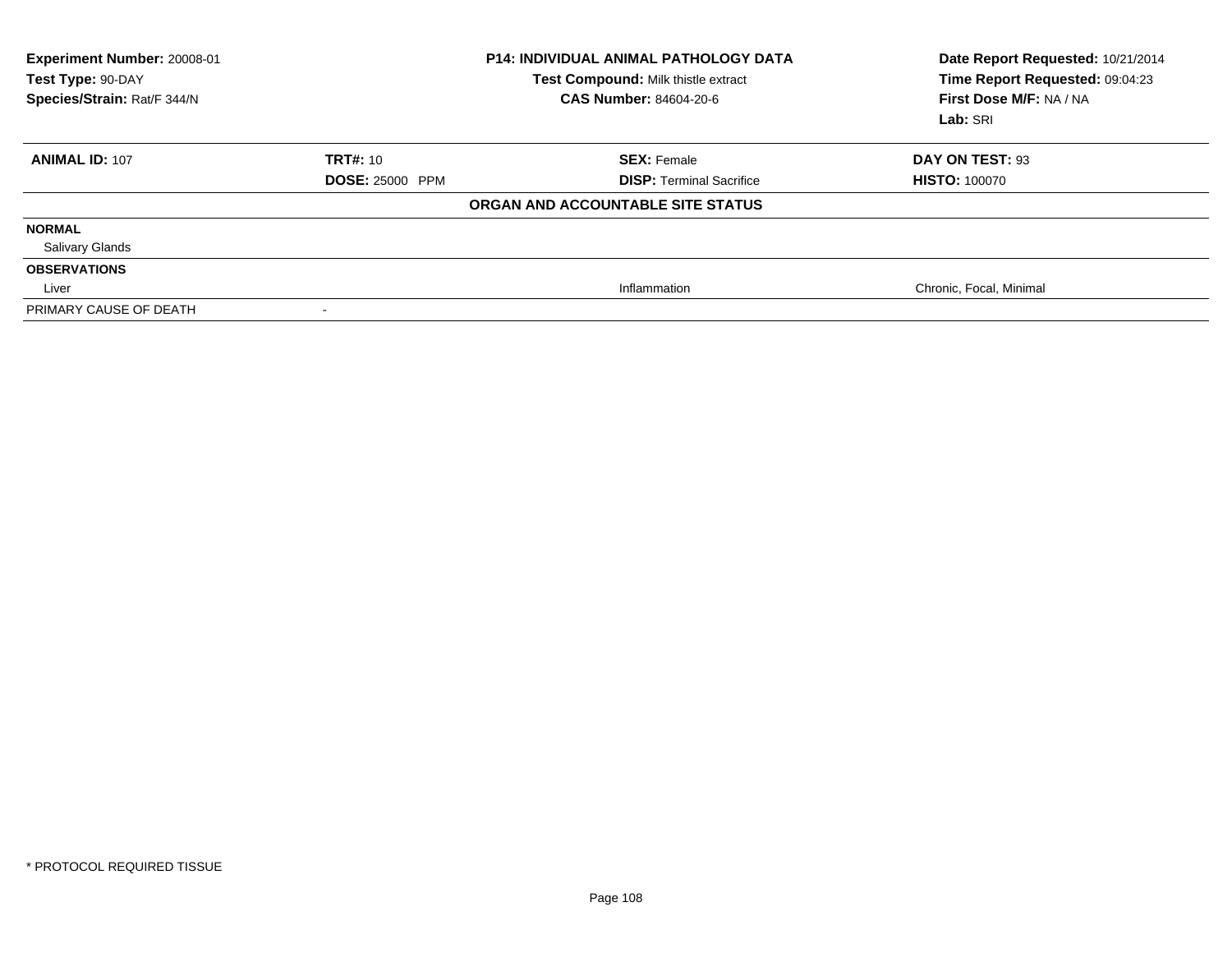| <b>Experiment Number: 20008-01</b><br>Test Type: 90-DAY<br>Species/Strain: Rat/F 344/N |                        | <b>P14: INDIVIDUAL ANIMAL PATHOLOGY DATA</b><br>Test Compound: Milk thistle extract<br><b>CAS Number: 84604-20-6</b> | Date Report Requested: 10/21/2014<br>Time Report Requested: 09:04:23<br>First Dose M/F: NA / NA<br>Lab: SRI |
|----------------------------------------------------------------------------------------|------------------------|----------------------------------------------------------------------------------------------------------------------|-------------------------------------------------------------------------------------------------------------|
| <b>ANIMAL ID: 108</b>                                                                  | <b>TRT#: 10</b>        | <b>SEX:</b> Female                                                                                                   | DAY ON TEST: 93                                                                                             |
|                                                                                        | <b>DOSE: 25000 PPM</b> | <b>DISP:</b> Terminal Sacrifice                                                                                      | <b>HISTO: 100071</b>                                                                                        |
| <b>OBSERVATIONS</b>                                                                    |                        |                                                                                                                      |                                                                                                             |
| Liver                                                                                  |                        | Inflammation                                                                                                         | Chronic, Focal, Minimal                                                                                     |
| <b>Salivary Glands</b>                                                                 | Parotid GI             | <b>Basophilic Focus</b>                                                                                              | Minimal                                                                                                     |
| PRIMARY CAUSE OF DEATH                                                                 |                        |                                                                                                                      |                                                                                                             |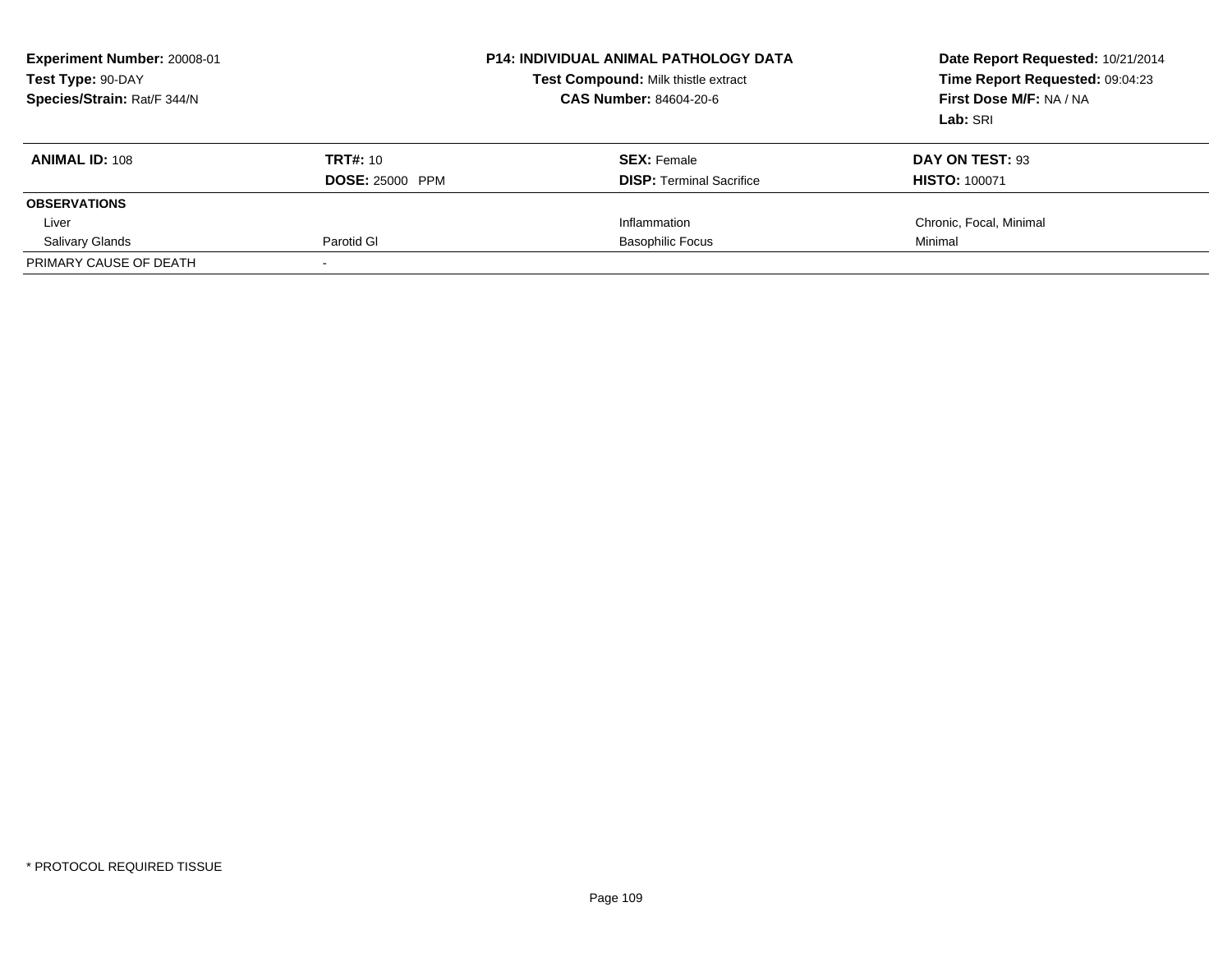| <b>Experiment Number: 20008-01</b><br>Test Type: 90-DAY<br>Species/Strain: Rat/F 344/N |                        | <b>P14: INDIVIDUAL ANIMAL PATHOLOGY DATA</b><br>Test Compound: Milk thistle extract<br><b>CAS Number: 84604-20-6</b> | Date Report Requested: 10/21/2014<br>Time Report Requested: 09:04:23<br>First Dose M/F: NA / NA<br>Lab: SRI |
|----------------------------------------------------------------------------------------|------------------------|----------------------------------------------------------------------------------------------------------------------|-------------------------------------------------------------------------------------------------------------|
| <b>ANIMAL ID: 109</b>                                                                  | <b>TRT#: 10</b>        | <b>SEX:</b> Female                                                                                                   | DAY ON TEST: 93                                                                                             |
|                                                                                        | <b>DOSE: 25000 PPM</b> | <b>DISP:</b> Terminal Sacrifice                                                                                      | <b>HISTO: 100072</b>                                                                                        |
| <b>OBSERVATIONS</b>                                                                    |                        |                                                                                                                      |                                                                                                             |
| Liver                                                                                  |                        | Inflammation                                                                                                         | Chronic, Focal, Minimal                                                                                     |
| <b>Salivary Glands</b>                                                                 | Parotid GI             | <b>Basophilic Focus</b>                                                                                              | Minimal                                                                                                     |
| PRIMARY CAUSE OF DEATH                                                                 |                        |                                                                                                                      |                                                                                                             |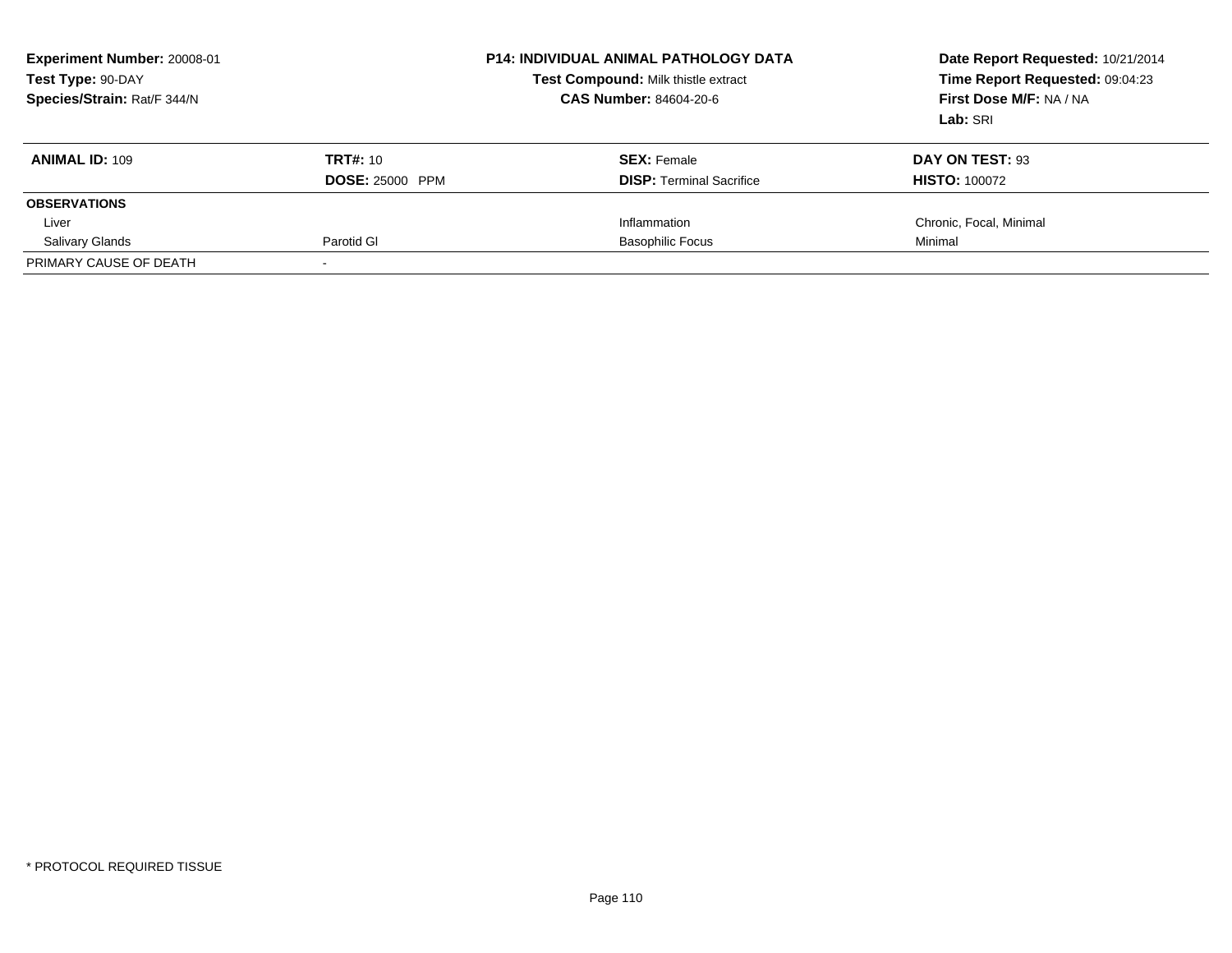| Experiment Number: 20008-01<br>Test Type: 90-DAY<br>Species/Strain: Rat/F 344/N |                        | <b>P14: INDIVIDUAL ANIMAL PATHOLOGY DATA</b><br><b>Test Compound: Milk thistle extract</b><br><b>CAS Number: 84604-20-6</b> | Date Report Requested: 10/21/2014<br>Time Report Requested: 09:04:23<br>First Dose M/F: NA / NA<br>Lab: SRI |
|---------------------------------------------------------------------------------|------------------------|-----------------------------------------------------------------------------------------------------------------------------|-------------------------------------------------------------------------------------------------------------|
| <b>ANIMAL ID: 110</b>                                                           | <b>TRT#:</b> 10        | <b>SEX:</b> Female                                                                                                          | DAY ON TEST: 93                                                                                             |
|                                                                                 | <b>DOSE: 25000 PPM</b> | <b>DISP:</b> Terminal Sacrifice                                                                                             | <b>HISTO: 100073</b>                                                                                        |
| <b>OBSERVATIONS</b>                                                             |                        |                                                                                                                             |                                                                                                             |
| Liver                                                                           |                        | Inflammation                                                                                                                | Chronic, Focal, Minimal                                                                                     |
| <b>Salivary Glands</b>                                                          | Parotid GI             | <b>Basophilic Focus</b>                                                                                                     | Multiple, Minimal                                                                                           |
| PRIMARY CAUSE OF DEATH                                                          |                        |                                                                                                                             |                                                                                                             |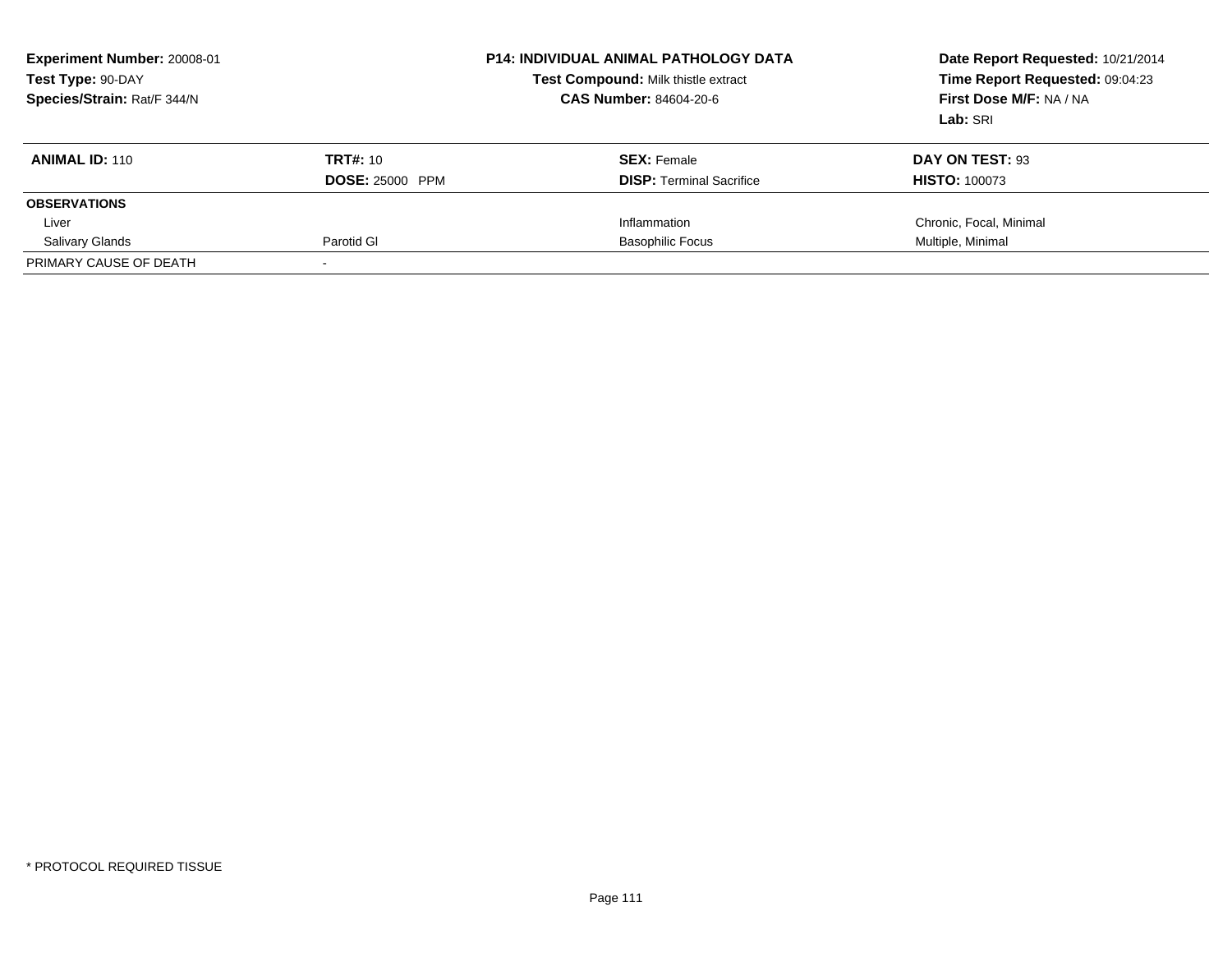| Experiment Number: 20008-01<br>Test Type: 90-DAY<br>Species/Strain: Rat/F 344/N |                             | <b>P14: INDIVIDUAL ANIMAL PATHOLOGY DATA</b><br>Test Compound: Milk thistle extract<br><b>CAS Number: 84604-20-6</b> | Date Report Requested: 10/21/2014<br>Time Report Requested: 09:04:23<br>First Dose M/F: NA / NA<br>Lab: SRI |  |
|---------------------------------------------------------------------------------|-----------------------------|----------------------------------------------------------------------------------------------------------------------|-------------------------------------------------------------------------------------------------------------|--|
| <b>ANIMAL ID: 111</b>                                                           | <b>TRT#: 12</b>             | <b>SEX: Female</b>                                                                                                   | DAY ON TEST: 93                                                                                             |  |
|                                                                                 | DOSE: 50000 PPM             | <b>DISP: Terminal Sacrifice</b>                                                                                      | <b>HISTO: 100074</b>                                                                                        |  |
|                                                                                 |                             | ORGAN AND ACCOUNTABLE SITE STATUS                                                                                    |                                                                                                             |  |
| <b>NORMAL</b>                                                                   |                             |                                                                                                                      |                                                                                                             |  |
| * Adrenal Cortex                                                                | * Adrenal Medulla           | * Bone                                                                                                               | * Bone Marrow                                                                                               |  |
| * Brain                                                                         | * Clitoral Gland            | * Esophagus                                                                                                          | * Eye                                                                                                       |  |
| * Harderian Gland                                                               | * Heart                     | * Intestine Large, Cecum                                                                                             | * Intestine Large, Colon                                                                                    |  |
| * Intestine Large, Rectum                                                       | * Intestine Small, Duodenum | * Intestine Small, Ileum                                                                                             | * Intestine Small, Jejunum                                                                                  |  |
| * Kidney                                                                        | * Lung                      | * Mammary Gland                                                                                                      | * Nose                                                                                                      |  |
| * Ovary                                                                         | * Pancreas                  | * Parathyroid Gland                                                                                                  | * Salivary Glands                                                                                           |  |
| * Skin                                                                          | * Spleen                    | * Stomach, Forestomach                                                                                               | * Stomach, Glandular                                                                                        |  |
| * Thymus                                                                        | * Thyroid Gland             | * Trachea                                                                                                            | * Urinary Bladder                                                                                           |  |
| * Uterus                                                                        |                             |                                                                                                                      |                                                                                                             |  |
| <b>MISSING</b>                                                                  |                             |                                                                                                                      |                                                                                                             |  |
| * Lymph Node, Mandibular                                                        |                             |                                                                                                                      |                                                                                                             |  |
| <b>INSUFFICIENT TISSUE</b>                                                      |                             |                                                                                                                      |                                                                                                             |  |
| * Pituitary Gland                                                               |                             |                                                                                                                      |                                                                                                             |  |
| <b>OBSERVATIONS</b>                                                             |                             |                                                                                                                      |                                                                                                             |  |
| * Liver                                                                         |                             | Inflammation                                                                                                         | Chronic, Focal, Mild                                                                                        |  |
| * Lymph Node, Mesenteric                                                        |                             | Hyperplasia                                                                                                          | Histiocytic, Minimal                                                                                        |  |
| PRIMARY CAUSE OF DEATH                                                          |                             |                                                                                                                      |                                                                                                             |  |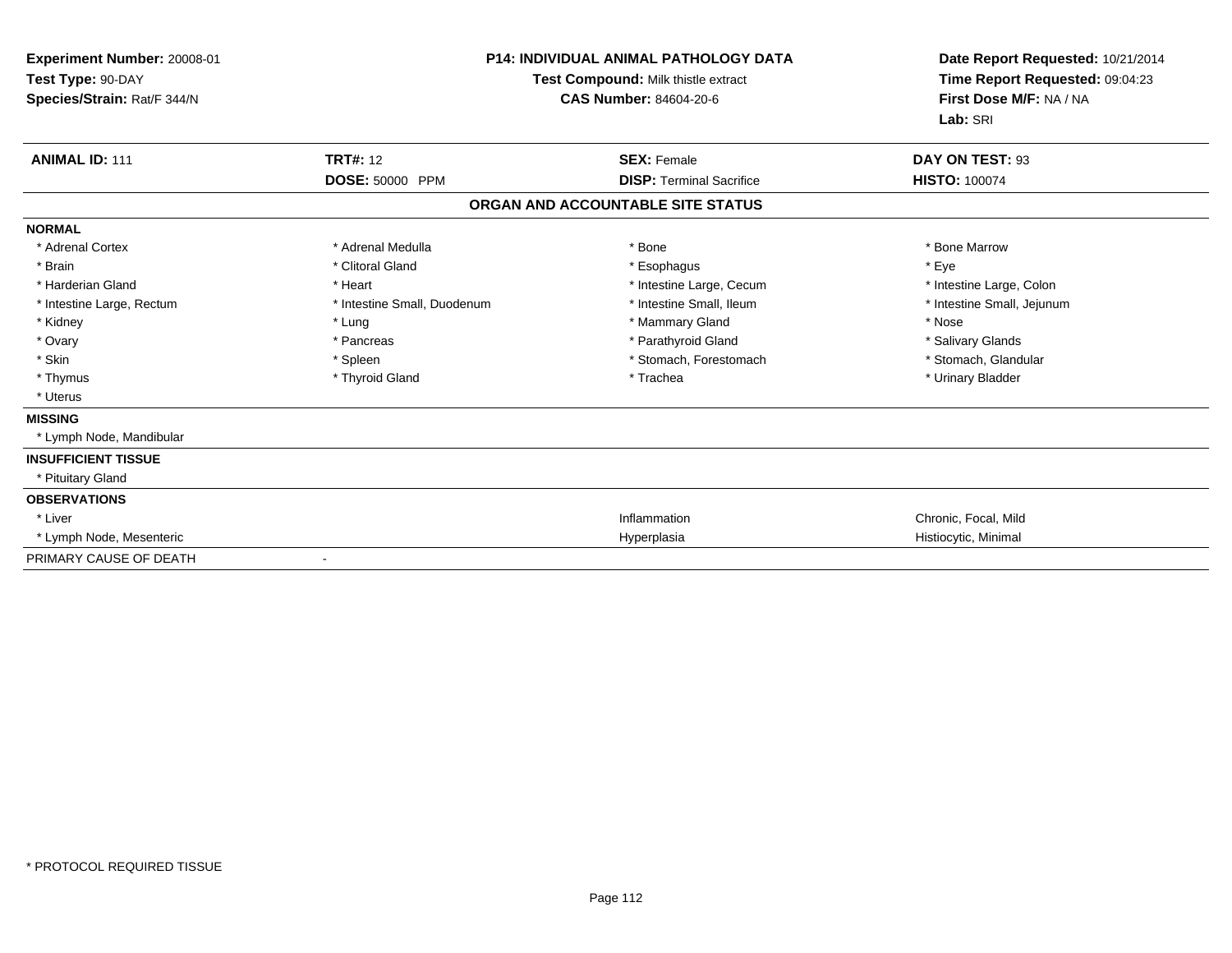| Experiment Number: 20008-01<br>Test Type: 90-DAY<br>Species/Strain: Rat/F 344/N |                             | <b>P14: INDIVIDUAL ANIMAL PATHOLOGY DATA</b><br>Test Compound: Milk thistle extract<br><b>CAS Number: 84604-20-6</b> |                            |
|---------------------------------------------------------------------------------|-----------------------------|----------------------------------------------------------------------------------------------------------------------|----------------------------|
| <b>ANIMAL ID: 112</b>                                                           | <b>TRT#: 12</b>             | <b>SEX: Female</b>                                                                                                   | DAY ON TEST: 93            |
|                                                                                 | DOSE: 50000 PPM             | <b>DISP: Terminal Sacrifice</b>                                                                                      | <b>HISTO: 100075</b>       |
|                                                                                 |                             | ORGAN AND ACCOUNTABLE SITE STATUS                                                                                    |                            |
| <b>NORMAL</b>                                                                   |                             |                                                                                                                      |                            |
| * Adrenal Cortex                                                                | * Adrenal Medulla           | * Bone                                                                                                               | * Bone Marrow              |
| * Brain                                                                         | * Clitoral Gland            | * Esophagus                                                                                                          | * Eye                      |
| * Harderian Gland                                                               | * Heart                     | * Intestine Large, Cecum                                                                                             | * Intestine Large, Colon   |
| * Intestine Large, Rectum                                                       | * Intestine Small, Duodenum | * Intestine Small, Ileum                                                                                             | * Intestine Small, Jejunum |
| * Lung                                                                          | * Mammary Gland             | * Nose                                                                                                               | * Ovary                    |
| * Pancreas                                                                      | * Parathyroid Gland         | * Skin                                                                                                               | * Spleen                   |
| * Stomach, Forestomach                                                          | * Stomach, Glandular        | * Thymus                                                                                                             | * Thyroid Gland            |
| * Trachea                                                                       | * Urinary Bladder           | * Uterus                                                                                                             |                            |
| <b>MISSING</b>                                                                  |                             |                                                                                                                      |                            |
| * Lymph Node, Mandibular                                                        |                             |                                                                                                                      |                            |
| <b>OBSERVATIONS</b>                                                             |                             |                                                                                                                      |                            |
| * Kidney                                                                        |                             | Nephropathy                                                                                                          | Minimal                    |
| * Liver                                                                         |                             | Inflammation                                                                                                         | Chronic, Focal, Minimal    |
| * Lymph Node, Mesenteric                                                        |                             | Hyperplasia                                                                                                          | Histiocytic, Minimal       |
| * Pituitary Gland                                                               | Pars Distalis               | Cyst                                                                                                                 | Minimal                    |
| * Salivary Glands                                                               | Parotid GI                  | <b>Basophilic Focus</b>                                                                                              | Multiple, Minimal          |
| PRIMARY CAUSE OF DEATH                                                          |                             |                                                                                                                      |                            |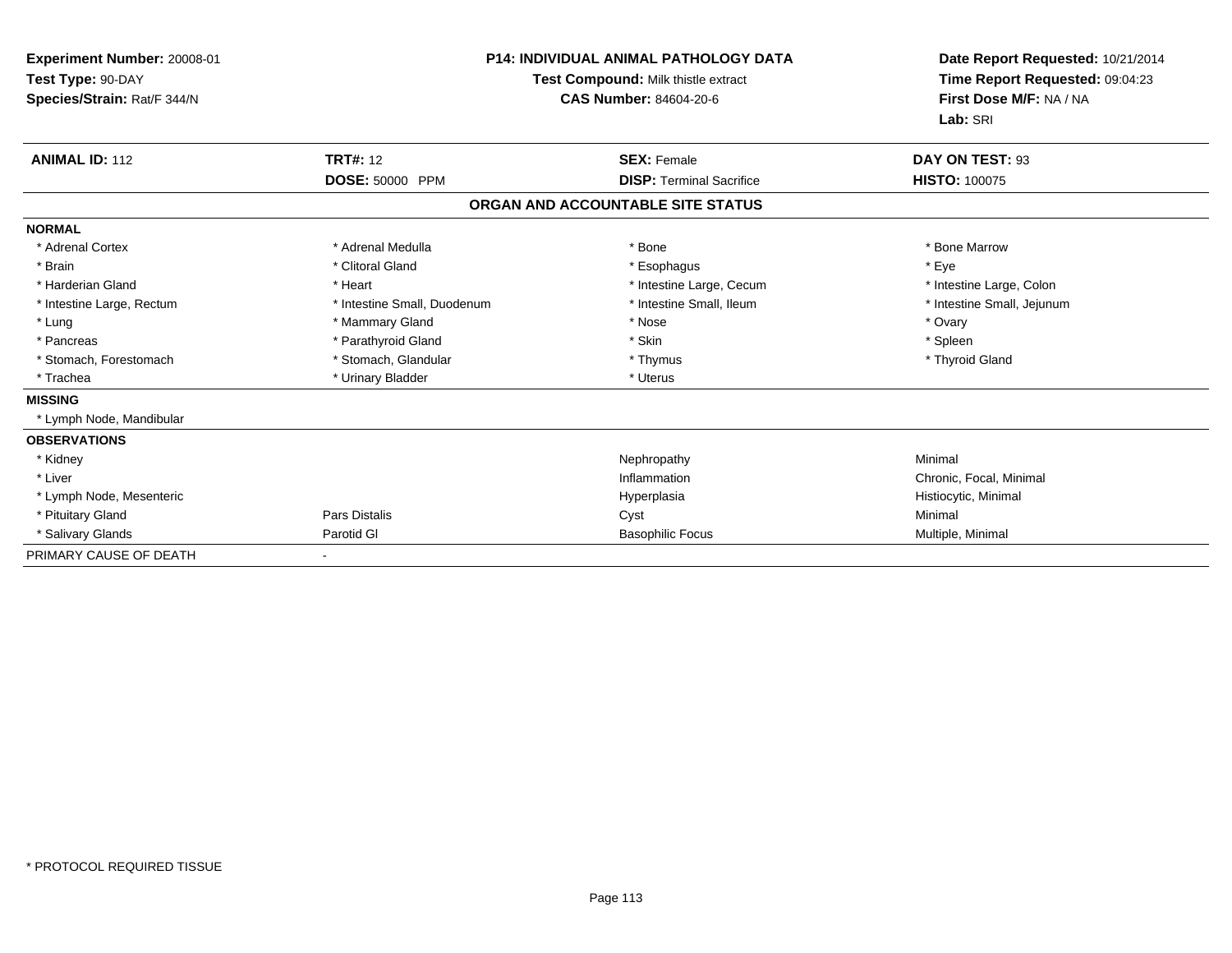| Experiment Number: 20008-01<br>Test Type: 90-DAY<br>Species/Strain: Rat/F 344/N | <b>P14: INDIVIDUAL ANIMAL PATHOLOGY DATA</b><br>Test Compound: Milk thistle extract<br><b>CAS Number: 84604-20-6</b> |                                   | Date Report Requested: 10/21/2014<br>Time Report Requested: 09:04:23<br>First Dose M/F: NA / NA<br>Lab: SRI |
|---------------------------------------------------------------------------------|----------------------------------------------------------------------------------------------------------------------|-----------------------------------|-------------------------------------------------------------------------------------------------------------|
| <b>ANIMAL ID: 113</b>                                                           | <b>TRT#: 12</b>                                                                                                      | <b>SEX: Female</b>                | DAY ON TEST: 93                                                                                             |
|                                                                                 | DOSE: 50000 PPM                                                                                                      | <b>DISP: Terminal Sacrifice</b>   | <b>HISTO: 100076</b>                                                                                        |
|                                                                                 |                                                                                                                      | ORGAN AND ACCOUNTABLE SITE STATUS |                                                                                                             |
| <b>NORMAL</b>                                                                   |                                                                                                                      |                                   |                                                                                                             |
| * Adrenal Cortex                                                                | * Adrenal Medulla                                                                                                    | * Bone                            | * Bone Marrow                                                                                               |
| * Brain                                                                         | * Clitoral Gland                                                                                                     | * Esophagus                       | * Eye                                                                                                       |
| * Harderian Gland                                                               | * Intestine Large, Cecum                                                                                             | * Intestine Large, Colon          | * Intestine Large, Rectum                                                                                   |
| * Intestine Small, Duodenum                                                     | * Intestine Small, Ileum                                                                                             | * Intestine Small, Jejunum        | * Lung                                                                                                      |
| * Lymph Node, Mesenteric                                                        | * Mammary Gland                                                                                                      | * Nose                            | * Ovary                                                                                                     |
| * Parathyroid Gland                                                             | * Pituitary Gland                                                                                                    | * Salivary Glands                 | * Skin                                                                                                      |
| * Spleen                                                                        | * Stomach, Forestomach                                                                                               | * Stomach, Glandular              | * Thymus                                                                                                    |
| * Thyroid Gland                                                                 | * Trachea                                                                                                            | * Urinary Bladder                 | * Uterus                                                                                                    |
| <b>MISSING</b>                                                                  |                                                                                                                      |                                   |                                                                                                             |
| * Lymph Node, Mandibular                                                        |                                                                                                                      |                                   |                                                                                                             |
| <b>OBSERVATIONS</b>                                                             |                                                                                                                      |                                   |                                                                                                             |
| * Heart                                                                         |                                                                                                                      | Cardiomyopathy                    | Focal, Minimal                                                                                              |
| * Kidney                                                                        | Pelvis                                                                                                               | Inflammation                      | Mild                                                                                                        |
| * Liver                                                                         |                                                                                                                      | Inflammation                      | Chronic, Focal, Minimal                                                                                     |
| * Pancreas                                                                      | Interstitium                                                                                                         | Fibrosis                          | Focal, Minimal                                                                                              |
| PRIMARY CAUSE OF DEATH                                                          |                                                                                                                      |                                   |                                                                                                             |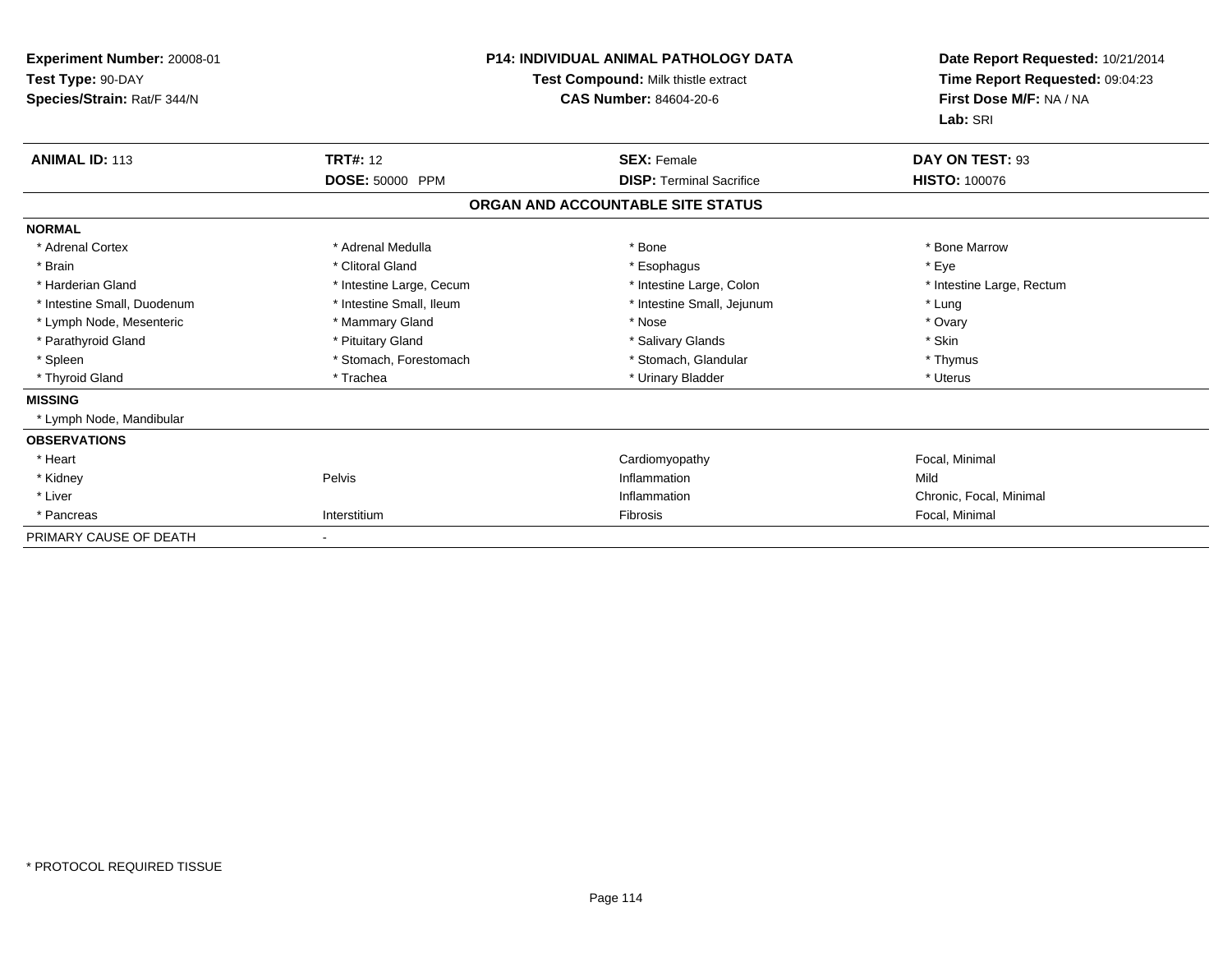| Experiment Number: 20008-01<br>Test Type: 90-DAY<br>Species/Strain: Rat/F 344/N | <b>P14: INDIVIDUAL ANIMAL PATHOLOGY DATA</b><br>Test Compound: Milk thistle extract<br><b>CAS Number: 84604-20-6</b> |                                                       | Date Report Requested: 10/21/2014<br>Time Report Requested: 09:04:23<br>First Dose M/F: NA / NA<br>Lab: SRI |  |
|---------------------------------------------------------------------------------|----------------------------------------------------------------------------------------------------------------------|-------------------------------------------------------|-------------------------------------------------------------------------------------------------------------|--|
| <b>ANIMAL ID: 114</b>                                                           | <b>TRT#: 12</b><br>DOSE: 50000 PPM                                                                                   | <b>SEX: Female</b><br><b>DISP: Terminal Sacrifice</b> | DAY ON TEST: 93<br><b>HISTO: 100077</b>                                                                     |  |
|                                                                                 |                                                                                                                      | ORGAN AND ACCOUNTABLE SITE STATUS                     |                                                                                                             |  |
| <b>NORMAL</b>                                                                   |                                                                                                                      |                                                       |                                                                                                             |  |
| * Adrenal Cortex                                                                | * Adrenal Medulla                                                                                                    | * Bone                                                | * Bone Marrow                                                                                               |  |
| * Brain                                                                         | * Clitoral Gland                                                                                                     | * Eye                                                 | * Harderian Gland                                                                                           |  |
| * Heart                                                                         | * Intestine Large, Cecum                                                                                             | * Intestine Large, Colon                              | * Intestine Large, Rectum                                                                                   |  |
| * Intestine Small, Duodenum                                                     | * Intestine Small, Ileum                                                                                             | * Intestine Small, Jejunum                            | * Kidney                                                                                                    |  |
| * Liver                                                                         | * Lung                                                                                                               | * Lymph Node, Mesenteric                              | * Mammary Gland                                                                                             |  |
| * Nose                                                                          | * Ovary                                                                                                              | * Pancreas                                            | * Parathyroid Gland                                                                                         |  |
| * Pituitary Gland                                                               | * Skin                                                                                                               | * Spleen                                              | * Stomach, Forestomach                                                                                      |  |
| * Stomach, Glandular                                                            | * Thymus                                                                                                             | * Thyroid Gland                                       | * Trachea                                                                                                   |  |
| * Urinary Bladder                                                               | * Uterus                                                                                                             |                                                       |                                                                                                             |  |
| <b>MISSING</b>                                                                  |                                                                                                                      |                                                       |                                                                                                             |  |
| * Esophagus                                                                     | * Lymph Node, Mandibular                                                                                             |                                                       |                                                                                                             |  |
| <b>OBSERVATIONS</b>                                                             |                                                                                                                      |                                                       |                                                                                                             |  |
| * Salivary Glands                                                               | Parotid GI                                                                                                           | <b>Basophilic Focus</b>                               | Multiple, Minimal                                                                                           |  |
| PRIMARY CAUSE OF DEATH                                                          |                                                                                                                      |                                                       |                                                                                                             |  |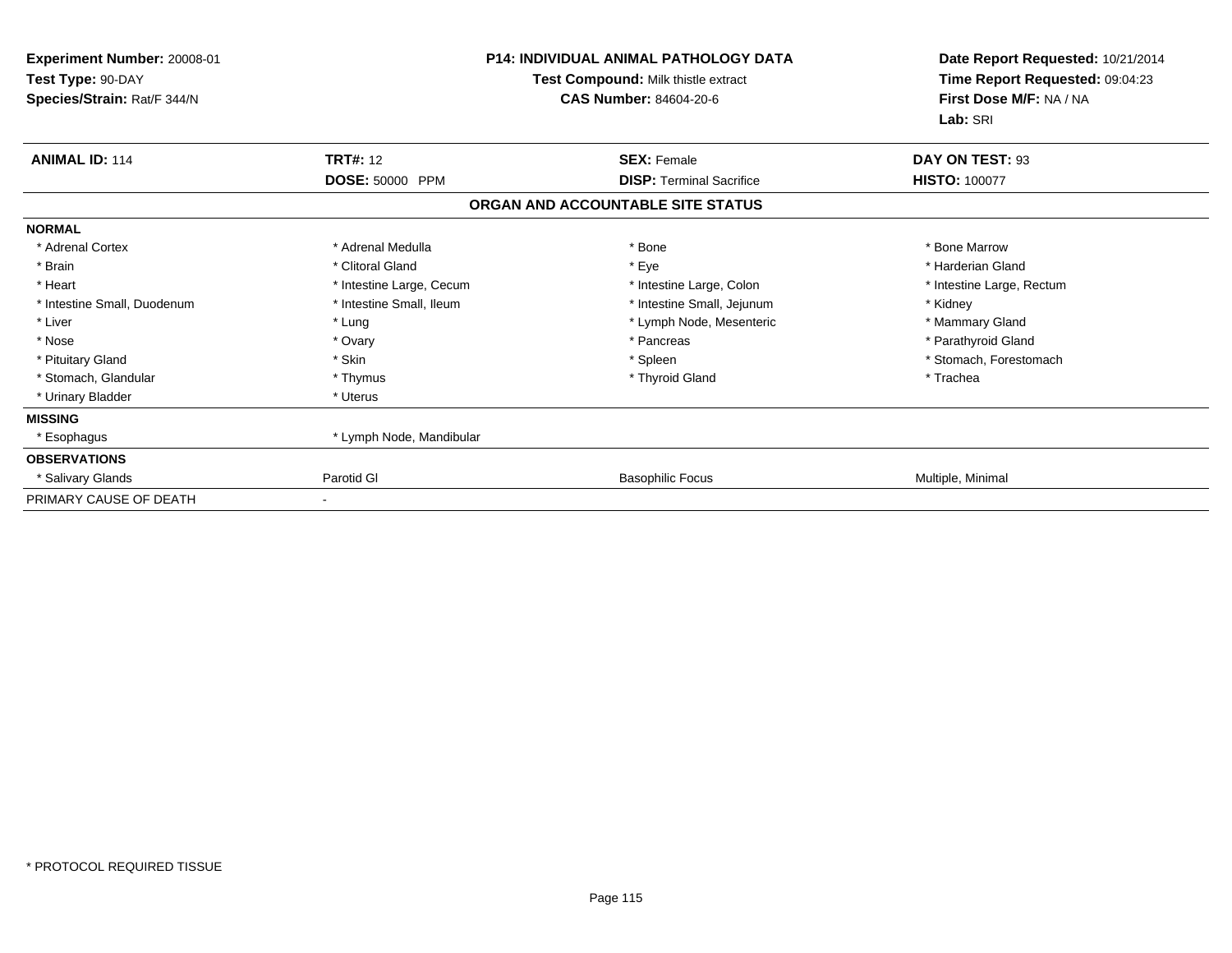| <b>Experiment Number: 20008-01</b><br>Test Type: 90-DAY<br>Species/Strain: Rat/F 344/N | <b>P14: INDIVIDUAL ANIMAL PATHOLOGY DATA</b><br>Test Compound: Milk thistle extract<br><b>CAS Number: 84604-20-6</b> |                                   | Date Report Requested: 10/21/2014<br>Time Report Requested: 09:04:23<br>First Dose M/F: NA / NA<br>Lab: SRI |  |
|----------------------------------------------------------------------------------------|----------------------------------------------------------------------------------------------------------------------|-----------------------------------|-------------------------------------------------------------------------------------------------------------|--|
| <b>ANIMAL ID: 115</b>                                                                  | <b>TRT#: 12</b>                                                                                                      | <b>SEX: Female</b>                | DAY ON TEST: 93                                                                                             |  |
|                                                                                        | DOSE: 50000 PPM                                                                                                      | <b>DISP: Terminal Sacrifice</b>   | <b>HISTO: 100078</b>                                                                                        |  |
|                                                                                        |                                                                                                                      | ORGAN AND ACCOUNTABLE SITE STATUS |                                                                                                             |  |
| <b>NORMAL</b>                                                                          |                                                                                                                      |                                   |                                                                                                             |  |
| * Adrenal Cortex                                                                       | * Adrenal Medulla                                                                                                    | * Bone                            | * Bone Marrow                                                                                               |  |
| * Brain                                                                                | * Clitoral Gland                                                                                                     | * Esophagus                       | * Eve                                                                                                       |  |
| * Harderian Gland                                                                      | * Heart                                                                                                              | * Intestine Large, Cecum          | * Intestine Large, Colon                                                                                    |  |
| * Intestine Large, Rectum                                                              | * Intestine Small, Duodenum                                                                                          | * Intestine Small, Ileum          | * Intestine Small, Jejunum                                                                                  |  |
| * Kidney                                                                               | * Lung                                                                                                               | * Lymph Node, Mandibular          | * Mammary Gland                                                                                             |  |
| * Nose                                                                                 | * Ovary                                                                                                              | * Pancreas                        | * Parathyroid Gland                                                                                         |  |
| * Salivary Glands                                                                      | * Skin                                                                                                               | * Spleen                          | * Stomach, Forestomach                                                                                      |  |
| * Stomach, Glandular                                                                   | * Thymus                                                                                                             | * Thyroid Gland                   | * Trachea                                                                                                   |  |
| * Urinary Bladder                                                                      | * Uterus                                                                                                             |                                   |                                                                                                             |  |
| <b>OBSERVATIONS</b>                                                                    |                                                                                                                      |                                   |                                                                                                             |  |
| * Liver                                                                                |                                                                                                                      | Hepatodiaphragmatic Nodule        | Mild                                                                                                        |  |
|                                                                                        |                                                                                                                      | Inflammation                      | Chronic, Focal, Minimal                                                                                     |  |
| [ Hepatodiaphragmatic Nodule TGLS = 1-21 ]                                             |                                                                                                                      |                                   |                                                                                                             |  |
| * Lymph Node, Mesenteric                                                               |                                                                                                                      | Hyperplasia                       | Histiocytic, Minimal                                                                                        |  |
| * Pituitary Gland                                                                      | <b>Pars Distalis</b>                                                                                                 | Cyst                              | Minimal                                                                                                     |  |
| PRIMARY CAUSE OF DEATH                                                                 |                                                                                                                      |                                   |                                                                                                             |  |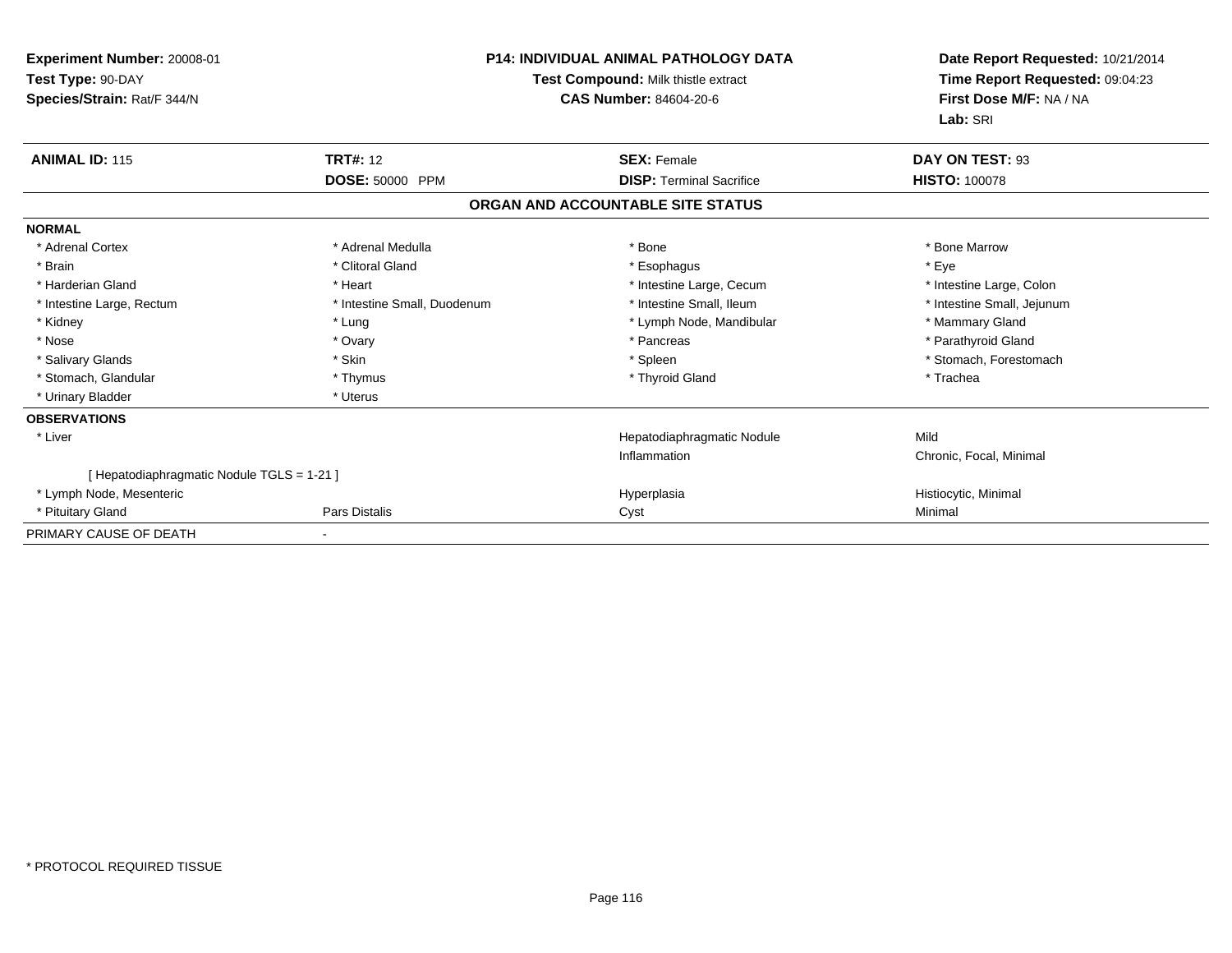| Experiment Number: 20008-01<br>Test Type: 90-DAY<br>Species/Strain: Rat/F 344/N |                             | <b>P14: INDIVIDUAL ANIMAL PATHOLOGY DATA</b><br>Test Compound: Milk thistle extract<br>CAS Number: 84604-20-6 | Date Report Requested: 10/21/2014<br>Time Report Requested: 09:04:23<br>First Dose M/F: NA / NA<br>Lab: SRI |
|---------------------------------------------------------------------------------|-----------------------------|---------------------------------------------------------------------------------------------------------------|-------------------------------------------------------------------------------------------------------------|
| <b>ANIMAL ID: 116</b>                                                           | <b>TRT#: 12</b>             | <b>SEX: Female</b>                                                                                            | DAY ON TEST: 93                                                                                             |
|                                                                                 | DOSE: 50000 PPM             | <b>DISP: Terminal Sacrifice</b>                                                                               | <b>HISTO: 100079</b>                                                                                        |
|                                                                                 |                             | ORGAN AND ACCOUNTABLE SITE STATUS                                                                             |                                                                                                             |
| <b>NORMAL</b>                                                                   |                             |                                                                                                               |                                                                                                             |
| * Adrenal Cortex                                                                | * Adrenal Medulla           | * Bone                                                                                                        | * Bone Marrow                                                                                               |
| * Brain                                                                         | * Clitoral Gland            | * Esophagus                                                                                                   | * Eye                                                                                                       |
| * Harderian Gland                                                               | * Heart                     | * Intestine Large, Cecum                                                                                      | * Intestine Large, Colon                                                                                    |
| * Intestine Large, Rectum                                                       | * Intestine Small, Duodenum | * Intestine Small, Ileum                                                                                      | * Intestine Small, Jejunum                                                                                  |
| * Kidney                                                                        | * Lung                      | * Lymph Node, Mesenteric                                                                                      | * Mammary Gland                                                                                             |
| * Nose                                                                          | * Ovary                     | * Pancreas                                                                                                    | * Parathyroid Gland                                                                                         |
| * Pituitary Gland                                                               | * Skin                      | * Spleen                                                                                                      | * Stomach, Forestomach                                                                                      |
| * Stomach, Glandular                                                            | * Thymus                    | * Thyroid Gland                                                                                               | * Trachea                                                                                                   |
| * Urinary Bladder                                                               |                             |                                                                                                               |                                                                                                             |
| <b>MISSING</b>                                                                  |                             |                                                                                                               |                                                                                                             |
| * Lymph Node, Mandibular                                                        |                             |                                                                                                               |                                                                                                             |
| <b>OBSERVATIONS</b>                                                             |                             |                                                                                                               |                                                                                                             |
| * Liver                                                                         |                             | Inflammation                                                                                                  | Chronic, Focal, Minimal                                                                                     |
| * Salivary Glands                                                               | Parotid GI                  | <b>Basophilic Focus</b>                                                                                       | Multiple, Minimal                                                                                           |
|                                                                                 | Interstitium                | <b>Fibrosis</b>                                                                                               | Focal, Minimal                                                                                              |
| * Uterus                                                                        |                             | Hydrometra                                                                                                    | Mild                                                                                                        |
| PRIMARY CAUSE OF DEATH                                                          |                             |                                                                                                               |                                                                                                             |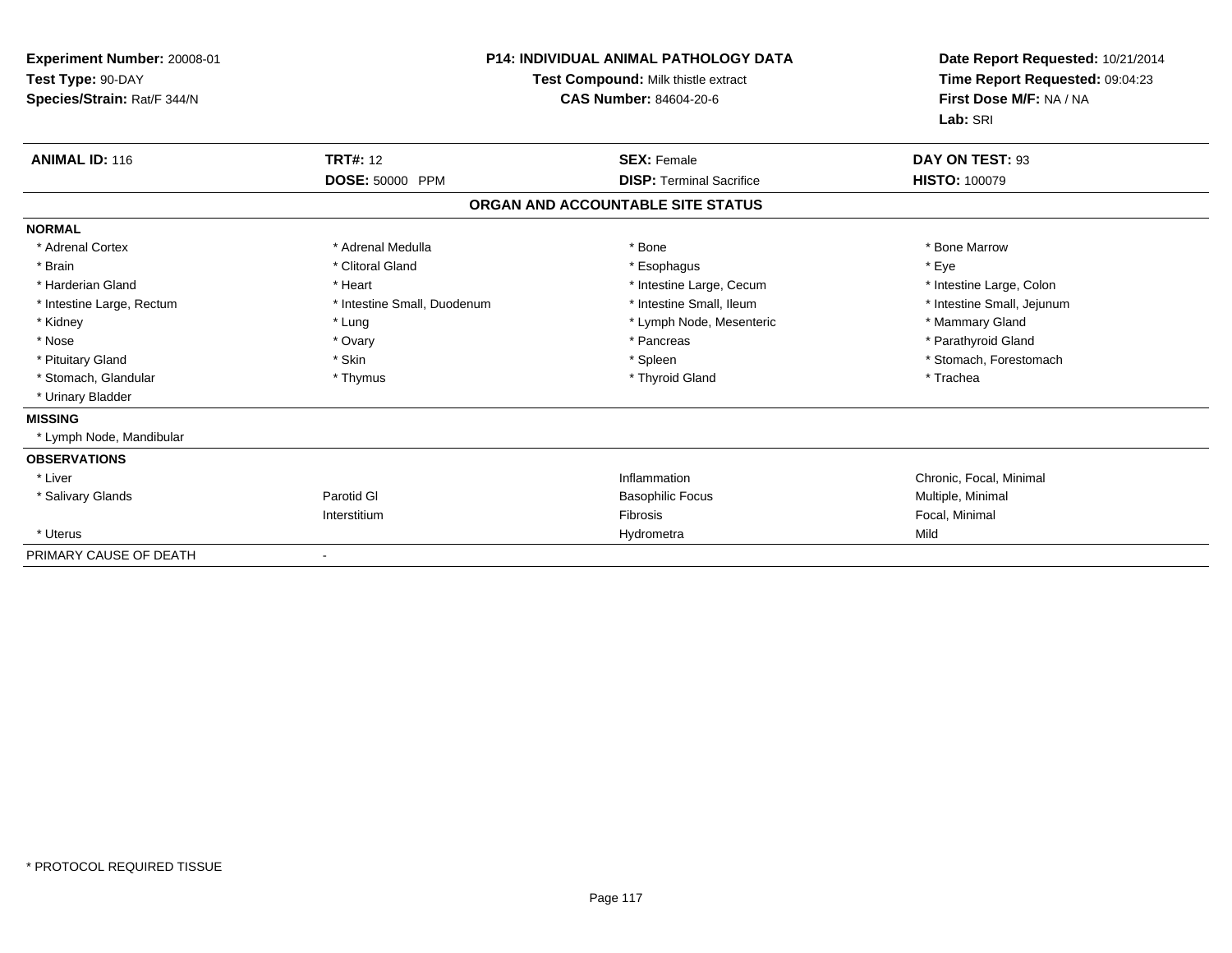| Experiment Number: 20008-01<br>Test Type: 90-DAY<br>Species/Strain: Rat/F 344/N | <b>P14: INDIVIDUAL ANIMAL PATHOLOGY DATA</b><br>Test Compound: Milk thistle extract<br><b>CAS Number: 84604-20-6</b> |                                   | Date Report Requested: 10/21/2014<br>Time Report Requested: 09:04:23<br>First Dose M/F: NA / NA<br>Lab: SRI |
|---------------------------------------------------------------------------------|----------------------------------------------------------------------------------------------------------------------|-----------------------------------|-------------------------------------------------------------------------------------------------------------|
| <b>ANIMAL ID: 117</b>                                                           | <b>TRT#: 12</b>                                                                                                      | <b>SEX: Female</b>                | DAY ON TEST: 93                                                                                             |
|                                                                                 | DOSE: 50000 PPM                                                                                                      | <b>DISP: Terminal Sacrifice</b>   | <b>HISTO: 100080</b>                                                                                        |
|                                                                                 |                                                                                                                      | ORGAN AND ACCOUNTABLE SITE STATUS |                                                                                                             |
| <b>NORMAL</b>                                                                   |                                                                                                                      |                                   |                                                                                                             |
| * Adrenal Cortex                                                                | * Adrenal Medulla                                                                                                    | * Bone                            | * Bone Marrow                                                                                               |
| * Brain                                                                         | * Clitoral Gland                                                                                                     | * Esophagus                       | * Eve                                                                                                       |
| * Harderian Gland                                                               | * Intestine Large, Cecum                                                                                             | * Intestine Large, Colon          | * Intestine Large, Rectum                                                                                   |
| * Intestine Small, Duodenum                                                     | * Intestine Small, Ileum                                                                                             | * Intestine Small, Jejunum        | * Kidney                                                                                                    |
| * Lung                                                                          | * Mammary Gland                                                                                                      | * Nose                            | * Ovary                                                                                                     |
| * Pancreas                                                                      | * Parathyroid Gland                                                                                                  | * Pituitary Gland                 | * Skin                                                                                                      |
| * Spleen                                                                        | * Stomach, Forestomach                                                                                               | * Stomach, Glandular              | * Thymus                                                                                                    |
| * Thyroid Gland                                                                 | * Trachea                                                                                                            | * Urinary Bladder                 | * Uterus                                                                                                    |
| <b>MISSING</b>                                                                  |                                                                                                                      |                                   |                                                                                                             |
| * Lymph Node, Mandibular                                                        |                                                                                                                      |                                   |                                                                                                             |
| <b>OBSERVATIONS</b>                                                             |                                                                                                                      |                                   |                                                                                                             |
| * Heart                                                                         |                                                                                                                      | Cardiomyopathy                    | Focal, Minimal                                                                                              |
| * Liver                                                                         |                                                                                                                      | Inflammation                      | Chronic, Focal, Minimal                                                                                     |
| * Lymph Node, Mesenteric                                                        |                                                                                                                      | Hyperplasia                       | Histiocytic, Minimal                                                                                        |
| * Salivary Glands                                                               | Parotid GI                                                                                                           | <b>Basophilic Focus</b>           | Multiple, Minimal                                                                                           |
| PRIMARY CAUSE OF DEATH                                                          |                                                                                                                      |                                   |                                                                                                             |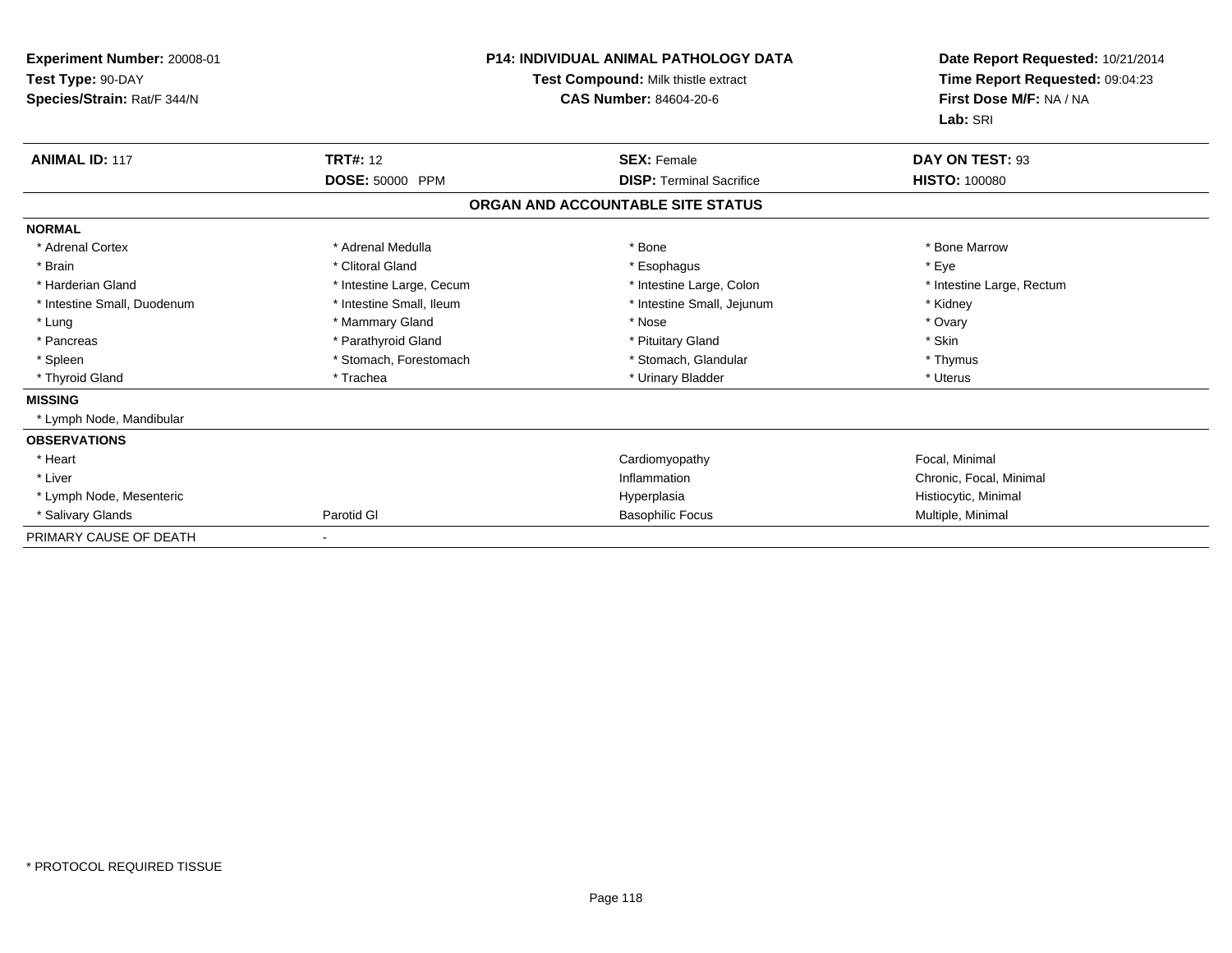| Experiment Number: 20008-01<br>Test Type: 90-DAY<br>Species/Strain: Rat/F 344/N |                            | <b>P14: INDIVIDUAL ANIMAL PATHOLOGY DATA</b><br>Test Compound: Milk thistle extract<br><b>CAS Number: 84604-20-6</b> | Date Report Requested: 10/21/2014<br>Time Report Requested: 09:04:23<br>First Dose M/F: NA / NA<br>Lab: SRI |
|---------------------------------------------------------------------------------|----------------------------|----------------------------------------------------------------------------------------------------------------------|-------------------------------------------------------------------------------------------------------------|
| <b>ANIMAL ID: 118</b>                                                           | <b>TRT#: 12</b>            | <b>SEX: Female</b>                                                                                                   | DAY ON TEST: 93                                                                                             |
|                                                                                 | DOSE: 50000 PPM            | <b>DISP: Terminal Sacrifice</b>                                                                                      | <b>HISTO: 100081</b>                                                                                        |
|                                                                                 |                            | ORGAN AND ACCOUNTABLE SITE STATUS                                                                                    |                                                                                                             |
| <b>NORMAL</b>                                                                   |                            |                                                                                                                      |                                                                                                             |
| * Adrenal Cortex                                                                | * Adrenal Medulla          | * Bone                                                                                                               | * Bone Marrow                                                                                               |
| * Brain                                                                         | * Clitoral Gland           | * Esophagus                                                                                                          | * Eye                                                                                                       |
| * Harderian Gland                                                               | * Heart                    | * Intestine Large, Cecum                                                                                             | * Intestine Small, Duodenum                                                                                 |
| * Intestine Small, Ileum                                                        | * Intestine Small, Jejunum | * Kidney                                                                                                             | * Lung                                                                                                      |
| * Mammary Gland                                                                 | * Nose                     | * Ovary                                                                                                              | * Pancreas                                                                                                  |
| * Parathyroid Gland                                                             | * Pituitary Gland          | * Skin                                                                                                               | * Spleen                                                                                                    |
| * Stomach, Forestomach                                                          | * Stomach, Glandular       | * Thymus                                                                                                             | * Thyroid Gland                                                                                             |
| * Trachea                                                                       | * Urinary Bladder          | * Uterus                                                                                                             |                                                                                                             |
| <b>MISSING</b>                                                                  |                            |                                                                                                                      |                                                                                                             |
| * Lymph Node, Mandibular                                                        |                            |                                                                                                                      |                                                                                                             |
| <b>OBSERVATIONS</b>                                                             |                            |                                                                                                                      |                                                                                                             |
| * Intestine Large, Colon                                                        |                            | Intussusception                                                                                                      | Moderate                                                                                                    |
| * Intestine Large, Rectum                                                       |                            | Intussusception                                                                                                      | Moderate                                                                                                    |
| * Liver                                                                         |                            | Inflammation                                                                                                         | Chronic, Focal, Minimal                                                                                     |
| * Lymph Node, Mesenteric                                                        |                            | Hyperplasia                                                                                                          | Histiocytic, Minimal                                                                                        |
| * Salivary Glands                                                               | Parotid GI                 | <b>Basophilic Focus</b>                                                                                              | Multiple, Minimal                                                                                           |
|                                                                                 | Duct, Parotid GI           | Proliferation                                                                                                        | Focal, Minimal                                                                                              |
| PRIMARY CAUSE OF DEATH                                                          |                            |                                                                                                                      |                                                                                                             |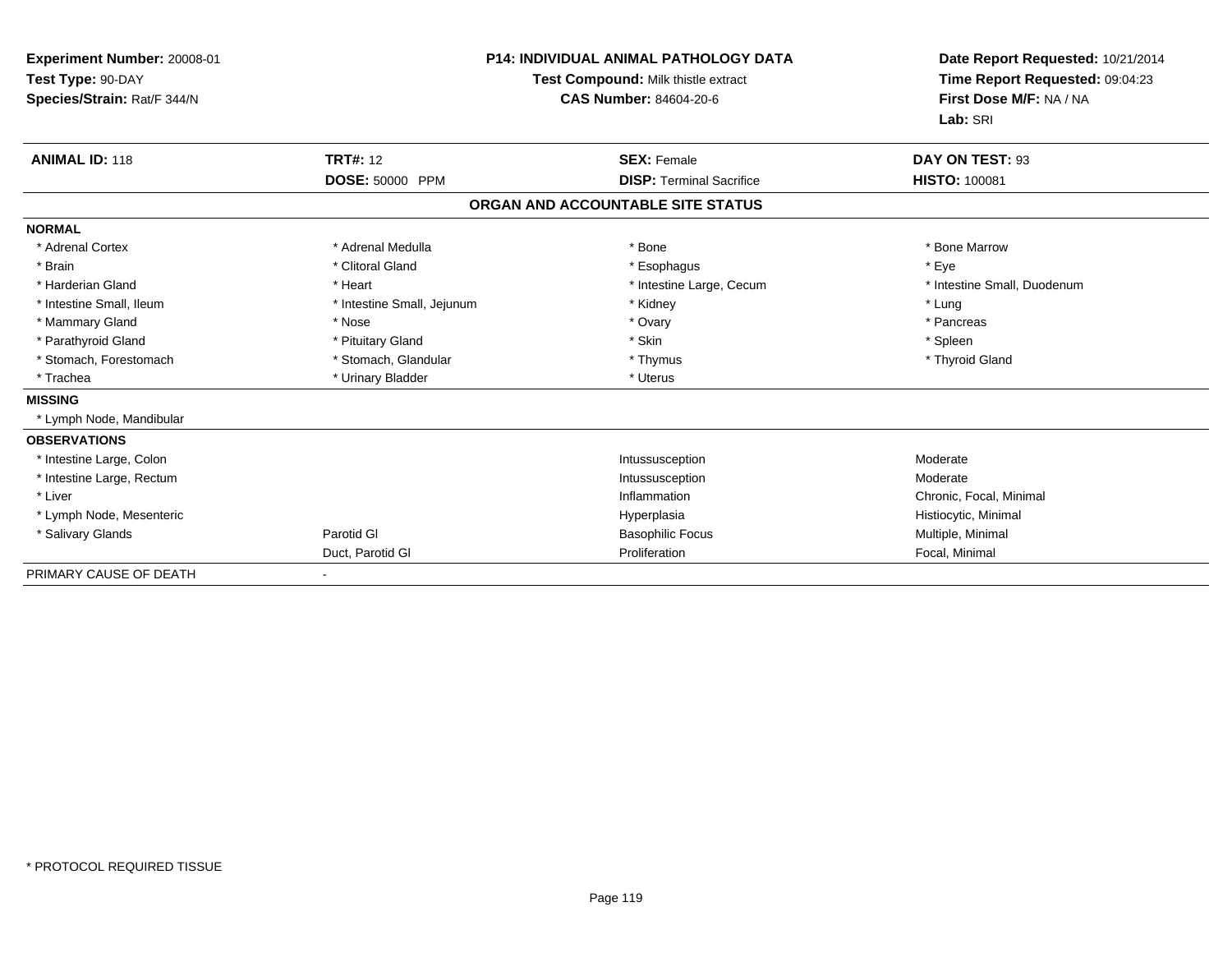| Experiment Number: 20008-01<br>Test Type: 90-DAY<br>Species/Strain: Rat/F 344/N | <b>P14: INDIVIDUAL ANIMAL PATHOLOGY DATA</b><br>Test Compound: Milk thistle extract<br><b>CAS Number: 84604-20-6</b> |                                   | Date Report Requested: 10/21/2014<br>Time Report Requested: 09:04:23<br>First Dose M/F: NA / NA<br>Lab: SRI |
|---------------------------------------------------------------------------------|----------------------------------------------------------------------------------------------------------------------|-----------------------------------|-------------------------------------------------------------------------------------------------------------|
| <b>ANIMAL ID: 119</b>                                                           | <b>TRT#: 12</b>                                                                                                      | <b>SEX: Female</b>                | DAY ON TEST: 93                                                                                             |
|                                                                                 | DOSE: 50000 PPM                                                                                                      | <b>DISP: Terminal Sacrifice</b>   | <b>HISTO: 100082</b>                                                                                        |
|                                                                                 |                                                                                                                      | ORGAN AND ACCOUNTABLE SITE STATUS |                                                                                                             |
| <b>NORMAL</b>                                                                   |                                                                                                                      |                                   |                                                                                                             |
| * Adrenal Cortex                                                                | * Adrenal Medulla                                                                                                    | * Bone                            | * Bone Marrow                                                                                               |
| * Brain                                                                         | * Clitoral Gland                                                                                                     | * Esophagus                       | * Eve                                                                                                       |
| * Harderian Gland                                                               | * Heart                                                                                                              | * Intestine Large, Cecum          | * Intestine Large, Colon                                                                                    |
| * Intestine Large, Rectum                                                       | * Intestine Small, Duodenum                                                                                          | * Intestine Small. Ileum          | * Intestine Small, Jejunum                                                                                  |
| * Kidney                                                                        | * Lung                                                                                                               | * Lymph Node, Mesenteric          | * Mammary Gland                                                                                             |
| * Nose                                                                          | * Ovary                                                                                                              | * Pancreas                        | * Parathyroid Gland                                                                                         |
| * Pituitary Gland                                                               | * Skin                                                                                                               | * Spleen                          | * Stomach, Forestomach                                                                                      |
| * Stomach, Glandular                                                            | * Thymus                                                                                                             | * Trachea                         | * Urinary Bladder                                                                                           |
| * Uterus                                                                        |                                                                                                                      |                                   |                                                                                                             |
| <b>MISSING</b>                                                                  |                                                                                                                      |                                   |                                                                                                             |
| * Lymph Node, Mandibular                                                        |                                                                                                                      |                                   |                                                                                                             |
| <b>OBSERVATIONS</b>                                                             |                                                                                                                      |                                   |                                                                                                             |
| * Liver                                                                         |                                                                                                                      | Inflammation                      | Chronic, Focal, Minimal                                                                                     |
| * Salivary Glands                                                               | Parotid GI                                                                                                           | <b>Basophilic Focus</b>           | Multiple, Minimal                                                                                           |
| * Thyroid Gland                                                                 |                                                                                                                      | <b>Ultimobranchial Cyst</b>       | Minimal                                                                                                     |
| PRIMARY CAUSE OF DEATH                                                          |                                                                                                                      |                                   |                                                                                                             |